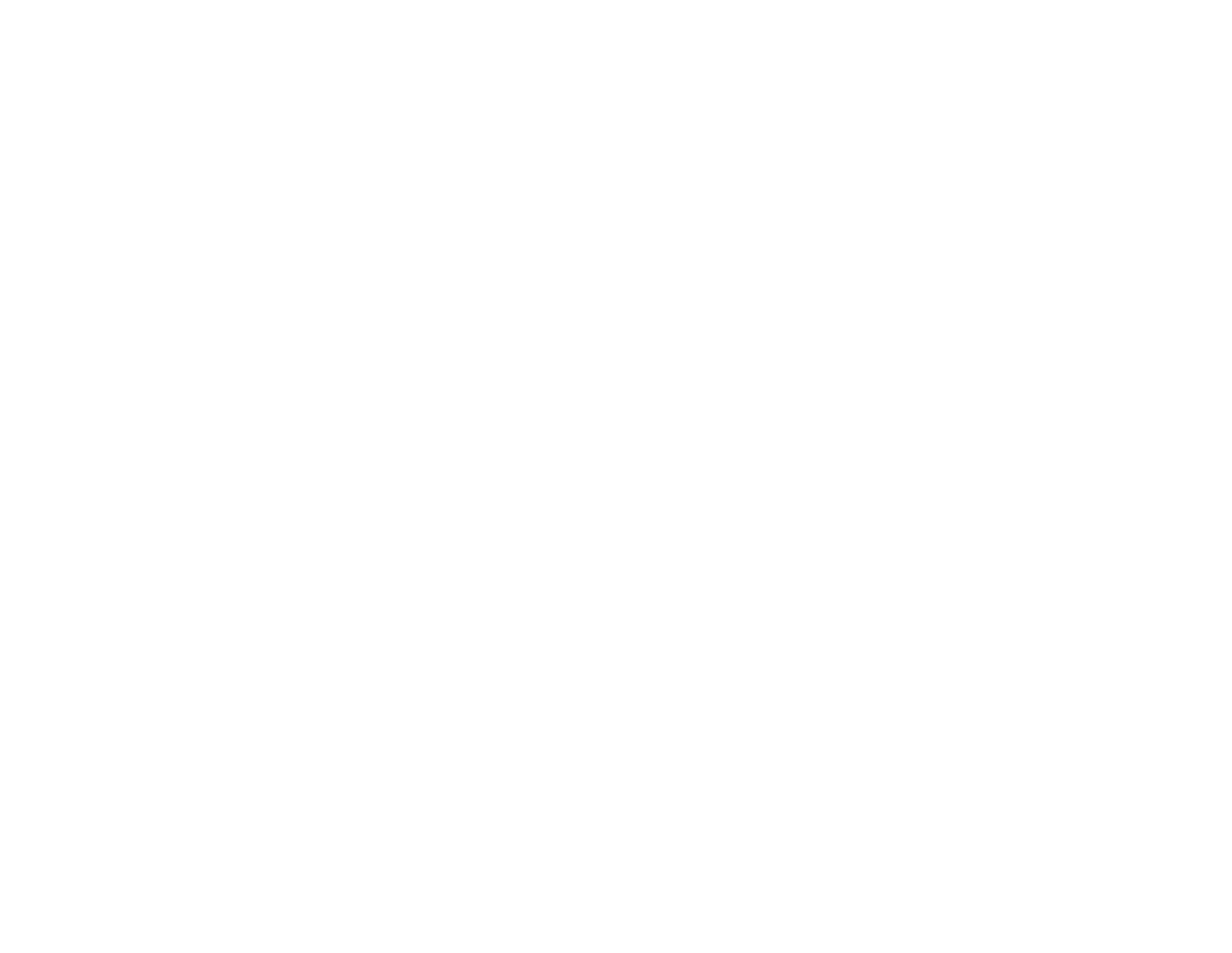|                    | <b>Licence Business Name</b>                  | <b>Address</b>                                 | <b>Licence Type/Sub</b> |                                 | <b>Phone</b>       |      | Fax                     |     |
|--------------------|-----------------------------------------------|------------------------------------------------|-------------------------|---------------------------------|--------------------|------|-------------------------|-----|
| <b>Issue Date:</b> |                                               | Friday, 06 January 2012                        |                         |                                 |                    |      |                         |     |
| 12 597713          | Jen Mei Enterprises Ltd                       | 22560 136TH AVE MAPLE RIDGE BC V2X 5E7         | Service Use             | <b>General Contractor</b>       | (604) 467-8379     |      | Work (604) 467-8379 Fax |     |
| 12 597933          | Chao Ying Enterprise Ltd                      | 8080 Cambie Rd Unit 822 Richmond BC V6X 0C1    | Service Use             | Home Occupation                 | (604) 960-1777     |      | Work (604) 285-5188 Fax |     |
| 12 597909          | New Image Disposal Ltd                        | 1831 184 ST SURREY BC V3S 9V2                  | Service Use             | <b>General Contractor</b>       | (604) 597-4551     |      | Work (604) 298-1779 Fax |     |
| 12 597885          | <b>Suketto Visitor Support</b><br>Vancouver   | 7040 Williams Rd Unit 31 Richmond BC V7A 5B6   | Service Use             | Home Occupation                 | (604) 803-1980     | Work |                         | Hom |
| 12 597883          | DJ Furnace Express Ltd                        | 3828 LAUREL DR ROYSTON BC V0R 2V0              | Service Use             | <b>Gas Contractor</b>           | (250) 287-6811     |      | Work (250) 923-1381     | Fax |
| 12 597880          | Canadaptive Holdings Ltd                      | 9000 Granville Ave Unit 12 Richmond BC V6Y 1P8 | Service Use             | Home Occupation                 | (604) 779-3112     | Work |                         | Hom |
| 12 597729          | <b>Floreal Flowers</b>                        | 9288 Keefer Ave Unit 12 Richmond BC V6Y 4K9    | Service Use             | Home Occupation                 | (604) 278-8339     |      | Work (604) 278-8339 Fax |     |
| 12 597721          | Min Yong Renovation Corp                      | 6335 DUMFRIES ST VANCOUVER BC V5P 3B5          | Service Use             | <b>General Contractor</b>       | (604) 764-1388     | Work |                         | Hom |
| 12 597678          | Accolade Plumbing And Heating<br>Inc          | 9970 117 ST SURREY BC V3V 7H5                  | Service Use             | <b>Gas Contractor</b>           | (778) 689-7287     |      | Work (604) 496-1686 Fax |     |
| 12 597677          | Accolade Plumbing And Heating<br><b>Inc</b>   | 9970 117 ST SURREY BC V3V 7H5                  | Service Use             | <b>Plumbing Contractor</b>      | (778) 689-7287     |      | Work (604) 496-1686 Fax |     |
| 12 59 6686         | <b>National Investigation Services</b><br>Ltd | 3711 Granville Ave Richmond BC V7C 1C8         | Service Use             | Private Investigation<br>Agency | (604) 331-8255     |      | Work (604) 648-9603 Fax |     |
| 12 597727          | <b>Geodrafting Services Ltd</b>               | 4771 Trimaran Dr Richmond BC V7E 4R5           | Service Use             | Home Occupation                 | $(604) 684 - 6669$ | Work |                         | Hom |
| <b>Issue Date:</b> |                                               | Monday, 09 January 2012                        |                         |                                 |                    |      |                         |     |
| 12 597955          | <b>Bytech Security Solutions Ltd</b>          | 6172 TISDALL ST VANCOUVER BC V5Z 3N4           | Service Use             | <b>General Contractor</b>       | (778) 865-9488     | Work |                         | Fax |
| 12 597917          | Diamond Insulation & Rebar                    | 7154 124 A ST SURREY BC V3W OP7                | Service Use             | <b>General Contractor</b>       | (778) 986-5200     |      | Work (604) 593-2073     | Fax |
| 12 597957          | P & R Contracting                             | 11673 7th Ave Unit 310 Richmond BC V7E 4X3     | Service Use             | <b>General Contractor</b>       | (604) 295-6227     | Work |                         | Hom |
| 12 597918          | <b>Future Buy Sell</b>                        | 8460 Lansdowne Rd Unit 123 Richmond BC V6X 3G8 | Service Use             | Home Occupation                 | (604) 789-0776     | Work |                         | Hom |
| 12 59 6653         | Kien And Sweet Cakes                          | 2691 Viscount Way Unit 101 Richmond BC V6V 2R5 | Service Use             |                                 | (604) 613-7656     | Work |                         | Hom |
| 11 593419          | Hoi-Bo Seafood Trading Inc                    | 10000 Fisher Gate Unit 97 Richmond BC V6X 3W8  | Service Use             | Home Occupation                 | (604) 232-1221     |      | Work (604) 232-1295 Fax |     |
| 11 596479          | Cantrust International Travel Ltd             | 3411 No 3 Rd Unit 120 Richmond BC V6X 2B8      | Service Use             | <b>Travel Agency</b>            | (604) 233-0717     |      | Work (604) 233-9219 Fax |     |
| 12 597726          | Keybase Financial Group Inc                   | 5811 Cooney Rd Unit 305 Richmond BC V6X 3M1    | Service Use             |                                 | (604) 248-2462     | Work |                         | Hom |
| 12 597988          | <b>INH Links Management</b>                   | 12411 Jack Bell Dr Unit 57 Richmond BC V6V 2S5 | Service Use             | Home Occupation                 | (778) 323-1661     | Work |                         | Hom |
| <b>Issue Date:</b> |                                               | Tuesday, 10 January 2012                       |                         |                                 |                    |      |                         |     |
| 11 596330          | My Cup Coffee and Tea                         | 6011 No 3 Rd Unit 105 Richmond BC V6Y 2B2      | Assembly Use Group 1    | Food Service<br>Establishment   | (778) 898-8889     | Work |                         | Hom |
| 12 598035          | Lakewood Vision Design &<br>Construction      | 5835 HAMPTON PL UNIT 224 VANCOUVER BC V6T 2G2  | Service Use             | <b>General Contractor</b>       | (604) 817-8552     | Work |                         | Hom |
| 12 598046          | Patsy Wilding                                 | 20 46TH AVE E VANCOUVER BC V5W 1Z1             | Service Use             |                                 | (604) 266-5914     | Work |                         | Hom |
| <b>Issue Date:</b> |                                               | <b>Wednesday, 11 January 2012</b>              |                         |                                 |                    |      |                         |     |
| 12 598151          | Forward One Construction Inc                  | 8791 Cooper Rd Richmond BC V6Y 2M6             | Service Use             | <b>General Contractor</b>       | (604) 277-7055     | Work |                         | Hom |
| 12 598191          | Willington Construction Ltd                   | 6104 120TH ST SURREY BC V3X 1Y8                | Service Use             | <b>General Contractor</b>       | (604) 507-2450     | Work |                         | Hom |
| 12 598175          | Rotak Enterprises Ltd                         | 7121 122 A ST SURREY BC V3W 0M1                | Service Use             |                                 | (604) 592-2137     | Work |                         | Hom |
| 12 598152          | Hansa Home Inspections Inc                    | 3528 Tolmie Ave Richmond BC V7C 5R1            | Service Use             | Home Occupation                 | (604) 773-8508     |      | Work (604) 244-8867 Fax |     |
| 12 598136          | <b>Cansmart Trading Ltd</b>                   | 9133 Sills Ave Unit 56 Richmond BC V6Y 4H6     | Service Use             | Home Occupation                 | (604) 270-7486     | Work |                         | Hom |
| 12 598170          | N H T Contracting                             | 4050 BRANDON ST BURNABY BC V5G 2P8             | Service Use             | <b>General Contractor</b>       | (604) 258-8883     | Work |                         | Hom |
| <b>Issue Date:</b> |                                               | Thursday, 12 January 2012                      |                         |                                 |                    |      |                         |     |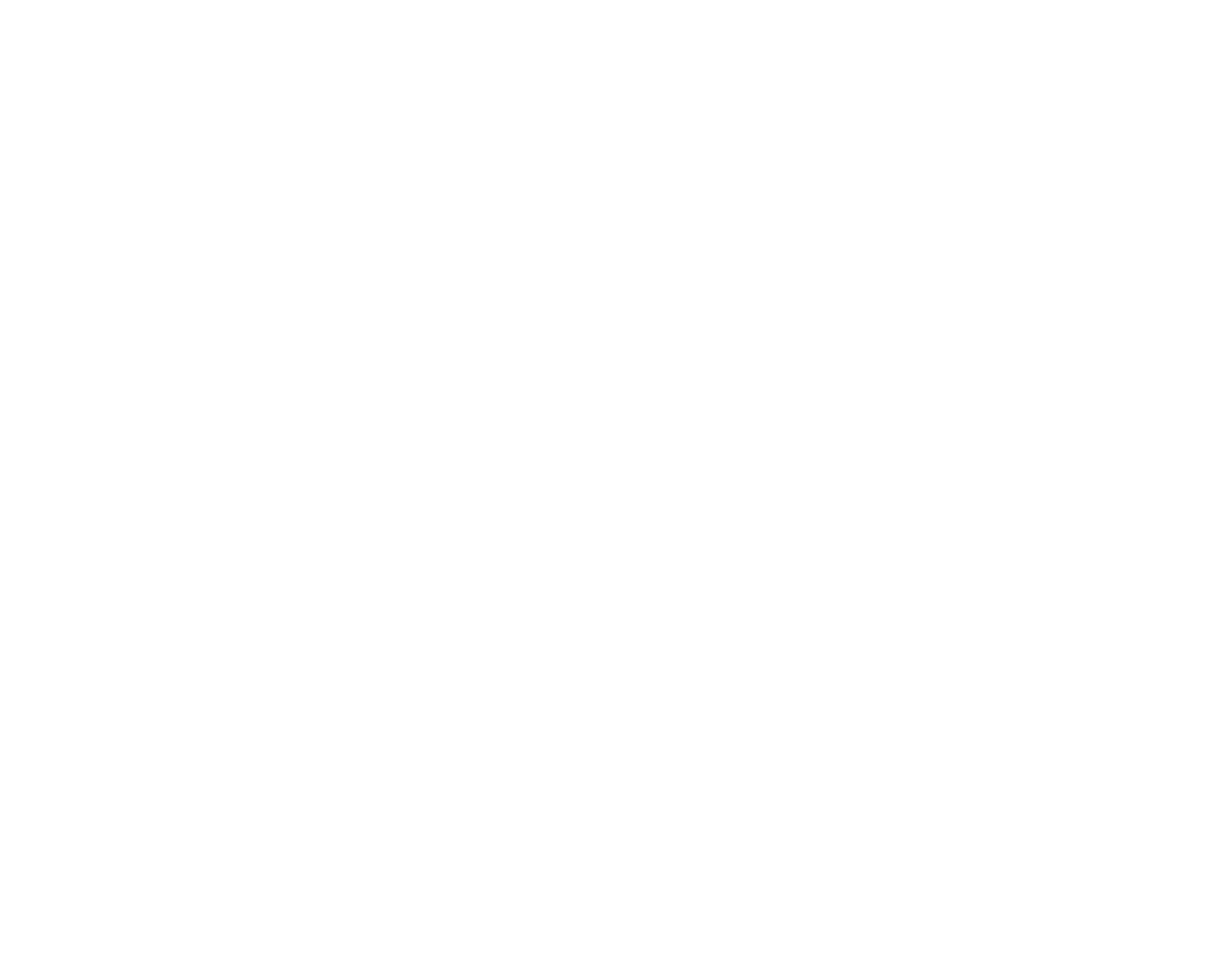|                    | Licence Business Name                          | <b>Address</b>                                                | <b>Licence Type/Sub</b>         |                              | <b>Phone</b>                           |      | Fax                     |     |
|--------------------|------------------------------------------------|---------------------------------------------------------------|---------------------------------|------------------------------|----------------------------------------|------|-------------------------|-----|
| 12 598038          | Beavis Wong & Associates Inc                   | 8680 Cambie Rd Unit 247 Richmond BC V6X 4K1                   | Service Use                     |                              | (604) 233-1964                         | Work | (604) 233-1965 Fax      |     |
| 12 598228          | <b>Phoenix Tent And Event Rentals</b><br>Inc   | 20785 NO 10 HWY UNIT 100 LANGLEY BC V3A 5E8                   | Service Use                     | <b>General Contractor</b>    | (778) 786-4218                         | Work | (866) 828-2604 Fax      |     |
| 12 598264          | Jorge A Anselmo                                | 5900 Dover Cr Unit 117 Richmond BC V7C 5R4                    | Service Use                     | Home Occupation              | (604) 720-1733                         | Work |                         | Hom |
| 12 598237          | Royal Mechanical Ltd                           | 4351 COMMERCIAL ST VANCOUVER BC V5W 4G5                       | Service Use                     | <b>Plumbing Contractor</b>   | (778) 319-9358                         | Work |                         | Hom |
| 12 598268          | Top Wing Travel Ltd                            | 8300 General Currie Rd Unit 339 Richmond BC V6Y 3X1           | Service Use                     | Home Occupation              | (604) 868-3220                         | Work |                         | Hom |
| 12 598212          | J K C Electric Ltd                             | 768 W 54TH AVE VANCOUVER BC V6P 1M5                           | Service Use                     | <b>Electrical Contractor</b> | $(604)866-6886$                        |      | Work (604) 299-1667 Fax |     |
| 12 598133          | Chic Square                                    | 10080 Kilby Dr Unit 44 Richmond BC V6X 3W2                    | Service Use                     | Home Occupation              | (778) 881-6012                         | Work |                         | Hom |
| 11 595979          | Hiko Advertising & Movie Ltd                   | 8888 Odlin Cr Unit 2070 Richmond BC V6X 3Z8                   | Service Use                     |                              | (604) 757-9565                         | Work | (604) 757-9565 Fax      |     |
| 11 595120          | Grandtag Real Estate Holding Inc               | 8171 Ackroyd Rd Unit 2000 Richmond BC V6X 3K1                 | Service Use                     |                              | (604) 278-0122                         |      | Work (604) 278-0133 Fax |     |
| 11 595062          | Deutschland Auto Parts Ltd                     | 12524 Vickers Way Richmond BC V6V 1H9                         | Mercantile Use                  | <b>Wholesale Trading</b>     | (604) 780-8031                         | Work |                         | Hom |
| 11 593838          | <b>Biocad Dental Laboratories Ltd</b>          | 8888 Odlin Cr Unit 3165 Richmond BC V6X 3Z8                   | Industrial/Manufacturing<br>Use |                              | (604) 270-2230                         | Work |                         | Hom |
| 11 593368          | Sunnyriver Services Co                         | 8700 McKim Way Unit 3198 Richmond BC V6X 4A5                  | Service Use                     |                              | (604) 249-8908                         | Work |                         | Hom |
| 11 591788          | Multiple Group Hans Wong Realty                | 8700 McKim Way Unit 3013 Richmond BC V6X 4A5                  | Service Use                     |                              | $(604)$ 307-8383                       | Work |                         | Hom |
| 11 583110          | Fifi's                                         | 4151 Hazelbridge Way Unit 2880 Richmond BC V6X 4J7            | Mercantile Use                  | <b>Retail Trading</b>        | (604) 757-0200                         | Work | (604) 757-0200          | Fax |
| 12 598240          | Keracan Enterprises BC                         | 10211 No 2 Rd Richmond BC V7E 2E4                             | Service Use                     | Home Occupation              | (604) 272-5644                         | Work |                         | Hom |
| 11 596711          | <b>CNKW Holding Ltd</b>                        | 6551 No 3 Rd Unit 1504 Richmond BC V6Y 2B6                    | Mercantile Use                  | <b>Retail Trading</b>        | $(604)$ 247-0019                       |      | Work (604) 247-0013 Fax |     |
| <b>Issue Date:</b> |                                                | Monday, 16 January 2012                                       |                                 |                              |                                        |      |                         |     |
| 12 598313          | Pacific Coastal Gas                            | 9257 203A ST LANGLEY BC V1M 2L8                               | Service Use                     | <b>Gas Contractor</b>        | $(604)$ 808-4563                       | Work |                         | Hom |
| 12 598329          | <b>TRG Construction Corp</b>                   | 1699 MALLARD CRT COQUITLAM BC V3E 3C7                         | Service Use                     | <b>General Contractor</b>    | (604) 945-5589                         |      | Work (604) 945-5589 Fax |     |
| 12 598312          | Top-Line Stucco Inc                            | 33897 VICTORY BLVD ABBOTSFORD BC V2S 1S8                      | Service Use                     | <b>General Contractor</b>    | (604) 813-7440                         |      | Work (604) 855-4376 Fax |     |
| 12 598302          | Zahabiya International                         | 9271 McBurney Dr Richmond BC V6Y 3C5                          | Service Use                     | Home Occupation              | (778) 227-5531                         | Work |                         | Hom |
| 12 598292          | Chen's Plumbing & Heating Ltd                  | 1140 EAGLERIDGE DR UNIT 1 COQUITLAM BC V3E<br>1C <sub>2</sub> | Service Use                     | <b>Gas Contractor</b>        | (778) 882-5609                         | Work |                         | Hom |
| 12 598290          | Chen's Plumbing & Heating Ltd                  | 1140 EAGLERIDGE DR UNIT 1 COQUITLAM BC V3E<br>1C2             | Service Use                     | <b>Plumbing Contractor</b>   | (778) 882-5609                         | Work |                         | Hom |
| 11 596556          | <b>Bafang Asian Foods</b>                      | 7020 Francis Rd Unit 100 Richmond BC V6Y 1A2                  | Mercantile Use                  | <b>Retail Trading</b>        | (604) 279-1812                         |      | Work (604) 279-2313 Fax |     |
| 12 598296          | TNT Contracting & Consulting                   | 433 TZ RANCH RD TROY TX 76579 USA                             | Service Use                     | <b>General Contractor</b>    | (254) 718-1103                         |      | Work (254) 938-7279 Fax |     |
| <b>Issue Date:</b> |                                                | Tuesday, 17 January 2012                                      |                                 |                              |                                        |      |                         |     |
| 12 598174          | Pet Food 'N More                               | 9100 Blundell Rd Unit 300 Richmond BC V6Y 3X9                 | Mercantile Use                  | <b>Retail Trading</b>        | (604) 244-9984                         | Work |                         | Hom |
| 12 598470          | <b>Musical Expressions</b>                     | 3404 WILKIE AVE COQUITLAM BC V3B 0C9                          | Service Use                     |                              | (778) 316-4101                         |      | Work (778) 285-1628 Fax |     |
| 12 598406          | Four Seasons Promotional Ltd                   | 4711 Blair Dr Unit 11 Richmond BC V6X 4E6                     | Service Use                     | Home Occupation              | (604) 285-3427                         | Work |                         | Hom |
| 12 598397          | <b>Crystal Consulting Inc</b>                  | 2677 192ND ST UNIT 108 SURREY BC V3S 3X1                      | Service Use                     | <b>General Contractor</b>    | (778) 294-4425                         |      | Work (778) 294-4498 Hom |     |
|                    | 12 598367 Middle Earth Landscape and<br>Design | 20858 69TH AVE LANGLEY BC V2Y OG2                             | Service Use                     | <b>General Contractor</b>    | (604) 817-8125 Work (604) 533-3368 Fax |      |                         |     |
| 10 547314          | <b>Stagecoach Theatre Arts Schools</b>         | 4071 Francis Rd Richmond BC V7C 1J8                           | Assembly Use Group 3            | <b>Education Institution</b> | (604) 537-3669                         | Work |                         | Hom |
| 12 598326          | <b>CTang Consulting Ltd</b>                    | 22137 Sharpe Ave Richmond BC V6V 3C5                          | Service Use                     | Home Occupation              | (604) 727-3883                         | Work |                         | Hom |
| 12 597604          | Create A Charmed Life Coaching<br>(CCLC)       | 7831 Steveston Hwy Unit 104 Richmond BC V7A 1L9               | Service Use                     |                              | (604) 277-3273                         | Work |                         | Hom |
| 11 594695          | Mad Graphics Ltd                               | 21320 Westminster Hwy Unit 2133 Richmond BC V6V 1B4           | Industrial/Manufacturing<br>Use |                              | (604) 779-0080                         | Work |                         | Hom |
| 11 592122          | <b>Richwood Trading Ltd</b>                    | 3851 Shell Rd Unit 120 Richmond BC V6X 2W2                    | Service Use                     |                              | (604) 279-9607                         |      | Work (604) 277-1469 Fax |     |
| 12 598358          | Dura Cleaning Company Inc                      | 11240 Daniels Rd Unit 102 Richmond BC V6X 1M6                 | Service Use                     | Home Occupation              | (778) 235-6318                         |      | Work (604) 207-8712 Hom |     |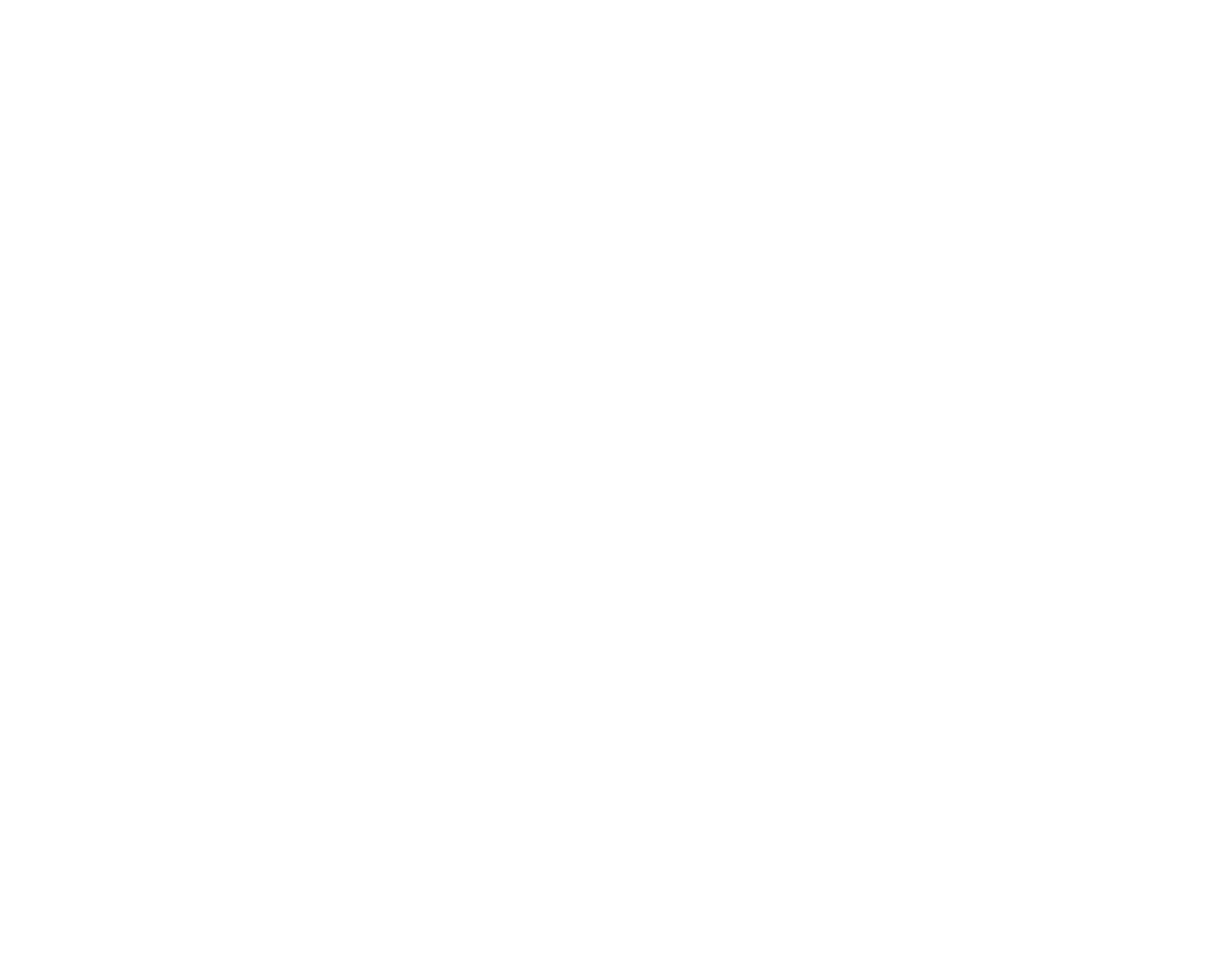|                    | Licence Business Name                                          | <b>Address</b>                                                                     | <b>Licence Type/Sub</b> |                                                    | <b>Phone</b>                           |      | Fax                     |     |
|--------------------|----------------------------------------------------------------|------------------------------------------------------------------------------------|-------------------------|----------------------------------------------------|----------------------------------------|------|-------------------------|-----|
| <b>Issue Date:</b> |                                                                | <b>Wednesday, 18 January 2012</b>                                                  |                         |                                                    |                                        |      |                         |     |
| 12 598563          | Zai Feng Li                                                    | 8033 Saba Rd Unit 1206 Richmond BC V6Y 4M8                                         | Service Use             | <b>General Contractor</b>                          | (604) 447-1849                         | Work |                         | Hom |
| 12 598612          | Zoom #9805                                                     | 3880 Grant McConachie Way Richmond BC V7B 0A5                                      | Vending Machine Use     | \$.25 or More                                      | $(416) 863 - 6400$                     | Work |                         | Hom |
| 12 598630          | Zoom #9806                                                     | 3880 Grant McConachie Way Richmond BC V7B 0A5                                      | Vending Machine Use     | \$.25 or More                                      | (416) 863-6400                         | Work |                         | Hom |
| 12 598600          | R C D Service                                                  | 9640 Glenacres Dr Richmond BC V7A 1Y7                                              | Service Use             | Home Occupation                                    | (778) 898-6489                         | Work |                         | Hom |
| 11 594869          | Vanmax Development Inc                                         | 8191 Westminster Hwy Unit 268 Richmond BC V6X 1A7                                  | Service Use             | <b>General Contractor</b>                          | (778) 297-7680                         |      | Work (778) 297-7681 Fax |     |
| 11 592211          | Mainland International Travel Co                               | 3700 No 3 Rd Unit 2120 Richmond BC V6X 3X2                                         | Service Use             | <b>Travel Agency</b>                               | (604) 630-5788                         |      | Work (604) 630-8837 Fax |     |
| 11 594707          | Communi Qi Acupunture &<br><b>Wellness Clinic</b>              | 8291 Ackroyd Rd Unit 110 Richmond BC V6X 3K5                                       | Service Use             |                                                    | (604) 803-8462                         | Work |                         | Hom |
| 12 597935          |                                                                | Saboten Aberdeen Restaurant Ltd 4151 Hazelbridge Way Unit 3180 Richmond BC V6X 4J7 | Assembly Use Group 1    | <b>Food Service</b><br>Establishment, Take-<br>Out | $(604)$ 295-9351                       |      | Work (604) 303-8174 Fax |     |
| <b>Issue Date:</b> |                                                                | Thursday, 19 January 2012                                                          |                         |                                                    |                                        |      |                         |     |
| 11 595479          | Pacific Wally Consulting Inc                                   | 6500 River Rd Unit 300 Richmond BC V6X 1X5                                         | Service Use             |                                                    | $(604)$ 288-0098                       | Work |                         | Hom |
| 12 598713          | <b>Maple Coast Consulting</b>                                  | 8120 Lansdowne Rd Unit 807 Richmond BC V6X 0A1                                     | Service Use             | Home Occupation                                    | (604) 767-1082                         |      | Work (604) 678-4917     | Fax |
| 12 598666          | PK Roofing Clean                                               | 10255 Finlayson Dr Richmond BC V6X 1W7                                             | Service Use             | Home Occupation                                    | (604) 779-5697                         | Work |                         | Hom |
| 12 598472          | Philippine Canadian Inquirer                                   | 5811 Cooney Rd Unit 404 Richmond BC V6X 3M1                                        | Service Use             |                                                    | (778) 383-6090                         | Work |                         | Hom |
| 12 598370          | Kokomaru Cafe                                                  | 4151 Hazelbridge Way Unit 1780 Richmond BC V6X 4J7                                 | Assembly Use Group 1    | <b>Food Service</b><br>Establishment               | (778) 872-8787                         | Work |                         | Hom |
| 11 595146          | Royal Scenic Holidays /<br>Cheapoair.ca                        | 5951 No 3 Rd Unit 750 Richmond BC V6X 2E3                                          | Service Use             | <b>Travel Agency</b>                               | 6047366028228                          |      | Work (604) 736-6078 Fax |     |
| 11 594279          | New Bee Fashion Ltd                                            | 8033 Saba Rd Unit 120 Richmond BC V6Y 4M8                                          | Mercantile Use          | <b>Retail Trading</b>                              | (778) 996-5266                         | Work |                         | Hom |
| 11 593900          | Core Games                                                     | 5300 No 3 Rd Unit 208 Richmond BC V6X 2X9                                          | Mercantile Use          | <b>Retail Trading</b>                              | (604) 521-4471                         | Work |                         | Hom |
| 11 593828          | <b>H-Mart Richmond</b>                                         | 4151 Hazelbridge Way Unit 1780 Richmond BC V6X 4J7                                 | Mercantile Use          | <b>Retail Trading</b>                              | (778) 840-1381                         | Work |                         | Hom |
| 11 592009          | Kingmark Development Inc                                       | 3700 No 3 Rd Unit 1025 Richmond BC V6X 3X2                                         | Service Use             |                                                    | (604) 273-8100                         |      | Work (604) 273-8102 Fax |     |
| 12 598432          | <b>Everlasting Homes Ltd</b>                                   | 12558 27TH AVE SURREY BC V4A 2M7                                                   | Service Use             | <b>General Contractor</b>                          | (604) 536-7036                         |      | Work (604) 536-7036 Fax |     |
| <b>Issue Date:</b> |                                                                | Friday, 20 January 2012                                                            |                         |                                                    |                                        |      |                         |     |
| 11 580292          | Ledcor Marine LP                                               | 11171 River Rd Richmond BC V6X 1Z6                                                 | Service Use             |                                                    | (604) 699-8847                         |      | Work (604) 681-9700 Fax |     |
| 12 598328          | <b>EZ Partners Enterprises Inc</b>                             | 10451 Shellbridge Way Unit 150 Richmond BC V6X 2W8                                 | Service Use             |                                                    | (604) 249-2806                         |      | Work (604) 278-5760 Fax |     |
| 12 598750          | <b>Steveston Learning Services</b>                             | 5600 Andrews Rd Unit 433 Richmond BC V7E 6N1                                       | Service Use             | Home Occupation                                    | (778) 297-1466                         | Work |                         | Hom |
| 12 598702          | GoEdwardGo Exports                                             | 7293 Moffatt Rd Unit 356 Richmond BC V6Y 3E4                                       | Service Use             | Home Occupation                                    | (604) 288-4522                         | Prim |                         | Hom |
| 12 598331          | Vancouver Duomei Steel Frame<br>Inc                            | 10451 Shellbridge Way Unit 150 Richmond BC V6X 2W8                                 | Service Use             |                                                    | (604) 248-8024                         | Work |                         | Hom |
|                    | 12 598320 Can-Hope International<br><b>Education Group Inc</b> | 10451 Shellbridge Way Unit 150 Richmond BC V6X 2W8                                 | Service Use             |                                                    | (604) 249-2893 Work (604) 278-5760 Fax |      |                         |     |
| 12 597958          | <b>MM Vocal Studio</b>                                         | 6211 Buswell St Unit 125 Richmond BC V6Y 4C3                                       | Service Use             |                                                    | (604) 729-9534                         | Work |                         | Hom |
| 11 595970          | Chatham Speech and Language<br>Services Inc                    | 3671 Chatham St Unit 110 Richmond BC V7E 2Z1                                       | Service Use             |                                                    | (604) 271-7523                         | Work |                         | Hom |
|                    | 11 582918 Cashmir's Skin Care Salon                            | 9060 Francis Rd Richmond BC V6Y 1B1                                                | Service Use             |                                                    | (604) 241-2669                         | Work |                         | Hom |
| 12 598780          | Rich Star Development Ltd                                      | 7631 Lismer Ave Richmond BC V6Y 2W5                                                | Service Use             | <b>General Contractor</b>                          | (778) 881-9778                         | Work |                         | Hom |
| 11 590458          | Acrocargo Express Inc                                          | 10451 Shellbridge Way Unit 130 Richmond BC V6X 2W8                                 | Service Use             |                                                    | (604) 800-6658                         |      | Work (604) 635-1838 Fax |     |
| <b>Issue Date:</b> |                                                                | Monday, 23 January 2012                                                            |                         |                                                    |                                        |      |                         |     |

*Monday, 23 January 2012*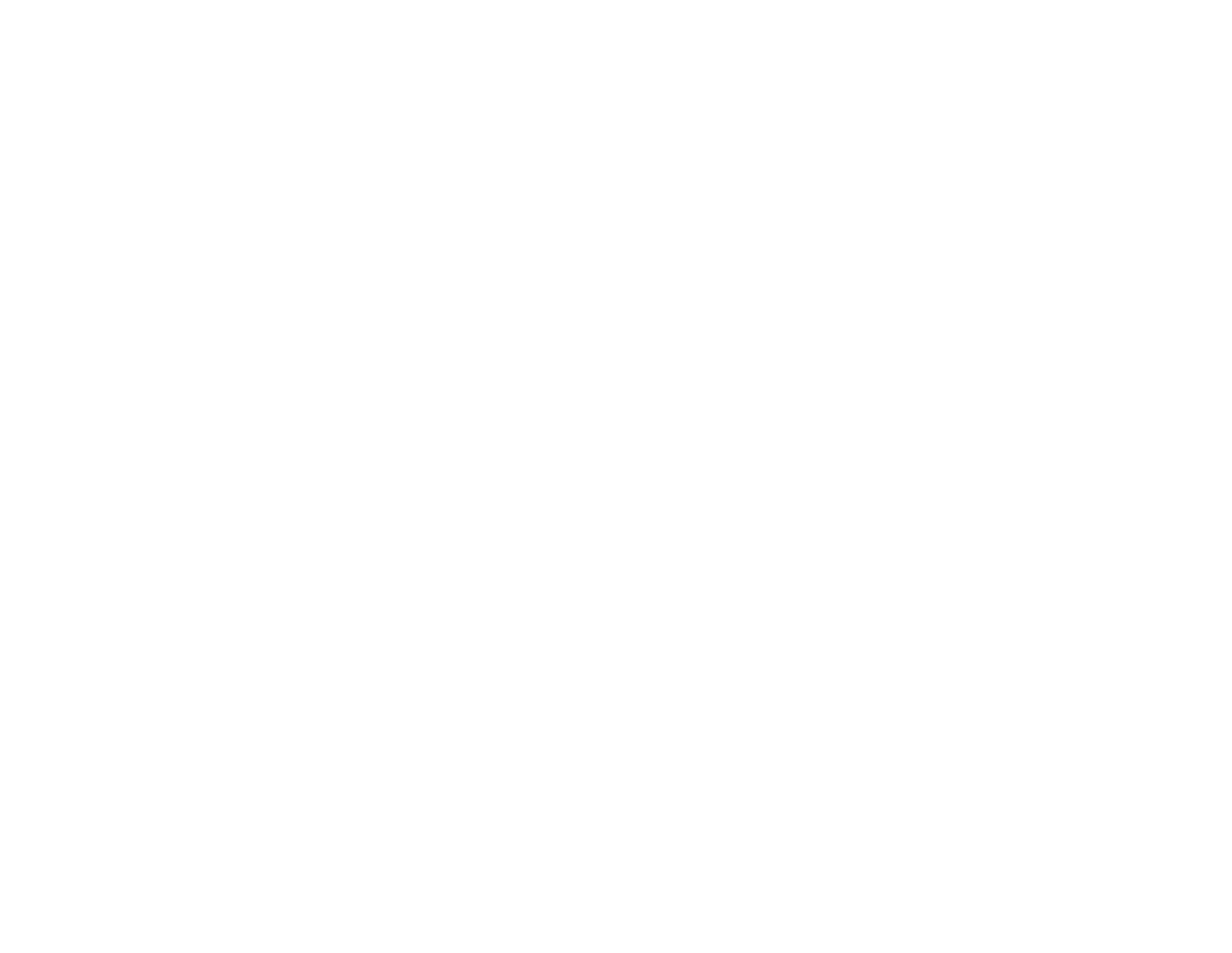|                    | <b>Licence Business Name</b>                    | <b>Address</b>                                     | <b>Licence Type/Sub</b>         |                                      | <b>Phone</b>     |      | Fax                        |  |
|--------------------|-------------------------------------------------|----------------------------------------------------|---------------------------------|--------------------------------------|------------------|------|----------------------------|--|
| 11 595468          | CML Consulting (Canada) Ltd                     | 8571 Alexandra Rd Unit 218 Richmond BC V6X 1C3     | Service Use                     |                                      | (604) 233-1128   |      | Work (604) 270-8615 Fax    |  |
| 12 598834          | J & Z Construction Ltd                          | 4132 WELWYN ST VANCOUVER BC V5N 3Z2                | Service Use                     | <b>General Contractor</b>            | (604) 760-8728   | Work | Hom                        |  |
| 12 598814          | Inspiring Land Ltd                              | 6191 Francis Rd Richmond BC V7C 1K4                | Service Use                     | <b>General Contractor</b>            | (604) 728-9597   | Work | Hom                        |  |
| 12 598803          | Fine Plumbing & Heating Ltd                     | 7128 123RD ST SURREY BC V3W 3V2                    | Service Use                     | <b>Plumbing Contractor</b>           | (604) 779-8427   | Work | Hom                        |  |
| 12 598295          | Smart Homes Investments Ltd                     | 11791 Machrina Way Unit 220 Richmond BC V7A 4V3    | Service Use                     |                                      | (604) 277-5587   |      | Work (604) 277-5588 Fax    |  |
| 11 595580          | Mingdat Holdings Ltd                            | 11568 Eburne Way Unit 129 Richmond BC V6V 0A7      | Service Use                     |                                      | (778) 891-2662   |      | Work (604) 945-4243 Fax    |  |
| 11 594944          | Clearcreek Management Ltd                       | 8191 Westminster Hwy Unit 268 Richmond BC V6X 1A7  | Service Use                     | <b>General Contractor</b>            | (778) 297-7680   |      | Work (778) 297-7681 Fax    |  |
| 11 594943          | Lin Won Enterprises Ltd                         | 8191 Westminster Hwy Unit 268 Richmond BC V6X 1A7  | Service Use                     | <b>General Contractor</b>            | (778) 297-7680   |      | Work (778) 297-7681 Fax    |  |
| 11 594160          | <b>SG International Travel</b>                  | 8380 Lansdowne Rd Unit 140 Richmond BC V6X 3M6     | Service Use                     | <b>Travel Agency</b>                 | (778) 297-6812   |      | Work (778) 297-6810 Fax    |  |
| 11 587751          | Bever-Brown & Associates<br>Limited Partnership | 12033 Riverside Way Unit 302 Richmond BC V6W 1K6   | Service Use                     |                                      | (604) 736-8121   |      | Work (604) 736-3980 Fax    |  |
| 11 595081          | Rise Auto Salon                                 | 5800 Cedarbridge Way Unit 140 Richmond BC V6X 2A7  | Service Use                     |                                      | (604) 277-5156   | Work | Hom                        |  |
| 11 593464          | Lyonstone Designs Inc                           | 11568 Eburne Way Unit 137 Richmond BC V6V 0A7      | Mercantile Use                  | <b>Wholesale Trading</b>             | $(604)$ 301-9493 |      | Work (604) 301-9445 Fax    |  |
| <b>Issue Date:</b> |                                                 | Tuesday, 24 January 2012                           |                                 |                                      |                  |      |                            |  |
| 11 594487          | Ho Math and Chess Learning<br>Centre (Richmond) | 3700 No 3 Rd Unit 2245 Richmond BC V6X 3X2         | Assembly Use Group 3            | <b>Education Institution</b>         | (778) 829-3832   | Work | Hom                        |  |
| 12 598908          | Singular Plural Event Planning                  | 6088 Minoru Blvd Unit 507 Richmond BC V6Y 4A8      | Service Use                     | Home Occupation                      | (778) 885-5951   | Work | Hom                        |  |
| 12 598898          | Peter Friesen                                   | 4071 Francis Rd Richmond BC V7C 1J8                | Service Use                     |                                      | (604) 910-3898   | Work | Hom                        |  |
| 12 598891          | Adam's Flooring                                 | 12211 Cambie Rd Unit 42 Richmond BC V6V 2H8        | Service Use                     | <b>General Contractor</b>            | (778) 322-3189   | Work | Hom                        |  |
| 12 598881          | Swagger Box Photo Booth                         | 4388 Bayview St Unit 10 Richmond BC V7E 6S9        | Service Use                     | Home Occupation                      | (604) 771-1528   | Work | Hom                        |  |
| 12 598230          | <b>Big Rock Mechanical Inc.</b>                 | 4160 ALBERT ST UNIT 204 BURNABY BC V5C 6K2         | Service Use                     | <b>General Contractor</b>            | (778) 867-3474   |      | Work (866) 882-8031<br>Fax |  |
| 11 594945          | New Concept Grocery Ltd                         | 3700 No 3 Rd Unit 2230 Richmond BC V6X 3X2         | Mercantile Use                  | <b>Retail Trading</b>                | (604) 771-2477   | Work | Hom                        |  |
| 11 592353          | Pearl House Restaurant                          | 4611 No 6 Rd Unit 170 Richmond BC V6V 2L3          | Assembly Use Group 1            | <b>Food Service</b><br>Establishment | (604) 270-3188   |      | Work (604) 777-2736 Fax    |  |
| 11 590117          | Naturapack Foods Inc                            | 11280 Twigg PI Unit 128 Richmond BC V6V 0A6        | Mercantile Use                  | <b>Wholesale Trading</b>             | (604) 327-4300   |      | Work (604) 327-4303 Fax    |  |
| 10 523642          | A & P Transport Ltd                             | 16268 River Rd Richmond BC V6V 1L6                 | Service Use                     |                                      | (604) 946-9300   |      | Work (604) 233-1202 Fax    |  |
| 11 595965          | 2011 Marketing                                  | 12800 Bathgate Way Unit 8 Richmond BC V6V 1Z4      | Service Use                     |                                      | (604) 618-0593   | Work | Hom                        |  |
| <b>Issue Date:</b> |                                                 | <b>Wednesday, 25 January 2012</b>                  |                                 |                                      |                  |      |                            |  |
| 12 598932          | Pac-Rim Air Freight Services Ltd                | 4831 Miller Rd Unit 204 Richmond BC V7B 1K7        | Service Use                     |                                      | (604) 207-1602   |      | Work (604) 207-9985 Fax    |  |
| 12 598981          | Seagull Enterprises Ltd                         | 125 WEST 71ST AVE VANCOUVER BC V5X 2X4             | Service Use                     | <b>General Contractor</b>            | (604) 321-6414   |      | Work (604) 321-7150 Fax    |  |
| 12 598941          | Shining Signs                                   | 3020 LINCOLN AVE UNIT 100A COQUITLAM BC V3B<br>6B4 | Service Use                     | <b>General Contractor</b>            | (604) 944-7446   | Work | Hom                        |  |
| 11 595673          | Smartmirror Inc                                 | 4431 Vanguard Rd Richmond BC V6X 2P6               | Mercantile Use                  | <b>Wholesale Trading</b>             | (604) 273-0030   |      | Work (604) 273-0030 Fax    |  |
|                    | 11 587600 Toothking Dental Studio Ltd           | 8788 McKim Way Unit 3100 Richmond BC V6X 4E2       | Industrial/Manufacturing<br>Use |                                      | (778) 985-8321   | Work | Hom                        |  |
|                    | 12 598970 Up Trading                            | 9940 Bates Rd Richmond BC V7A 1E4                  | Service Use                     | Home Occupation                      | (778) 892-2380   | Work | Hom                        |  |
|                    | 11 596578 Save On Furnace and Heating           | 7049 CORRAGH ST UNIT 6 BURNABY BC V5J 4V6          | Service Use                     | Gas Contractor                       | (604) 444-4328   | Work | Hom                        |  |
| <b>Issue Date:</b> |                                                 | Thursday, 26 January 2012                          |                                 |                                      |                  |      |                            |  |
| 12 596698          | MK Computer Inc                                 | 11500 Bridgeport Rd Unit 103 Richmond BC V6X 1T2   | Mercantile Use                  | <b>Retail Trading</b>                | (604) 270-2677   |      | Work (604) 270-2630 Fax    |  |
| 12 599056          | Libero Homes                                    | 1455 HOWE ST UNIT 504 VANCOUVER BC V6Z 1C2         | Service Use                     | <b>General Contractor</b>            | (604) 644-6505   |      | Work (604) 264-4437 Fax    |  |
| 12 599050          | Sonia Dhudwal                                   | 7955 122ND ST UNIT 85 SURREY BC V3W 4T4            | Service Use                     | <b>General Contractor</b>            | $(604)$ 551-9998 | Work | Hom                        |  |
| 12 599045          | Ace Tank Services Inc                           | 2584 SUNNYSIDE CR ABBOTSFORD BC V2T 1Y2            | Service Use                     | <b>General Contractor</b>            | (604) 534-8242   |      | Work (604) 852-9644 Fax    |  |
|                    |                                                 |                                                    |                                 |                                      |                  |      |                            |  |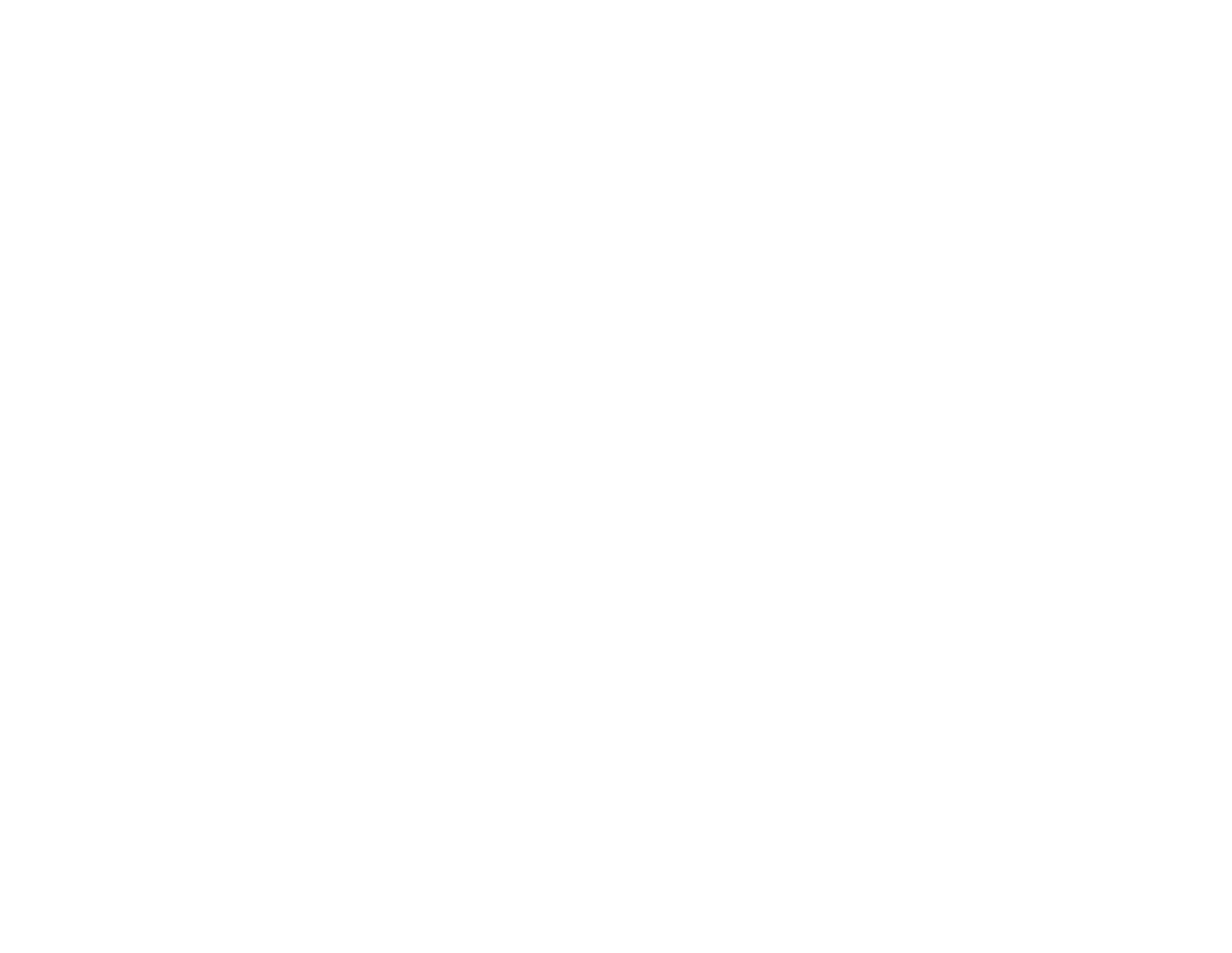|                    | Licence Business Name                                            | <b>Address</b>                                                               | <b>Licence Type/Sub</b>         |                                        | <b>Phone</b>                           |      | Fax                     |     |
|--------------------|------------------------------------------------------------------|------------------------------------------------------------------------------|---------------------------------|----------------------------------------|----------------------------------------|------|-------------------------|-----|
| 12 599034          | <b>Smokey Solutions</b>                                          | 5383 44TH AVE DELTA BC V4K 1C8                                               | Service Use                     |                                        | (604) 760-9295                         | Work | (604) 940-2839 Fax      |     |
| 12 598991          | New Frontier Landscaping &<br>Gardening Ltd                      | 7491 Decourcy Cr Richmond BC V7C 4G2                                         | Service Use                     | <b>General Contractor</b>              | (604) 780-5610                         | Work |                         | Hom |
| 12 598972          | <b>Flying Sports Consulting</b>                                  | 8580 Cook Rd Unit 9 Richmond BC V6Y 1V7                                      | Service Use                     | Home Occupation                        | (778) 317-6629                         | Hom  |                         | Hom |
| 12 597697          | Nancy Jin & Associates<br>Corporation                            | 3631 No 3 Rd Unit 200 Richmond BC V6X 2B9                                    | Service Use                     |                                        | $(604)$ 232-1070                       |      | Work (604) 232-1071 Fax |     |
| 12 59 669 6        | Style Florist (2011) Ltd                                         | 4600 No 3 Rd Unit 125 Richmond BC V6X 2C2                                    | Mercantile Use                  | <b>Retail Trading</b>                  | (604) 273-7513                         |      | Work (604) 273-7513 Fax |     |
| 12 59 6681         | <b>Sincere Trading Limited</b>                                   | 8766 McKim Way Unit 1035 Richmond BC V6X 4G4                                 | Mercantile Use                  | <b>Retail Trading</b>                  | (604) 270-8011                         | Work |                         | Hom |
| 11 569128          | Godiva Chocolatier Of Canada<br>Lmtd                             | 6551 No 3 Rd Unit 1810 Richmond BC V6Y 2B6                                   | Mercantile Use                  | <b>Retail Trading</b>                  | (604) 233-1105                         |      | Work (604) 233-1106 Fax |     |
| 10 547261          | Newco Fabrication Ltd                                            | 6260 Graybar Rd Unit 115 Richmond BC V6W 1H6                                 | Industrial/Manufacturing<br>Use |                                        | (604) 897-5025                         |      | Work (604) 273-4363 Fax |     |
| 12 598880          | Pacific Union Realty Inc                                         | 4140 No 3 Rd Unit 250 Richmond BC V6X 2C2                                    | Service Use                     |                                        | (604) 782-6122                         |      | Work (604) 648-9833 Fax |     |
| 11 565788          | Capwork Laboratory Inc                                           | 13982 Cambie Rd Unit 113 Richmond BC V6V 2K2                                 | Industrial/Manufacturing<br>Use |                                        | (604) 233-7060                         |      | Work (604) 232-1277 Fax |     |
| 11 595492          | ABI                                                              | 5631 No 3 Rd Unit 206 Richmond BC V6X 2C7                                    | Assembly Use Group 3            | <b>Education Institution</b>           | (778) 800-0949                         |      | Work (604) 233-7079 Fax |     |
| 11 581252          | <b>ICS Courier</b>                                               | 7431 Nelson Rd Unit 130 Richmond BC V6W 1G3                                  | Service Use                     |                                        | (604) 270-4091                         |      | Work (604) 270-4366 Fax |     |
| 11 586641          | H S Nagra Storage - Truck Parking                                | 16300 River Rd Richmond BC V6V 1L6                                           | Service Use                     |                                        | (604) 327-9209                         | Work |                         | Hom |
| 11 594071          | <b>Focus Beauty Centre</b>                                       | 4540 No 3 Rd Unit 1480 Richmond BC V6X 4E4                                   | Service Use                     | <b>Therapeutic Touch</b><br>Treatments | (604) 727-1022                         | Work |                         | Hom |
| 11 594072          | Grand Hale Marine Products Co<br>Ltd                             | 11568 Eburne Way Unit 107 Richmond BC V6V 0A7                                | Industrial/Manufacturing<br>Use |                                        | $(604)$ 325-9393                       |      | Work (604) 325-9310 Fax |     |
| 11 594230          | Vancouver Sea Island B & B                                       | 2360 McLeod Ave Richmond BC V6X 2N1                                          | <b>Residential Use</b>          |                                        | (604) 218-7898                         |      | Work (604) 447-2712 Fax |     |
| 11 594541          | <b>Ergogenics Nutrition Ltd</b>                                  | 11568 Eburne Way Unit 119 Richmond BC V6V 0A7                                | Mercantile Use                  | <b>Wholesale Trading</b>               | (778) 822-8442                         | Work |                         | Hom |
| <b>Issue Date:</b> |                                                                  | <b>Monday, 30 January 2012</b>                                               |                                 |                                        |                                        |      |                         |     |
|                    | 12 599124 S Jay Home & Commercial<br><b>Repair Solutions Inc</b> | 11018 ORIOLE DR SURREY BC V3R 5A6                                            | Service Use                     | <b>General Contractor</b>              | (604) 690-2225                         | Work |                         | Hom |
| 11 592567          | <b>Finetech Company</b>                                          | 3631 No 3 Rd Unit 276 Richmond BC V6X 2B9                                    | Service Use                     |                                        | $(604)$ 812-1000                       |      | Work (604) 303-8195 Fax |     |
| 12 599816          | S M Van Services Inc                                             | 11791 Mellis Dr Richmond BC V6X 1L9                                          | Service Use                     | Home Occupation                        | (604) 437-6624                         |      | Work (604) 447-8824 Fax |     |
| 12 599823          |                                                                  | Dalton Wang Translation Services 8080 Cambie Rd Unit 725 Richmond BC V6X 0C1 | Service Use                     | Home Occupation                        | (604) 724-8889                         | Work |                         | Hom |
| 12 599805          | Hothi Homes Ltd                                                  | 8271 Dalemore Rd Richmond BC V7C 2A7                                         | Service Use                     | <b>General Contractor</b>              | (604) 447-4647                         |      | Work (604) 447-1397 Fax |     |
| 12 599803          | Jack C Mulleny                                                   | 6588 Barnard Dr Unit 5 Richmond BC V7C 5R8                                   | Service Use                     | Home Occupation                        | (604) 277-4217                         | Work |                         | Hom |
| 12 599796          | Northern Immigrant Business of<br>BC                             | 8791 Allison St Richmond BC V6Y 3H4                                          | Service Use                     | Home Occupation                        | (778) 871-0044                         | Work |                         | Hom |
| 12 599146          | JCD Management                                                   | 7660 Minoru Blvd Unit 104 Richmond BC V6Y 1Z5                                | Service Use                     | Home Occupation                        | (604) 295-5963                         | Work |                         | Hom |
|                    | 12 599822 Skyline Insulation Ltd                                 | 5774 132A ST SURREY BC V3X 2T3                                               | Service Use                     | <b>General Contractor</b>              | (604) 723-9490                         |      | Work (604) 593-1127 Fax |     |
|                    | 12 599051 Peak Installations Inc                                 | 11782 Hammersmith Way Unit 203 Richmond BC V7A 5E2                           | Service Use                     | <b>General Contractor</b>              | (604) 448-8000 Work (604) 448-8100 Fax |      |                         |     |
| 12 599049          | Synergize International Inc                                      | 11782 Hammersmith Way Unit 203 Richmond BC V7A 5E2                           | Service Use                     | <b>General Contractor</b>              | (604) 448-8000                         |      | Work (604) 448-8100 Fax |     |
| 12 598704          | Sunny Driving School                                             | 8260 Westminster Hwy Unit 2120 Richmond BC V6X 3Y2                           | Service Use                     | <b>Driver Training</b><br>School       | (604) 788-9928                         | Work |                         | Hom |
| 12 598564          | Procan Immigration And<br>Investment Co Ltd                      | 5900 No 3 Rd Unit 570 Richmond BC V6X 3P7                                    | Service Use                     |                                        | (778) 858-5089                         | Work |                         | Hom |
| 11 596225          |                                                                  | Adorabelle Tea Room & Gift Shop 12051 3rd Ave Richmond BC V7E 3K1            | Assembly Use Group 1            | <b>Food Service</b><br>Establishment   | (604) 726-8901                         | Work |                         | Hom |
| 11 592302          | <b>Empire Centre</b>                                             | 4600 No 3 Rd Richmond BC V6X 2C2                                             | Service Use                     |                                        | (604) 207-2818                         |      | Work (604) 207-6808 Fax |     |
| 12 599052          | Synergize Innovations Inc                                        | 11782 Hammersmith Way Unit 203 Richmond BC V7A 5E2                           | Service Use                     |                                        | (604) 448-8000                         |      | Work (604) 448-8100 Fax |     |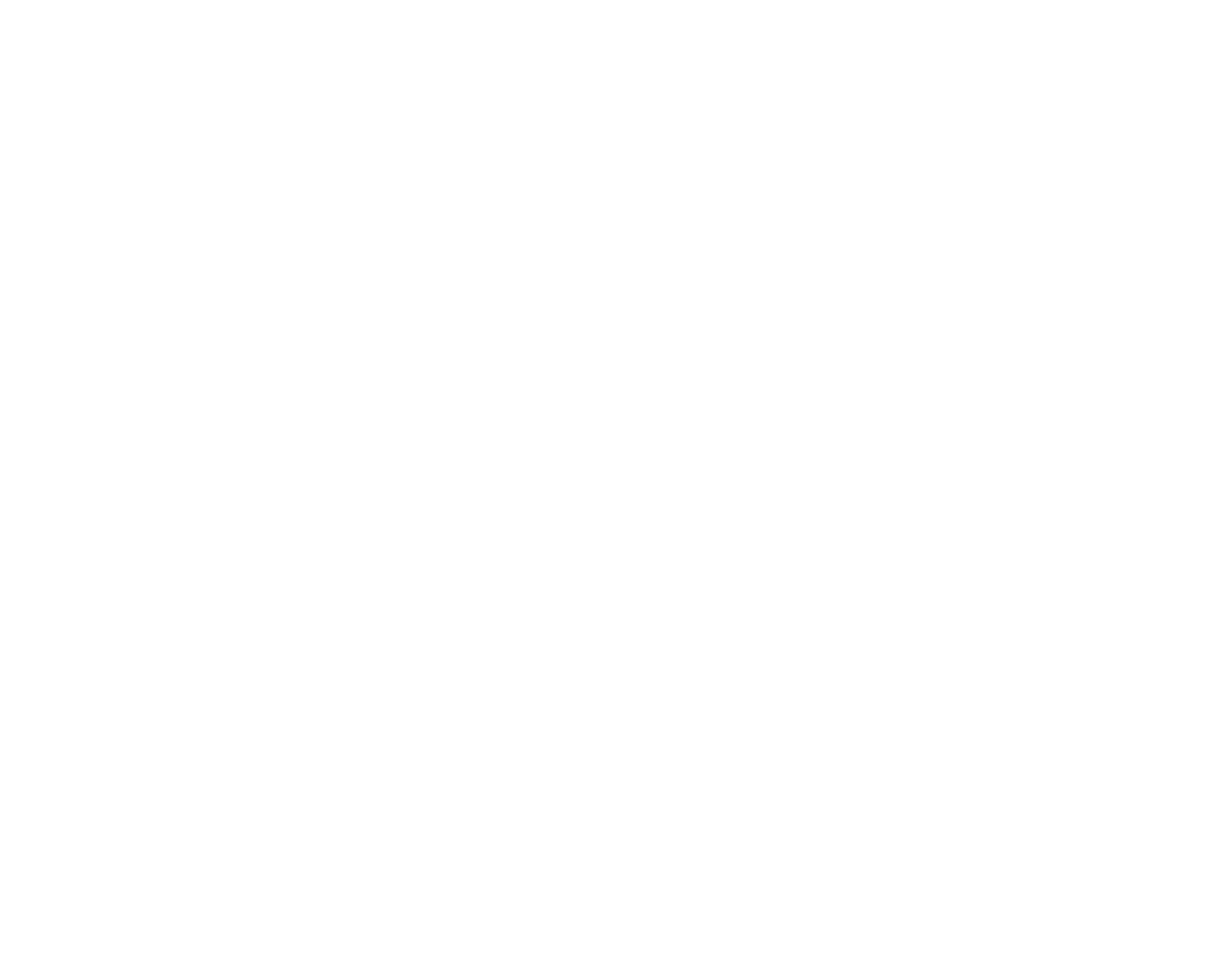|                    | <b>Licence Business Name</b>                        | <b>Address</b>                                                                  | <b>Licence Type/Sub</b>         |                                      | <b>Phone</b>                           |      | Fax                     |            |
|--------------------|-----------------------------------------------------|---------------------------------------------------------------------------------|---------------------------------|--------------------------------------|----------------------------------------|------|-------------------------|------------|
| 11 596226          |                                                     | Adorabelle Tea Room & Gift Shop 12051 3rd Ave Richmond BC V7E 3K1               | Mercantile Use                  | <b>Retail Trading</b>                | (604) 726-8901                         | Work |                         | Hom        |
| <b>Issue Date:</b> |                                                     | Tuesday, 31 January 2012                                                        |                                 |                                      |                                        |      |                         |            |
| 09 500426          | John Chan Farm                                      | 10160 No 6 Rd Richmond BC V6W 1E7                                               | Mercantile Use                  | <b>Wholesale Trading</b>             | (604) 274-1290                         |      | Work (604) 274-1218 Fax |            |
| 12 599894          | Awisco Electronics Inc.                             | 5840 Dover Cr Unit 39 Richmond BC V7C 5P4                                       | Service Use                     | Home Occupation                      | (604) 272-9276                         | Work |                         | Hom        |
| 12 599111          | H B Registered Massage Therapy                      | 12004 No 1 Rd Richmond BC V7E 1T4                                               | Service Use                     | Registered Massage<br>Therapy Clinic | (604) 274-7224                         | Work |                         | Hom        |
| 12 597971          | Diana White (RMT)                                   | 12251 No 1 Rd Unit 210 Richmond BC V7E 1T6                                      | Service Use                     | Registered Massage<br>Therapy Clinic | (604) 272-9995                         | Work |                         | Hom        |
| 10 015245          | Data Group Of Companies                             | 23220 Fraserwood Way Richmond BC V6V 3C7                                        | Industrial/Manufacturing<br>Use |                                      | $(604)$ 525-2055                       |      | Work (604) 525-7452 Fax |            |
| 03 238161          | A & H Stone Art Ltd                                 | 1900 Savage Rd Richmond BC V6V 3A5                                              | Industrial/Manufacturing<br>Use |                                      | (604) 277-2630                         |      | Work (604) 277-2689 Fax |            |
| 11 590386          |                                                     | Green Stone Ethical Concrete Ltd 13171 Mitchell Rd Unit 115 Richmond BC V6V 1M7 | Industrial/Manufacturing<br>Use |                                      | (604) 322-0400                         |      | Work (604) 325-3124 Fax |            |
| <b>Issue Date:</b> | Wednesday, 01 February 2012                         |                                                                                 |                                 |                                      |                                        |      |                         |            |
| 12 599804          | Sunstorm Health Sciences Inc                        | 4800 No 3 Rd Unit 204 Richmond BC V6X 3A6                                       | Service Use                     |                                      | (604) 551-8789                         |      | Work (779) 297-7058 Fax |            |
| 11 593734          | Park Networks Incorporated                          | 3580 Moncton St Unit 220 Richmond BC V7E 3A4                                    | Service Use                     |                                      | (604) 284-5215                         | Work |                         | <b>Hom</b> |
| 12 599978          | <b>Coast Aviation Inc.</b>                          | 11491 7th Ave Unit 68 Richmond BC V7E 4J5                                       | Service Use                     | Home Occupation                      | (778) 998-1517                         |      | Work (604) 275-4665 Fax |            |
| 12 599930          | Joe                                                 | 6611 Eckersley Rd Unit 206 Richmond BC V6Y 0B7                                  | Service Use                     | Home Occupation                      | (778) 800-2177                         | Work |                         | Hom        |
| 12 599826          | 3G Nice Hair & Beauty Salon                         | 4231 Hazelbridge Way Unit 165 Richmond BC V6X 3L7                               | Service Use                     |                                      | (604) 207-6889                         | Work |                         | Hom        |
| 12 599145          | <b>Maple Professional Resources</b><br>Exchange Inc | 8700 McKim Way Unit 3113 Richmond BC V6X 4A5                                    | Service Use                     |                                      | (778) 386-6990                         | Work |                         | Hom        |
| 11 589164          | <b>Got2BFit Personal Training</b>                   | 8860 Beckwith Rd Unit 220 Richmond BC V6X 1V5                                   | Service Use                     |                                      | (604) 219-7607                         | Work |                         | Hom        |
| 11 593562          | Zecotek Photonics Inc                               | 21331 Gordon Way Unit 1110 Richmond BC V6W 1J9                                  | Service Use                     |                                      | (604) 233-0056                         |      | Work (604) 676-2264 Fax |            |
| 11 589290          | Jarvent Labs & Research                             | 6753 Graybar Rd Unit 180 Richmond BC V6W 1H7                                    | Service Use                     |                                      | (604) 771-8400                         | Work |                         | Hom        |
| 12 599784          | <b>Winsome Travel</b>                               | 8888 Odlin Cr Unit 2190 Richmond BC V6X 3Z8                                     | Service Use                     | <b>Travel Agency</b>                 | (604) 288-4768                         | Work |                         | Hom        |
| <b>Issue Date:</b> |                                                     | Thursday, 02 February 2012                                                      |                                 |                                      |                                        |      |                         |            |
| 11 597096          | P S J Clothing & Accessories Ltd                    | 6551 No 3 Rd Richmond BC V6Y 2B6                                                | Mercantile Use                  | <b>Retail Trading</b>                | (604) 244-8957                         | Work |                         | Hom        |
| 12 600104          | AG Hanson Construction Ltd                          | 7489 14TH AVE BURNABY BC V3N 1Z8                                                | Service Use                     | <b>General Contractor</b>            | (778) 997-4273                         | Work |                         | Hom        |
| <b>Issue Date:</b> |                                                     | Friday, 03 February 2012                                                        |                                 |                                      |                                        |      |                         |            |
| 12 600348          | G & E Plumbing                                      | 14755 109TH AVE SURREY BC V3R 1Y6                                               | Service Use                     | <b>Plumbing Contractor</b>           | (604) 512-0427                         | Work |                         | Hom        |
| 12 600376          | Sheila Brown Interiors                              | 10391 No 3 Rd Unit 30 Richmond BC V7A 4V2                                       | Service Use                     | Home Occupation                      | (604) 732-4422                         | Work | (604) 277-4422          | Fax        |
| 12 600351          | Urban Image                                         | 6165 HWY 17 UNIT 400 DELTA BC V4K 5B8                                           | Service Use                     | <b>General Contractor</b>            | (604) 940-8072                         | Work |                         | Hom        |
|                    | 12 600210 CETC Holdings Inc                         | 10980 No 2 Rd Unit 1 Richmond BC V7E 2E3                                        | Service Use                     | Home Occupation                      | (604) 644-1828 Work (604) 285-2226 Fax |      |                         |            |
| 11 595904          | Elsie's Bed & Breakfast                             | 3766 McKay Dr Richmond BC V6X 3L5                                               | <b>Residential Use</b>          |                                      | (604) 270-7166                         | Work |                         | Hom        |
| 12 600364          | <b>Cooper Sterling</b>                              | 3500 Cessna Dr Richmond BC V7B 1C7                                              | Service Use                     |                                      | (416) 800-1876                         |      | Work 18883539956        | Fax        |
| <b>Issue Date:</b> |                                                     | Monday, 06 February 2012                                                        |                                 |                                      |                                        |      |                         |            |
|                    | 11 576053 Select Gifts And Wholesale Ltd            | 3531 Jacombs Rd Unit 1 Richmond BC V6V 1Z8                                      | Mercantile Use                  | Wholesale Trading                    | $(604)$ 284-5508                       |      | Work (604) 284-5509 Fax |            |
| 12 598813          | E-Causeway Station Trading                          | 4540 No 3 Rd Unit 1190 Richmond BC V6X 4E4                                      | Mercantile Use                  | <b>Retail Trading</b>                | (778) 323-0331                         | Work |                         | Hom        |
| 12 600448          | Aussie Pet Mobile                                   | 5158 LADNER TRUNK RD UNIT 275 DELTA BC V4K 5B6                                  | Service Use                     |                                      | (604) 356-4511                         | Work |                         | Hom        |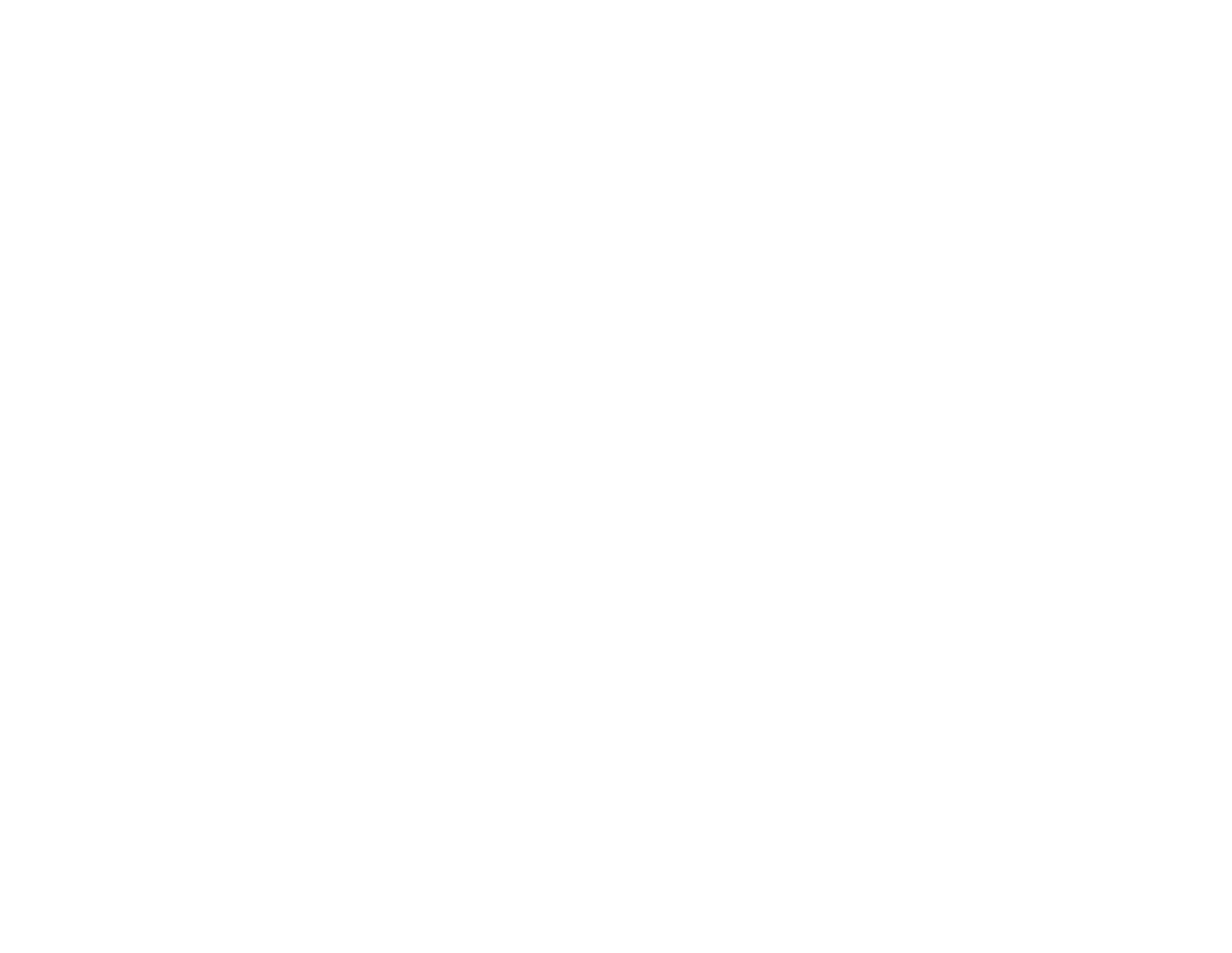|                    | Licence Business Name                             | <b>Address</b>                                              | <b>Licence Type/Sub</b> |                                            | Phone          |      | Fax                     |     |
|--------------------|---------------------------------------------------|-------------------------------------------------------------|-------------------------|--------------------------------------------|----------------|------|-------------------------|-----|
| 12 600426          | <b>Mosaik Marketing</b><br>Communications         | 5900 Dover Cr Unit 417 Richmond BC V7C 5R4                  | Service Use             | Home Occupation                            | (604) 786-1131 | Work |                         | Hom |
| 12 600425          | <b>Summit Fire Protection Ltd</b>                 | PO BOX 20037 RPO HILLS MISSION BC V2V 7P8                   | Service Use             | <b>Sprinkler Contractor</b>                | (604) 826-1379 |      | Work (604) 826-1305 Fax |     |
| 12 600419          | JJ Residential Services Ltd                       | 2132 WINSTON CRT LANGLEY BC V2Y 1H5                         | Service Use             | <b>Plumbing Contractor</b>                 | (604) 530-2688 | Work | (604) 530-2688 Fax      |     |
| 12 600409          | <b>Complete Contracting</b>                       | 9231 Odlin Rd Richmond BC V6X 1E1                           | Service Use             | <b>General Contractor</b>                  | (604) 318-8805 | Work |                         | Hom |
| 12 598591          | Green Net Systems Ltd                             | 4380 No 3 Rd Unit 1250 Richmond BC V6X 3V7                  | Mercantile Use          | <b>Retail Trading</b>                      | (778) 297-5665 | Work |                         | Hom |
| 12 598473          | Globe Elite Products Ltd                          | 10691 Shellbridge Way Unit 130 Richmond BC V6X 2W8          | Mercantile Use          | <b>Wholesale Trading</b>                   | (604) 821-1717 |      | Work (604) 270-3664 Fax |     |
| 12 598263          | Four Season Limo Services Ltd                     | 2331 McLeod Ave Richmond BC V6X 2N2                         | Vehicle for Hire        | Vehicle For Hire<br>Office                 | (778) 554-5466 |      | Work (604) 279-5408 Fax |     |
| 12 598262          | Four Season Limo Services Ltd                     | 2331 McLeod Ave Richmond BC V6X 2N2                         | Vehicle for Hire        | Class B - Limousine                        | (778) 554-5466 |      | Work (604) 279-5408 Fax |     |
| 11 597134          | P S J Clothing & Accessories Ltd                  | 6551 No 3 Rd Richmond BC V6Y 2B6                            | Mercantile Use          | <b>Retail Trading</b>                      | (604) 244-8957 | Work |                         | Hom |
| 12 597920          | <b>Pinnacle Stone</b>                             | 1350 Valmont Way Unit 5 Richmond BC V6V 1Y4                 | Mercantile Use          | <b>Wholesale Trading</b>                   | (604) 318-5511 | Work |                         | Hom |
| <b>Issue Date:</b> |                                                   | Tuesday, 07 February 2012                                   |                         |                                            |                |      |                         |     |
| 12 600507          | Nishi Gardenscape Inc                             | 626 THOMPSON AVE COQUITLAM BC V3J 3Z8                       | Service Use             | <b>General Contractor</b>                  | (604) 936-0140 |      | Work (604) 936-9528 Fax |     |
| 12 600101          | Rome Station Inc                                  | 4151 Hazelbridge Way Unit 3550 Richmond BC V6X 4J7          | Mercantile Use          | <b>Retail Trading</b>                      | (604) 284-5284 |      | Work (604) 284-5284 Fax |     |
| 12 600518          | Sooch Contracting                                 | 11422 Kingcome Ave Richmond BC V3W 3H8                      | Service Use             | <b>General Contractor</b>                  | (778) 858-7744 | Work |                         | Hom |
| 12 600460          | Parker's Building Maintenance                     | PO BOX 1956 VILLAGE MALL PO ALDERGROVE BC<br><b>V4W 0A6</b> | Service Use             | <b>General Contractor</b>                  | (604) 318-0821 |      | Work (604) 851-5865 Fax |     |
| 11 592360          | C-Pac of Canada                                   | 23000 Fraserwood Way Unit 105 Richmond BC V6V 3C7           | Mercantile Use          | <b>Wholesale Trading</b>                   | (604) 322-9003 |      | Work (604) 322-9004 Fax |     |
| 12 600493          | <b>Gekko Restoration Services Ltd</b>             | 600 KLAHANIE DR UNIT 416 PORT MOODY BC V3H 5L2              | Service Use             | <b>General Contractor</b>                  | (604) 917-0120 |      | Work (604) 917-0121 Fax |     |
| <b>Issue Date:</b> | <b>Wednesday, 08 February 2012</b>                |                                                             |                         |                                            |                |      |                         |     |
| 12 597606          | <b>Back In Motion Rehab</b><br>(Coquitlam) Inc    | 6651 Elmbridge Way Unit 140 Richmond BC V7C 5C2             | Service Use             |                                            | (604) 939-3055 |      | Work (604) 939-3044 Fax |     |
| 12 600635          | Anviro Electric                                   | 633 THOMPSON AVE COQUITLAM BC V3J 3Z9                       | Service Use             | <b>Electrical Contractor</b>               | (778) 885-3439 | Work |                         | Hom |
| 12 600629          | Vertex Digital Systems Ltd                        | 23380 Gates Ave Richmond BC V6V 1E9                         | Service Use             | <b>General Contractor</b>                  | (604) 651-1853 |      | Work (604) 395-5466 Fax |     |
| 12 598855          | Pacific Wave Jiu-Jitsu (Empty<br>Cup Enterprises) | 12811 Clarke PI Unit 140 Richmond BC V6V 2H9                | Assembly Use Group 3    | <b>Health Studio</b>                       | (604) 724-5278 | Work |                         | Hom |
| 11 594668          | J & S Restorations                                | 4771 Vanguard Rd Unit 130 Richmond BC V6X 2P7               | Service Use             |                                            | (778) 552-2248 | Work |                         | Hom |
| 11 590657          | Global Easyship Co Ltd                            | 3080 St Edwards Dr Unit 105 Richmond BC V6X 4C4             | Mercantile Use          | <b>Retail Trading</b>                      | (604) 207-1243 | Work |                         |     |
| 11 589759          | Chak Lau And Co LLP                               | 8171 Ackroyd Rd Unit 6090 Richmond BC V6X 3J9               | Service Use             |                                            | (604) 282-7506 |      | Work (604) 282-7509 Fax |     |
| 11 587951          | Lotus - The Place For Pho Lover                   | 4131 No 5 Rd Richmond BC V6X 2T9                            | Assembly Use Group 1    | <b>Food Service</b><br>Establishment       | (778) 297-1180 |      | Work (778) 297-1130 Fax |     |
| 12 600569          | Melrose Developments Ltd                          | 3587 WELLINGTON AVE VANCOUVER BC V5R 4Y9                    | Service Use             | <b>General Contractor</b>                  | (604) 438-3733 | Work |                         | Hom |
| <b>Issue Date:</b> |                                                   | Thursday, 09 February 2012                                  |                         |                                            |                |      |                         |     |
| 11 596437          | <b>Archland Enterprise Ltd</b>                    | 8351 Alexandra Rd Unit 222 Richmond BC V6X 3P3              | Service Use             |                                            | (604) 594-8592 | Work |                         | Hom |
| 12 599948          | Marriage And Family Therapy                       | 13020 No 2 Rd Unit 110 Richmond BC V7E 6S3                  | Service Use             |                                            | (604) 303-1954 | Work |                         | Hom |
| 12 600704          | David Chan Photography                            | 9382 Kingsley Cr Richmond BC V7A 4W7                        | Service Use             | Home Occupation                            | (604) 831-4228 | Work |                         | Hom |
| 12 600652          | Ermrich Properties Inc                            | 4507 14TH AVE W VANCOUVER BC V6R 2Y5                        | Service Use             |                                            | (604) 568-6221 |      | Work (604) 568-6223 Fax |     |
| 12 600524          | Ackah Business Immigration Law                    | 5811 Cooney Rd Unit 305 Richmond BC V6X 3M1                 | Service Use             |                                            | (604) 639-2146 |      | Work (604) 249-1219 Fax |     |
| 12 598781          | <b>Granite Claims Solutions LP</b>                | 10451 Shellbridge Way Unit 125 Richmond BC V6X 2W8          | Service Use             |                                            | (604) 619-2872 | Work |                         | Hom |
| 12 598159          | <b>Bhullar Driving School</b>                     | 10660 Seaham Cr Richmond BC V7A 3Y7                         | Vehicle for Hire        | Class K -<br><b>DriverTraining Vehicle</b> | (604) 274-8499 | Work |                         | Hom |
| 12 597898          | <b>Atlantic Power Corporation</b>                 | 10451 Shellbridge Way Unit 215 Richmond BC V6X 2W8          | Service Use             |                                            | (604) 232-2239 |      | Work (604) 238-2003 Fax |     |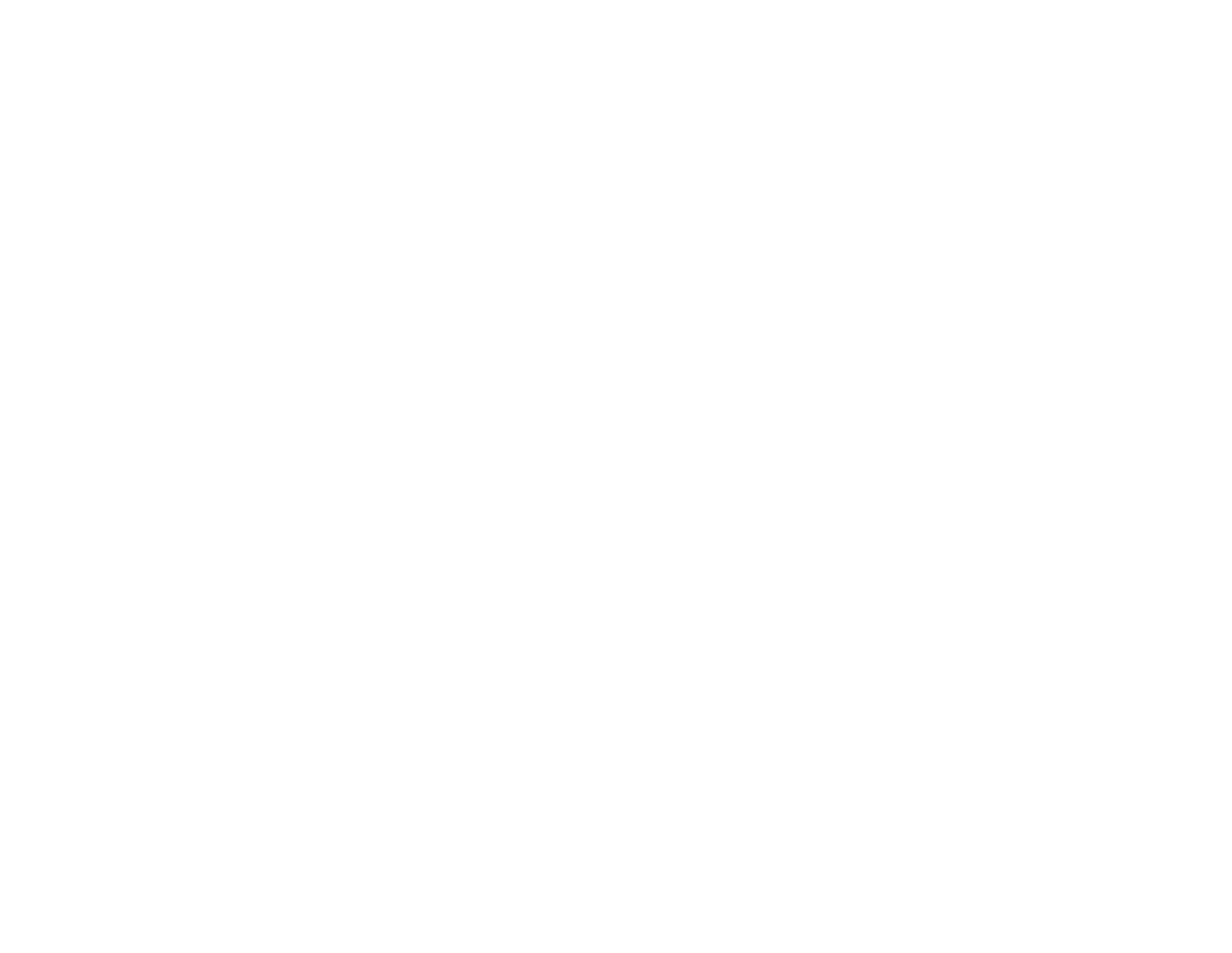|                    | Licence Business Name                             | <b>Address</b>                                                                                      | <b>Licence Type/Sub</b>         |                                             | <b>Phone</b>     |      | Fax                     |            |
|--------------------|---------------------------------------------------|-----------------------------------------------------------------------------------------------------|---------------------------------|---------------------------------------------|------------------|------|-------------------------|------------|
| 12 600709          | Hey Tommy Inc                                     | 4260 Coldfall Rd Richmond BC V7C 1P8                                                                | Service Use                     | Home Occupation                             | (604) 275-1212   |      | Work (604) 275-6640 Fax |            |
| 12 598157          | <b>Bhullar Driving School</b>                     | 10660 Seaham Cr Richmond BC V7A 3Y7                                                                 | Vehicle for Hire                | <b>Vehicle For Hire</b><br>Office           | (604) 274-8499   | Work |                         | Hom        |
| <b>Issue Date:</b> |                                                   | Monday, 13 February 2012                                                                            |                                 |                                             |                  |      |                         |            |
| 12 600775          | Carlos Do It All Enterprise                       | 10211 Williams Rd Richmond BC V7A 1H5                                                               | Service Use                     | <b>General Contractor</b>                   | (604) 272-2430   | Work |                         | Hom        |
| 12 600848          | NBC Inc                                           | 1650 CARRALL AVE ST PAUL MN SS104 USA                                                               | Service Use                     | <b>General Contractor</b>                   | $(651)$ 288-1900 |      | Work (651) 917-0433 Fax |            |
| 12 600820          | <b>Uben Enterprises Corporation</b>               | 6371 Williams Rd Richmond BC V7E 1K6                                                                | Service Use                     | Home Occupation                             | (604) 227-9018   |      | Work (604) 227-9018 Fax |            |
| 12 600817          | Heguang Development Inc                           | 7373 Westminster Hwy Unit 1001 Richmond BC V6X 0B5                                                  | Service Use                     | Home Occupation                             | (778) 316-1666   | Work |                         | Hom        |
| 12 600814          | Canminx Enterprises Ltd                           | 10100 No 3 Rd Unit 330 Richmond BC V7A 1W5                                                          | Service Use                     | Home Occupation                             | (604) 644-3885   | Work |                         | Hom        |
| 12 598274          | Fresh And Desired Inc                             | 4151 Hazelbridge Way Richmond BC V6X 4J7                                                            | Mercantile Use                  | <b>Retail Trading</b>                       | $(604)$ 298-2866 | Work | (604) 608-2986 Fax      |            |
| 12 597893          | Windsor Canbridge Consulting                      | 5900 No 3 Rd Unit 300 Richmond BC V6X 3P7                                                           | Service Use                     |                                             | (604) 537-9149   |      | Work (604) 270-6129 Fax |            |
| 11 596339          | Sheila Walda Retisterd Massage<br>Therapist (RMT) | 12251 No 1 Rd Unit 210 Richmond BC V7E 1T6                                                          | Service Use                     | <b>Registered Massage</b><br>Therapy Clinic |                  | Work |                         | Hom        |
| 11 590445          | Angels and Heroes                                 | 5300 No 3 Rd Unit 416 Richmond BC V6X 2X9                                                           | Service Use                     |                                             | (604) 207-4266   | Work |                         | Hom        |
| 11 59 6221         | <b>Bingo Creatives</b>                            | 4151 Hazelbridge Way Unit 2700 Richmond BC V6X 4J7                                                  | Mercantile Use                  | <b>Retail Trading</b>                       | (778) 858-1659   | Work |                         | Hom        |
| 12 598361          | Target Land Surveying (NW) Ltd                    | 5811 Cooney Rd Unit 305 Richmond BC V6X 3M1                                                         | Service Use                     |                                             | (604) 524-6161   |      | Work 18667968385        | Fax        |
| <b>Issue Date:</b> |                                                   | Tuesday, 14 February 2012                                                                           |                                 |                                             |                  |      |                         |            |
| 12 598165          | <b>CRF Flooring Services Canada</b>               | 12417 No 2 Rd Unit 185 Richmond BC V7E 6H7                                                          | Mercantile Use                  | <b>Wholesale Trading</b>                    | (604) 275-8729   | Work |                         | Hom        |
| 12 600927          | Korean Red Ginseng                                | 4380 No 3 Rd Unit 1035 Richmond BC V6X 3V7                                                          | Mercantile Use                  | <b>Retail Trading</b>                       | (604) 278-1633   |      | Work (604) 278-1878     | Fax        |
| 12 600872          | Minoru Massage Therapy                            | 7560 Minoru Gate Richmond BC V6Y 1R9                                                                | Service Use                     | Registered Massage<br><b>Therapy Clinic</b> | (604) 278-6108   | Work |                         | Hom        |
| 12 597776          | Southern Straits Yacht Sales Ltd                  | 8211 River Rd Unit 200 Richmond BC V6X 1X8                                                          | Service Use                     |                                             | (604) 649-5575   | Work | (604) 278-9785 Fax      |            |
| 11 580322          | Corix Infrastructure Inc                          | 13775 Commerce Pkwy Unit 300 Richmond BC V6V 2V4                                                    | Service Use                     |                                             | (604) 232-2080   | Work |                         | Hom        |
| 08 419772          |                                                   | Funtastic Inflatables Party Rentals 1999 Savage Rd Unit 158 Richmond BC V6V 0A5                     | Service Use                     |                                             | (604) 723-2461   | Work |                         | Hom        |
| 11 571 260         | Love and Care Realty                              | 6910 No 3 Rd Unit 7 Richmond BC V6Y 2C5                                                             | Assembly Use Group 3            | <b>Education Institution</b>                | (778) 686-8555   | Work |                         | Hom        |
| 12 600873          | Kunn Wing Trading Company                         | 6733 Livingstone PI Unit 1 Richmond BC V7C 5V8                                                      | Service Use                     | Home Occupation                             | (604) 279-8555   | Work |                         | <b>Hom</b> |
| 11 568130          | Green Commerce Innovation<br>Corporation          | 3751 Shell Rd Unit 118 Richmond BC V6X 2W2                                                          | Service Use                     |                                             | (604) 800-2387   |      | Work (604) 800-2387 Fax |            |
| 11 588183          | <b>Russel Sean Fitness</b>                        | 12491 No 2 Rd Unit 9 Richmond BC V7E 2G3                                                            | Service Use                     |                                             | (604) 341-4288   | Work |                         | Hom        |
| <b>Issue Date:</b> | <b>Wednesday, 15 February 2012</b>                |                                                                                                     |                                 |                                             |                  |      |                         |            |
| 12 600990          | Shinybumper BC                                    | 9780 Seacote Rd Richmond BC V7A 4A5                                                                 | Service Use                     | Home Occupation                             | (604) 290-8457   | Work |                         | Hom        |
| 12 601034          |                                                   | Top Tier Electrical Installations Inc PO BOX 21162 MAPLE RIDGE SQUARE RPO MAPLE<br>RIDGE BC V2X 1P7 | Service Use                     | <b>Electrical Contractor</b>                | (604) 773-4313   | Work |                         | Hom        |
| 11 596144          |                                                   | Earth Child Montessori School Ltd 4653 Garden City Rd Unit 2120 Richmond BC V6X 4A9                 | Assembly Use Group 3            | Education Institution                       | (604) 270-0131   | Work |                         | Hom        |
| 12 601041          | <b>Ecosource Ventilation Services</b><br>Ltd      | 3526 SMITH AVE UNIT 301 BURNABY BC V5G 2T4                                                          | Service Use                     | Gas Contractor                              | (604) 910-0549   |      | Work (604) 299-7496 Fax |            |
| <b>Issue Date:</b> |                                                   | Thursday, 16 February 2012                                                                          |                                 |                                             |                  |      |                         |            |
| 12 601085          | Sherry Shih-Lei Lee                               | 8700 McKim Way Unit 3118 Richmond BC V6X 4A5                                                        | Service Use                     |                                             | (778) 896-8790   | Work |                         | Hom        |
| 12 601119          | Thermo Design Insulation Ltd                      | 3520 56 AVE EDMONTON AB T6B 3S7                                                                     | Service Use                     | <b>General Contractor</b>                   | (780) 468-2077   |      | Work (780) 465-2683 Fax |            |
| 12 601118          | Lucky Five Eight Plumbing &<br><b>Heating Ltd</b> | 8280 No 2 Rd Unit 47 Richmond BC V7C 4P3                                                            | Service Use                     | <b>Plumbing Contractor</b>                  | (778) 898-9877   | Work |                         | Hom        |
| 12 600228          | Winpac Development Inc                            | 5600 Parkwood Way Unit 450 Richmond BC V6V 2M2                                                      | Industrial/Manufacturing<br>Use |                                             | (604) 447-4310   | Work |                         | Hom        |
|                    | Wednesday, 02 January 2013                        |                                                                                                     | Page 9 of 55                    |                                             |                  |      |                         |            |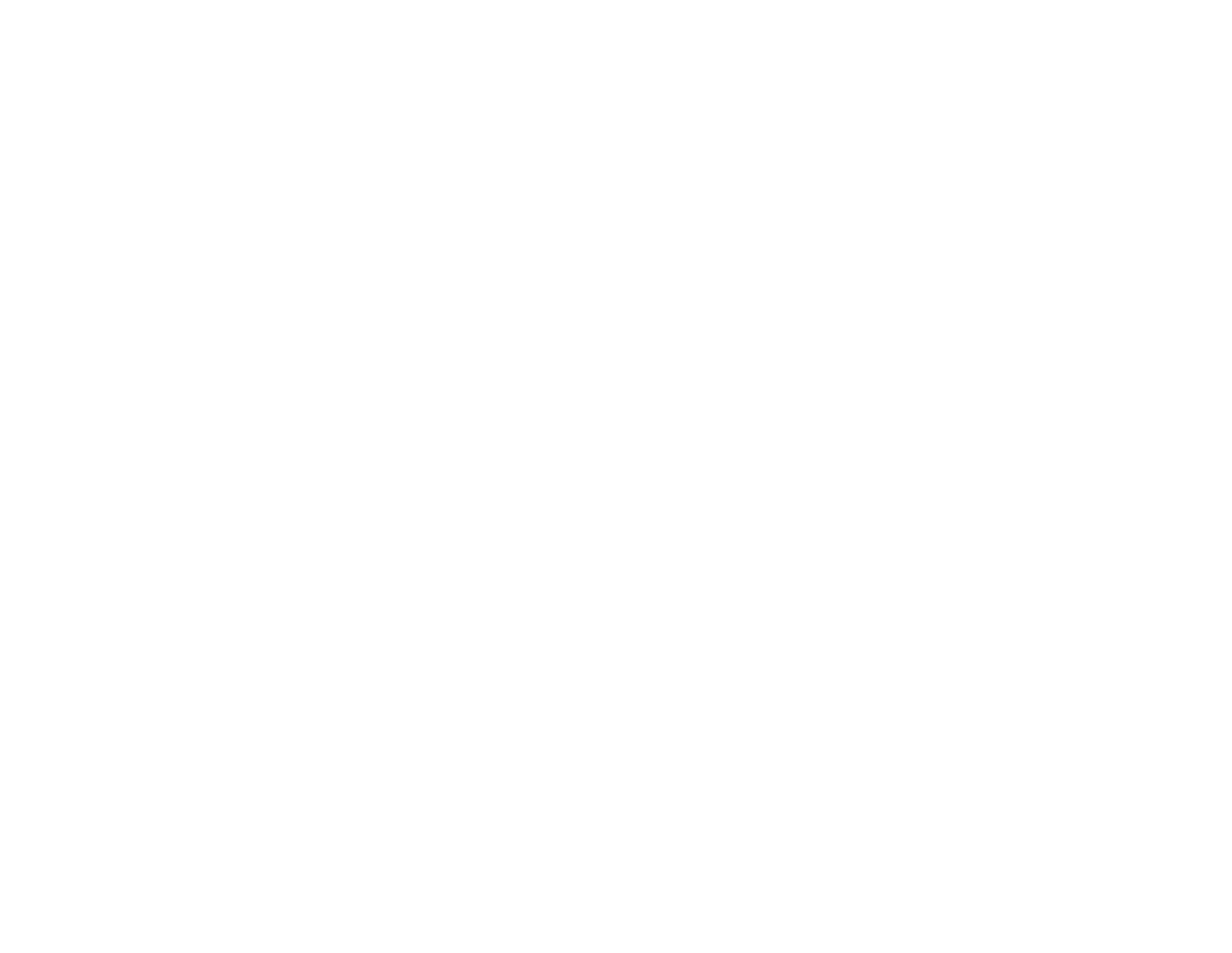|                    | Licence Business Name                                   | <b>Address</b>                                                       | <b>Licence Type/Sub</b>         |                           | <b>Phone</b>       | <b>Fax</b>                             |            |
|--------------------|---------------------------------------------------------|----------------------------------------------------------------------|---------------------------------|---------------------------|--------------------|----------------------------------------|------------|
| 12 601114          | DL4G Designs Inc                                        | 15855 89TH A AVE SURREY BC V4N 5M2                                   | Service Use                     | <b>General Contractor</b> | $(604)$ 584-7115   | (604) 584-7118 Fax<br>Work             |            |
| 12 601124          | Mike's Warehouse Supplies Ltd                           | 12202 OLD YALE RD SURREY BC V3V 3X5                                  | Service Use                     | <b>General Contractor</b> | (604) 580-1720     | Work (604) 580-1742 Fax                |            |
| 12 600976          | Security Machine & Allspan Mfg                          | 12312 82 A AVE SURREY BC V3W 0T7                                     | Service Use                     | <b>General Contractor</b> | (604) 591-7459     | Work (604) 591-7439 Fax                |            |
| 12 600230          | Winpac Development Inc.                                 | 5600 Parkwood Way Unit 450 Richmond BC V6V 2M2                       | Service Use                     | <b>General Contractor</b> | (604) 447-4310     | Work                                   | Hom        |
| 12 599802          | Motormax Used Cars Ltd                                  | 5711 No 3 Rd Richmond BC V6X 2C9                                     | Mercantile Use                  | <b>Automobile Dealer</b>  | (604) 299-5123     | Work                                   | Hom        |
| 12 598983          | Yi Fan Nina Zhou                                        | 8700 McKim Way Unit 3118 Richmond BC V6X 4A5                         | Service Use                     |                           | (778) 321-5678     | Work                                   | Hom        |
| 12 600928          | Digital Diva Films Canada                               | BUILDING X 3500 CORNETT RD VANCOUVER BC V5M<br>2H <sub>5</sub>       | Service Use                     |                           | (604) 453-4760     | Work (604) 453-4761 Fax                |            |
| 12 600994          | Mini Closet                                             | 4311 Hazelbridge Way Unit 1820 Richmond BC V6X 3L7                   | Mercantile Use                  | <b>Retail Trading</b>     | (604) 727-0660     | Work                                   | Hom        |
| <b>Issue Date:</b> |                                                         | Friday, 17 February 2012                                             |                                 |                           |                    |                                        |            |
| 12 600744          | C & A Holiday (Canada) Ltd                              | 8300 Capstan Way Unit 1026 Richmond BC V6X 4B7                       | Service Use                     | <b>Travel Agency</b>      | $(604) 889 - 8286$ | Work                                   | Hom        |
| 12 601161          | <b>Tornado Storage Solutions Ltd</b>                    | VIKING HOUSE - SWALLOWDALE LAND HEMEL<br>HEMPSTEAD HERTSFORD HP2 7E1 | Service Use                     | <b>General Contractor</b> | 441442247424       | Work 441442247425                      | Fax        |
| 12 601160          | Quality Draintile Ltd                                   | PO BOX 55554 15280 101 AVE UNIT 119 SURREY BC<br><b>V3R 8X7</b>      | Service Use                     | <b>General Contractor</b> | (604) 755-8522     | Work (604) 755-8522 Fax                |            |
| 12 600782          | D Original Sausage Haus Inc                             | 12000 1st Ave Unit 130 Richmond BC V7E 3L9                           | Mercantile Use                  | <b>Retail Trading</b>     | (604) 447-5545     | Work                                   | Hom        |
| 11 596342          | CosmoSynergy Medi-Spa &<br>Academy                      | 8351 Alexandra Rd Unit 150 Richmond BC V6X 3P3                       | Service Use                     |                           | (604) 780-8336     | Work                                   | Hom        |
| 11 564849          | White Whale Seafood                                     | 12611 Vulcan Way Unit 100 Richmond BC V6V 1V6                        | Industrial/Manufacturing<br>Use |                           | (604) 278-2233     | Work (604) 278-2279 Fax                |            |
| 11 561269          | Jeffrey Lam & Company                                   | 8680 Cambie Rd Unit 231 Richmond BC V6X 4K1                          | Service Use                     |                           | (604) 288-8171     | Work (604) 821-8171 Fax                |            |
| 12 600826          | The Imperial Chinese Artworks<br><b>Research Center</b> | 4540 No 3 Rd Unit 1080 Richmond BC V6X 4E4                           | Mercantile Use                  | <b>Retail Trading</b>     | (778) 297-7388     | Work                                   | Hom        |
| <b>Issue Date:</b> |                                                         | Monday, 20 February 2012                                             |                                 |                           |                    |                                        |            |
| 12 601212          | Safe Home Security                                      | 12827 76 AVE UNIT 107 SURREY BC V3W 2V3                              | Service Use                     | <b>General Contractor</b> | (778) 689-5769     | Work                                   | <b>Hom</b> |
| 12 601086          | <b>BG Health Group Inc</b>                              | 5811 Cooney Rd Unit 404 Richmond BC V6X 3M1                          | Service Use                     |                           | (604) 244-7687     | Work                                   | Hom        |
| 12 601093          | Vika Pharmaceuticals Ltd                                | 2639 Viking Way Unit 175 Richmond BC V6V 3B7                         | Service Use                     |                           | (604) 821-1141     | Work (604) 821-1175 Fax                |            |
| 12 601178          | Squeaky Klean Cleaning                                  | 9511 No 1 Rd Richmond BC V7E 1R7                                     | Service Use                     | Home Occupation           | (604) 241-0203     | Work (604) 241-0203 Fax                |            |
| 12 601199          | Merrick Architecture Borowski<br>Sakumoto Fligg Limited | 970 HOMER ST UNIT 300 VANCOUVER BC V6B 2W7                           | Service Use                     | <b>General Contractor</b> | (604) 683-4131     | Work (604) 683-9313 Fax                |            |
| 12 601211          | Aqua-Coast Engineering Ltd                              | P O BOX 1367 STATION A DELTA BC V4M 3Y8                              | Service Use                     |                           | $(604)$ 948-0958   | Work (604) 948-0959 Fax                |            |
| <b>Issue Date:</b> |                                                         | Tuesday, 21 February 2012                                            |                                 |                           |                    |                                        |            |
| 12 601309          | T F Neufeld Development<br>Corporation                  | 13771 MALABAR AVE WHITE ROCK BC V4B 2X8                              | Service Use                     | <b>General Contractor</b> | $(604)$ 535-3678   | Work (604) 535-3614 Fax                |            |
|                    | 12 601206 U-Bin Tech Electronics                        | 12220 2nd Ave Unit 210 Richmond BC V7E 3L8                           | Service Use                     |                           |                    | (604) 447-8853 Work (604) 447-8853 Fax |            |
|                    | 12 601305 True Justice 2 Productions Inc                | 4961 BYRNE RD BURNABY BC V5J 3H6                                     | Service Use                     |                           |                    | (604) 430-4449 Work (604) 430-1997 Fax |            |
| <b>Issue Date:</b> | <b>Wednesday, 22 February 2012</b>                      |                                                                      |                                 |                           |                    |                                        |            |
| 12 601317          | <b>Exalt Enterprise Ltd</b>                             | 8320 Mirabel Crt Richmond BC V7C 4Y2                                 | Service Use                     | Home Occupation           | (604) 562-6298     | Work                                   | Hom        |
| 12 601380          | <b>Royal Golden Construction</b><br>Group Ltd           | 15467 112A ST SURREY BC V3R 0K5                                      | Service Use                     | <b>General Contractor</b> | (778) 998-6188     | Work                                   | Hom        |
| 12 601371          | Shawn's Pruning & Hedging                               | 8311 Saunders Rd Unit 16 Richmond BC V7A 2A6                         | Service Use                     | <b>General Contractor</b> | (604) 278-4534     | Work                                   | Hom        |
| 12 601367          | Novus                                                   | 112 E 3RD AVE UNIT 300 VANCOUVER BC V5T 1C8                          | Service Use                     | <b>General Contractor</b> | $(604) 642 - 6688$ | Work (604) 685-7832 Fax                |            |
| 12 601336          | Maple Channel Consulting Ltd                            | 8888 Odlin Cr Unit 2185 Richmond BC V6X 3Z8                          | Service Use                     |                           | (604) 200-2333     | Work (604) 273-8912 Fax                |            |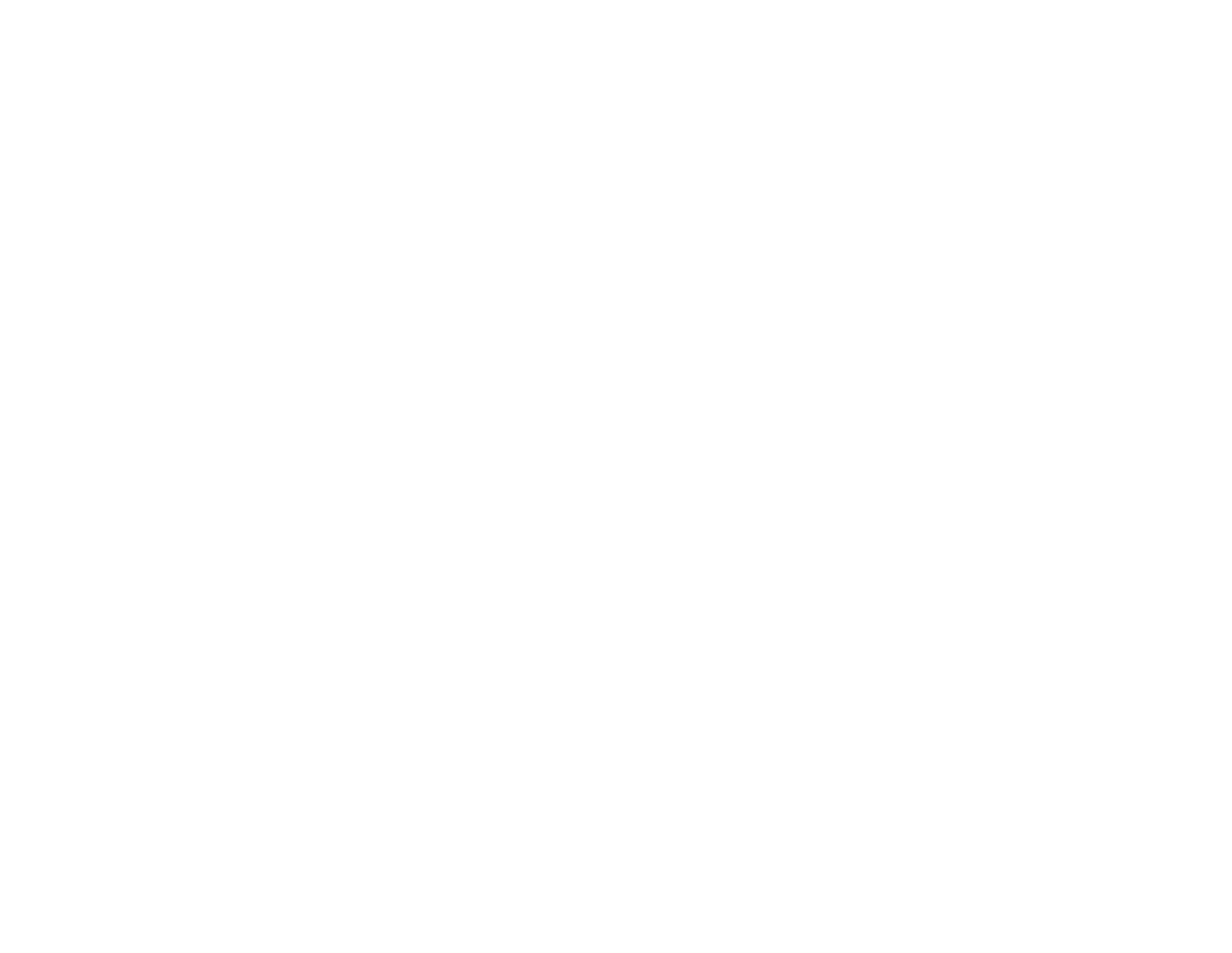|                    | Licence Business Name                            | <b>Address</b>                                                               | <b>Licence Type/Sub</b> |                                                    | Phone            |      | Fax                     |            |
|--------------------|--------------------------------------------------|------------------------------------------------------------------------------|-------------------------|----------------------------------------------------|------------------|------|-------------------------|------------|
| 12 601334          | Prime International Education<br>Services        | 8081 Westminster Hwy Unit 804 Richmond BC V6X 1A7                            | Service Use             | Home Occupation                                    | (604) 765-1266   | Work |                         | Hom        |
| 12 601327          | LIV Interiors Inc.                               | 1077 W CORDOVA ST UNIT 3403 VANCOUVER BC V6C<br>2C6                          | Service Use             | <b>General Contractor</b>                          | (604) 283-1647   | Work |                         | Hom        |
| 12 601189          | Dragon Knite Landscaping                         | 2268 No 5 Rd Unit 150 Richmond BC V6X 2T1                                    | Service Use             | <b>General Contractor</b>                          | (604) 227-3523   | Work |                         | Hom        |
| 12 599817          | <b>Personal Dining</b>                           | 8700 McKim Way Unit 2098 Richmond BC V6X 4A5                                 | Assembly Use Group 1    | <b>Food Service</b><br>Establishment               | (604) 377-7627   | Work |                         | Hom        |
| 12 599122          | Maxim Kitchen                                    | 8700 McKim Way Unit 2083 Richmond BC V6X 4A5                                 | Assembly Use Group 1    | <b>Food Service</b><br>Establishment               | (604) 276-8333   | Work |                         | <b>Hom</b> |
| 12 598758          | XYS Glass                                        | 13560 Maycrest Way Unit 1205 Richmond BC V6V 2W9                             | Service Use             |                                                    | 60427301815      | Work | (604) 273-0023 Fax      |            |
| 11 594148          | <b>Curry Express</b>                             | 5300 No 3 Rd Unit 1045 Richmond BC V6X 2X9                                   | Assembly Use Group 1    | <b>Food Service</b><br>Establishment, Take-<br>Out | (604) 270-0302   | Work |                         | <b>Hom</b> |
| 11 591818          | Dollarama                                        | 9751 Bridgeport Rd Unit 110 Richmond BC V6X 1S3                              | Mercantile Use          | <b>Retail Trading</b>                              | (604) 233-1045   |      | Work (604) 233-1045 Hom |            |
| 11 590307          | Canadian Western Bank                            | 4991 No 3 Rd Richmond BC V6X 2C3                                             | Service Use             |                                                    | (604) 238-2800   |      | Work 18553417310        | Fax        |
| 12 601333          | YD Trading Canada Ltd                            | 8571 Allison St Richmond BC V6Y 3H9                                          | Service Use             | Home Occupation                                    | (604) 782-6188   |      | Work (778) 588-1198 Fax |            |
| <b>Issue Date:</b> |                                                  | Thursday, 23 February 2012                                                   |                         |                                                    |                  |      |                         |            |
| 12 601435          | J S Cleaning Team                                | 11280 Granville Ave Richmond BC V6Y 1R6                                      | Service Use             | Home Occupation                                    | (778) 928-4647   | Work |                         | <b>Hom</b> |
| 12 601482          |                                                  | New Elegant Consulting Company 5068 Kwantlen St Unit 705 Richmond BC V6X 4K4 | Service Use             | Home Occupation                                    | (604) 248-8306   |      | Work (604) 248-8306 Fax |            |
| 12 601493          | <b>Madeline Chow</b>                             | 714 E 61ST AVE VANCOUVER BC V5X 2C2                                          | Service Use             | Therapeutic Touch<br>Treatments                    | (604) 375-7707   | Work |                         | Hom        |
| 12 601487          | <b>Preston Skating Group</b>                     | 4664 206TH ST LANGLEY BC V3A 8J9                                             | Service Use             |                                                    | (778) 889-2953   | Work |                         | Hom        |
| 12 601481          | M & N Construction Ltd                           | 4636 TODD ST VANCOUVER BC V5R 3P8                                            | Service Use             | <b>General Contractor</b>                          | (604) 813-0228   | Work | (604) 255-2250 Fax      |            |
| 12 601440          | Shanahan's Limited Partnership                   | 8400 124TH ST SURREY BC V3W 6K1                                              | Service Use             | <b>General Contractor</b>                          | (604) 591-5111   |      | Work (604) 591-5111 Fax |            |
| 12 601464          | <b>Boas Interior</b>                             | 1690 REGAN AVE COQUITLAM BC V3J 3B8                                          | Service Use             | <b>General Contractor</b>                          | (778) 896-4001   | Work |                         | Hom        |
| <b>Issue Date:</b> |                                                  | Monday, 27 February 2012                                                     |                         |                                                    |                  |      |                         |            |
| 12 601551          | Southarm Land Ltd                                | 8191 Westminster Hwy Unit 250 Richmond BC V6X 1A7                            | Service Use             | <b>General Contractor</b>                          | (778) 297-7680   |      | Work (778) 297-7681 Fax |            |
| 12 601695          | Con - Caat Delivery Services                     | 4711 No 4 Rd Richmond BC V6X 2M5                                             | Service Use             | <b>Delivery Services</b>                           | (604) 447-1337   | Work |                         | Hom        |
| 12 601681          | Cahua Renovation Co                              | 8451 Ryan Rd Unit 24 Richmond BC V7A 2E8                                     | Service Use             | <b>General Contractor</b>                          | (604) 783-5188   | Work |                         | <b>Hom</b> |
| 12 601675          | Harrier Construction & Project<br>Management Ltd | PO BOX 645 LIONS BAY BC V0X 2E0                                              | Service Use             | <b>General Contractor</b>                          | (604) 240-6263   | Work | (604) 277-0195 Fax      |            |
| 11 590221          | <b>Eminent Renovation Supplies Inc</b>           | 2639 No 5 Rd Richmond BC V6X 2S8                                             | Mercantile Use          | <b>Wholesale Trading</b>                           | (604) 828-0699   | Work |                         | Hom        |
| 12 601668          | Redbox Canada GP                                 | 11000 Williams Rd Richmond BC V7A 1J1                                        | Vending Machine Use     | \$.25 or More                                      | (630) 756-8098   | Work | (630) 756-8894 Fax      |            |
| 12 601664          | Redbox Canada GP                                 | 9951 Williams Rd Richmond BC V7A 1H3                                         | Vending Machine Use     | \$.25 or More                                      | (630) 756-8098   | Work | (630) 756-8894 Fax      |            |
| 12 601654          | <b>Colteran Developments Corp</b>                | PO BOX 6130 FORT ST JOHN BC V1J 6N5                                          | Service Use             | <b>General Contractor</b>                          | (250) 787-7029   |      | Work (250) 785-9515 Fax |            |
| 12 601632          | <b>Audax Electrical</b>                          | 9005 COLLINGS WAY DELTA BC V4C 7E8                                           | Service Use             | <b>Electrical Contractor</b>                       | (778) 866-5128   | Work |                         | Hom        |
| 12 601588          | Vanmoving Enterprises Inc                        | 8775 OSLER ST UNIT 305 VANCOUVER BC V6P 4E8                                  | Service Use             |                                                    | $(604)$ 506-1086 | Work |                         | Hom        |
| 12 601579          | <b>Ecowest Renovations Ltd</b>                   | 1320 KINGSWAY AVE UNIT 114 PORT COQUITLAM BC<br>V3C 6P4                      | Service Use             | <b>Gas Contractor</b>                              | (604) 552-9378   |      | Work (604) 552-9308 Fax |            |
| 12 601575          | <b>World Chance Company</b>                      | 9220 Romaniuk Dr Richmond BC V7E 5K9                                         | Service Use             | Home Occupation                                    | (604) 272-0800   | Work |                         | Hom        |
| 12 598318          | Lion King Health Enterprises<br>Group Ltd        | 2639 Viking Way Unit 210 Richmond BC V6V 3B7                                 | Service Use             |                                                    | (604) 360-8598   | Work |                         | Hom        |
| 11 575718          | Sharon's Rejuven8 Skincare                       | 3580 Moncton St Unit 250 Richmond BC V7E 3A4                                 | Service Use             |                                                    | (604) 284-5252   |      | Work (604) 274-4500 Fax |            |
| 11 595162          | Warren & Eder                                    | 8171 Cook Rd Unit 201 Richmond BC V6Y 3T8                                    | Service Use             |                                                    | (604) 687-0134   |      | Work (604) 687-5176 Fax |            |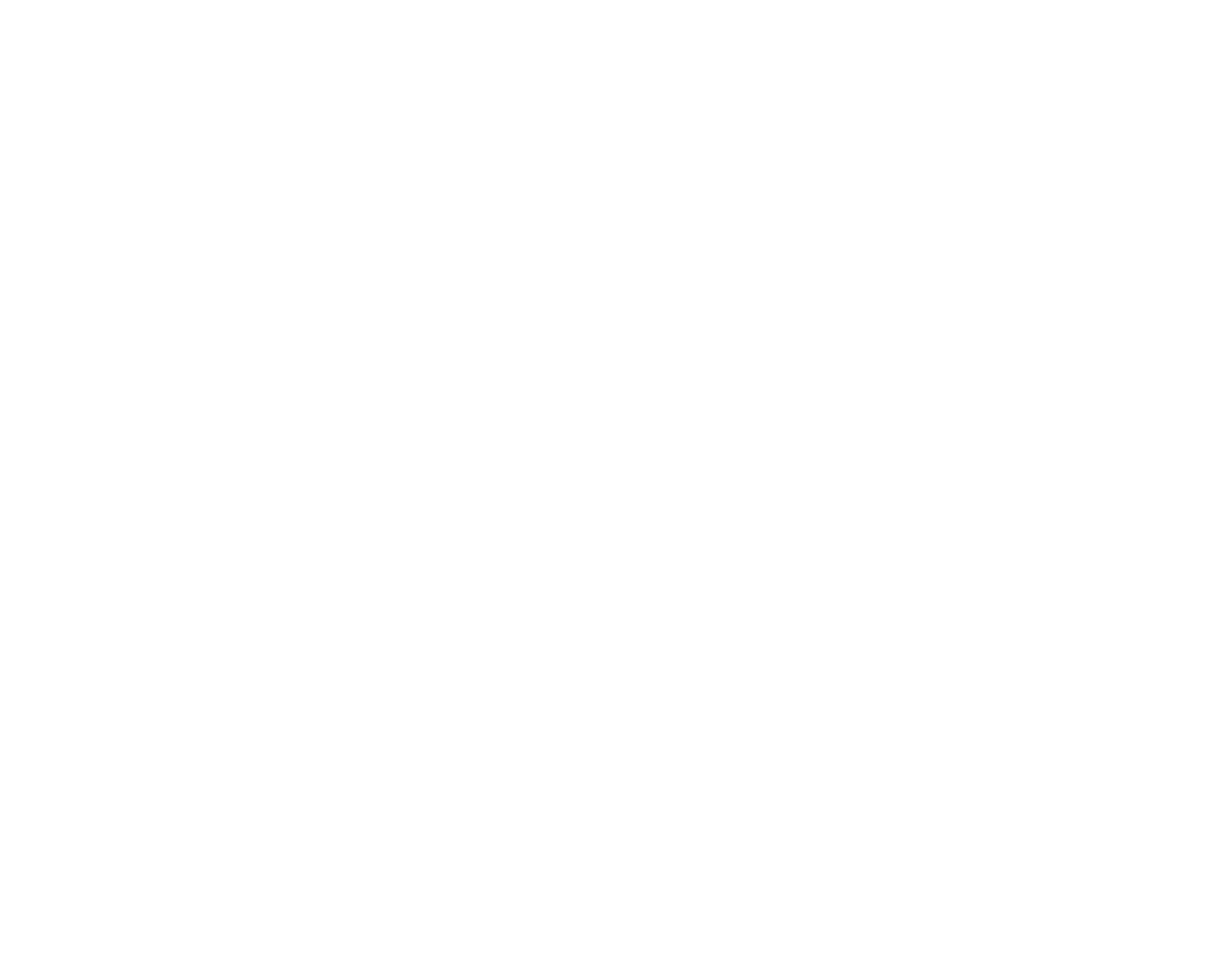|                    | <b>Licence Business Name</b>                  | <b>Address</b>                                                                | <b>Licence Type/Sub</b> |                                            | <b>Phone</b>     |      | Fax                     |     |
|--------------------|-----------------------------------------------|-------------------------------------------------------------------------------|-------------------------|--------------------------------------------|------------------|------|-------------------------|-----|
| 11 594334          | The Richmond Firebox Hearth<br>Products Inc.  | 3031 Beckman PI Unit 100 Richmond BC V6X 3R2                                  | Mercantile Use          | <b>Retail Trading</b>                      | (604) 787-7680   | Work |                         | Hom |
| 12 601498          | <b>DHC Data</b>                               | 14300 Riverport Way Unit 201 Richmond BC V6W 1M3                              | Service Use             | <b>General Contractor</b>                  | (604) 277-6142   | Work |                         | Hom |
| 12 598710          | Sunny Driving School                          | 8260 Westminster Hwy Unit 2120 Richmond BC V6X 3Y2                            | Vehicle for Hire        | Class K -<br><b>DriverTraining Vehicle</b> | (604) 788-9928   | Work |                         | Hom |
| 12 601130          | Salon V Hair Design                           | 4231 Hazelbridge Way Unit 170 Richmond BC V6X 3L7                             | Service Use             |                                            | (604) 249-8318   | Work |                         | Hom |
| 12 601374          | Back In Motion Rehab Inc                      | 7000 Minoru Blvd Unit 140 Richmond BC V6Y 3Z5                                 | Service Use             |                                            | (604) 233-2209   | Work |                         | Hom |
| 12 601375          | Back In Motion Rehab Inc                      | 3631 No 3 Rd Unit 280 Richmond BC V6X 2B9                                     | Service Use             |                                            | (604) 233-2209   | Work |                         | Hom |
| 12 601456          | <b>Bismark Construction</b>                   | 5003 Minoru Blvd Richmond BC V6X 2B1                                          | Service Use             | <b>General Contractor</b>                  | (604) 821-1302   |      | Work (604) 821-1322 Fax |     |
| 12 601459          | <b>Means of Production</b>                    | 1163 COMMERCIAL DR VANCOUVER BC V5L 3X3                                       | Service Use             |                                            | (604) 255-4302   | Work |                         | Hom |
| <b>Issue Date:</b> |                                               | Tuesday, 28 February 2012                                                     |                         |                                            |                  |      |                         |     |
| 12 602443          | Ozcan Installations                           | 876 FREDERICK RD NORTH VANCOUVER BC V7K 2Y3                                   | Service Use             | <b>General Contractor</b>                  | (604) 990-0070   |      | Work (604) 990-0070 Fax |     |
| <b>Issue Date:</b> | <b>Wednesday, 29 February 2012</b>            |                                                                               |                         |                                            |                  |      |                         |     |
| 12 602554          | Canada Lock                                   | 7380 Ash St Richmond BC V6Y 2S1                                               | Service Use             | Home Occupation                            | (604) 369-5625   | Work |                         | Hom |
| 12 601725          | Crowne Holidays                               | 12860 Clarke PI Unit 140 Richmond BC V6V 2H1                                  | Service Use             | <b>Travel Agency</b>                       | (604) 821-0077   |      | Work (604) 821-0097 Fax |     |
| 12 602566          | <b>LYM International Courier Group</b><br>Inc | 4871 Miller Rd Unit 1130 Richmond BC V7B 1K8                                  | Service Use             |                                            | (604) 821-0809   |      | Work (604) 821-0809 Fax |     |
| 12 601473          | Amazing Case Mobile                           | 4311 Hazelbridge Way Unit 1775 Richmond BC V6X 3L7                            | Mercantile Use          | <b>Retail Trading</b>                      | $(604)$ 368-3668 | Work |                         | Hom |
| 12 601175          | Dominion Woodworking Inc                      | 16540 River Rd Richmond BC V6V 1L6                                            | Service Use             |                                            | (604) 276-8231   | Work |                         |     |
| 12 600819          | Pro Swing Sports Centre Inc                   | 14200 Entertainment Blvd Unit 150 Richmond BC V6W 1K3                         | Mercantile Use          | Retail Trading                             | (604) 271-2695   | Work |                         | Hom |
| 12 601722          | <b>Clayton Education Ltd</b>                  | 6081 No 3 Rd Unit 906 Richmond BC V6Y 2B2                                     | Service Use             |                                            | (778) 919-1617   | Work |                         | Hom |
| 12 601475          | Amazing Case Mobile                           | 4311 Hazelbridge Way Unit 1775 Richmond BC V6X 3L7                            | Service Use             |                                            | $(604)$ 368-3668 | Work |                         | Hom |
| <b>Issue Date:</b> |                                               | Thursday, 01 March 2012                                                       |                         |                                            |                  |      |                         |     |
| 12 602609          | R K Exterior & Interior                       | 11644 88TH AVE DELTA BC V4C 3C3                                               | Service Use             | <b>General Contractor</b>                  | (778) 388-5654   | Work |                         | Hom |
| 12 602628          | Sharp Cutz Yard and Lawn<br>Maintenance       | 10500 Leonard Rd Richmond BC V7A 2N5                                          | Service Use             | Home Occupation                            | (604) 612-0210   | Work |                         | Hom |
| 12 602595          | City Elevator Ltd                             | 3216 BETA AVE BURNABY BC V5G 4K4                                              | Service Use             | <b>General Contractor</b>                  | (604) 299-4455   |      | Work (604) 299-4453 Fax |     |
| 12 601626          | <b>Maple Coast Consulting</b>                 | 8120 Lansdowne Rd Unit 807 Richmond BC V6X 0A1                                | Service Use             | Home Occupation                            | (604) 767-1082   |      | Work (604) 678-4917 Fax |     |
| 12 599928          | Wrap - Workz Aesthetic Decors                 | 12851 Bathgate Way Unit 9 Richmond BC V6V 1Y5                                 | Service Use             | <b>General Contractor</b>                  | (778) 883-1873   | Work |                         | Hom |
| 11 590475          | Omnispect Media Inc                           | 4871 Shell Rd Unit 1155 Richmond BC V6X 3Z6                                   | Service Use             |                                            | $(604)$ 231-1668 |      | Work (604) 231-1669 Fax |     |
| 10 547128          | Miao's Foods                                  | 5560 Minoru Blvd Unit 104 Richmond BC V6X 2A9                                 | Mercantile Use          | <b>Wholesale Trading</b>                   | (604) 284-5396   |      | Work (604) 284-5397 Fax |     |
| 12 602644          | Alec Daniel Photography                       | 7500 Abercrombie Dr Unit 116 Richmond BC V6Y 3J9                              | Service Use             | Home Occupation                            | (778) 231-2816   | Work |                         | Hom |
| <b>Issue Date:</b> |                                               | Friday, 02 March 2012                                                         |                         |                                            |                  |      |                         |     |
| 12 602713          | Betterchoices Enterprizes Inc                 | 3366 Regina Ave Richmond BC V6X 3P1                                           | Service Use             | Home Occupation                            | (604) 722-2284   | Work |                         | Hom |
| 12 602751          | Pure Lotus Chinese Medicine                   | 7060 Bridge St Unit 20 Richmond BC V6Y 2S7                                    | Service Use             | Home Occupation                            | (778) 882-0015   | Work |                         | Hom |
| <b>Issue Date:</b> |                                               | Monday, 05 March 2012                                                         |                         |                                            |                  |      |                         |     |
| 12 602795          | Austin Hans Lighting Ltd                      | 7373 Westminster Hwy Unit 901 Richmond BC V6X 0B5                             | Service Use             | Home Occupation                            | (604) 518-8033   | Work |                         | Hom |
| 12 602622          | Urban Value                                   | 11380 Steveston Hwy Unit 150 Richmond BC V7A 1N6                              | Mercantile Use          | <b>Retail Trading</b>                      | (604) 447-7388   |      | Work (604) 447-1698 Fax |     |
| 12 602825          | Valley Power Line Contracting Ltd             | 19050 25TH AVE UNIT 102 SURREY BC V3S 3V2                                     | Service Use             | <b>Electrical Contractor</b>               | (604) 542-4875   |      | Work (604) 535-8875 Fax |     |
| 12 602791          |                                               | Kingarry International Trading Ltd 8100 Jones Rd Unit 310 Richmond BC V6Y 4B1 | Service Use             | Home Occupation                            | (778) 383-2718   |      | Work (778) 383-2718 Fax |     |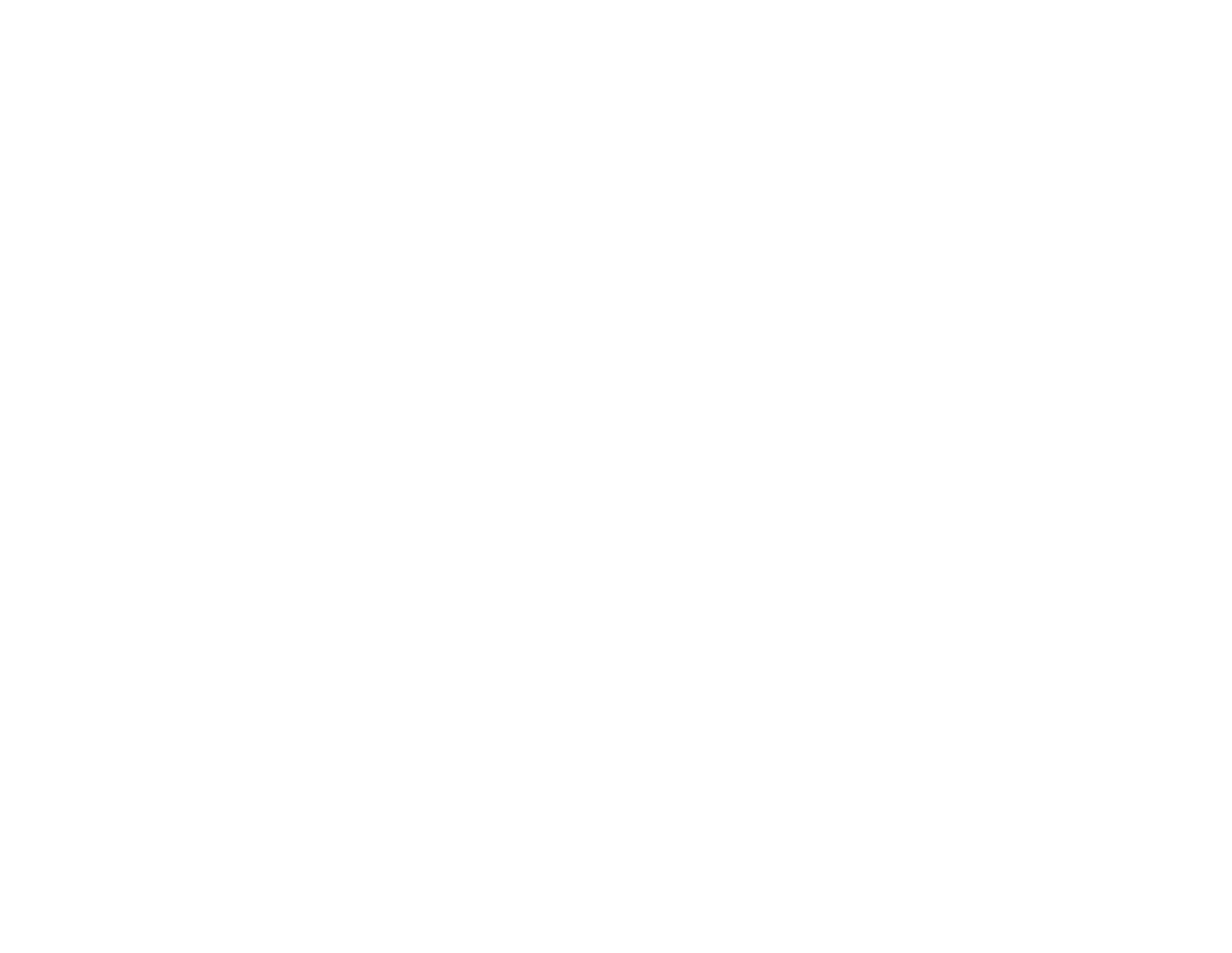|                    | Licence Business Name                                           | <b>Address</b>                                                 | <b>Licence Type/Sub</b> |                              | <b>Phone</b>   |      | Fax                     |     |
|--------------------|-----------------------------------------------------------------|----------------------------------------------------------------|-------------------------|------------------------------|----------------|------|-------------------------|-----|
| 12 602752          | Fraser Richmond Soil & Fibre Ltd                                | 21320 Gordon Way Unit 270 Richmond BC V6W 1J8                  | Service Use             |                              | (604) 484-0596 |      | Work (604) 207-8720 Fax |     |
| 12 602734          | Yoandi Ricardo Velazco                                          | 10871 Mortfield Rd Unit 109 Richmond BC V7A 2W1                | Service Use             | <b>General Contractor</b>    | (604) 365-8992 | Work |                         | Hom |
| 12 602527          | Overseas Chinese Enrichment<br><b>Acceleration Network Inc.</b> | 6081 No 3 Rd Unit 810 Richmond BC V6Y 2B2                      | Service Use             |                              | (604) 279-2519 |      | Work (604) 630-3797 Fax |     |
| 12 602486          | 0909106 BC Ltd                                                  | 7211 Williams Rd Richmond BC V7A 1E8                           | Service Use             | Home Occupation              | (778) 968-8106 | Work |                         | Hom |
| 12 601271          | Nautilus Lifeline Ltd                                           | 11191 Horseshoe Way Unit 17 Richmond BC V7A 4S5                | Service Use             |                              | (604) 241-1918 |      | Work (604) 241-1922 Fax |     |
| 11 591794          | Shangyin Music Education<br>Centre Ltd                          | 4400 Hazelbridge Way Unit 570 Richmond BC V6X 3R8              | Mercantile Use          | <b>Retail Trading</b>        | (778) 322-9311 | Work |                         | Hom |
| 11 591792          | <b>Shangyin Music Education</b><br>Centre Ltd                   | 4400 Hazelbridge Way Unit 570 Richmond BC V6X 3R8              | Assembly Use Group 3    | <b>Education Institution</b> | (778) 322-9311 | Work |                         | Hom |
| 12 602553          | Solar X / Pillow Pets                                           | 6551 No 3 Rd Richmond BC V6Y 2B6                               | Mercantile Use          | <b>Retail Trading</b>        | (778) 883-4842 | Work |                         | Hom |
| 12 602846          |                                                                 | Suretech Systems & Solutions Inc PO BOX 118 TERRACE BC V8G 4A2 | Service Use             | <b>General Contractor</b>    | (250) 635-7410 |      | Work (250) 635-0194 Fax |     |
| <b>Issue Date:</b> |                                                                 | Tuesday, 06 March 2012                                         |                         |                              |                |      |                         |     |
| 12 602876          | Matrix Entergetics International<br>Inc                         | 8181 Cambie Rd Richmond BC V6X 3X9                             | Service Use             |                              | (425) 818-4106 |      | Work (425) 818-4107 Fax |     |
| 12 602878          | H&E Cleaning Ltd                                                | 7400 Heather St Unit 3 Richmond BC V6Y 2P6                     | Service Use             | Home Occupation              | (604) 295-8833 |      | Work (604) 295-8833 Fax |     |
| <b>Issue Date:</b> |                                                                 | <b>Wednesday, 07 March 2012</b>                                |                         |                              |                |      |                         |     |
| 12 602935          | Hodgson King & Marble Ltd                                       | 4200 Vanguard Rd Richmond BC V6X 2P4                           | Service Use             | <b>General Contractor</b>    | (604) 247-2422 |      | Work (604) 247-2447 Fax |     |
| 11 59 6488         | <b>Bigsave Electrical Supply Inc.</b>                           | 12851 Bathgate Way Unit 8 Richmond BC V6V 1Y5                  | Mercantile Use          | <b>Retail Trading</b>        | (778) 896-7876 | Work |                         | Hom |
| 12 597774          | Southern Graphic Systems Co                                     | 13071 Vanier PI Unit 220 Richmond BC V6V 2J1                   | Service Use             |                              | (604) 248-1422 |      | Work (604) 248-1425 Fax |     |
| 12 598398          | Chuang's Company Ltd                                            | 11782 Hammersmith Way Unit 148 Richmond BC V7A 5E2             | Mercantile Use          | <b>Wholesale Trading</b>     | (604) 284-5282 | Work | (604) 284-5283 Fax      |     |
| 12 600375          | Alloy Building Maintenance Inc                                  | 12815 Clarke PI Unit 140 Richmond BC V6V 2H9                   | Service Use             |                              | (604) 720-9768 |      | Work (604) 244-8826 Fax |     |
| 11 592502          | <b>HMH International Services Corp</b>                          | 12838 Clarke PI Unit 143 Richmond BC V6V 2H6                   | Mercantile Use          | <b>Wholesale Trading</b>     | (778) 926-0617 | Work |                         | Hom |
| <b>Issue Date:</b> |                                                                 | Thursday, 08 March 2012                                        |                         |                              |                |      |                         |     |
| 12 603002          | D P M Floors                                                    | 19875 82 AVE SURREY BC V2Y 1Y7                                 | Service Use             | <b>General Contractor</b>    | (604) 328-1429 |      | Work (604) 513-9963 Fax |     |
| 09 013649          | K & M Delivery Service Ltd                                      | 3171 No 6 Rd Unit 120 Richmond BC V6V 1P6                      | Service Use             | <b>Delivery Services</b>     | (604) 303-0530 |      | Work (604) 303-0538 Fax |     |
| 10 555341          | West & Allen Investment<br>Corporation                          | 11191 Horseshoe Way Unit 3 Richmond BC V7A 4S5                 | Service Use             |                              | (604) 271-2552 |      | Work (604) 271-2552 Fax |     |
| <b>Issue Date:</b> |                                                                 | Monday, 12 March 2012                                          |                         |                              |                |      |                         |     |
| 12 603080          | <b>B&amp;N Car Vinyl Wrap</b>                                   | 9339 Alberta Rd Unit 84 Richmond BC V6Y 4E3                    | Service Use             | Home Occupation              | (604) 306-3627 | Work |                         | Hom |
| 12 603187          | <b>AMK Building and Facilities</b><br>Services Corporation      | 8297 Saba Rd Unit 1108 Richmond BC V6Y 4B5                     | Service Use             | Home Occupation              | (604) 908-8286 | Work |                         | Hom |
| 12 603178          | Preserve Your Past Photo<br>Services                            | 11291 Barkentine PI Richmond BC V7E 4R1                        | Service Use             | Home Occupation              | (604) 275-7913 | Work |                         | Hom |
| 12 603172          | Nu Vista Homes Ltd                                              | 9940 Gilhurst Cr Richmond BC V7A 1P2                           | Service Use             | <b>General Contractor</b>    | (778) 865-1367 | Work |                         | Hom |
| 12 603171          | <b>Steveston Naturals</b>                                       | 7351 Montana Rd Richmond BC V7C 2K7                            | Service Use             | Home Occupation              | (604) 447-4263 | Work |                         | Hom |
| 12 603162          | <b>HG Trucking Ltd</b>                                          | 11738 82A AVE SURREY BC V4C 2E4                                | Service Use             | <b>General Contractor</b>    | (604) 783-2438 | Work |                         | Hom |
| 12 603161          | <b>BTS Electric Ltd</b>                                         | 6450 148 ST UNIT 204 SURREY BC V3S 7G7                         | Service Use             | <b>Electrical Contractor</b> | (604) 726-1593 |      | Work (604) 591-3770 Fax |     |
| 12 603152          | The Aerinator Lawn Aeration                                     | 9580 Seacote Rd Richmond BC V7A 4A1                            | Service Use             | <b>General Contractor</b>    | (604) 754-4144 | Work |                         | Hom |
| 12 603137          | TM Industrial Laser Cutting Ltd                                 | 11551 Kingfisher Dr Unit 38 Richmond BC V7E 3N5                | Service Use             | <b>General Contractor</b>    | (604) 809-4155 | Work |                         | Hom |
| 12 603136          | A-General Pest Control Ltd                                      | 301 MARINER WAY COQUITLAM BC V3K 1N5                           | Service Use             |                              | (604) 299-8004 |      | Work (604) 522-7374 Fax |     |
| 12 603082          | Kennecters A V E                                                | 3178 PENDER ST VANCOUVER BC V5K 2C4                            | Service Use             | <b>Electrical Contractor</b> | (778) 996-5525 | Work |                         | Hom |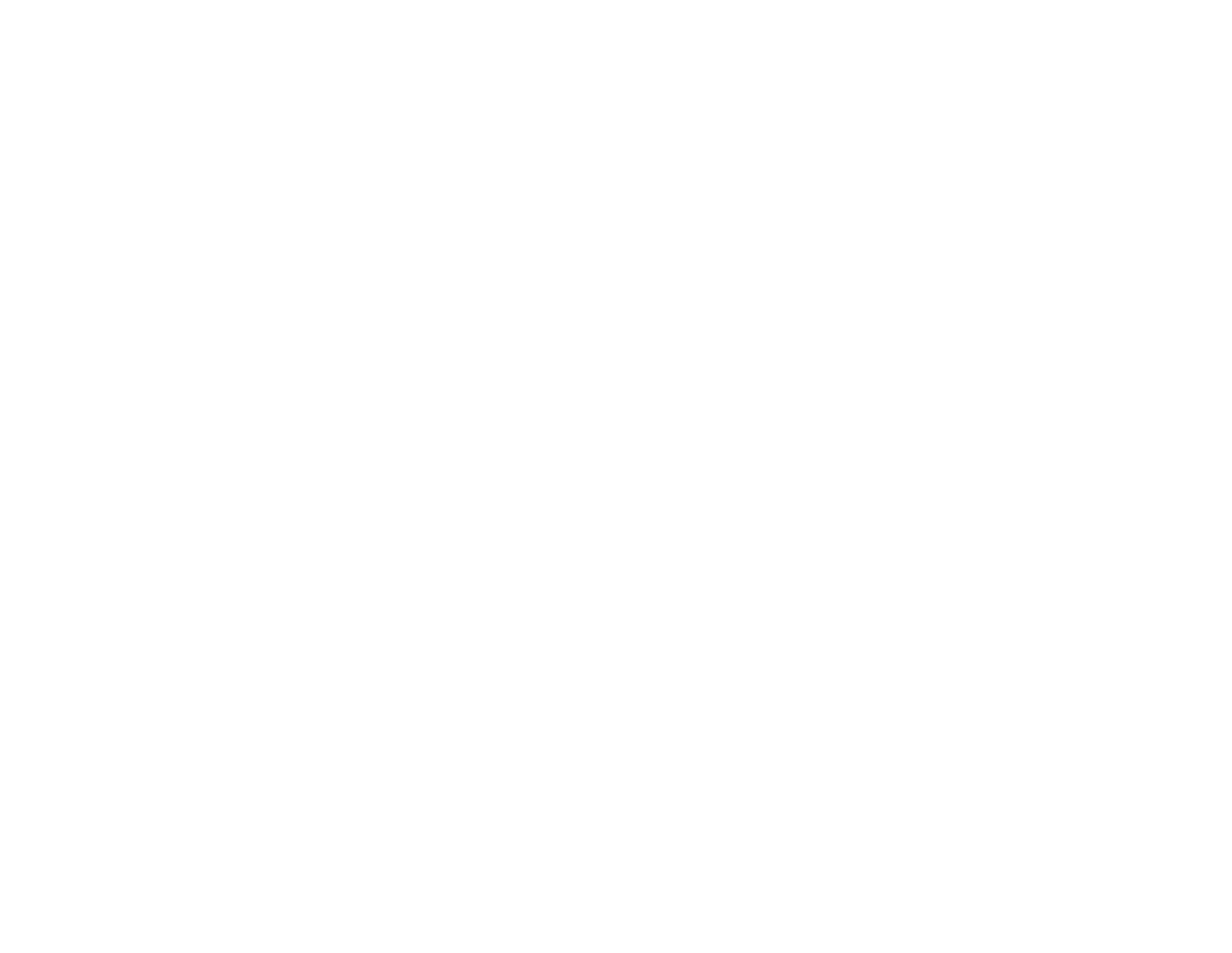|                           | <b>Licence Business Name</b>                          | <b>Address</b>                                                         | <b>Licence Type/Sub</b>         |                              | <b>Phone</b>   |      | Fax                                    |
|---------------------------|-------------------------------------------------------|------------------------------------------------------------------------|---------------------------------|------------------------------|----------------|------|----------------------------------------|
| 12 603130                 |                                                       | Dakora Homes & Construction Inc 22535 136TH AVE MAPLE RIDGE BC V4R 2P7 | Service Use                     | <b>General Contractor</b>    | (778) 889-3400 |      | Work (604) 463-7001 Fax                |
| 09 484008                 | DC Traffic Control (1996) Ltd                         | 6660 McMillan Way Unit 120 Richmond BC V6W 1J7                         | Service Use                     |                              | (604) 270-1541 |      | Work (604) 270-1545 Fax                |
| 12 603047                 | Gilmour Custom Homes Inc                              | 8957 140 ST SURREY BC V3V 4S4                                          | Service Use                     | <b>General Contractor</b>    | (604) 318-1780 | Work | Hom                                    |
| 12 603035                 | Father And Son Masnory And<br><b>Curbing Ltd</b>      | 8144 134 ST SURREY BC V3N 4T9                                          | Service Use                     | <b>General Contractor</b>    | (778) 565-6794 | Work | Hom                                    |
| 12 603028                 | New Vision Projects Inc                               | 8060 Colonial Dr Unit 103 Richmond BC V7C 4V1                          | Service Use                     | <b>General Contractor</b>    | (604) 690-1694 | Work | Hom                                    |
| 12 602957                 | <b>Bonne Nutrilife Corp</b>                           | 8151 Anderson Rd Unit 160 Richmond BC V6Y 2V9                          | Mercantile Use                  | <b>Retail Trading</b>        | (778) 297-1432 | Work | Hom                                    |
| 12 601295                 | Epic 3D Tech Corp                                     | 13560 Maycrest Way Unit 2110 Richmond BC V6V 2W9                       | Service Use                     |                              | (778) 889-6556 | Work | Hom                                    |
| 12 598777                 | Shoreside Workforce Inc                               | 12860 Clarke PI Unit 210 Richmond BC V6V 2H1                           | Service Use                     |                              | (604) 244-9105 |      | Work (604) 270-3075 Fax                |
| 11 596621                 | Golden Bridge Trading Co/Tsuan<br>Wan Construction Co | 2633 Simpson Rd Unit 2010 Richmond BC V6X 0B9                          | Mercantile Use                  | <b>Wholesale Trading</b>     | (604) 249-8987 | Work | Hom                                    |
| 11 592207                 | <b>OrganicLives Enterprises</b><br>Incorporated       | 12751 Bathgate Way Richmond BC V6V 1Y5                                 | Industrial/Manufacturing<br>Use |                              | (778) 588-7777 |      | Work (604) 639-6440 Fax                |
| 11 572941                 | 99 Furniture Inc                                      | 12280 Vickers Way Richmond BC V6V 1H9                                  | Mercantile Use                  | <b>Retail Trading</b>        | (604) 278-0366 |      | Work (604) 278-0366 Fax                |
| 11 559880                 | Cealtec Products Inc.                                 | 4131 Vanguard Rd Richmond BC V6X 2P5                                   | Mercantile Use                  | <b>Wholesale Trading</b>     | (604) 270-6288 | Work | Hom                                    |
| 10 541775                 | Lanetec Traffic Control Inc                           | 2600 Viking Way Richmond BC V6V 1N2                                    | Service Use                     |                              | (604) 270-1541 |      | Work (604) 270-1545 Fax                |
| 12 603132                 | Kiway Canada Limited                                  | 8100 Jones Rd Unit 310 Richmond BC V6Y 4B1                             | Service Use                     | Home Occupation              | (778) 383-2718 |      | Work (778) 383-2718 Fax                |
| <i><b>Issue Date:</b></i> |                                                       | Wednesday, 14 March 2012                                               |                                 |                              |                |      |                                        |
| 12 603284                 | <b>Westforce Security Inc</b>                         | 2580 MCGILL ST VANCOUVER BC V5K 1H1                                    | Service Use                     |                              | (604) 200-1673 |      | Work (604) 800-1672 Fax                |
| 12 603255                 | <b>Black Tusk Fire &amp; Security Inc</b>             | 1040 MILLER CREEK RD UNIT 11 WHISTLER BC VON<br>1B1                    | Service Use                     | <b>General Contractor</b>    | (604) 935-1140 |      | Work (604) 935-1124 Fax                |
| 12 598321                 | Endo Home & Building Supplies<br>Centre               | 11938 Bridgeport Rd Unit 130 Richmond BC V6X 1T2                       | Mercantile Use                  | <b>Retail Trading</b>        | (604) 232-0210 |      | Work (604) 232-0209 Fax                |
| 12 598323                 | Endo Home & Building Supplies<br>Centre               | 11938 Bridgeport Rd Unit 130 Richmond BC V6X 1T2                       | Mercantile Use                  | <b>Wholesale Trading</b>     | (604) 232-0210 |      | Work (604) 232-0209 Fax                |
| <b>Issue Date:</b>        |                                                       | Thursday, 15 March 2012                                                |                                 |                              |                |      |                                        |
| 12 602441                 | Shoppers Drug Mart #2109                              | 7820 Williams Rd Unit 100 Richmond BC V7A 1G3                          | Mercantile Use                  | <b>Retail Trading</b>        | (778) 296-4065 |      | Work (778) 276-4069 Fax                |
| 12 598885                 | Boss Carpet World (2011) Inc                          | 11240 Bridgeport Rd Unit 6 Richmond BC V6X 1T2                         | Mercantile Use                  | <b>Retail Trading</b>        | (604) 303-7755 |      | Work (604) 821-0555 Fax                |
| 12 603378                 | Lenz Contracting Inc                                  | 3007 VEGA CRT BURNABY BC V3J 1B2                                       | Service Use                     | <b>General Contractor</b>    | (604) 420-9118 |      | Work (604) 420-9118 Fax                |
| 12 603362                 | Milkyway Industry Ltd                                 | 9315 McBurney Dr Richmond BC V6Y 3C5                                   | Service Use                     | <b>Electrical Contractor</b> | (604) 644-2111 | Work | Hom                                    |
| 12 603328                 | <b>D'Link Cleaning Specialist</b>                     | 9500 Williams Rd Richmond BC V7A 1H2                                   | Service Use                     | Home Occupation              | (778) 320-1636 | Work | Hom                                    |
| 12 603293                 | <b>BSA Logistic Company</b>                           | 5820 Dover Cr Unit 27 Richmond BC V7C 5P3                              | Service Use                     | Home Occupation              | (604) 765-5028 | Work | Hom                                    |
| 12 603249                 | Heuristic Form@tion                                   | 7380 Elmbridge Way Unit 1201 Richmond BC V6X 4A1                       | Service Use                     | Home Occupation              | (778) 223-4044 | Work | Hom                                    |
|                           | 12 603233 The Selection                               | 8275 MANITOBA ST VANCOUVER BC V5X 4L8                                  | Service Use                     |                              | (604) 336-4424 |      | Work (604) 336-4425 Fax                |
| 12 602982                 | World Quality Life Style<br>Newspaper Ltd             | 13988 Cambie Rd Unit 393 Richmond BC V6V 2K4                           | Vending Machine Use             | Newspapers                   |                |      | (604) 248-5506 Work (604) 248-1056 Fax |
| 10 533152                 | <b>Moimstone Corporation</b>                          | 5600 Parkwood Way Unit 570 Richmond BC V6V 2M2                         | Mercantile Use                  | <b>Wholesale Trading</b>     | (604) 761-2100 | Work | Hom                                    |
| 11 591773                 | Huaxin (H X)                                          | 4311 Hazelbridge Way Unit 1815 Richmond BC V6X 3L7                     | Mercantile Use                  | <b>Retail Trading</b>        | (778) 869-6369 | Work | Hom                                    |
| 11 585241                 | AIS Truck & Trailer Repair Ltd                        | 13280 Mitchell Rd Richmond BC V6V 1M8                                  | Service Use                     |                              | (604) 728-1465 | Work | Hom                                    |
| 11 583038                 | Golden Age Meadery                                    | 22091 Fraserwood Way Unit 1105 Richmond BC V6W 1J5                     | Mercantile Use                  | Wholesale Trading            | (604) 377-1030 | Work | Hom                                    |
| 11 583036                 | Golden Age Meadery                                    | 22091 Fraserwood Way Unit 1105 Richmond BC V6W 1J5                     | Industrial/Manufacturing<br>Use |                              | (604) 377-1030 | Work | Hom                                    |
| 10 550098                 | <b>Misland Enterprises</b>                            | 11940 Mitchell Rd Unit 150 Richmond BC V6V 1T5                         | Service Use                     |                              | (604) 322-3976 | Work | Hom                                    |
| 10 539800                 | <b>Maritime Travel</b>                                | 9040 Blundell Rd Unit 175 Richmond BC V6Y 1K3                          | Service Use                     | <b>Travel Agency</b>         | (604) 303-8782 |      | Work (604) 303-8745 Fax                |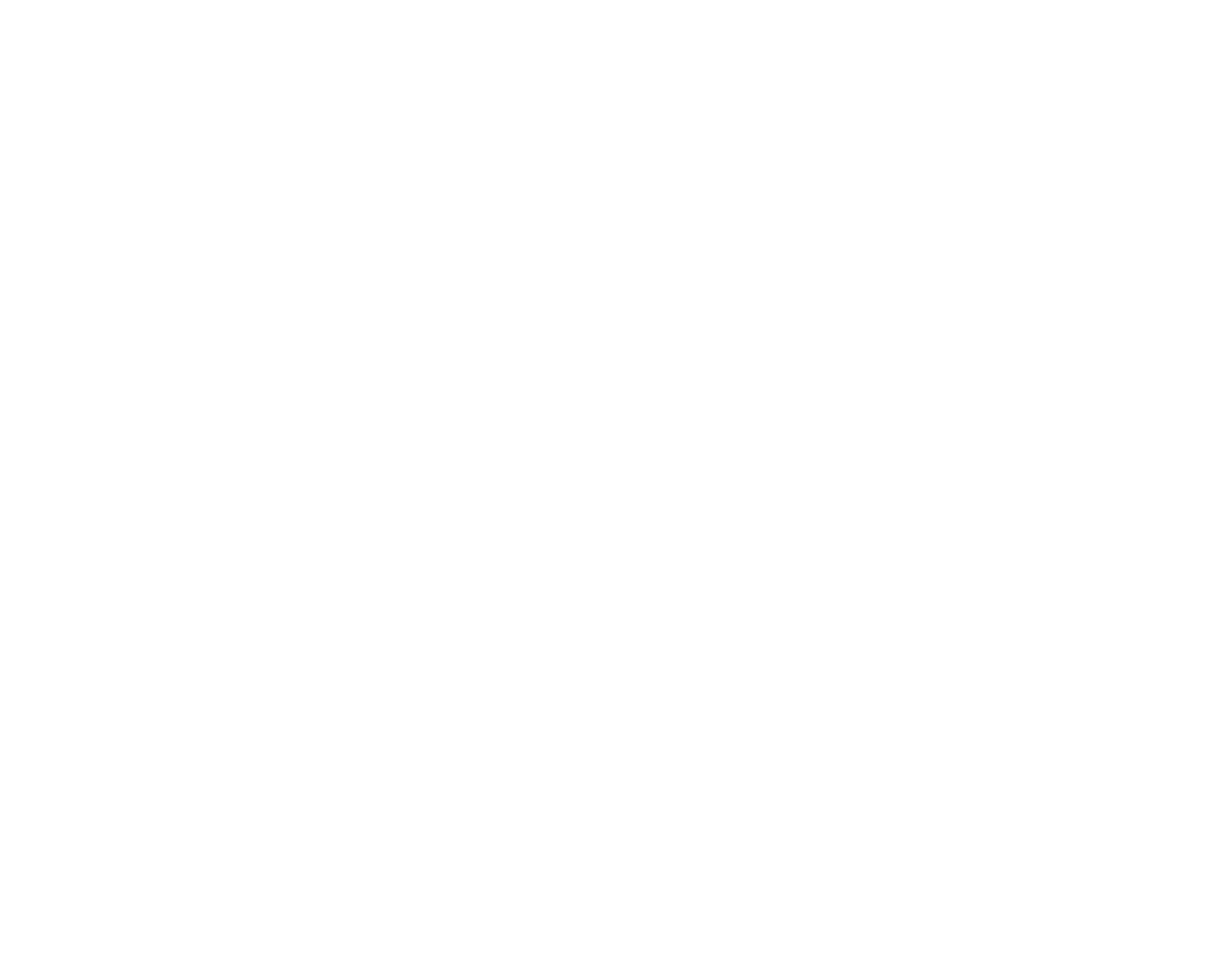|                    | Licence Business Name                                    | <b>Address</b>                                         | <b>Licence Type/Sub</b>         |                            | Phone            |      | Fax                     |     |
|--------------------|----------------------------------------------------------|--------------------------------------------------------|---------------------------------|----------------------------|------------------|------|-------------------------|-----|
| 10 533715          | Snack Land And Grocery Ltd                               | 8260 Westminster Hwy Unit 1340 Richmond BC V6X 3Y2     | Mercantile Use                  | <b>Retail Trading</b>      | (604) 785-8193   | Work |                         | Hom |
| 12 602980          | Harmony Books & Video Corp                               | 3700 No 3 Rd Richmond BC V6X 3X2                       | Mercantile Use                  | <b>Retail Trading</b>      | (604) 278-1688   |      | Work (604) 278-8200 Fax |     |
| <b>Issue Date:</b> |                                                          | Friday, 16 March 2012                                  |                                 |                            |                  |      |                         |     |
| 12 603374          | <b>Triple Crown Homes Ltd</b>                            | 5846 124A ST SURREY BC V3X 1X3                         | Service Use                     | <b>General Contractor</b>  | (604) 825-1639   |      | Work (778) 218-0958 Fax |     |
| 12 603410          | <b>Rossington Renovations</b>                            | 1003 QUADLING AVE COQUITLAM BC V3K 2A9                 | Service Use                     | <b>General Contractor</b>  | (604) 417-8025   | Work |                         | Hom |
| 12 603446          | VAV Snack Vendo                                          | 14117 104 AVE UNIT 59 SURREY BC V3T 1X6                | Vending Machine Use             | \$.25 or More              | (778) 883-1588   | Work |                         | Hom |
| <b>Issue Date:</b> |                                                          | Monday, 19 March 2012                                  |                                 |                            |                  |      |                         |     |
| 12 603339          | North American Education &<br><b>Employment Services</b> | 5811 Cooney Rd Unit 305 Richmond BC V6X 3M1            | Service Use                     |                            | $(604)$ 278-2528 |      | Work (604) 278-2503 Fax |     |
| 12 603524          | <b>ITC Residential BC I Inc.</b>                         | 1500 HOWE ST UNIT 105 VANCOUVER BC V6Z 2N1             | Service Use                     | <b>General Contractor</b>  | (604) 685-0111   |      | Work (604) 685-0112 Fax |     |
| 12 603498          | Dhillon Masonry Ltd                                      | PO BOX 88703 SURREY BC V3W 0X1                         | Service Use                     | <b>General Contractor</b>  | (604) 613-0524   | Work |                         | Hom |
| 12 603358          | <b>Garden City Greenhouse</b><br>Landscaping             | 3581 TRIUMPH ST VANCOUVER BC V5K 1V2                   | Service Use                     |                            | (604) 298-9223   | Work |                         | Hom |
| 12 603474          | Smartfilms                                               | 1515 BROADWAY ST UNIT 304 PORT COQUITLAM BC<br>V3C 6M2 | Service Use                     | <b>General Contractor</b>  | (604) 945-0826   |      | Work (604) 944-0683 Fax |     |
| <b>Issue Date:</b> |                                                          | Wednesday, 21 March 2012                               |                                 |                            |                  |      |                         |     |
| 12 602790          | Pacific Chinese Medicine &<br>Acupuncture                | 6733 Buswell St Unit 2 Richmond BC                     | Service Use                     |                            | (604) 279-0595   | Work |                         | Hom |
| 12 603530          | Kingman Management<br>Consultants Inc                    | 10831 Whistler Crt Richmond BC V7E 4C8                 | Service Use                     | <b>General Contractor</b>  | (604) 272-7308   | Work |                         | Hom |
| 12 603654          | <b>Newbility Contracting Ltd</b>                         | 8100 Saba Rd Unit 502 Richmond BC V6Y 4H1              | Service Use                     | <b>General Contractor</b>  | (604) 232-5215   |      | Work (604) 909-4699 Fax |     |
| 12 603592          | LJTech Software Company<br>Limited                       | 6780 Donald Rd Richmond BC V7C 2Y9                     | Service Use                     | Home Occupation            | (604) 276-7484   |      | Work (604) 276-7484 Fax |     |
| 12 603573          | <b>Howard Construction Ltd</b>                           | 8471 Fairfax Cr Richmond BC V7C 1X9                    | Service Use                     | <b>General Contractor</b>  | (778) 389-4332   | Work |                         | Hom |
| 12 603570          | <b>GLD Mechanical Ltd</b>                                | 20288 CHATWIN AVE MAPLE RIDGE BC V2X 4G3               | Service Use                     | <b>Gas Contractor</b>      | (778) 996-0031   |      | Work (604) 459-2155 Fax |     |
| 12 603569          | <b>GLD Mechanical Ltd</b>                                | 20288 CHATWIN AVE MAPLE RIDGE BC V2X 4G3               | Service Use                     | <b>Plumbing Contractor</b> | (778) 996-0031   | Work | (604) 459-2155 Fax      |     |
| 12 603568          | Cambie Builders Ltd                                      | 6885 ROCKFORD PL DELTA BC V4E 2S5                      | Service Use                     | <b>General Contractor</b>  | (604) 726-1000   |      | Work (778) 578-1566 Fax |     |
| 12 603551          | <b>PMP Homes Ltd</b>                                     | 7280 Gilhurst Cr Richmond BC V7A 1N9                   | Service Use                     | <b>General Contractor</b>  | (604) 306-7066   | Work |                         | Hom |
| 12 603531          | An International Winner<br>Consulting Organization       | 5071 Calder Crt Richmond BC V7C 5P1                    | Service Use                     | Home Occupation            | (778) 892-4699   | Work |                         | Hom |
| 11 575705          | World Wide Industries Ltd                                | 8888 Odlin Cr Unit 3015 Richmond BC V6X 3Z8            | Mercantile Use                  | <b>Retail Trading</b>      | (604) 418-0754   | Work |                         |     |
| 12 603525          | Fair & Square Renovations                                | 9540 Pinewell Cr Richmond BC V7A 2C8                   | Service Use                     | <b>General Contractor</b>  | (778) 822-1147   | Work |                         | Hom |
| 12 603453          | Mike & Brothers Gardening                                | 8460 Steveston Hwy Richmond BC V7A 1M3                 | Mercantile Use                  | Roadside Stand             | (604) 303-6067   | Work |                         | Hom |
| 12 603450          | Epix Holdings Ltd                                        | 1763 UPLAND DR VANCOUVER BC V5P 2C3                    | Service Use                     | <b>General Contractor</b>  | (778) 891-3749   | Work |                         | Hom |
|                    | 09 479689 Pacific West Label Products                    | 3751 Jacombs Rd Unit 145 Richmond BC V6V 2R4           | Industrial/Manufacturing<br>Use |                            | (604) 233-0811   |      | Work (604) 322-1097 Fax |     |
| 12 603186          | Alliance Healthfood Limited                              | 4540 No 3 Rd Unit 1320 Richmond BC V6X 4E4             | Mercantile Use                  | Retail Trading             | (604) 304-3310   |      | Work (604) 304-3310 Fax |     |
| 12 603434          | Learning Centred                                         | 3580 Moncton St Unit 212 Richmond BC V7E 3A4           | Service Use                     |                            | (778) 288-6676   | Work |                         | Hom |
| 12 601071          | Eye Luxury Boutique                                      | 4151 Hazelbridge Way Unit 1968 Richmond BC V6X 4J7     | Mercantile Use                  | <b>Retail Trading</b>      | (604) 303-0484   |      | Work (604) 303-0494 Fax |     |
| 11 594096          | Onyx Shutters Canada Co Ltd                              | 11500 Bridgeport Rd Unit 105 Richmond BC V6X 1T2       | Mercantile Use                  | <b>Retail Trading</b>      | (604) 282-4564   |      | Work 18668004511        | Fax |
| 12 603529          | <b>Greentown Development Ltd</b>                         | 9188 Hemlock Dr Unit 1106 Richmond BC V6Y 4J5          | Service Use                     | <b>General Contractor</b>  | (778) 223-9088   | Work |                         | Hom |
| <b>Issue Date:</b> |                                                          | Thursday, 22 March 2012                                |                                 |                            |                  |      |                         |     |

## *Thursday, 22 March 2012*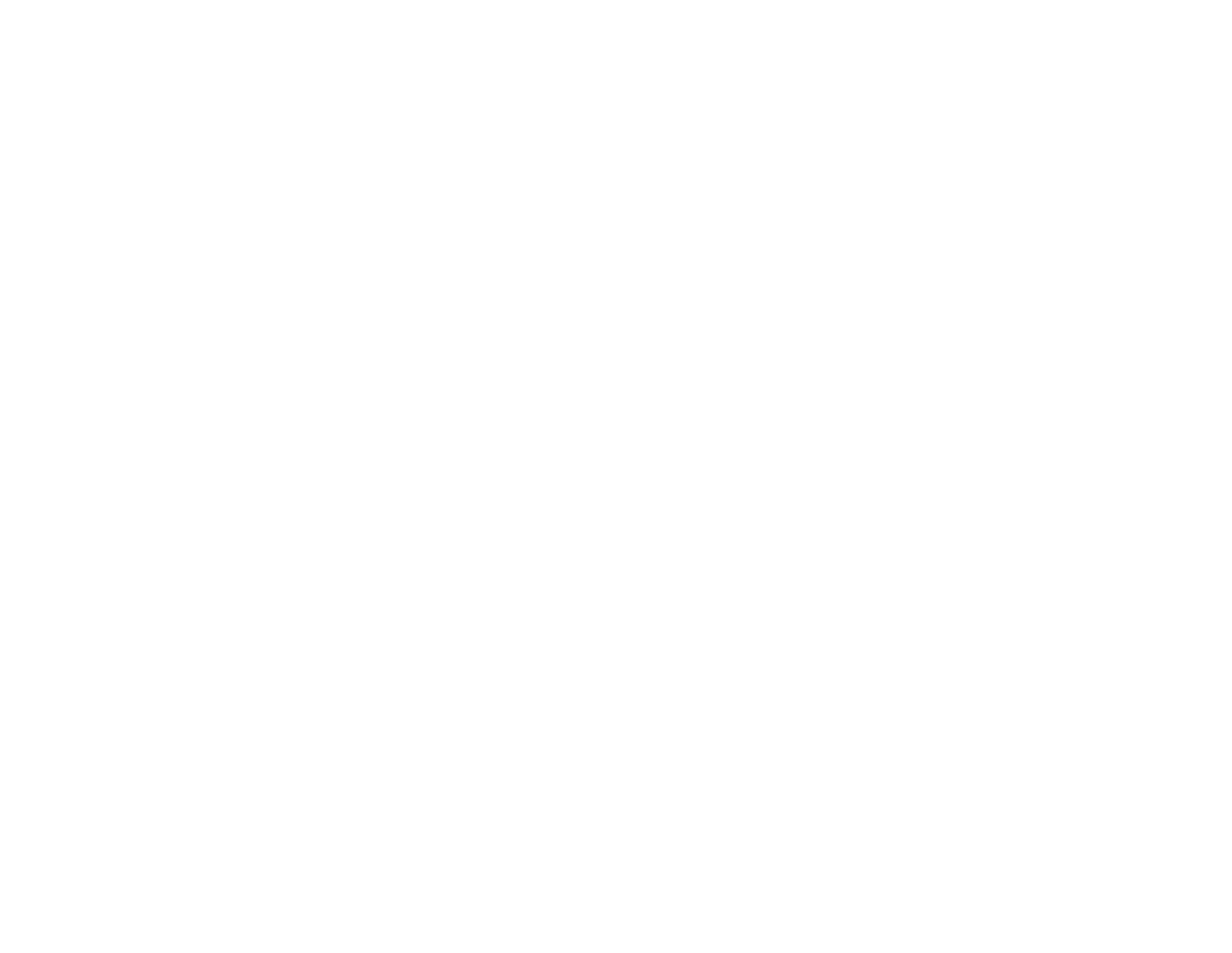|                    | <b>Licence Business Name</b>                            | <b>Address</b>                                      | <b>Licence Type/Sub</b> |                                        | <b>Phone</b>     |      | Fax                        |
|--------------------|---------------------------------------------------------|-----------------------------------------------------|-------------------------|----------------------------------------|------------------|------|----------------------------|
| 12 603753          | Royal Parking Services Ltd                              | 5115 No 3 Rd Richmond BC V6X 2C7                    | Service Use             | Parking Enforcement<br><b>Business</b> | (604) 641-1365   |      | Work (604) 628-3869 Fax    |
| 12 603752          | Royal Parking Services Ltd                              | 6151 No 3 Rd Richmond BC V6Y 2B1                    | Service Use             | Parking Enforcement<br><b>Business</b> | (604) 641-1365   |      | Work (604) 628-3869 Fax    |
| 12 603710          | The Stone Hedge B & B                                   | 5511 Cathay Rd Richmond BC V7C 3C9                  | <b>Residential Use</b>  |                                        | (604) 274-1070   |      | Work (604) 241-7634 Fax    |
| 11 597535          | Canadian Tasty Foods Inc                                | 3431 Jesmond Ave Richmond BC V7E 1C2                | Service Use             | Home Occupation                        | (604) 618-8708   | Work | (604) 447-2586 Fax         |
| 12 603688          | Fai Kai Construction                                    | 1312 E 49TH AVE VANCOUVER BC V5W 2J4                | Service Use             | <b>General Contractor</b>              | (604) 785-1230   | Work | Hom                        |
| <b>Issue Date:</b> |                                                         | Monday, 26 March 2012                               |                         |                                        |                  |      |                            |
| 12 603821          | <b>Marcraft Homes Ltd</b>                               | 3190 ST JOHNS CRT UNIT 212 PORT MOODY BC V3H<br>2C7 | Service Use             | <b>General Contractor</b>              | (604) 461-2560   |      | Work (604) 461-2564 Fax    |
| 12 603906          | <b>First Class Finishing Carpentry</b><br>Ltd           | 12441 90A AVE SURREY BC V3V 1C3                     | Service Use             | <b>General Contractor</b>              | (778) 889-6563   | Work | Hom                        |
| 12 603905          | Roger MacDonald Geology<br><b>Consulting Services</b>   | 8191 River Rd Richmond BC V6X 1X8                   | Service Use             | Home Occupation                        | (604) 802-0304   |      | Work (604) 276-0405 Fax    |
| 12 603912          | <b>Big Jed Renovations</b>                              | 349 E 6TH AVE UNIT 302 VANCOUVER BC V5T 1J9         | Service Use             | <b>General Contractor</b>              | (604) 761-2419   | Work | Hom                        |
| 12 603840          | <b>Vancouver Calibration</b>                            | 4520 Agar Dr Richmond BC V7B 1A3                    | Service Use             |                                        | (604) 273-1633   |      | Work (604) 273-1683 Fax    |
| 12 603790          | The Richmond Firebox                                    | 7140 Marrington Rd Richmond BC V7C 1V5              | Service Use             | <b>Gas Contractor</b>                  | (604) 284-5154   |      | Work (604) 357-5154 Fax    |
| 12 600931          | Dragon Star Diamond                                     | 8111 Anderson Rd Unit 630 Richmond BC V6Y 3Z8       | Service Use             |                                        | (604) 273-5188   | Work | Hom                        |
| 12 600209          | Michael Chang Notary Public<br>Corporation              | 8291 Alexandra Rd Unit 225 Richmond BC V6X 1C3      | Service Use             |                                        | (604) 600-7153   |      | Work (604) 210-3088 Fax    |
| 11 593892          | <b>Fresh Elements</b>                                   | 3700 No 3 Rd Unit 1105 Richmond BC V6X 3X2          | Assembly Use Group 1    | <b>Food Service</b><br>Establishment   | (604) 284-5382   | Work | Hom                        |
| 12 603816          | Cat Cuddles n'Care                                      | 10240 Shell Rd Richmond BC V7A 3X3                  | Service Use             | Home Occupation                        | (604) 250-4473   | Work | Hom                        |
| 12 603889          | <b>Geowest Develpments Ltd</b>                          | 11140 King Rd Richmond BC V7A 3B4                   | Service Use             | <b>General Contractor</b>              | (604) 537-7735   |      | Work (778) 297-0106<br>Fax |
| <b>Issue Date:</b> |                                                         | Tuesday, 27 March 2012                              |                         |                                        |                  |      |                            |
| 12 604008          | <b>Benchmark Retail Solutions Ltd</b>                   | 6230 ELGIN AVE BURNABY BC V5H 3S4                   | Service Use             | <b>General Contractor</b>              | (604) 431-8255   | Work | Hom                        |
| 12 600821          | Canada Prosperity Holdings Ltd                          | 5760 Cedarbridge Way Unit 110 Richmond BC V6X 2A7   | Mercantile Use          | <b>Wholesale Trading</b>               | (604) 270-2866   |      | Work (604) 270-6866<br>Fax |
| 12 603890          | Henroid Developments Inc                                | 13520 Crestwood PI Unit 3 Richmond BC V6V 2G2       | Mercantile Use          | <b>Wholesale Trading</b>               | (604) 802-6815   | Work | Hom                        |
| 12 603926          | Maximum Appliance Repair Ltd                            | 7233 Heather St Unit 40 Richmond BC V6Y 4J8         | Service Use             | Home Occupation                        | (604) 518-6995   | Work | <b>Hom</b>                 |
| 12 603928          | <b>Belco Electric Company Ltd</b>                       | 19299 94TH AVE UNIT 4 SURREY BC V4N 4E6             | Service Use             | <b>Electrical Contractor</b>           | (604) 513-9664   |      | Work (604) 513-9665 Fax    |
| <b>Issue Date:</b> |                                                         | <b>Wednesday, 28 March 2012</b>                     |                         |                                        |                  |      |                            |
| 12 604764          | <b>Hanson Architects</b>                                | 457 RICHMOND ST W UNIT 101 TORONTO ON M5V<br>1X9    | Service Use             | <b>General Contractor</b>              | (416) 340-7373   |      | Work (416) 340-0005 Fax    |
|                    | 12 604755  Zentec Learning                              | 10120 St Vincents PI Richmond BC V7E 5R8            | Service Use             | Home Occupation                        | (604) 828-3847   | Work | Hom                        |
|                    | 12 604734 Great Vancouver Roofing &<br>Construction Ltd | 9399 Tomicki Ave Unit 312 Richmond BC V6X 0H6       | Service Use             | <b>General Contractor</b>              | (778) 318-0505   | Work | Hom                        |
| 11 590405          | Sam's Auto Repair                                       | 12391 Bridgeport Rd Unit 4 Richmond BC V6V 1J4      | Service Use             |                                        | (778) 881-3361   | Work | Hom                        |
| 12 598042          | Seacliff Holdings Ltd                                   | 13071 Vanier PI Unit 280 Richmond BC V6V 2J1        | Service Use             |                                        | (604) 242-2009   | Work | Hom                        |
| <b>Issue Date:</b> |                                                         | Thursday, 29 March 2012                             |                         |                                        |                  |      |                            |
| 12 604857          | Roko Toys and Goods                                     | 8120 Jones Rd Unit 212 Richmond BC V6Y 4K7          | Service Use             | Home Occupation                        | (778) 882-6090   | Work | Hom                        |
| 12 603976          | iTalkBB                                                 | 3700 No 3 Rd Richmond BC V6X 3X2                    | Mercantile Use          | <b>Retail Trading</b>                  | $(604)$ 998-6666 | Work | Fax                        |
| 12 604863          | <b>WesTower Communications Ltd</b>                      | 17886 55TH AVE SURREY BC V3S 6C8                    | Service Use             | <b>General Contractor</b>              | (604) 576-4755   |      | Work (604) 576-4855 Fax    |
| 12 604848          | <b>GL Vancouver Construction Ltd</b>                    | 6220 Comstock Rd Richmond BC V7C 2X4                | Service Use             | <b>General Contractor</b>              | (604) 779-7880   |      | Work (604) 277-1028 Fax    |

 $\blacksquare$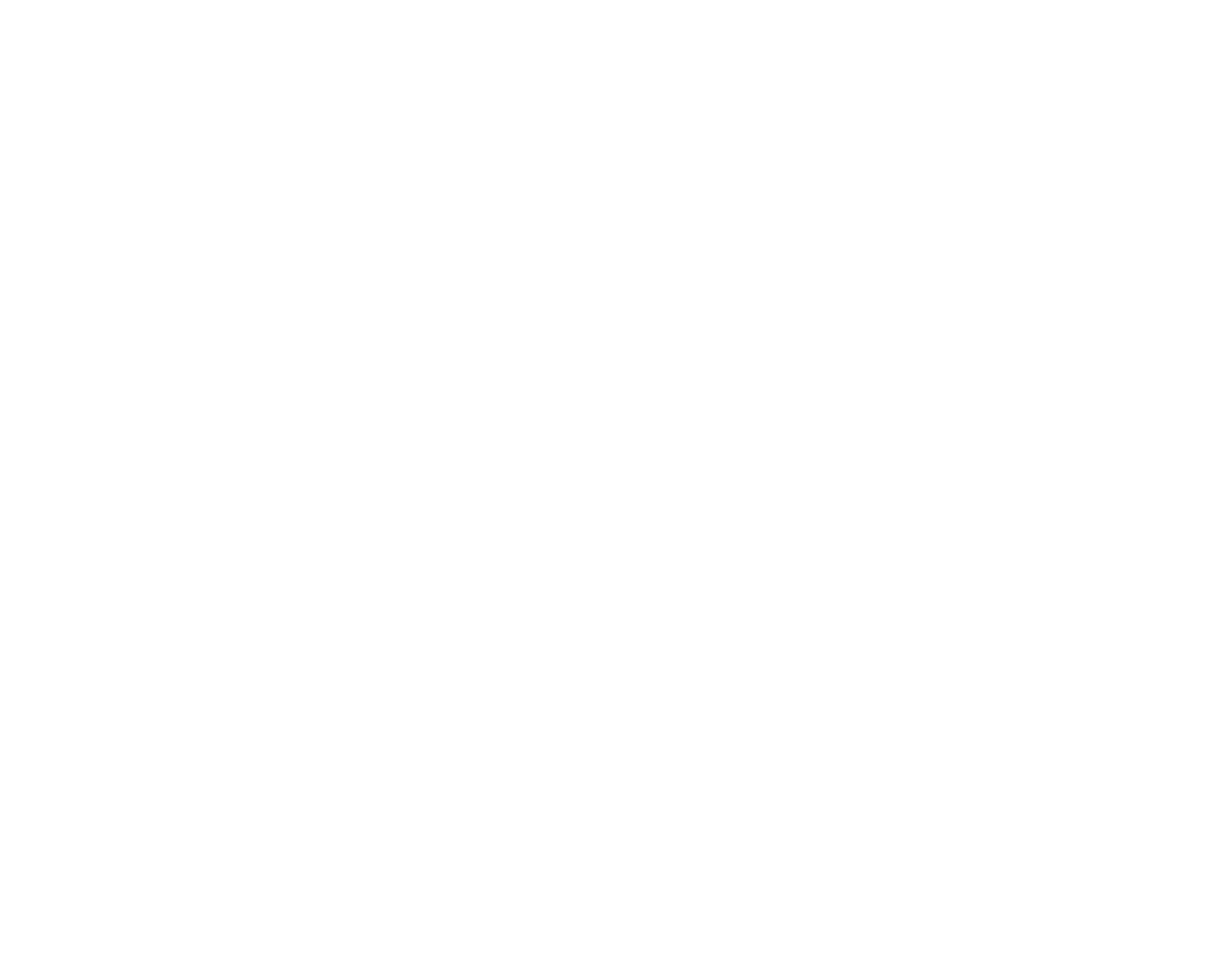|                    | Licence Business Name                                          | <b>Address</b>                                                 | <b>Licence Type/Sub</b> |                              | <b>Phone</b>     | Fax                       |     |
|--------------------|----------------------------------------------------------------|----------------------------------------------------------------|-------------------------|------------------------------|------------------|---------------------------|-----|
| 12 604836          | <b>Tirom Design</b>                                            | 4200 Craigflower Dr Richmond BC V7C 4W3                        | Service Use             | Home Occupation              | (604) 271-1103   | Work                      | Hom |
| 12 604754          | Platinum China Environment Corp                                | 7080 River Rd Unit 219 Richmond BC V6X 1X5                     | Service Use             |                              | (778) 296-2559   | Work (778) 296-2569 Fax   |     |
| 12 604730          | DF Architecture Inc.                                           | 4871 Shell Rd Unit 1205 Richmond BC V6X 3Z6                    | Service Use             |                              | (604) 284-5194   | Work (604) 284-5131 Fax   |     |
| 12 603949          | <b>CB Forest Products Co Ltd</b>                               | 5900 No 3 Rd Unit 300 Richmond BC V6X 3P7                      | Service Use             |                              | (778) 855-9538   | Work                      | Hom |
| 12 603909          | Vimac Transport Ltd                                            | 9500 Van Horne Way Unit 140 Richmond BC V6X 1W3                | Service Use             |                              | (604) 273-5305   | Work (604) 273-5342 Fax   |     |
| 12 603733          | <b>Children's Education Funds Inc.</b>                         | 8700 McKim Way Unit 2133 Richmond BC V6X 4A5                   | Service Use             |                              | (604) 284-5448   | Work (604) 284-5449 Fax   |     |
| 12 599810          | STT Oriental Medical Centre Ltd                                | 7100 River Rd Unit 1 Richmond BC V6X 1X5                       | Service Use             |                              | (604) 278-1449   | Work                      | Hom |
| 10 525151          | <b>Eternity Modern</b>                                         | 5920 No 6 Rd Unit 214 Richmond BC V6V 1Z1                      | Mercantile Use          | <b>Wholesale Trading</b>     | 18009930903      | Work 16046489306          | Fax |
| 11 571222          | <b>Grand Food Mart</b>                                         | 2551 Vauxhall PI Unit 2 Richmond BC V6V 1Z5                    | Service Use             |                              | (604) 522-1952   | Work (604) 522-2533 Fax   |     |
| 12 603969          | <b>Street Meet Food Truck</b>                                  | 485 COMMERCIAL DR VANCOUVER BC V5L 3V8                         | Assembly Use Group 1    | <b>Food Peddlers</b>         | (778) 838-3665   | Work                      | Hom |
| <b>Issue Date:</b> |                                                                | Friday, 30 March 2012                                          |                         |                              |                  |                           |     |
| 12 604956          | <b>Riley Park Projects</b>                                     | 4554 WALDEN ST VANCOUVER BC V5V 3S5                            | Service Use             | <b>General Contractor</b>    | (604) 218-5205   | Work                      | Hom |
| 12 604899          | Just Junk Vancouver                                            | 1628 INDUSTRIAL AVE UNIT 632 PORT COQUITLAM<br>BC V3B 6H9      | Service Use             |                              | (604) 790-1965   | Work                      | Hom |
|                    | 12 603981 Vi Hair Salon Inc                                    | 8131 Westminster Hwy Unit 128 Richmond BC V6X 1A7              | Service Use             |                              | $(604)$ 285-5030 | Work                      | Hom |
| <b>Issue Date:</b> |                                                                | Monday, 02 April 2012                                          |                         |                              |                  |                           |     |
|                    | 12 604916 Paul & Donna Elliott                                 | 9373 Hemlock Dr Unit 601 Richmond BC V6Y 0A9                   | Service Use             | <b>General Contractor</b>    | (604) 244-7901   | Work                      | Hom |
| <b>Issue Date:</b> |                                                                | Tuesday, 03 April 2012                                         |                         |                              |                  |                           |     |
| 12 604760          | Luis Cake Shop                                                 | 6211 Buswell St Unit 140 Richmond BC V6Y 4C3                   | Mercantile Use          | <b>Retail Trading</b>        | (604) 207-6970   | Work                      | Hom |
| 12 604987          | L K Construction Co Ltd                                        | 4608 W 7TH AVE VANCOUVER BC V6R 1X5                            | Service Use             | <b>General Contractor</b>    | (604) 657-3798   | Work (604) 224-8022 Fax   |     |
| 12 605078          | <b>Summit Restoration</b>                                      | 31573 MARSHALL RD ABBOTSFORD BC V2T 6B1                        | Service Use             | <b>General Contractor</b>    | (604) 853-8202   | Work (604) 853-8242 Fax   |     |
| 12 600798          | Goran's Bike Shop                                              | 5671 Minoru Blvd Unit 150 Richmond BC V6X 2B1                  | Service Use             |                              | (778) 389-7124   | Work                      | Hom |
| <b>Issue Date:</b> |                                                                | <b>Wednesday, 04 April 2012</b>                                |                         |                              |                  |                           |     |
| 12 605086          | Serom Plumbing                                                 | 738 FARROW ST UNIT 802 COQUITLAM BC V3J 7V4                    | Service Use             | <b>Plumbing Contractor</b>   | (778) 317-1325   | Work                      | Hom |
| 09 477321          | Terrana: The Service Connection<br>Corp                        | 14191 Burrows Rd Unit 5 Richmond BC V6V 1K9                    | Mercantile Use          | <b>Wholesale Trading</b>     | (604) 304-9887   | Work (604) 304-9886 Fax   |     |
| 12 605160          | Vancouver General Contractors                                  | 3665 KINGSWAY UNIT 300 VANCOUVER BC V5R 5W2                    | Service Use             | <b>General Contractor</b>    | (604) 430-3004   | Work (604) 435-8181 Fax   |     |
| 12 605108          | Safe Harbour Marine                                            | PO BOX 41 5010 48TH AVE DELTA BC V4K 3N5                       | Service Use             |                              | (604) 805-5143   | Work                      | Hom |
| 12 605105          | Sinovan Resources                                              | 6777 Livingstone PI Unit 14 Richmond BC V7C 5V8                | Service Use             | Home Occupation              | (604) 773-1591   | Work (604) 447-3596 Fax   |     |
| 12 605079          | Stage 49 Ltd "Penoza"                                          | 1600 EAST RAILWAY ST NORTH VANCOUVER BC V7J<br>1B <sub>5</sub> | Service Use             |                              | (604) 980-5275   | Work (604) 988-1684 Fax   |     |
| 12 600989          | Occupational Therapy<br>Services/Gillian Warnett<br>Consulting | 7457 Moffatt Rd Unit 205 Richmond BC V6Y 1X9                   | Service Use             | Home Occupation              | (604) 303-0172   | Work (604) 303-9889 Fax   |     |
| 12 600374          | Sager Education Inc                                            | 7800 Alderbridge Way Richmond BC V6X 2A5                       | Assembly Use Group 3    | <b>Education Institution</b> | (604) 628-5757   | Work                      | Hom |
| 11 559462          | Amoeba Hair Salon                                              | 8077 Alexandra Rd Unit 107 Richmond BC V6X 1C3                 | Service Use             |                              | (604) 270-1668   | Work (604) 270-1630 Fax   |     |
| 12 605180          | SJH Contracting Inc                                            | 24464 RIVER RD ABBOTSFORD BC V4X 2H2                           | Service Use             | <b>General Contractor</b>    | (604) 856-2504   | Work                      | Hom |
| 11 572924          | Entrust Auto Performance 2011<br>Ltd                           | 11220 Voyageur Way Unit 6 Richmond BC V6X 3E1                  | Service Use             |                              | (604) 779-7715   | Cellul (604) 709-9139 Fax |     |
| <b>Issue Date:</b> |                                                                | Tuesday, 10 April 2012                                         |                         |                              |                  |                           |     |
| 12 605267          | BT Excavating Construction Ltd                                 | 8235 110 ST DELTA BC V4C 4J2                                   | Service Use             | <b>General Contractor</b>    | (604) 339-8494   | Work (604) 597-0958 Fax   |     |
|                    | Wednesday, 02 January 2013                                     |                                                                | Page 17 of 55           |                              |                  |                           |     |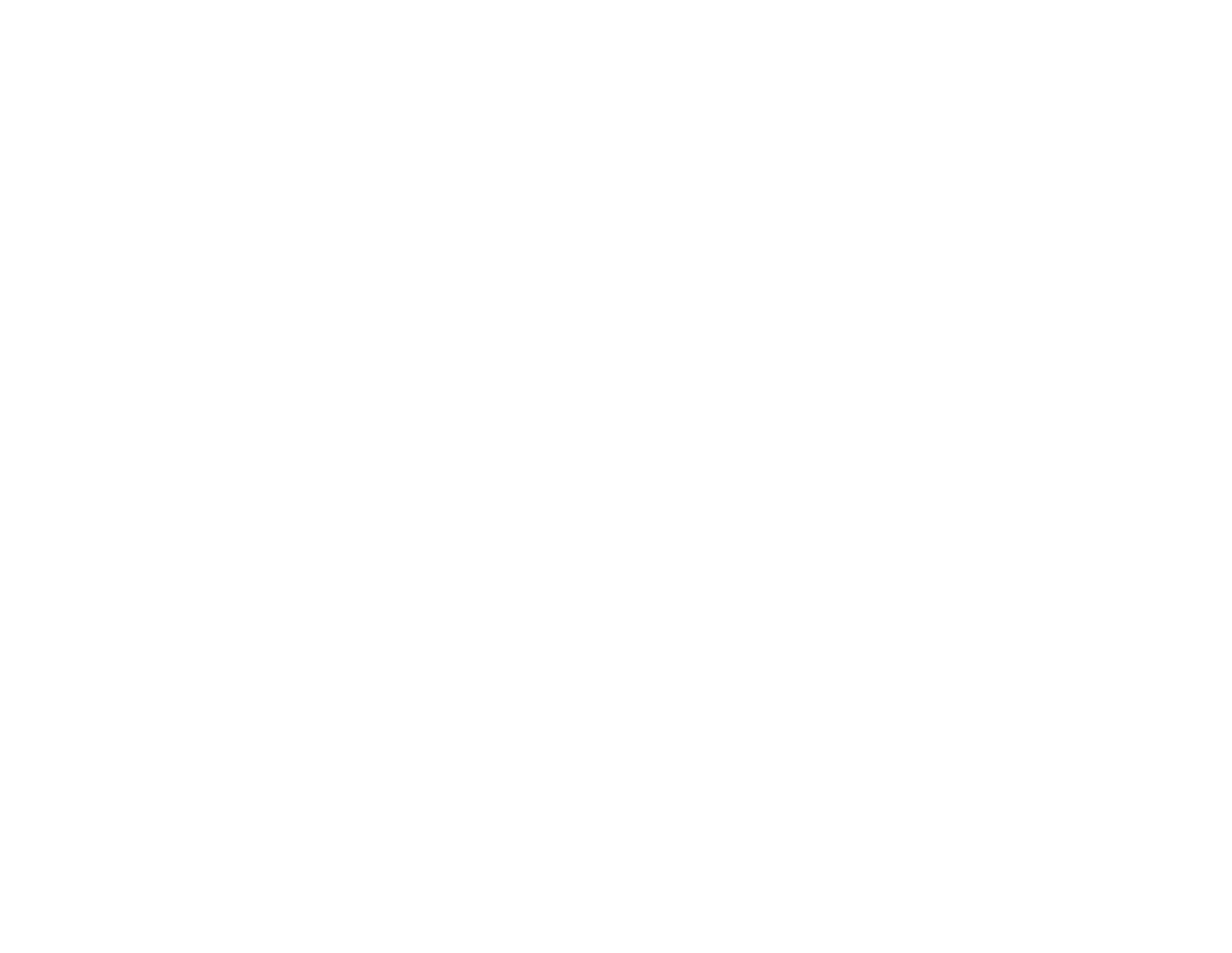|                    | Licence Business Name                     | <b>Address</b>                                        | <b>Licence Type/Sub</b>         |                            | <b>Phone</b>       | Fax                        |            |
|--------------------|-------------------------------------------|-------------------------------------------------------|---------------------------------|----------------------------|--------------------|----------------------------|------------|
| 12 605373          | <b>Linpri Enterprises</b>                 | 9320 Parksville Dr Unit 505 Richmond BC V7E 4W2       | Service Use                     | Home Occupation            | (604) 317-1835     | Work                       | <b>Hom</b> |
| 12 605369          | <b>Fastwell Chemicals Ltd</b>             | 3480 Francis Rd Richmond BC V7C 1J3                   | Service Use                     | Home Occupation            | (778) 895-6085     | Work                       | Hom        |
| 12 605333          | Maple Crest Homes Ltd                     | 171 HAMM ST ABBOTSFORD BC V2T 6B6                     | Service Use                     | <b>General Contractor</b>  | (604) 309-5500     | Work (604) 864-0706 Fax    |            |
| 12 605332          | Chercan Enterprises Inc                   | 8068 Westminster Hwy Unit 502 Richmond BC V6X 0C6     | Service Use                     | Home Occupation            | (778) 388-7819     | Work                       | Hom        |
| 12 605279          | Care Light Health Services                | 11491 7th Ave Unit 113 Richmond BC V7E 4J5            | Service Use                     | Home Occupation            | (604) 505-7075     | Work (604) 277-3396 Wor    |            |
| 12 605271          | LZ Moving                                 | 4160 Tyson PI Richmond BC V7C 4T5                     | Service Use                     | Home Occupation            | (604) 779-7826     | Work                       | Hom        |
| 12 605238          | Starline Insulation & Flooring Ltd        | 6767 147A ST SURREY BC V3S 4P9                        | Service Use                     | <b>General Contractor</b>  | (604) 729-7201     | Work                       | <b>Hom</b> |
| 12 605208          | New City Trading Company                  | 5431 Clearwater Dr Richmond BC V7C 3B4                | Service Use                     | Home Occupation            | (604) 339-6190     | (604) 636-8622 Fax<br>Work |            |
| 12 605104          | Simple Sign                               | 5464 MAPLE CR DELTA BC V4K 1G2                        | Service Use                     | <b>General Contractor</b>  | (604) 618-4274     | (604) 940-0927 Fax<br>Work |            |
| 12 604808          | <b>KCS Heating</b>                        | PO BOX 517 15355 24 AVE UNIT 800 SURREY BC V4A<br>2H9 | Service Use                     | <b>General Contractor</b>  | (604) 536-8033     | Work (604) 531-0248 Fax    |            |
| 12 601302          | Van Roofing Ltd                           | 12500 Vickers Way Unit 200 Richmond BC V6V 1H9        | Service Use                     | <b>General Contractor</b>  | (604) 215-0090     | Work                       |            |
| 12 605265          | Aloha Home Services                       | 4700 Francis Rd Unit 27 Richmond BC V7C 4V6           | Service Use                     | Home Occupation            | (604) 315-1501     | Work                       | Hom        |
| 12 603447          | Ginger International Trading Ltd          | 11631 Seaport Ave Richmond BC V7A 3E2                 | Service Use                     | Home Occupation            | (778) 885-0233     | Work                       | Hom        |
| <b>Issue Date:</b> |                                           | Wednesday, 11 April 2012                              |                                 |                            |                    |                            |            |
| 12 604935          | <b>BCBiomedical Laboratories Ltd</b>      | 4151 Hazelbridge Way Unit 1150 Richmond BC V6X 4J7    | Service Use                     |                            | (604) 232-5582     | Work (604) 232-5589 Fax    |            |
| 12 605427          | M L Construction                          | 4830 INVERNESS ST VANCOUVER BC V5V 4X6                | Service Use                     | <b>General Contractor</b>  | (604) 879-8236     | Work                       | Hom        |
| 12 605408          | Angel Landscaping                         | 8631 Bennett Rd Unit 34 Richmond BC V6Y 3K8           | Service Use                     | <b>General Contractor</b>  | (604) 247-2665     | Work                       | Hom        |
| 12 605405          | Lindan Homes                              | 2830 WHISTLE DR ABBOTSFORD BC V4X 2R7                 | Service Use                     | <b>General Contractor</b>  | (604) 835-9701     | (604) 857-9796 Fax<br>Work |            |
| 12 605207          | <b>Porter Office Services</b>             | 3751 Jacombs Rd Unit 220 Richmond BC V6V 2R4          | Service Use                     |                            | (604) 800-9224     | (604) 200-7962 Fax<br>Work |            |
| 12 603849          | Canada Sea Air Logistics Inc              | 8860 Beckwith Rd Unit 210 Richmond BC V6X 1V5         | Service Use                     |                            | (604) 288-0027     | (604) 288-0027 Fax<br>Work |            |
| 12 605386          | From the Roots                            | 11900 Kingfisher Dr Richmond BC V7E 3X9               | Service Use                     | <b>General Contractor</b>  | (778) 378-7558     | Work                       | Hom        |
| <b>Issue Date:</b> |                                           | Monday, 16 April 2012                                 |                                 |                            |                    |                            |            |
| 12 605600          | <b>Rite-Flow Plumbing</b>                 | 11550 236 B ST MAPLE RIDGE BC V4R 2C5                 | Service Use                     | <b>Plumbing Contractor</b> | (604) 477-3010     | Work                       | <b>Hom</b> |
| 12 605670          | Wah On Landscaping Co                     | 11001 Granville Ave Richmond BC V6Y 1R7               | Service Use                     | <b>General Contractor</b>  | $(604) 644 - 8287$ | (604) 285-6958<br>Work     | Fax        |
| 12 605634          | KS Games                                  | 8246 Lansdowne Rd Unit 1202 Richmond BC V6X 3Y4       | Service Use                     | Home Occupation            | (604) 338-7687     | Work                       | Hom        |
| 12 605656          | Care 2 Connect Education &<br>Coaching    | 11751 King Rd Unit 32 Richmond BC V7A 3B5             | Service Use                     | Home Occupation            | (604) 726-0309     | Work                       | Hom        |
| 12 605675          | Ping An Enterprise Ltd                    | 749 W 64TH AVE VANCOUVER BC V6P 2L2                   | Service Use                     | <b>General Contractor</b>  | (778) 316-8996     | (604) 565-1809 Fax<br>Work |            |
| 12 605564          | Design 1 Builders Inc                     | 5379 RAWLINS CR DELTA BC V4M 1J2                      | Service Use                     | <b>General Contractor</b>  | (604) 943-2650     | (604) 943-9235 Fax<br>Work |            |
| 12 605513          | L & Y Universal Enterpris<br>Incorporated | 10500 Aragon Rd Richmond BC V7A 3E9                   | Service Use                     | Home Occupation            | (604) 227-7887     | Work                       | Hom        |
| 12 605506          | Done Right Plumbing                       | 10929 140TH ST SURREY BC V3R 3G3                      | Service Use                     | <b>Plumbing Contractor</b> | (604) 781-2759     | Work                       | Hom        |
| 12 600724          | New Vancity Tiles and Stones Inc          | 3020 No 5 Rd Richmond BC V6X 2T5                      | Mercantile Use                  | <b>Retail Trading</b>      | (604) 233-1112     | Work (604) 233-1115 Fax    |            |
| 12 605593          | <b>WFY Construction Ltd</b>               | 7471 No 1 Rd Unit 5 Richmond BC V7C 1T7               | Service Use                     | <b>General Contractor</b>  | (778) 885-5553     | Work                       | Hom        |
| 12 605666          | Wonder Investment Ltd                     | 3884 W 12TH AVE VANCOUVER BC V6R 2N8                  | Service Use                     | <b>General Contractor</b>  | (604) 618-5098     | Work (604) 618-5098 Fax    |            |
| <b>Issue Date:</b> |                                           | Tuesday, 17 April 2012                                |                                 |                            |                    |                            |            |
| 12 600131          | Redline Auto Sales Inc                    | 21320 Westminster Hwy Unit 2118 Richmond BC V6V 1B4   | Mercantile Use                  | <b>Automobile Dealer</b>   | $(604)$ 318-0572   | Work (604) 909-5200 Fax    |            |
| 12 605718          | Nature Canada Enterprises Ltd             | 6520 Chatterton Rd Richmond BC V7C 2Y7                | Service Use                     | Home Occupation            | $(604)$ 277-0135   | Work (604) 277-0133 Fax    |            |
| 12 605409          | Northwest Biotechnology Inc               | 11471 Blacksmith PI Unit 108 Richmond BC V7A 4T7      | Industrial/Manufacturing<br>Use |                            | (778) 996-9685     | Work                       | Hom        |
| 12 604946          | Dougiedog Diner Truck Com                 | 1755 ROBSON ST UNIT 700 VANCOUVER BC V6B 1L2          | Assembly Use Group 1            | <b>Food Catering</b>       | (604) 468-3647     | Work                       | Hom        |
|                    | Wednesday, 02 January 2013                |                                                       | Page 18 of 55                   |                            |                    |                            |            |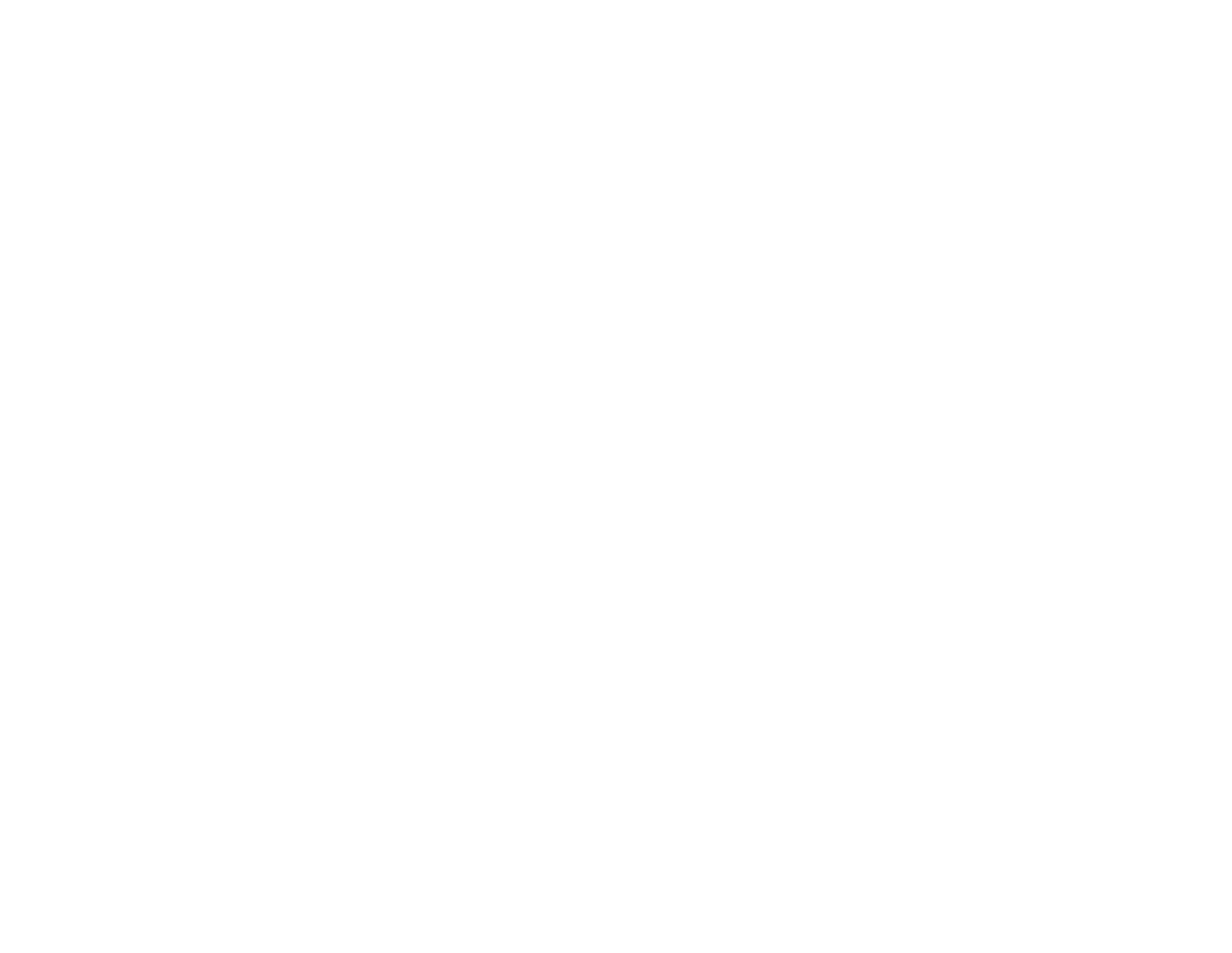|                    | <b>Licence Business Name</b>                                       | <b>Address</b>                                                                       | <b>Licence Type/Sub</b>         |                                                    | <b>Phone</b>        |      | <b>Fax</b>                             |     |
|--------------------|--------------------------------------------------------------------|--------------------------------------------------------------------------------------|---------------------------------|----------------------------------------------------|---------------------|------|----------------------------------------|-----|
| 11 593895          | 580623 BC Ltd                                                      | 12191 Hammersmith Way Unit 2155 Richmond BC V7A<br>5H <sub>2</sub>                   | Mercantile Use                  | <b>Wholesale Trading</b>                           | (604) 277-1797      |      | Work (604) 204-2626 Fax                |     |
| 10 541477          | Hanabi                                                             | 4151 Hazelbridge Way Unit 3050 Richmond BC V6X 4J7                                   | Assembly Use Group 1            | <b>Food Service</b><br>Establishment, Take-<br>Out | (604) 518-9083      | Work |                                        | Hom |
| 12 604950          | Michael Gao, CGA                                                   | 6081 No 3 Rd Unit 610 Richmond BC V6Y 2B2                                            | Service Use                     |                                                    | (778) 386-5210      | Work |                                        | Hom |
| <b>Issue Date:</b> |                                                                    | Wednesday, 18 April 2012                                                             |                                 |                                                    |                     |      |                                        |     |
| 12 605826          | Acme Plumbing, Heating & Gas<br>Ltd                                | PO BOX 59005 DEER LAKE RPO BURNABY BC V5E<br>0A3                                     | Service Use                     | <b>Plumbing Contractor</b>                         | (604) 780-9611      | Work |                                        | Hom |
| 12 600795          | Rack 'N Hitch Products Ltd                                         | 12820 Clarke PI Unit 140 Richmond BC V6V 2H1                                         | Service Use                     |                                                    | (604) 649-7225      | Work |                                        | Hom |
| 12 605884          | <b>Renstar Renovations &amp;</b><br>Contracting Ltd                | 12431 188A ST PITT MEADOWS BC V3Y 2H5                                                | Service Use                     | <b>General Contractor</b>                          | (604) 329-0233      |      | Work (604) 459-8446 Fax                |     |
| 12 605872          | SSY Services & Trading Co                                          | 6320 Riverdale Dr Richmond BC V7C 2G1                                                | Service Use                     | Home Occupation                                    | (604) 781-6320      | Work |                                        | Hom |
| 12 605839          | Mae Atencio Business Consulting                                    | 6241 Sheridan Rd Richmond BC V7E 4W5                                                 | Service Use                     | Home Occupation                                    | (604) 653-5524      | Work |                                        | Hom |
| 12 605782          | Canada Wentu Immigration &<br><b>Education Consultation Co Ltd</b> | 8888 Odlin Cr Unit 1010 Richmond BC V6X 3Z8                                          | Service Use                     |                                                    | (604) 998-2883      |      | Work (604) 998-2883 Fax                |     |
| 12 605384          | <b>CRA Contractors Limited</b>                                     | 3851 Shell Rd Unit 110 Richmond BC V6X 2W2                                           | Service Use                     | <b>General Contractor</b>                          | (604) 214-0510      |      | Work (604) 214-0525 Fax                |     |
| 12 604960          | Synmoto                                                            | 2531 Vauxhall PI Unit 3 Richmond BC V6V 1Z5                                          | Service Use                     |                                                    | (604) 278-1664      |      | Work (604) 278-1684 Fax                |     |
| 12 600796          | Rack 'N Hitch Products Ltd                                         | 12820 Clarke PI Unit 140 Richmond BC V6V 2H1                                         | Mercantile Use                  | Wholesale Trading                                  | (604) 649-7225      | Work |                                        | Hom |
| 12 603444          | Alican Plastics Inc                                                | 12417 No 2 Rd Unit 230 Richmond BC V7E 6H7                                           | Industrial/Manufacturing<br>Use |                                                    | (604) 241-2886      |      | Work (604) 241-9890 Fax                |     |
| <b>Issue Date:</b> |                                                                    | Thursday, 19 April 2012                                                              |                                 |                                                    |                     |      |                                        |     |
| 12 605328          | <b>GL Building Supply Ltd</b>                                      | 8711 Beckwith Rd Unit 180 Richmond BC V6X 1V4                                        | Service Use                     | <b>General Contractor</b>                          | (604) 757-9508      | Work |                                        | Hom |
| 12 605950          | Greenscape Developments Ltd                                        | 8926 154TH ST SURREY BC V3K 4J2                                                      | Service Use                     | <b>General Contractor</b>                          | (604) 715-3278      | Work |                                        | Hom |
| 12 605949          | Grosvenor Electric Ltd                                             | 45778 GAETZ ST UNIT 111 CHILLIWACK BC V2R 4E5                                        | Service Use                     | <b>Electrical Contractor</b>                       | (604) 824-0424      |      | Work (604) 824-5909 Fax                |     |
| 12 605926          | Forbes Plumbing and Heating                                        | 4355 FITZGERALD AVE BURNABY V5G 4H8                                                  | Service Use                     | <b>Plumbing Contractor</b>                         | (604) 291-1827      | Work |                                        | Hom |
| 12 605875          | <b>ASM Driving School</b>                                          | 7820 Ash St Unit 3 Richmond BC V6Y 2S1                                               | Vehicle for Hire                | Class K -<br><b>DriverTraining Vehicle</b>         | (604) 244-0447      | Work |                                        | Hom |
| 12 605973          | PLH Aviation Services (YVR) Inc                                    | 3880 Grant McConachie Way Richmond BC V7B 0A5                                        | Service Use                     |                                                    | (604) 271-5644      |      | Work (604) 271-5155 Fax                |     |
| 12 605327          | <b>GL Building Supply Ltd</b>                                      | 8711 Beckwith Rd Unit 180 Richmond BC V6X 1V4                                        | Mercantile Use                  | <b>Wholesale Trading</b>                           | (604) 757-9508      | Work |                                        | Hom |
| 12 604948          | <b>Enviroled Technologies</b><br>Corporation                       | 12800 Bathgate Way Unit 5 Richmond BC V6V 1Z4                                        | Mercantile Use                  | <b>Wholesale Trading</b>                           | (604) 628-7548      | Work |                                        | Hom |
| 12 602719          | Love of Learning Space<br><b>Education Centre</b>                  | 8700 McKim Way Unit 3133 Richmond BC V6X 4A5                                         | Assembly Use Group 3            | <b>Education Institution</b>                       | (604) 781-6532      |      | Work (604) 303-8184 Fax                |     |
| 12 597982          | MBI Mobile Business Intelligence<br><b>Inc</b>                     | 13091 Vanier PI Unit 140 Richmond BC V6V 2J1                                         | Service Use                     |                                                    | (604) 270-9898      |      | Work (604) 207-9300 Fax                |     |
|                    | 12 605874 ASM Driving School                                       | 7820 Ash St Unit 3 Richmond BC V6Y 2S1                                               | Vehicle for Hire                | Vehicle For Hire<br>Office                         | (604) 244-0447 Work |      |                                        | Hom |
|                    | Corp                                                               | 12 605560 One-Stop Engraving Manufacture 2560 Shell Rd Unit 2043 Richmond BC V6X 0B8 | Industrial/Manufacturing<br>Use |                                                    | (778) 861-8737 Work |      |                                        | Hom |
| <b>Issue Date:</b> |                                                                    | Friday, 20 April 2012                                                                |                                 |                                                    |                     |      |                                        |     |
|                    | 11 597375 Trader Corporation                                       | 3555 GILMORE WAY SUITE 1 WEST BURNABY BC V5G    Vending Machine Use<br>4S1           |                                 | <b>Newspapers</b>                                  |                     |      | 6045404455852 Work (604) 833-4920 Cell |     |
| <b>Issue Date:</b> |                                                                    | Monday, 23 April 2012                                                                |                                 |                                                    |                     |      |                                        |     |
|                    | 12 604827 Miss You Jujube                                          | 4540 No 3 Rd Unit 1465 Richmond BC V6X 4E4                                           | Mercantile Use                  | <b>Retail Trading</b>                              | (604) 307-0737      | Work |                                        | Hom |
|                    | Wednesday, 02 January 2013                                         |                                                                                      | Page 19 of 55                   |                                                    |                     |      |                                        |     |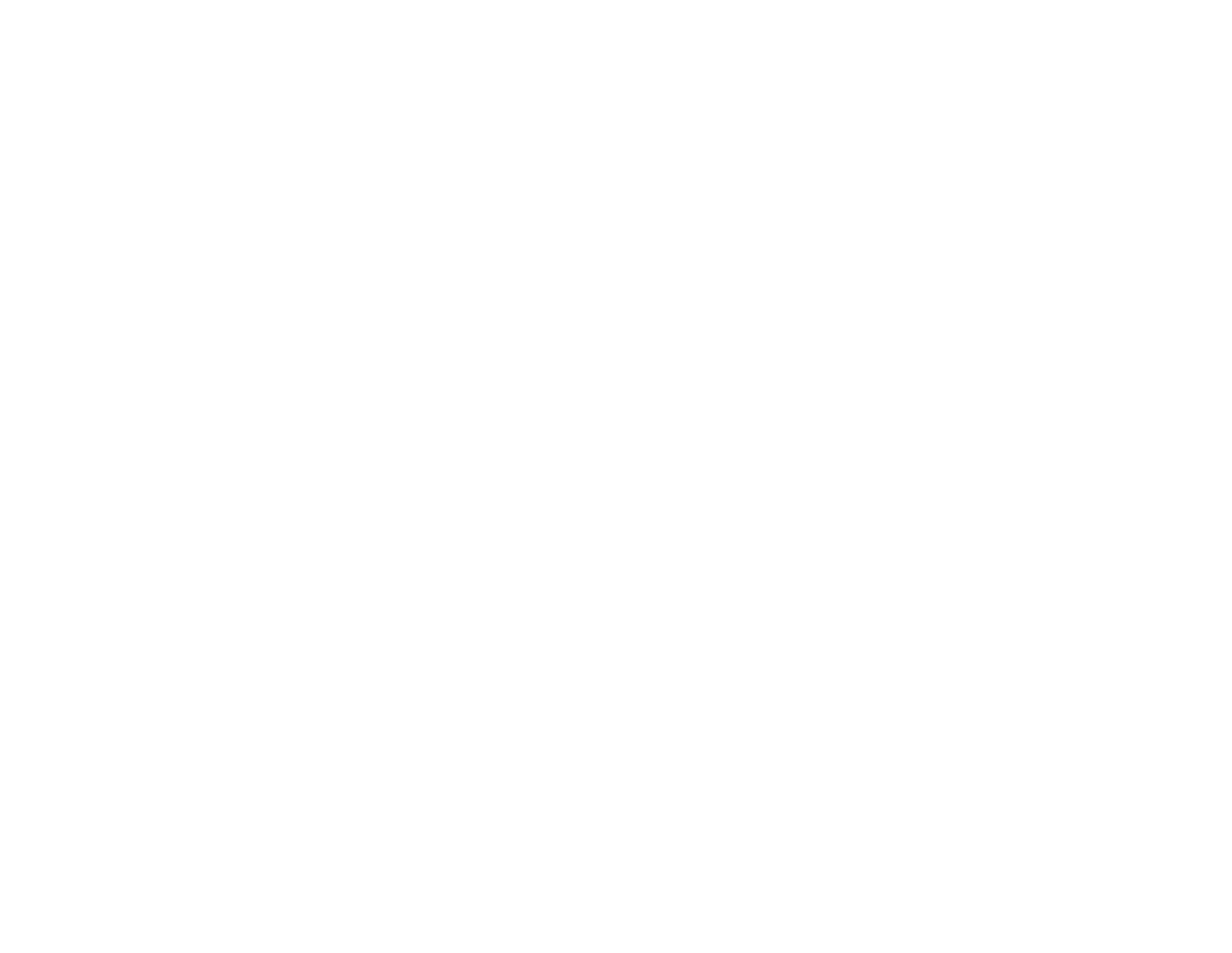|                    | <b>Licence Business Name</b>                               | <b>Address</b>                                                  | <b>Licence Type/Sub</b>         |                                             | Phone                                  |      | Fax                     |     |
|--------------------|------------------------------------------------------------|-----------------------------------------------------------------|---------------------------------|---------------------------------------------|----------------------------------------|------|-------------------------|-----|
| 12 606034          | Pacifex Construction Ltd                                   | 13341 58B AVE SURREY BC V3X 2N7                                 | Service Use                     | <b>General Contractor</b>                   | (604) 649-1704                         |      | Work (778) 578-7338 Fax |     |
| 12 606025          | <b>Good Shepherd Services</b>                              | 3088 Airey Dr Unit 17 Richmond BC V6X 4A3                       | Service Use                     | Home Occupation                             | (604) 270-4755                         |      | Work (604) 270-4755 Fax |     |
| 12 606007          | Shri Guru Nanak Construction Ltd                           | 14869 69A AVE SURREY BC V3S 0Y9                                 | Service Use                     | <b>General Contractor</b>                   | (604) 537-7400                         | Work |                         | Hom |
| 12 605888          | Jangho Curtain Wall Canada Co<br>Ltd                       | 4311 Viking Way Unit 260 Richmond BC V6V 2K9                    | Service Use                     |                                             | (604) 278-8608                         |      | Work (604) 276-8771 Fax |     |
| 12 605774          | Oriental Pearl International Tours<br>& Business Group Inc | 8888 Odlin Cr Unit 1380 Richmond BC V6X 3Z8                     | Service Use                     | <b>Travel Agency</b>                        | (604) 277-1870                         |      | Work (604) 277-1470 Fax |     |
| 12 605631          | <b>Standard Building Maintenance</b><br>Ltd                | 11540 King Rd Richmond BC V7A 3B6                               | Service Use                     | Home Occupation                             | (604) 323-4424                         |      | Work (604) 275-7318 Fax |     |
| 12 603838          | <b>Tranquility Therapeutic Massage</b>                     | 8040 Garden City Rd Unit 112 Richmond BC V6Y 2N9                | Service Use                     | <b>Registered Massage</b><br>Therapy Clinic | (778) 859-7172                         | Work |                         | Hom |
| 12 603127          | Spend Right Enterprise                                     | 11300 No 5 Rd Unit 140 Richmond BC V7A 5J7                      | Service Use                     |                                             | (604) 728-8394                         | Work |                         | Hom |
| 12 601678          | Archstone Countertops Ltd                                  | 11031 Bridgeport Rd Unit 110 Richmond BC V6X 3A2                | Industrial/Manufacturing<br>Use |                                             | (604) 569-2208                         |      | Work (604) 569-2203 Fax |     |
| 12 601279          | Cora Breakfast and Lunch                                   | 11380 Steveston Hwy Unit 170 Richmond BC V7A 1N6                | Assembly Use Group 1            | <b>Food Service</b><br>Establishment        | (604) 270-2672                         |      | Work (604) 270-2678 Fax |     |
| 11 597755          | YRC Logistics/MIQ Logistics Inc                            | 16131 Blundell Rd Richmond BC V6W 0A3                           | Service Use                     |                                             | (604) 214-9200                         |      | Work (604) 214-9210 Fax |     |
| 12 605633          | <b>Steveston Acupunture</b>                                | 3651 Moncton St Unit 290 Richmond BC V7E 3A5                    | Service Use                     |                                             | (604) 916-3833                         | Work |                         | Hom |
| <b>Issue Date:</b> |                                                            | Tuesday, 24 April 2012                                          |                                 |                                             |                                        |      |                         |     |
| 12 606515          | Bravo Plumbing & Heating Ltd                               | 1025 INGLEWOOD AVE WEST VANCOUVER BC V7T<br>1Y1                 | Service Use                     | <b>Plumbing Contractor</b>                  | (604) 716-1667                         | Work |                         | Hom |
| 12 606535          | Canada Ironworks Ltd                                       | 11948 207TH ST UNIT 111 MAPLE RIDGE BC V2X 1X7                  | Service Use                     | <b>General Contractor</b>                   | (604) 618-9359                         |      | Work (604) 580-9377 Fax |     |
| <b>Issue Date:</b> |                                                            | <b>Wednesday, 25 April 2012</b>                                 |                                 |                                             |                                        |      |                         |     |
| 12 606030          | H & T Construction Ltd                                     | 12185 65TH AVE SURREY BC V3W 3R8                                | Service Use                     | <b>General Contractor</b>                   | (778) 882-9295                         | Work |                         | Hom |
| 12 606612          | Evergreen Everclean Cleaning<br>Services Ltd               | 9339 Alberta Rd Unit 81 Richmond BC V6Y 4E3                     | Service Use                     | Home Occupation                             | (778) 896-3837                         | Work |                         | Hom |
| 12 60 6695         | <b>Admiralty Accessories Station</b>                       | 8700 McKim Way Unit 1001 Richmond BC V6X 4A5                    | Mercantile Use                  | <b>Retail Trading</b>                       | (778) 388-2080                         | Work |                         | Hom |
| 12 607258          | <b>MBatara Accounting Services</b>                         | 10771 Aintree Cr Richmond BC V7A 3V2                            | Service Use                     | Home Occupation                             | (604) 278-3204                         |      | Work (604) 278-3204 Fax |     |
| 12 606332          | Aimax Marketing Ltd                                        | 10451 Shellbridge Way Unit 150 Richmond BC V6X 2W8              | Service Use                     |                                             | (778) 872-4629                         | Work |                         | Hom |
| 12 605744          | Segal Compression Wear                                     | 12340 Horseshoe Way Unit 180 Richmond BC V7A 4Z1                | Mercantile Use                  | <b>Wholesale Trading</b>                    | (604) 229-2437                         |      | Work (604) 227-9060 Fax |     |
| 12 605570          | CDS Group of Companies                                     | 18380 McCartney Way Richmond BC V6W 0A1                         | Service Use                     |                                             | (604) 279-0960                         |      | Work (604) 279-0956 Fax |     |
| 12 605320          | Maemura Designs Incorporated                               | 3700 No 3 Rd Unit 2410 Richmond BC V6X 3X2                      | Mercantile Use                  | <b>Retail Trading</b>                       | (604) 270-8821                         |      | Work (604) 270-8821 Fax |     |
| 12 602868          | <b>PMC Medical Clinics Inc.</b>                            | 8171 Ackroyd Rd Unit 1910 Richmond BC V6X 3K1                   | Service Use                     |                                             | (604) 273-5501                         | Work |                         | Hom |
| 12 606016          | Dr Mee Lain Ling Dr TCM                                    | 6051 Gilbert Rd Unit 315 Richmond BC V7C 3V3                    | Service Use                     |                                             | (604) 273-3218                         |      | Work (604) 273-3224 Fax |     |
| 12 607179          | <b>Coast Eagle Contruction</b>                             | 689 SCHOOLHOUSE ST COQUITLAM BC V3J 5R5                         | Service Use                     | <b>General Contractor</b>                   | (604) 341-3653                         | Work |                         | Hom |
| <b>Issue Date:</b> |                                                            | Thursday, 26 April 2012                                         |                                 |                                             |                                        |      |                         |     |
|                    | 12 608160 Tiki International Incorporated                  | 624 BEAVER DAMN RD NE UNIT 2D CALGARY AB T2K Service Use<br>4W6 |                                 | <b>General Contractor</b>                   | (403) 241-1093 Work (403) 241-8250 Fax |      |                         |     |
| <b>Issue Date:</b> |                                                            | Friday, 27 April 2012                                           |                                 |                                             |                                        |      |                         |     |
| 11 590332          | Ursu Korean Taco                                           | 12191 Bridgeport Rd Unit 3 Richmond BC V6V 1J4                  | Service Use                     |                                             | (604) 781-0600                         | Work |                         | Hom |
| 12 608253          | <b>Streamline Fencing Ltd</b>                              | 9556 195TH ST UNIT 10 SURREY BC V4N 4G2                         | Service Use                     | <b>General Contractor</b>                   | (604) 513-4422                         |      | Work (604) 513-4423 Fax |     |
| 12 608252          | Green Coast Contracting Inc                                | 2449 CROSS RD NANOOSE BAY BC V9P 9E6                            | Service Use                     | <b>General Contractor</b>                   | $(250)$ 468-0303                       |      | Work (250) 468-7103 Fax |     |
| 12 608180          | <b>Towne's Pest Control</b>                                | 9640 Bates Rd Richmond BC V7A 1E4                               | Service Use                     | <b>General Contractor</b>                   | (604) 277-2140                         | Work |                         | Hom |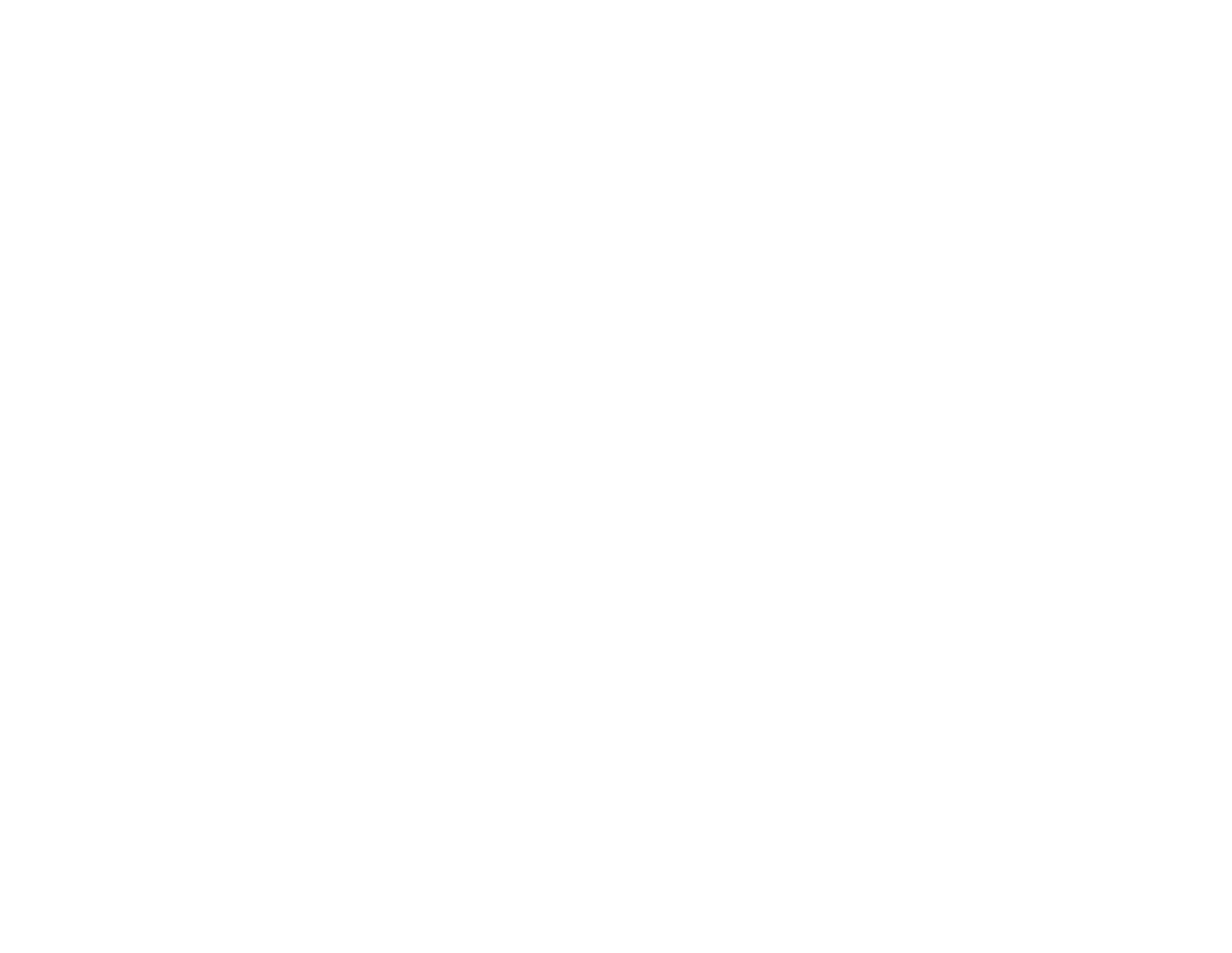|                    | <b>Licence Business Name</b>                            | <b>Address</b>                                    | <b>Licence Type/Sub</b>         |                                        | <b>Phone</b>     |      | Fax                     |     |
|--------------------|---------------------------------------------------------|---------------------------------------------------|---------------------------------|----------------------------------------|------------------|------|-------------------------|-----|
| 12 607246          | <b>Communicating Well Counselling</b><br>And Consulting | 6091 Gilbert Rd Unit 230 Richmond BC V7C 5L9      | Service Use                     |                                        | (604) 909-2401   |      | Work (877) 261-3301 Fax |     |
|                    | 12 608144 S & K Stucco Ltd                              | 12767 68TH AVE SURREY BC V3W 2E3                  | Service Use                     | <b>General Contractor</b>              | (778) 846-8007   | Work |                         | Hom |
| <b>Issue Date:</b> |                                                         | Monday, 30 April 2012                             |                                 |                                        |                  |      |                         |     |
| 12 608517          | <b>Vancouver Decor Arts</b>                             | 4890 UNION ST BURNABY BC V5C 2Y6                  | Service Use                     | <b>General Contractor</b>              | (604) 722-4735   | Work |                         | Hom |
| 12 605364          | Canada Fair King International<br>Multimedia Group Ltd  | 8877 Odlin Cr Unit 200 Richmond BC V6X 3Z7        | Service Use                     |                                        | (604) 269-9938   |      | Work (604) 232-0898 Fax |     |
| 12 608657          | Triple "R" Cleaning Services                            | 12040 Cambie Rd Richmond BC V6V 1G4               | Service Use                     | Home Occupation                        | (604) 214-0210   | Work |                         | Hom |
| 12 608577          | Silver Fern Ventures Inc                                | 3331 W 26TH AVE VANCOUVER BC V6S 1N4              | Service Use                     | <b>General Contractor</b>              | (604) 831-4929   |      | Work (604) 734-8406 Fax |     |
| 12 608126          | Eileen Wong Consulting                                  | 8600 Kelmore Rd Richmond BC V7C 2B2               | Service Use                     | Home Occupation                        | (778) 999-1865   | Work |                         | Hom |
| 12 601312          | Takbo Trading Co Limited                                | 12200 Vulcan Way Unit 24 Richmond BC V6V 1J8      | Service Use                     |                                        | (604) 318-4604   | Work |                         | Hom |
| 12 608141          | <b>Miller Real Estate Services</b>                      | 5888 Dover Cr Unit 344 Richmond BC V7C 5R9        | Service Use                     | Home Occupation                        | (604) 209-7305   | Work |                         | Hom |
| <b>Issue Date:</b> |                                                         | Tuesday, 01 May 2012                              |                                 |                                        |                  |      |                         |     |
| 12 609579          | Diamond Parking Ltd/DPS<br>Parking                      | 8333 Jones Rd Richmond BC V6Y 3W9                 | Service Use                     | Parking Enforcement<br><b>Business</b> | (604) 681-8794   |      | Work (604) 684-0329 Fax |     |
| 12 608159          | Wonder Golf Tour Inc                                    | 6081 No 3 Rd Unit 827 Richmond BC V6Y 2B2         | Service Use                     |                                        | (604) 285-6939   |      | Work (604) 285-6839 Fax |     |
| 12 608166          | <b>Excel Travel Services Ltd</b>                        | 8055 Anderson Rd Unit 208 Richmond BC V6Y 1S2     | Service Use                     | <b>Travel Agency</b>                   | $(604)$ 590-0061 |      | Work (604) 590-0067 Fax |     |
| 12 608218          | Good & Best Trading Ltd                                 | 6060 Minoru Blvd Richmond BC V6Y 2V7              | Mercantile Use                  | <b>Retail Trading</b>                  | (604) 606-8175   |      | Work (604) 606-8177 Fax |     |
| 12 608897          | <b>JSK Physiotherapy</b>                                | 8360 Robinson Rd Richmond BC V6Y 1B4              | Service Use                     | Home Occupation                        | (604) 358-7447   | Work |                         | Hom |
| 12 609217          | Mountainview Armordeck                                  | 2622 CLARK DR VANCOUVER BC V5N 3H5                | Service Use                     | <b>General Contractor</b>              | (604) 937-0203   |      | Work (604) 708-5924 Fax |     |
| 12 609557          | Maltesen Masonry Ltd                                    | 1175 FRANKLINS GULL RD PARKSVILLE BC V9P 1R2      | Service Use                     | <b>General Contractor</b>              | (250) 248-6261   |      | Work (250) 248-6201 Fax |     |
| 12 609560          | Diamond Parking Ltd/DPS<br>Parking                      | 6088 No 3 Rd Richmond BC V6Y 2B3                  | Service Use                     | Parking Enforcement<br><b>Business</b> | (604) 681-8797   |      | Work (604) 684-0329 Fax |     |
| <b>Issue Date:</b> |                                                         | Wednesday, 02 May 2012                            |                                 |                                        |                  |      |                         |     |
| 12 609480          | <b>SDL Developments Ltd</b>                             | 10260 No 1 Rd Richmond BC V7E 1S2                 | Service Use                     | <b>General Contractor</b>              | (604) 275-7878   |      | Work (604) 275-0778 Fax |     |
| 12 609917          | Northface Landscaping &<br>Maintenance                  | 22000 Sharpe Ave Unit 10 Richmond BC V6V 2V5      | Service Use                     | <b>General Contractor</b>              | (604) 788-1867   | Work |                         | Hom |
| 12 609859          | Aprilimage                                              | 9133 Hemlock Dr Unit 903 Richmond BC V6Y 4J9      | Service Use                     | Home Occupation                        | (604) 725-7918   | Work |                         | Hom |
| 12 609200          | Liger Photo Booth Ltd                                   | 3231 Garden City Rd Richmond BC V6X 2J5           | Service Use                     | Home Occupation                        | (778) 895-7987   | Work |                         | Hom |
| 11 591505          | Two Chefs And A Table<br>Richmond                       | 3331 Viking Way Unit 7 Richmond BC V6V 1X7        | Assembly Use Group 1            | <b>Food Service</b><br>Establishment   | (604) 233-7769   | Work |                         | Hom |
| 12 609198          | New Times Construction Inc.                             | 3280 PORTVIEW PL PORT MOODY BC V3H 2L3            | Service Use                     | <b>General Contractor</b>              | (604) 620-2426   |      | Work (778) 355-2897 Fax |     |
| 12 609337          | XL Turbo Trading Co Ltd                                 | 5600 Colville Rd Richmond BC V7C 3E8              | Service Use                     | Home Occupation                        | (604) 366-6658   |      | Work (778) 297-9376 Fax |     |
| <b>Issue Date:</b> |                                                         | Thursday, 03 May 2012                             |                                 |                                        |                  |      |                         |     |
| 12 609940          | Hufu Enterprises Inc                                    | 7360 Elmbridge Way Unit 505 Richmond BC V6X 0A5   | Service Use                     | Home Occupation                        | (778) 316-5266   | Work |                         | Hom |
| 12 610124          | Two White Doves Productions                             | 5371 Smith Dr Richmond BC V6V 2K8                 | Service Use                     | Home Occupation                        | (604) 379-4673   | Work |                         | Hom |
| 12 610021          | <b>Island City Trading</b>                              | 10871 Rosecroft Cr Richmond BC V7A 2J2            | Service Use                     | Home Occupation                        | (604) 726-1421   |      | Work (604) 271-1428 Fax |     |
| 12 609577          | Jacqueline O'Connell MD                                 | 7031 Westminster Hwy Unit 206 Richmond BC V6X 1A3 | Service Use                     |                                        | (604) 821-0626   |      | Work (604) 821-0676 Fax |     |
| 12 608163          | Actimage Centre For Digital Arts                        | 6513 Buswell St Richmond BC V6Y 2G9               | Service Use                     |                                        | (778) 801-1679   | Work |                         | Hom |
| 12 606174          | Home Brown Wildlife Taxidermy<br>Co                     | 7080 River Rd Unit 201 Richmond BC V6X 1X5        | Industrial/Manufacturing<br>Use |                                        | (604) 282-7077   | Work |                         | Hom |
| 12 605660          | <b>TechArt Woodworks Ltd</b>                            | 11220 Voyageur Way Unit 10 Richmond BC V6X 3E1    | Industrial/Manufacturing<br>Use |                                        | (604) 616-6829   |      | Work (604) 525-9147 Fax |     |
|                    | Wednesday, 02 January 2013                              |                                                   | Page 21 of 55                   |                                        |                  |      |                         |     |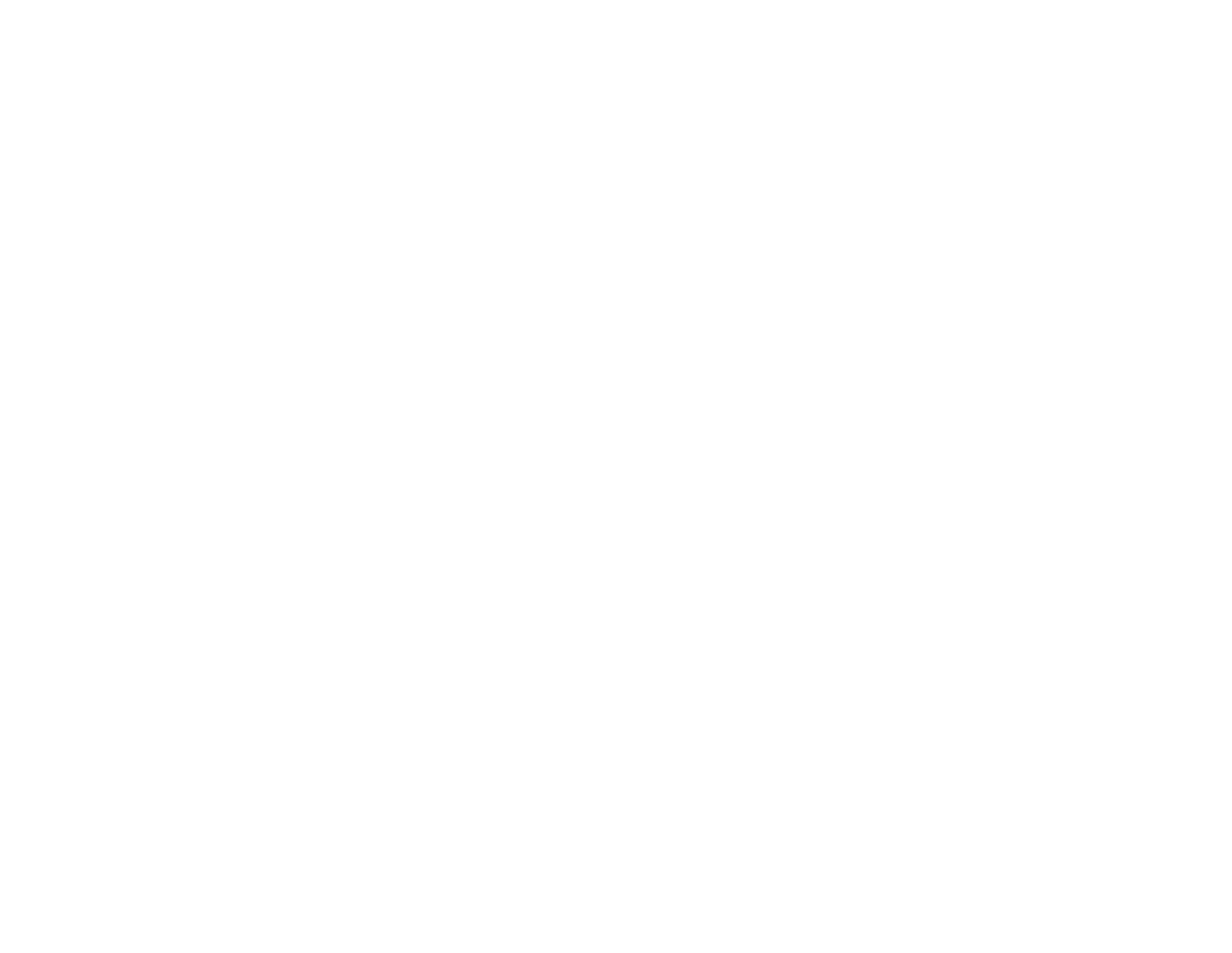|                    | Licence Business Name                         | <b>Address</b>                                                | <b>Licence Type/Sub</b>         |                                                    | <b>Phone</b>     |      | Fax                     |
|--------------------|-----------------------------------------------|---------------------------------------------------------------|---------------------------------|----------------------------------------------------|------------------|------|-------------------------|
| 12 605494          | Signet Financial Group Ltd                    | 21900 Westminster Hwy Unit 235 Richmond BC V6V 0A8            | Service Use                     |                                                    | (604) 682-9505   |      | Work (604) 681-0059 Fax |
| 12 604762          | Southwest Consulting & Travel<br>Professional | 6700 No 3 Rd Unit 200 Richmond BC V6Y 2C3                     | Service Use                     |                                                    | (604) 447-8717   |      | Work (604) 447-8169 Fax |
| 10 534937          | Prime Play                                    | 6680 McMillan Way Richmond BC V6W 1J7                         | Industrial/Manufacturing<br>Use |                                                    | (604) 232-4505   |      | Work (604) 232-4605 Fax |
| 12 606232          | <b>PaulGrant Investment Group</b>             | 5811 Cooney Rd Unit 305 Richmond BC V6X 3M1                   | Service Use                     |                                                    | (604) 248-2463   |      | Work (604) 207-0565 Fax |
| 12 610077          | McVeigh Mechanical Ltd                        | 2478 WELCHER AVE UNIT 405 PORT COQUITLAM BC<br><b>V3C 0A6</b> | Service Use                     | <b>Plumbing Contractor</b>                         | (604) 808-4218   | Work | Hom                     |
| <b>Issue Date:</b> |                                               | <b>Monday, 07 May 2012</b>                                    |                                 |                                                    |                  |      |                         |
| 12 610117 Japadog  |                                               | 9140 Bridgeport Rd Richmond BC V6X 1S1                        | Assembly Use Group 1            | <b>Food Service</b><br>Establishment, Take-<br>Out | (604) 753-7561   |      | Work (604) 322-6649 Fax |
| 12 610203          | Vast Valley Construction Ltd                  | 11357 161ST ST SURREY BC V4N 4P5                              | Service Use                     | <b>General Contractor</b>                          | (604) 317-5600   | Work | Hom                     |
| 12 610147          | Setfi Trade (Canada) Co Ltd                   | 6733 Buswell St Unit 705 Richmond BC                          | Service Use                     | Home Occupation                                    | (778) 891-9166   | Work | Hom                     |
| 12 610152          | MP Drywall & Investments Ltd                  | 1277 E 64TH AVE VANCOUVER BC V5X 2N8                          | Service Use                     | <b>General Contractor</b>                          | (604) 825-9100   |      | Work (604) 270-8900 Fax |
| <b>Issue Date:</b> |                                               | Tuesday, 08 May 2012                                          |                                 |                                                    |                  |      |                         |
| 12 610266          | TD Construction Co                            | 7366 JASPER CR VANCOUVER BC V5P 3S2                           | Service Use                     | <b>General Contractor</b>                          | (604) 700-9128   | Work | Hom                     |
| 12 610280          | Kawah Venture and Investment<br>Group Corp    | 7580 Lancing Crt Richmond BC V7C 3Z5                          | Service Use                     | Home Occupation                                    | (604) 447-0830   |      | Work (604) 447-0830 Fax |
| 12 610279          | Zheng Quan Yan                                | 10300 Cornerbrook Cr Richmond BC V7E 4H4                      | Service Use                     | <b>General Contractor</b>                          | (778) 886-1316   | Work | Hom                     |
| 12 610273          | Crystal Image Enterprises Ltd                 | 6301 180A ST SURREY BC V3S 4L7                                | Service Use                     | <b>General Contractor</b>                          | (604) 727-4299   | Work | (604) 576-8406<br>Fax   |
| 12 609942          | Qiao Garden Hospitality<br>Management Ltd     | 10451 Shellbridge Way Unit 150 Richmond BC V6X 2W8            | Service Use                     |                                                    | (604) 278-5720   | Work | Hom                     |
| 12 610267          | Al's One Stop Services                        | 1309 EWEN AVE NEW WESTMINSTER BC V3M 5E6                      | Service Use                     | <b>General Contractor</b>                          | (604) 220-8517   | Work | (604) 544-0300 Fax      |
| 12 610245          | <b>Lindhout Construction Ltd</b>              | 11134 GILL RD ROSEDALE BC VOX 1X2                             | Service Use                     | <b>General Contractor</b>                          | (604) 794-5556   |      | Work (604) 794-7556 Fax |
| 12 610198          | Alderbridge Place                             | 4940 No 3 Rd Unit 117 Richmond BC V6X 3A5                     | Service Use                     |                                                    | (604) 270-1736   |      | Work (604) 270-2029 Fax |
| 12 610233          | NK Language Consulting                        | 8200 Jones Rd Unit 209 Richmond BC V6Y 3Z2                    | Service Use                     | Home Occupation                                    | (604) 285-5683   | Work | Hom                     |
| 12 609941          | Oceansky Enterprises Inc                      | 10451 Shellbridge Way Unit 150 Richmond BC V6X 2W8            | Service Use                     |                                                    | (778) 859-2998   | Work | Hom                     |
| 12 610258          | Soggy Doggy                                   | 4031 Tucker Ave Richmond BC V7C 1L9                           | Service Use                     | Professional Dog<br>Walker                         | (604) 417-3464   | Work | Hom                     |
| <b>Issue Date:</b> |                                               | Wednesday, 09 May 2012                                        |                                 |                                                    |                  |      |                         |
| 12 610319          | <b>Besttin Construction Group Inc</b>         | 8879 SELKIRK ST VANCOUVER BC V6P 4J6                          | Service Use                     | <b>General Contractor</b>                          | (604) 263-1196   |      | Work (604) 263-1195 Fax |
| 12 610642          | <b>TG Schulz Ltd</b>                          | 2975 WHISTLE DR ABBOTSOFRD BC V4X 2R8                         | Service Use                     | <b>General Contractor</b>                          | (604) 724-0921   |      | Work (604) 856-7704 Fax |
| 12 610560          | Korssmay Trading Company                      | 7322 Heather St Unit 8 Richmond BC V6Y 2P6                    | Service Use                     | Home Occupation                                    | (604) 365-7686   |      | Work (604) 276-1699 Fax |
|                    | 12 610552 Millbank Enterprises Ltd            | 654 MILLBANK VANCOUVER BC V5Z 4B7                             | Service Use                     | <b>General Contractor</b>                          | (604) 617-5070   | Work | Hom                     |
| 12 610458          | Avatar Plumbing And Heating Ltd               | 6595 WILLINGDON AVE UNIT 908 BURNABY BC V5H<br>4E5            | Service Use                     | <b>Plumbing Contractor</b>                         | $(604)$ 565-2999 | Work | Hom                     |
| 12 610420          | <b>Great Wall Masonry Ltd</b>                 | 6539 ELGIN AVE UNIT 18 BURNABY BC V5H 4W7                     | Service Use                     | <b>General Contractor</b>                          | (604) 376-3818   | Work | Hom                     |
| 12 610417          | Junk Gone Moving Service                      | 5113 Garden City Rd Unit 2105 Richmond BC V6X 4H5             | Service Use                     | Home Occupation                                    | (604) 771-8363   | Work | Hom                     |
| 12 610416          | <b>Vivision Collection</b>                    | 5300 No 3 Rd Richmond BC V6X 2X9                              | Mercantile Use                  | <b>Retail Trading</b>                              | (604) 618-3730   |      | Work (604) 241-2052 Fax |
| 12 610335          | Heidi's Hair Salon                            | 3471 Regina Ave Unit 32 Richmond BC V6X 2K8                   | Service Use                     | Home Occupation                                    | (604) 710-0444   | Work | Hom                     |
| 12 610310          | Luso Wang Renovation Services                 | 10911 Rosebrook Rd Richmond BC V7A 2R8                        | Service Use                     | <b>General Contractor</b>                          | (604) 277-8062   |      | Work (604) 277-8062 Fax |
| 12 610108          | Thunderbolt LED & Sign Ltd                    | 5651 No 3 Rd Unit 201 Richmond BC V6X 2C7                     | Industrial/Manufacturing<br>Use |                                                    | (604) 276-9166   | Work | Hom                     |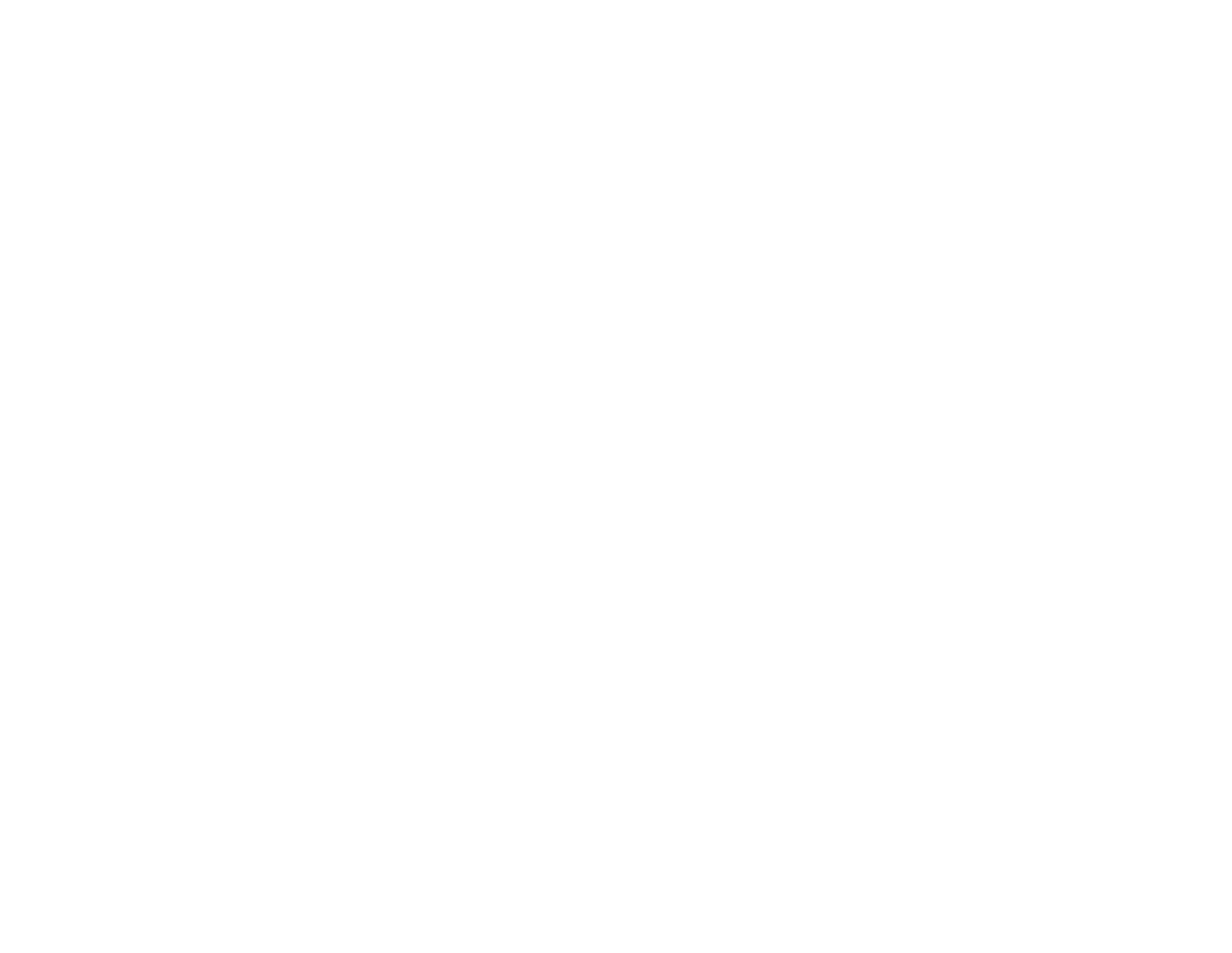|                       | Licence Business Name                                     | <b>Address</b>                                                     | <b>Licence Type/Sub</b>         |                              | Phone            |      | Fax                     |     |
|-----------------------|-----------------------------------------------------------|--------------------------------------------------------------------|---------------------------------|------------------------------|------------------|------|-------------------------|-----|
| 12 608128             | <b>TD Manufacturing</b>                                   | 5930 No 6 Rd Unit 319 Richmond BC V6V 1Z1                          | Industrial/Manufacturing<br>Use |                              | (604) 722-0486   | Work |                         | Hom |
| 12 603896             | <b>Melanie Gemeinhardt</b><br><b>Counselling Services</b> | 11331 Coppersmith Way Unit 150 Richmond BC V7A 5J9                 | Service Use                     |                              | (604) 290-8756   |      | Work (604) 943-1718 Fax |     |
| 12 601634             | Barroco Fine Furniture Ltd                                | 4751 Shell Rd Unit 16 Richmond BC V6X 3H4                          | Service Use                     |                              | (604) 270-6666   |      | Work (604) 278-5221 Fax |     |
| 12 610370             | <b>Kubiak Plumbing Ventures</b>                           | 2648 ST GEORGES ST VANCOUVER BC V5T 4P2                            | Service Use                     | <b>Plumbing Contractor</b>   | (604) 879-5559   | Work |                         | Hom |
| <b>Issue Date:</b>    |                                                           | Thursday, 10 May 2012                                              |                                 |                              |                  |      |                         |     |
| 12 610384             | Aurubis Canada Metals Inc                                 | 12380 Horseshoe Way Richmond BC V7A 4Z1                            | Service Use                     |                              | (778) 296-4957   | Work |                         | Hom |
| 12 610729             | <b>ATC Traffic Control Ltd</b>                            | 2552 BARNET HWY COQUITLAM BC V3H 1W3                               | Service Use                     |                              | (604) 469-3799   |      | Work (604) 469-3734 Fax |     |
| 12 610639             | <b>AKR Trucking Ltd</b>                                   | 2639 Viking Way Unit 210 Richmond BC V6V 3B7                       | Service Use                     |                              | (604) 340-6393   |      | Work (604) 247-2693 Fax |     |
| 12 609479             | Embassy Transportation Inc                                | 6660 Graybar Rd Unit 150 Richmond BC V6W 1H9                       | Service Use                     | <b>Delivery Services</b>     | (604) 244-9275   |      | Work (604) 244-9276 Fax |     |
| 12 603729             | Y S Qi Gong Health Centre Ltd                             | 11180 Voyageur Way Unit 130 Richmond BC V6X 3N8                    | Assembly Use Group 3            | <b>Health Studio</b>         | (604) 306-1919   | Work |                         | Hom |
| 11 596234             | Offshore Seafarm Systems Inc                              | 2088 No 5 Rd Unit 170 Richmond BC V6X 2T1                          | Mercantile Use                  | <b>Wholesale Trading</b>     | (604) 247-1118   |      | Work (604) 247-1119 Fax |     |
| 12 610695             | Lucky Five Eight Plumbing &<br><b>Heating Ltd</b>         | 8280 No 2 Rd Unit 47 Richmond BC V7C 4P3                           | Service Use                     | <b>Gas Contractor</b>        | (778) 898-9877   | Work |                         | Hom |
| 12 610297             | Oriental & West Academic<br>College                       | 8580 Alexandra Rd Unit 2130 Richmond BC V6X 4B3                    | Assembly Use Group 3            | <b>Education Institution</b> | (604) 255-8552   | Work |                         | Hom |
| <b>Issue Date:</b>    |                                                           | <b>Friday, 11 May 2012</b>                                         |                                 |                              |                  |      |                         |     |
| 12 610769             | <b>Fabwell Industries</b>                                 | 12294 104TH AVE SURREY BC V3V 3H3                                  | Service Use                     | <b>General Contractor</b>    | $(604)$ 588-9353 | Fax  | (604) 676-2752 Wor      |     |
| 12 610790             | Pacifique Plumbing & Heating Ltd                          | 6537 BALMORAL ST BURNABY BC V5E 1H9                                | Service Use                     | <b>Gas Contractor</b>        | (778) 588-6188   | Work |                         | Hom |
| 12 610758             | <b>Issues And Baggage</b>                                 | 22233 Sharpe Ave Unit 5 Richmond BC V6V 2Y9                        | Service Use                     | Home Occupation              | (604) 521-0803   | Work |                         | Hom |
| 12 610754             | <b>Tenacity Construction Inc</b>                          | PO BOX 84617 12080 NORDEL WAY UNIT 101 SURREY<br><b>BC V3W 1P6</b> | Service Use                     | <b>General Contractor</b>    | (778) 895-8530   | Work |                         | Hom |
| 12 610680             | <b>BEF Express Ltd</b>                                    | 7500 Abercrombie Dr Unit 221 Richmond BC V6Y 3J9                   | Service Use                     | Home Occupation              | (604) 723-1518   | Work |                         | Hom |
| 12 610469             | Golden Gate Media Inc                                     | 9199 Tomicki Ave Unit 211 Richmond BC V6X 0C4                      | Service Use                     | Home Occupation              | (778) 320-5923   | Work |                         | Hom |
| 12 610460             | <b>KNS Enterprises Ltd</b>                                | 4831 Westminster Hwy Richmond BC V7C 1B7                           | Service Use                     | <b>General Contractor</b>    | (604) 270-4115   |      | Work (604) 270-4115 Fax |     |
| 12 603527             | Tak Tai Trading Co Ltd                                    | 14480 Knox Way Unit 125 Richmond BC V6V 2Z5                        | Mercantile Use                  | <b>Wholesale Trading</b>     | $(604)$ 525-1668 |      | Work (604) 525-8323 Hom |     |
| 12 610688             | Minghui Enterprises Inc                                   | 8060 General Currie Rd Unit 2 Richmond BC V6Y 1M1                  | Service Use                     | <b>General Contractor</b>    | (778) 888-8086   | Work |                         | Hom |
| <b>Issue Date:</b>    |                                                           | <b>Monday, 14 May 2012</b>                                         |                                 |                              |                  |      |                         |     |
|                       | 12 610742 Riley Plumbing                                  | 9460 Glenallan Dr Unit 33 Richmond BC V7A 2S8                      | Service Use                     | <b>Plumbing Contractor</b>   | (778) 822-6541   | Work |                         | Hom |
| <b>Issue Date:</b>    |                                                           | Tuesday, 15 May 2012                                               |                                 |                              |                  |      |                         |     |
|                       | 12 599015 JJ Fantasy World                                | 8368 Capstan Way Unit 1336 Richmond BC V6X 4B4                     | Mercantile Use                  | Retail Trading               | (604) 715-0508   | Work |                         | Hom |
|                       | 12 610912 Sunberry Fitness Inc                            | 8931 Wagner Dr Richmond BC V7A 4N2                                 | Service Use                     | Home Occupation              | (778) 709-0351   | Work |                         | Hom |
| 12 610806   Fairyland |                                                           | 4151 Hazelbridge Way Unit 2260 Richmond BC V6X 4J7                 | Mercantile Use                  | <b>Retail Trading</b>        | (604) 273-7333   | Work |                         | Hom |
| 12 609538 Toy Land    |                                                           | 6551 No 3 Rd Richmond BC V6Y 2B6                                   | Mercantile Use                  | <b>Retail Trading</b>        | (778) 233-6540   | Work |                         | Hom |
| 12 604805             | Can-Trust Aquarium & Grocery                              | 8300 Capstan Way Unit 1071 Richmond BC V6X 4B7                     | Mercantile Use                  | <b>Retail Trading</b>        | (778) 317-7362   |      | Work (604) 291-7362 Fax |     |
| 12 599017             | JJ Fantasy World                                          | 8368 Capstan Way Unit 1336 Richmond BC V6X 4B4                     | Service Use                     |                              | (604) 715-0508   | Work |                         | Hom |
| 12 599014             | JJ Fantasy World                                          | 8368 Capstan Way Unit 1336 Richmond BC V6X 4B4                     | Assembly Use Group 3            | <b>Education Institution</b> | (604) 715-0508   | Work |                         | Hom |
| 11 593417             | J-Link Transportation Ltd                                 | 11568 Eburne Way Unit 103 Richmond BC V6V 2G7                      | Service Use                     |                              | (604) 321-5355   |      | Work (604) 321-2115 Fax |     |
| 12 610978             | Wision Learing Group                                      | 7060 Bridge St Unit 20 Richmond BC V6Y 2S7                         | Service Use                     | Home Occupation              | (604) 279-8568   | Work |                         | Hom |
| 12 599115             | Deco Windshield Repair                                    | 3500 No 3 Rd Richmond BC V6X 2C1                                   | Service Use                     |                              | 18664613326      | Work |                         | Hom |
|                       |                                                           |                                                                    |                                 |                              |                  |      |                         |     |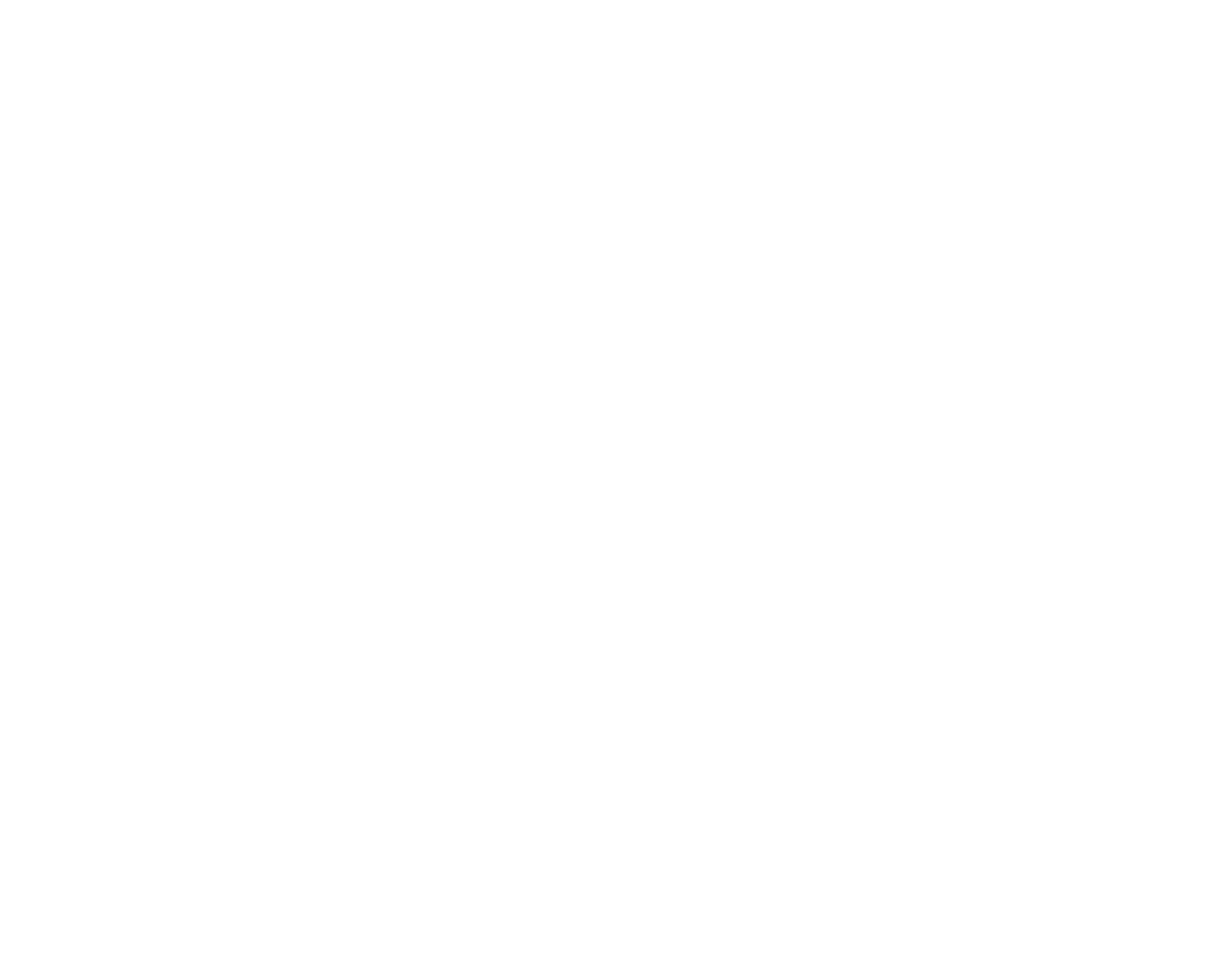|                    | Licence Business Name                                 | <b>Address</b>                                     | <b>Licence Type/Sub</b> |                              | <b>Phone</b>                           |      | Fax                     |     |
|--------------------|-------------------------------------------------------|----------------------------------------------------|-------------------------|------------------------------|----------------------------------------|------|-------------------------|-----|
| <b>Issue Date:</b> |                                                       | Wednesday, 16 May 2012                             |                         |                              |                                        |      |                         |     |
| 12 610942          | COP Clothing of the People                            | 4151 Hazelbridge Way Unit 2480 Richmond BC V6X 4J7 | Mercantile Use          | <b>Retail Trading</b>        | (604) 725-4356                         | Work |                         | Hom |
| 12 610683          | <b>Musicboat Enterprises</b>                          | 8888 Odlin Cr Unit 3070 Richmond BC V6X 3Z8        | Mercantile Use          | <b>Retail Trading</b>        | (778) 888-2962                         | Work |                         | Hom |
| 12 606562          | <b>Diana Alterations</b>                              | 8700 McKim Way Unit 2171 Richmond BC V6X 4A5       | Service Use             |                              | (778) 996-3833                         | Work |                         | Hom |
| 12 610483          | <b>BB GG Annie Fashion</b>                            | 6551 No 3 Rd Unit 1632 Richmond BC V6Y 2B6         | Mercantile Use          | <b>Retail Trading</b>        | (604) 618-8393                         | Work |                         | Hom |
| 12 610640          | <b>Tyco Integrated Security Canada</b><br>Inc         | 2815 MATHESON BLVD E MISSISSAUGA ON L4W 5J8        | Service Use             | <b>General Contractor</b>    | (604) 421-7111                         |      | Work (604) 421-7131 Fax |     |
| <b>Issue Date:</b> |                                                       | Thursday, 17 May 2012                              |                         |                              |                                        |      |                         |     |
| 12 611078          | Lily Li                                               | 14876 17TH AVE SURREY BC V4A 6V4                   | Service Use             | <b>General Contractor</b>    | (604) 374-8482                         | Work |                         | Hom |
| 12 611105          | Roy & Renee's Art + Design<br>Studio                  | 6800 Westminster Hwy Unit 608 Richmond BC V7C 1C5  | Service Use             | Home Occupation              | (604) 447-1779                         |      | Work (604) 447-1779 Fax |     |
| 12 611180          | <b>Fitterer Electric Ltd</b>                          | 2007 PAULUS CR BURNABY BC V5A 2M2                  | Service Use             | <b>Electrical Contractor</b> | (604) 803-7304                         | Work |                         | Hom |
| <b>Issue Date:</b> |                                                       | Tuesday, 22 May 2012                               |                         |                              |                                        |      |                         |     |
| 12 610980          | <b>Afaad Enterprises</b>                              | 12091 Bath Rd Unit 16 Richmond BC V6V 2B5          | Service Use             | Home Occupation              | (604) 447-4539                         | Work |                         | Hom |
| 12 611252          | Cityview Electric Ltd                                 | 14220 62A AVE SURREY BC V3X 0B6                    | Service Use             | <b>Electrical Contractor</b> | (778) 895-8620                         | Work |                         | Hom |
| 12 611006          | <b>Allspark Trading</b>                               | 8700 McKim Way Unit 3193 Richmond BC V6X 4A5       | Mercantile Use          | <b>Retail Trading</b>        | (778) 803-1669                         | Work |                         | Hom |
| 12 610865          | <b>Brilliance Cleaning Services</b>                   | 6391 Minoru Blvd Unit 211 Richmond BC V6Y 1Y4      | Service Use             | Home Occupation              | (604) 447-0254                         | Work |                         | Hom |
| 12 610254          | Deutschland Auto Parts Ltd                            | 7080 River Rd Unit 125 Richmond BC V6X 1X5         | Mercantile Use          | <b>Wholesale Trading</b>     | (604) 780-8031                         | Work |                         | Hom |
| 12 608254          | <b>Richmond Night Market</b>                          | 8351 River Rd Richmond BC V6X 1Y1                  | Service Use             |                              | (604) 244-8448                         |      | Work (604) 244-8872 Fax |     |
| 12 607297          | Global Shoe Connection Inc                            | 12391 No 5 Rd Richmond BC V7A 4E9                  | Mercantile Use          | <b>Wholesale Trading</b>     | (604) 644-9850                         | Work |                         | Hom |
| 12 603340          | CanCan Trading Inc                                    | 4151 Hazelbridge Way Unit 2860 Richmond BC V6X 4J7 | Mercantile Use          | <b>Retail Trading</b>        | (778) 999-8656                         | Work |                         | Hom |
| 12 602829          | Jade Forever                                          | 4351 No 3 Rd Unit 120 Richmond BC V6X 3A7          | Mercantile Use          | <b>Retail Trading</b>        | (604) 227-2371                         | Work |                         | Hom |
| 12 609717          | First Canadian International<br><b>Trade Ltd</b>      | 11400 Bridgeport Rd Unit 104 Richmond BC V6X 1T2   | Mercantile Use          | <b>Retail Trading</b>        | (778) 995-9066                         | Work |                         | Hom |
| 12 611160          | <b>High Efficiency Heating Cooling</b><br>and Gas Ltd | 14907 71 AVE SURREY BC V3S 2E3                     | Service Use             | <b>Gas Contractor</b>        |                                        | Work |                         | Hom |
| <b>Issue Date:</b> |                                                       | Wednesday, 23 May 2012                             |                         |                              |                                        |      |                         |     |
| 09 509278          | Canadian Icewine United<br>Specialty Hub Inc          | 12611 Vulcan Way Unit 220 Richmond BC V6V 1V6      | Mercantile Use          | <b>Wholesale Trading</b>     | (778) 297-1801                         |      | Work (778) 297-6670 Fax |     |
| <b>Issue Date:</b> |                                                       | Thursday, 24 May 2012                              |                         |                              |                                        |      |                         |     |
| 12 611490          | Jas-Mann Roofing Ltd                                  | 8194 132A ST SURREY BC V3W 8Y6                     | Service Use             | <b>General Contractor</b>    | (778) 229-6266                         |      | Work (604) 597-3225 Fax |     |
|                    | 12 611319 Yang Ming Decorating                        | 4211 Francis Rd Richmond BC V7C 1V9                | Service Use             | General Contractor           | (604) 612-3197 Work (604) 277-0888 Fax |      |                         |     |
| 12 611325          | Innovia Computers Ltd                                 | 10988 2nd Ave Richmond BC V7E 4M2                  | Service Use             | Home Occupation              | (604) 721-4296                         |      | Work (604) 272-8026 Fax |     |
| 12 611349          | Grandtag Group Holding Inc                            | 8171 Ackroyd Rd Unit 2000 Richmond BC V6X 3K1      | Service Use             |                              | (604) 278-0122                         |      | Work (604) 278-0133 Fax |     |
| 12 611363          | South Slope Plumbing and<br>Heating                   | 6670 RUMBLE ST UNIT 38 BURNABY BC V5E 4L4          | Service Use             | <b>Plumbing Contractor</b>   | (778) 858-7180                         | Work |                         | Hom |
| 12 611406          | Westwind Heating And Cooling                          | 8841 118TH ST DELTA BC V4C 6H6                     | Service Use             | <b>General Contractor</b>    | (604) 346-7331                         |      | Work (604) 594-9860 Fax |     |
| 12 611444          | Non Stop Discount                                     | 8591 Westminster Hwy Unit 113 Richmond BC V6X 3E2  | Service Use             | Home Occupation              | (778) 838-7248                         | Work |                         | Hom |
| 12 611465          | Regan Mechanical Services Ltd                         | 3008 200TH ST LANGLEY BC V2Z 2C1                   | Service Use             | <b>Plumbing Contractor</b>   | (604) 537-8218                         |      | Work (604) 530-1207 Fax |     |
| 12 611277          | Alientoes Inc                                         | 9200 Ferndale Rd Unit 306 Richmond BC V6Y 4L1      | Service Use             | Home Occupation              | (778) 558-8865                         | Work |                         | Hom |
| 12 611172          | Neo Age Trading Ltd                                   | 10451 Shellbridge Way Unit 150 Richmond BC V6X 2W8 | Service Use             |                              | (778) 834-3220                         | Work |                         | Hom |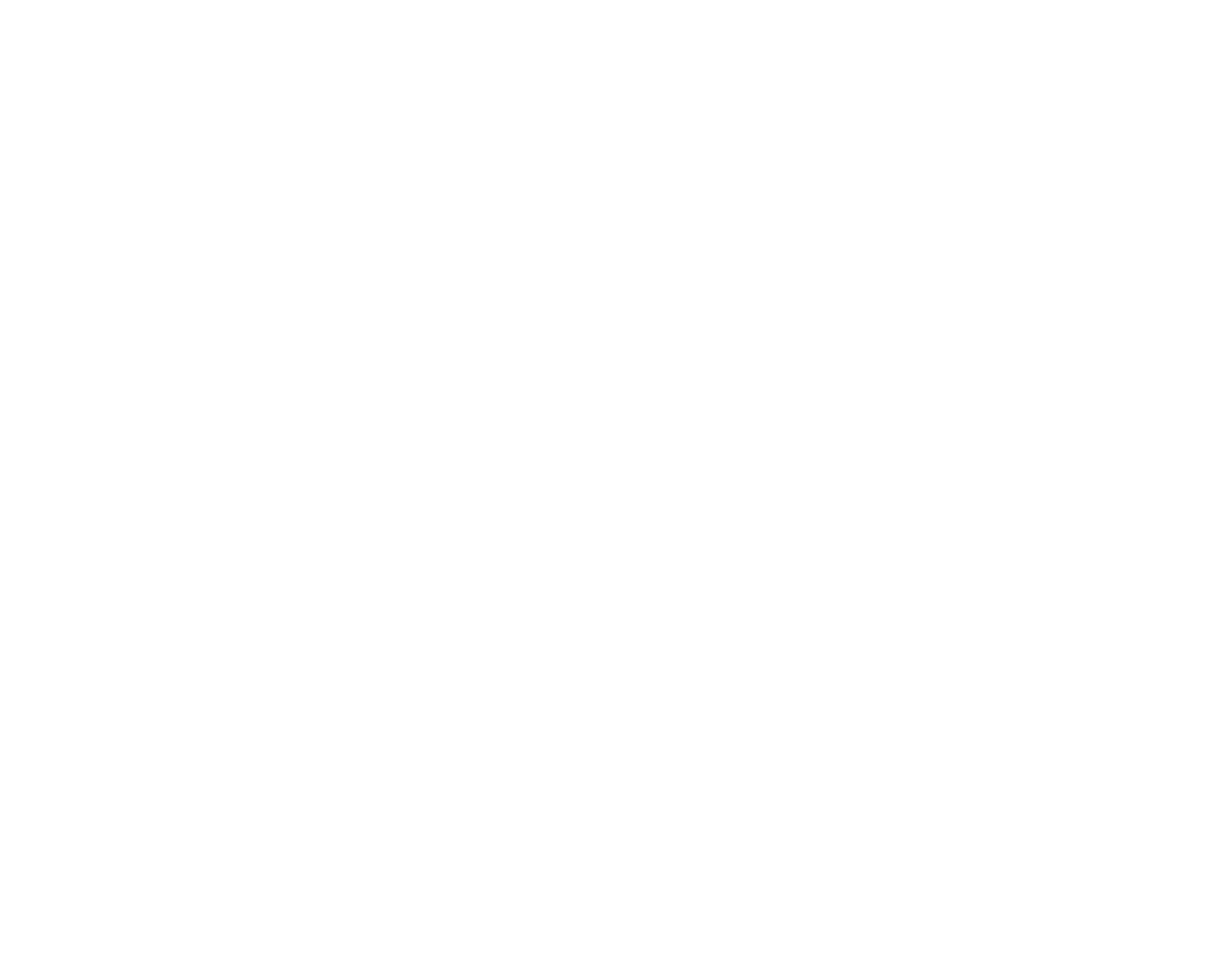|                    | <b>Licence Business Name</b>              | <b>Address</b>                                     | <b>Licence Type/Sub</b> |                                                    | Phone                                  |      | Fax                     |      |
|--------------------|-------------------------------------------|----------------------------------------------------|-------------------------|----------------------------------------------------|----------------------------------------|------|-------------------------|------|
| 12 611462          | Regan Mechanical Services Ltd             | 3008 200TH ST LANGLEY BC V2Z 2C1                   | Service Use             | <b>Gas Contractor</b>                              | (604) 537-8218                         |      | Work (604) 530-1207 Fax |      |
| 12 606172          | <b>Cedar Springs Counselling</b>          | 11295 Mellis Dr Richmond BC V6X 1L8                | Service Use             |                                                    | (604) 244-4969                         |      | Work (604) 270-7671 Hom |      |
| 11 589487          | Pita Pit                                  | 9100 Blundell Rd Unit 485 Richmond BC V6Y 3X9      | Assembly Use Group 1    | <b>Food Service</b><br>Establishment, Take-<br>Out | (604) 825-1678                         | Work |                         | Hom  |
| 12 611197          | Nijia Accounting Services                 | 7240 Lindsay Rd Unit 211 Richmond BC V7C 3M6       | Service Use             | Home Occupation                                    | (778) 829-0192                         | Work |                         | 6042 |
| 12 605418          | Eric Development Inc                      | 8231 Cambie Rd Unit 145 Richmond BC V6X 1J8        | Service Use             |                                                    | (604) 338-1820                         | Work |                         | Hom  |
| 12 611 267         | Fresh Home Company                        | 8551 Fairway Rd Richmond BC V7C 1Y5                | Service Use             | Home Occupation                                    | (604) 363-7709                         | Work |                         | Hom  |
| 12 610888          | Vancouver China Collectors<br>Association | 11180 Bridgeport Rd Unit 110 Richmond BC V6X 1T2   | Mercantile Use          | <b>Retail Trading</b>                              | (604) 618-0168                         | Work |                         | Hom  |
| 12 611194          | Simco Electric                            | 23406 133 A ST MAPLE RIDGE BC V4R 2W7              | Service Use             | <b>Electrical Contractor</b>                       | (604) 835-2947                         | Work |                         | Hom  |
| 12 611229          | Hanson Seymour & Associates<br>Ltd        | 5500 Lynas Lane Unit 415 Richmond BC V7C 5R5       | Service Use             | <b>General Contractor</b>                          | (604) 808-6105                         | Work |                         | Hom  |
| 12 611232          | <b>GoodSeal Plumbing Services</b>         | 8250 209B ST UNIT 41 LANGLEY BC V2Y 0J7            | Service Use             | <b>Plumbing Contractor</b>                         | (604) 888-8363                         | Work |                         | Hom  |
| 12 611261          | PR Joseph Construction                    | 192 JACOBS CR NORTH VANCOUVER BC V7P 3T3           | Service Use             | <b>General Contractor</b>                          | (778) 317-9200                         | Work |                         | Hom  |
| 12 600443          | Trans Global Reload 2008 Inc              | 2060 Van Dyke PI Richmond BC V6V 1X9               | Service Use             | <b>Delivery Services</b>                           | (604) 232-0244                         |      | Work (604) 232-0255 Fax |      |
| <b>Issue Date:</b> |                                           | <b>Friday, 25 May 2012</b>                         |                         |                                                    |                                        |      |                         |      |
| 12 605704          | Mega Sushi                                | 3131 Chatham St Unit 100 Richmond BC V7E 2Y4       | Assembly Use Group 1    | Food Service<br>Establishment                      | (778) 246-1254                         | Work |                         | Hom  |
| 12 611530          | Andrew Campbell Photography               | 6431 Cooney Rd Unit 1 Richmond BC V6Y 2J5          | Service Use             | Home Occupation                                    | (604) 230-1209                         | Work |                         | Hom  |
| 12 611534          | D Cube Construction Ltd                   | 3901 CHARLES ST BURNABY BC V5C 3K7                 | Service Use             | <b>General Contractor</b>                          | (604) 298-8388                         |      | Work (604) 298-8387     | Fax  |
| 12 611549          | <b>GRECAM Contracting Ltd</b>             | 24771 55B AVE LANGLEY BC V2Z 1H4                   | Service Use             | <b>General Contractor</b>                          | (604) 607-1492                         | Work |                         | Hom  |
| <b>Issue Date:</b> |                                           | <b>Monday, 28 May 2012</b>                         |                         |                                                    |                                        |      |                         |      |
| 12 612272          | Gaszilla Mechanical Ltd                   | 8020 Colonial Dr Unit 209 Richmond BC V7C 4V1      | Service Use             | <b>Gas Contractor</b>                              | (604) 700-4057                         | Work |                         | Hom  |
| 12 611564          | Wan Bros Service                          | 2480 No 4 Rd Richmond BC V6X 2L5                   | Service Use             | <b>Delivery Services</b>                           | (604) 808-6176                         | Work |                         | Hom  |
| 12 612276          | <b>Singh Sprinklers</b>                   | 10271 Reynolds PI Richmond BC V7E 4B6              | Service Use             | <b>General Contractor</b>                          | (604) 307-1626                         | Work |                         | Hom  |
| 12 611569          | C & K Stucco Work Inc                     | 3160 E 2ND AVE VANCOUVER BC V5M 1G1                | Service Use             | <b>General Contractor</b>                          | (778) 223-1923                         | Work |                         | Hom  |
| 12 611540          | Pacific Coast First Aid and<br>Aquatics   | 2466 127 B ST SURREY BC V4A 8N8                    | Service Use             |                                                    | (778) 686-4098                         | Work |                         | Hom  |
| 12 611538          | Valentin Farkas Contracting               | 7820 Broadmoor Blvd Richmond BC V7A 1A9            | Service Use             | <b>General Contractor</b>                          | (604) 329-1920                         | Work |                         | Hom  |
| 12 611330          | Chic Label                                | 4151 Hazelbridge Way Unit 3380 Richmond BC V6X 4J7 | Mercantile Use          | <b>Retail Trading</b>                              | (604) 889-0617                         |      | Work (604) 324-9213 Fax |      |
| 12 610673          | Pur Movement Active Life Studio<br>Inc    | 11180 Coppersmith PI Unit 123 Richmond BC V7A 5G8  | Assembly Use Group 3    | <b>Health Studio</b>                               | (604) 803-2298                         | Work |                         | Hom  |
| 12 612330          | Inis Carpentry & Handyman<br>Services     | 3411 Springfield Dr Unit 218 Richmond BC V7E 1Z1   | Service Use             | <b>General Contractor</b>                          | (778) 926-3775                         | Work |                         | Hom  |
|                    | 12 611553 New Euro West Cabinet Ltd       | 13055 84 AVE UNIT 105 SURREY BC V3W 1B3            | Service Use             | <b>General Contractor</b>                          | (604) 591-1656 Work (604) 591-1655 Fax |      |                         |      |
| <b>Issue Date:</b> |                                           | Tuesday, 29 May 2012                               |                         |                                                    |                                        |      |                         |      |
| 12 612397          | Wild North Travel Ltd                     | 7620 Lombard Rd Richmond BC V7C 3N2                | Service Use             | Home Occupation                                    | (778) 996-1635                         | Work |                         | Hom  |
| 12 612409          | <b>Fortunaire Mechanical Services</b>     | 10060 Severn Dr Richmond BC V7A 2V3                | Service Use             | Refrigeration<br>Contractor                        | (778) 875-1850                         | Work |                         | Hom  |
| 12 612369          | Avatar Plumbing And Heating Ltd           | 6595 WILLINGDON AVE UNIT 908 BURNABY BC V5H<br>4E5 | Service Use             | <b>Gas Contractor</b>                              | (604) 565-2999                         | Work |                         | Hom  |
| <b>Issue Date:</b> |                                           | Wednesday, 30 May 2012                             |                         |                                                    |                                        |      |                         |      |

 $\blacksquare$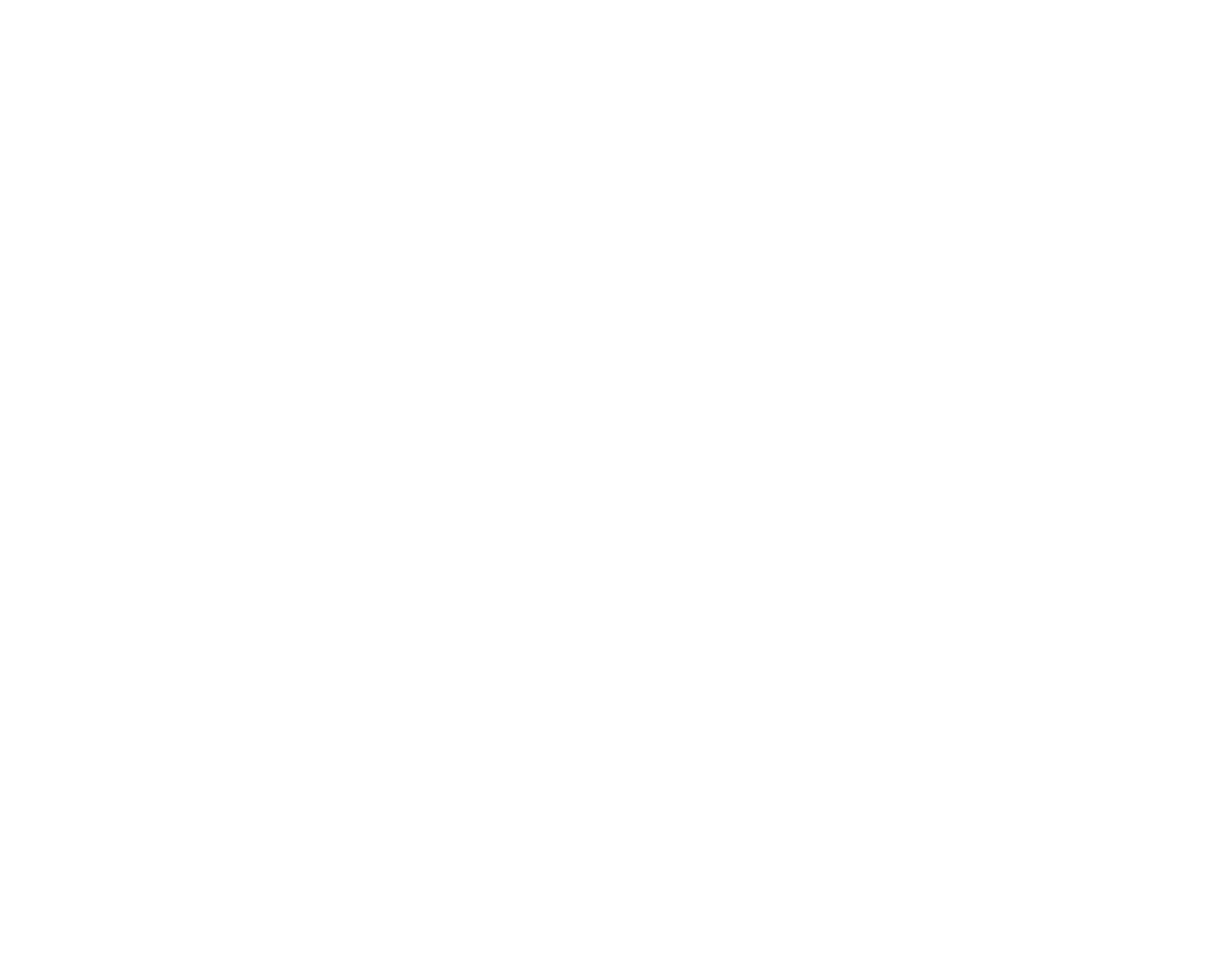|                    | <b>Licence Business Name</b>                     | <b>Address</b>                                      | <b>Licence Type/Sub</b>         |                                 | <b>Phone</b>   |      | Fax                     |     |
|--------------------|--------------------------------------------------|-----------------------------------------------------|---------------------------------|---------------------------------|----------------|------|-------------------------|-----|
| 12 600633          | Sparkle Beauty Clinic                            | 10111 No 3 Rd Unit 116 Richmond BC V7A 1G3          | Service Use                     |                                 | (604) 284-5440 | Work |                         | Hom |
| 12 610311          | G4S Secure Solutions (Canada)<br>Ltd             | 5200 Miller Rd Unit 117 Richmond BC V7B 1K5         | Service Use                     | Private Investigation<br>Agency | 7782962600511  |      | Work (604) 232-0410 Fax |     |
| 12 611567          | BookChinaOnLine.Com                              | 6081 No 3 Rd Unit 825 Richmond BC V6Y 2B2           | Service Use                     | <b>Travel Agency</b>            | (604) 370-1098 |      | Work (604) 370-1099 Fax |     |
| 12 612358          | Free World Construction Ltd                      | 4129 FRASER ST VANCOUVER BC V5V 4E9                 | Service Use                     | <b>General Contractor</b>       | (604) 249-1000 |      | Work (604) 639-9000 Hom |     |
| 11 593808          | VTech Technologies Canada Ltd                    | 11188 Featherstone Way Unit 110 Richmond BC V6W 1K9 | Service Use                     |                                 | (604) 273-5131 |      | Work (604) 273-1425 Fax |     |
| <b>Issue Date:</b> |                                                  | Thursday, 31 May 2012                               |                                 |                                 |                |      |                         |     |
| 12 612507          | Shun Jing                                        | 2760 PARKER ST VANCOUVER BC V5K 2T7                 | Service Use                     | <b>General Contractor</b>       | (604) 254-8041 | Work |                         | Hom |
| 12 612534          | Ken Wong Landscaping                             | 8311 Lucerne Rd Richmond BC V6Y 1J1                 | Service Use                     | <b>General Contractor</b>       | (604) 318-1789 | Work |                         | Hom |
| 12 612570          | Fine Plumbing & Heating Ltd                      | 7128 123RD ST SURREY BC V3W 3V2                     | Service Use                     | Gas Contractor                  | (604) 779-8427 | Work |                         | Hom |
| 12 612508          | Lower Mainland Lawn & Garden                     | 5365 COMMODORE DR DELTA BC V4K 4Z6                  | Service Use                     | <b>General Contractor</b>       | (604) 946-2226 | Work |                         | Hom |
| 12 612515          | <b>CNS Law Corporation</b>                       | 5811 Cooney Rd Unit 603 Richmond BC V6X 3M1         | Service Use                     |                                 | (604) 273-7565 |      | Work (604) 273-7568 Fax |     |
| <b>Issue Date:</b> |                                                  | Monday, 04 June 2012                                |                                 |                                 |                |      |                         |     |
| 12 612621          | Easy Buy Enterprises Ltd                         | 6100 Doulton Ave Richmond BC V7C 4Y4                | Service Use                     | Home Occupation                 | (604) 644-1448 | Work |                         | Hom |
| 12 612729          | Evergreen Gardening                              | 488 W 62ND AVE VANCOUVER BC V5X 2E4                 | Service Use                     | <b>General Contractor</b>       | (778) 288-1122 | Work |                         | Hom |
| 12 612725          | QGene Technology Inc                             | 8180 Granville Ave Unit 505 Richmond BC V6Y 4G1     | Service Use                     | Home Occupation                 | (604) 727-6498 |      | Work (604) 295-5589     | Fax |
| 12 612719          | <b>Bayshore Business Development</b><br>Inc      | 8700 McKim Way Unit 2181 Richmond BC V6X 4A5        | Service Use                     |                                 | (778) 895-6835 | Work |                         | Hom |
| 12 612708          | <b>Royal Cleaning Concept</b>                    | 7091 Blundell Rd Unit 14 Richmond BC V6Y 1J5        | Service Use                     | Home Occupation                 | (604) 724-6939 | Work |                         | Hom |
| 12 612701          | <b>Westrend Gardening</b>                        | 1992 2ND AVE E VANCOUVER BC V5N 1E4                 | Service Use                     | <b>General Contractor</b>       | (604) 290-7611 | Work |                         | Hom |
| 12 612679          | Dave Burke                                       | 2818 MAIN ST UNIT 316 VANCOUVER BC V5T 0C1          | Service Use                     | <b>Electrical Contractor</b>    | (778) 229-2055 | Work |                         | Hom |
| 12 612641          | Shinta Marketing Inc                             | 8600 Ackroyd Rd Unit 319 Richmond BC V6X 3G1        | Service Use                     | Home Occupation                 | (778) 883-3016 | Work |                         | Hom |
| 12 612630          | Neo Development Corporation                      | 6220 MCKAY AVE UNIT 1801 BURNABY BC V5H 4M8         | Service Use                     | <b>General Contractor</b>       | (604) 338-3656 |      | Work (604) 451-8856 Fax |     |
| 12 612479          | <b>Top Vision Realty Inc</b>                     | 10691 Shellbridge Way Unit 150 Richmond BC V6X 2W8  | Service Use                     |                                 | (604) 284-5268 |      | Work (604) 284-5269 Fax |     |
| 12 612627          | Randy The Handyman Home<br>Service               | 8400 Lansdowne Rd Unit 210 Richmond BC V6X 3G3      | Service Use                     | <b>General Contractor</b>       | (604) 816-8893 | Work |                         | Hom |
| 12 612754          | Sei's Gardening                                  | 9751 Seacote Rd Richmond BC V7A 4A6                 | Service Use                     | <b>General Contractor</b>       | (604) 505-2850 |      | Work (604) 241-9838 Fax |     |
| 12 612579          | Top Vision Developments Inc                      | 10691 Shellbridge Way Unit 150 Richmond BC V6X 2W8  | Service Use                     | <b>General Contractor</b>       | (604) 284-5268 |      | Work (604) 284-5269 Fax |     |
| 12 612456          | Mobile Republic                                  | 4380 No 3 Rd Unit 1180 Richmond BC V6X 3V7          | Mercantile Use                  | <b>Retail Trading</b>           | (604) 422-8822 | Work |                         | Hom |
| 12 611562          | <b>Mutual Benefits Project</b><br>Management Ltd | 8120 Granville Ave Unit 320 Richmond BC V6Y 1P3     | Service Use                     |                                 | (778) 869-8608 | Work |                         | Hom |
| 12 611380          | <b>APT Enterprises Ltd</b>                       | 8591 Westminster Hwy Unit 216 Richmond BC V6X 3E2   | Service Use                     | Home Occupation                 | (778) 628-5881 | Work |                         | Hom |
| 12 605907          | Daisies Ladies Consignment<br><b>Store</b>       | 12131 1st Ave Richmond BC V7E 3M1                   | Mercantile Use                  | <b>Retail Trading</b>           | (604) 271-9402 | Work |                         | Hom |
|                    | 12 605172 Mind Games                             | 6060 Minoru Blvd Unit 2210 Richmond BC V6Y 2V7      | Mercantile Use                  | <b>Retail Trading</b>           | (604) 244-7530 |      | Work (416) 640-0676 Fax |     |
| 12 604016          | Begonia Beauty Skincare Centre                   | 8766 McKim Way Unit 1070 Richmond BC V6X 4G4        | Service Use                     |                                 | (604) 816-9988 | Work |                         | Hom |
| 12 600444          | Mitchell Island Terminals Ltd                    | 13280 Mitchell Rd Richmond BC V6V 1M8               | Service Use                     |                                 | (604) 327-7779 |      | Work (604) 327-7759 Fax |     |
| 11 592288          | <b>Greener Print Solutions Inc</b>               | 2981 Simpson Rd Unit 130 Richmond BC V6X 2R2        | Industrial/Manufacturing<br>Use |                                 | (604) 473-3637 |      | Work (604) 568-4796 Fax |     |
| 12 612584          | Alpha & Omega Endeavors Inc                      | 5137 246TH ST LANGLEY BC V2Z 1H9                    | Service Use                     | <b>General Contractor</b>       | (604) 857-1694 | Work |                         | Hom |
| 12 612599          | <b>Kinetic Security</b>                          | 595 HOWE ST UNIT 801 VANCOUVER BC V6C 2T5           | Service Use                     | Private Investigation<br>Agency | (855) 215-5255 |      | Work (604) 681-9864 Hom |     |

## *Issue Date:Tuesday, 05 June 2012*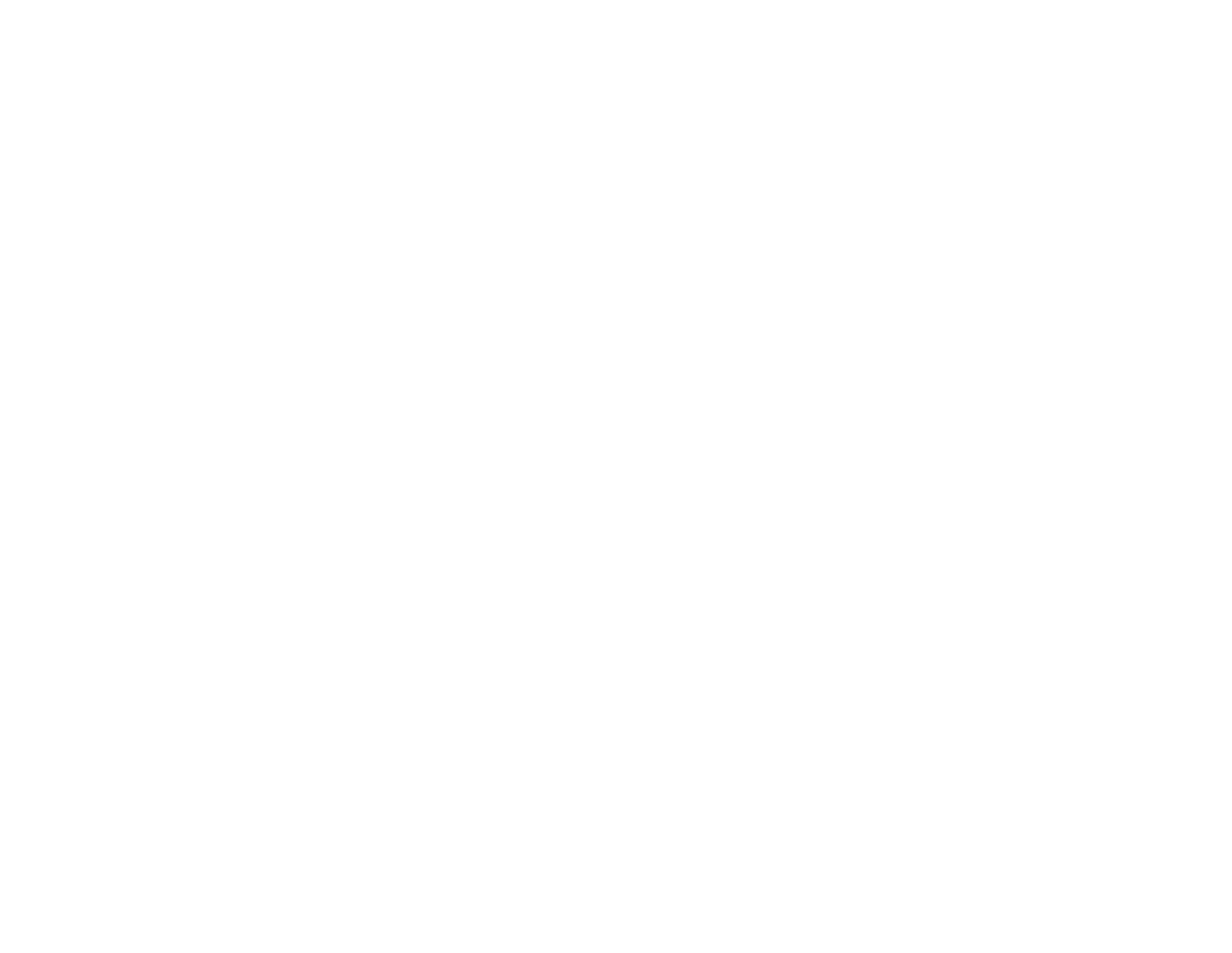|                    | <b>Licence Business Name</b>                                  | <b>Address</b>                                                     | <b>Licence Type/Sub</b>         |                           | <b>Phone</b>       |      | Fax                     |            |
|--------------------|---------------------------------------------------------------|--------------------------------------------------------------------|---------------------------------|---------------------------|--------------------|------|-------------------------|------------|
| 12 610857          | <b>Momentum Wellness Centre</b>                               | 3891 Chatham St Unit 1 Richmond BC V7E 2Z6                         | Service Use                     |                           | (604) 370-2223     | Work |                         | <b>Hom</b> |
| 12 612737          | Attention to Detail Remediation<br>Ltd                        | 15087 CANARY DR SURREY BC V3R 4V4                                  | Service Use                     | <b>General Contractor</b> | (604) 288-2616     |      | Work (604) 588-2646 Fax |            |
| 12 612740          | <b>Forest Landscaping</b>                                     | 1222 W KING EDWARD AVE VANCOUVER BC V6H 1Z7                        | Service Use                     | <b>General Contractor</b> | (604) 739-8978     |      | Work (604) 739-8978 Fax |            |
| <b>Issue Date:</b> |                                                               | Wednesday, 06 June 2012                                            |                                 |                           |                    |      |                         |            |
| 07 381655          | <b>International Exhibition Services</b><br>Inc               | 11420 Blacksmith PI Richmond BC V7A 4X1                            | Service Use                     |                           | (604) 274-1504     |      | Work (604) 274-1505 Fax |            |
| 12 603304          | Moshico Art & Framing                                         | 11471 Blacksmith PI Unit 107 Richmond BC V7A 4T7                   | Mercantile Use                  | <b>Wholesale Trading</b>  | (604) 275-9393     |      | Work (604) 275-9397 Fax |            |
| 12 612804          | Xin Ying Cleaning Service                                     | 7500 Abercrombie Dr Unit 205 Richmond BC V6Y 3J9                   | Service Use                     | Home Occupation           | (604) 233-6682     | Work |                         | Hom        |
| 12 612819          | Langfield Heating & Sheet Metal                               | 2255 CASCADE ST ABBOTSFORD BC V2T 3G2                              | Service Use                     | <b>Gas Contractor</b>     | (604) 308-1977     |      | Work (604) 854-8724 Fax |            |
| 12 612826          | Skecchu Visual Studios Ltd                                    | 9571 Chapmond Cr Richmond BC V7E 1M6                               | Service Use                     | Home Occupation           | (778) 898-9071     | Work |                         | Hom        |
| 12 612831          | <b>Urban Prosumer Network</b>                                 | 9808 KING GEORGE HWY UNIT 205 SURREY BC V3T<br>2V6                 | Service Use                     |                           | (604) 716-4530     | Work |                         | Hom        |
| 12 612881          | All Spaces Project Management<br>Ltd                          | 119 W PENDER ST UNIT 404 VANCOUVER BC V6B 1S5                      | Service Use                     | <b>General Contractor</b> | (604) 569-0073     |      | Work (604) 569-1122 Fax |            |
| <b>Issue Date:</b> |                                                               | Thursday, 07 June 2012                                             |                                 |                           |                    |      |                         |            |
| 12 612980          | Concord Omega Project Limited<br>Partnership                  | 1095 WEST PENDER ST FLOOR 9 VANCOUVER BC<br><b>V6E 2M6</b>         | Service Use                     | <b>General Contractor</b> | $(604) 681 - 8883$ |      | Work (604) 895-8296 Fax |            |
| 12 605783          | <b>Tangrace Decoration</b><br><b>Construction Ltd</b>         | 11511 Bridgeport Rd Unit 106 Richmond BC V6X 1T4                   | Mercantile Use                  | <b>Retail Trading</b>     | (604) 447-3293     |      | Work (604) 447-3293 Fax |            |
| 12 610385          | Steve Madden                                                  | 6551 No 3 Rd Unit 1572 Richmond BC V6Y 2B6                         | Mercantile Use                  | <b>Retail Trading</b>     | (514) 858-7272     |      | Work (514) 858-6250 Fax |            |
| 12 610918          | Dr Ying Shing Wu Clinic                                       | 11180 Voyageur Way Unit 130 Richmond BC V6X 3N8                    | Service Use                     |                           | (604) 233-0999     | Work |                         | Hom        |
| <b>Issue Date:</b> |                                                               | Friday, 08 June 2012                                               |                                 |                           |                    |      |                         |            |
| 12 610871          | Oceanrise Seafood Supply Ltd                                  | 13986 Cambie Rd Unit 268 Richmond BC V6V 2K3                       | Industrial/Manufacturing<br>Use |                           | $(604)$ 370-1888   |      | Work (604) 370-1881 Fax |            |
| 12 611518          | Kine Meats Ltd                                                | 12191 Hammersmith Way Unit 2105 Richmond BC V7A<br>5H <sub>2</sub> | Mercantile Use                  | <b>Wholesale Trading</b>  | (604) 241-2333     |      | Work (604) 241-0327 Fax |            |
| 12 612974          | <b>WBH Construction</b>                                       | 2681 PIONEER WAY PORT COQUITLAM BC V3C 6A4                         | Service Use                     | <b>General Contractor</b> | (604) 716-9327     | Work |                         | Hom        |
| 12 612976          | The Underwater Collection                                     | 6331 Dakota Dr Richmond BC V7C 4X5                                 | Service Use                     | <b>General Contractor</b> | (604) 723-3168     | Work |                         | Hom        |
| 12 613045          | Dr Jill C Kowalcyzk Inc                                       | 7031 Westminster Hwy Unit 206 Richmond BC V6X 1A3                  | Service Use                     |                           | (604) 821-0626     |      | Work (604) 821-0676 Fax |            |
| 12 613046          | The Experience - Premium<br><b>Brands at Preferred Prices</b> | 8811 River Rd Richmond BC V6X 1X6                                  | Mercantile Use                  | <b>Retail Trading</b>     | (604) 277-9963     |      | Work (604) 277-3177 Fax |            |
| 11 593673          | Hoku Bay Seafoods Ltd                                         | 12831 Clarke PI Unit 190 Richmond BC V6V 2H9                       | Service Use                     |                           | (604) 273-7577     |      | Work (604) 273-7559 Fax |            |
| <b>Issue Date:</b> |                                                               | Monday, 11 June 2012                                               |                                 |                           |                    |      |                         |            |
| 12 612990          | Vancouver Trusted Photographer                                | 9628 Ferndale Rd Unit 42 Richmond BC V6Y 1X3                       | Service Use                     | Home Occupation           | (604) 418-0170     | Work |                         | Hom        |
| 12 613125          | Redbox Canada GP                                              | 6140 Blundell Rd Richmond BC V7C 1H8                               | Vending Machine Use             | \$.25 or More             | (630) 756-8098     |      | Work (630) 756-8894 Fax |            |
| 12 613122          | Rainbow Dragonfly Construction<br>Ltd                         | 7117 ANTRIM AVE UNIT 204 BURNABY BC V5J 5K1                        | Service Use                     | <b>General Contractor</b> | (604) 780-6867     | Work |                         | Hom        |
| 12 613111          | Rapha Christian Development<br>(Canada) Association           | 6020 Doulton Ave Richmond BC V7C 4Y4                               | Service Use                     | Home Occupation           | (604) 828-8320     | Work |                         |            |
| 12 613106          | <b>Riley Plumbing</b>                                         | 9460 Glenallan Dr Unit 33 Richmond BC V7A 2S8                      | Service Use                     | Gas Contractor            | (778) 822-6541     | Work |                         | Hom        |
| 12 612997          | Dacheng Realestate<br>Development Company Ltd                 | 1522 W 60 AVE VANCOUVER BC V6P 2A5                                 | Service Use                     | <b>General Contractor</b> | $(604)$ 564-6185   |      | Work (604) 564-6185 Fax |            |

 $\blacksquare$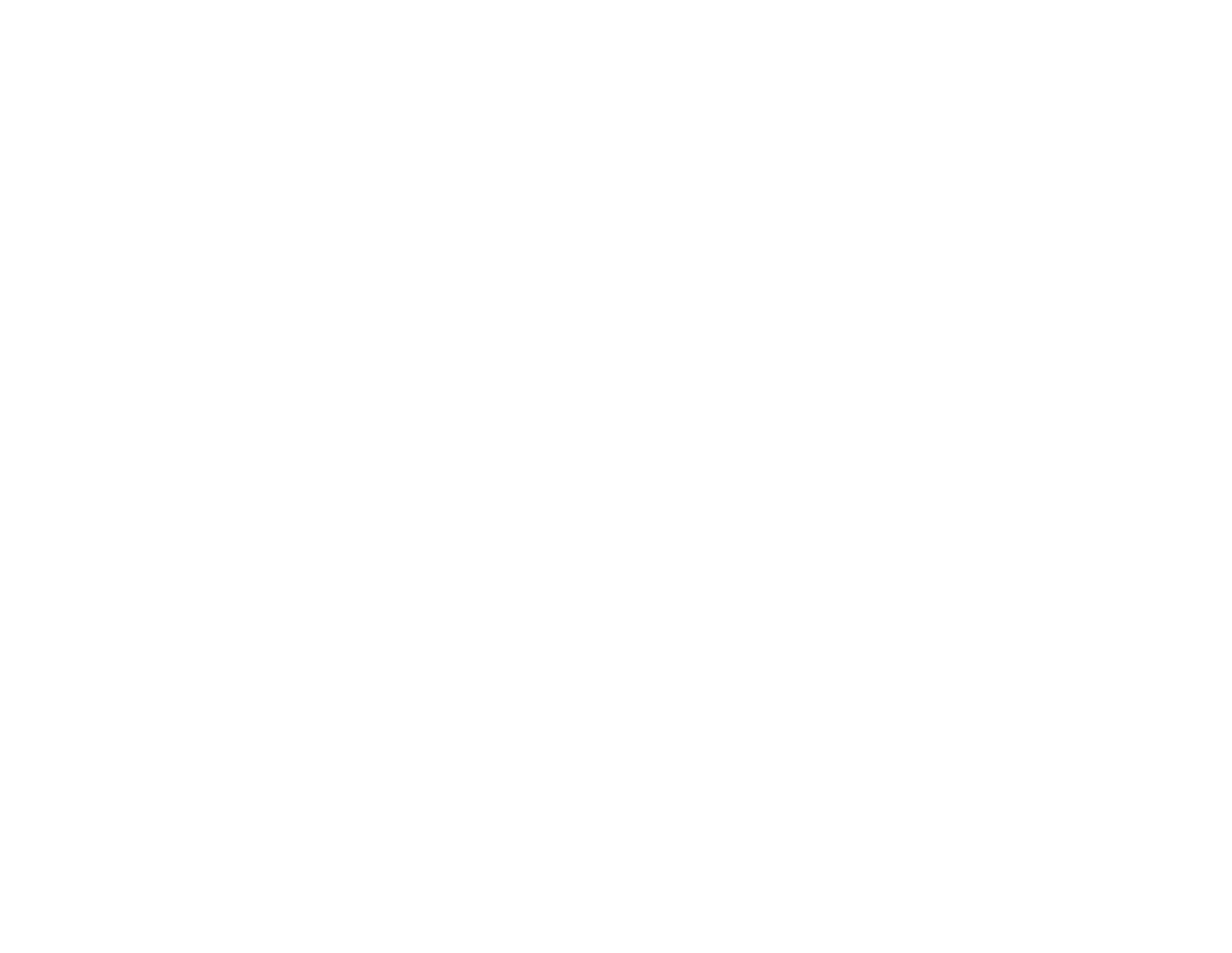|                    | Licence Business Name                      | <b>Address</b>                                                      | <b>Licence Type/Sub</b>         |                                                    | <b>Phone</b>     |      | Fax                     |     |
|--------------------|--------------------------------------------|---------------------------------------------------------------------|---------------------------------|----------------------------------------------------|------------------|------|-------------------------|-----|
| 12 612421          | <b>Freshslice Pizza</b>                    | 7820 Williams Rd Unit 110 Richmond BC V7A 1G3                       | Assembly Use Group 1            | <b>Food Service</b><br>Establishment, Take-<br>Out | (604) 370-3000   | Work | (604) 371-3001 Fax      |     |
| 12 612378          | <b>Cross Enterprises Corp</b>              | 8888 Odlin Cr Unit 2085 Richmond BC V6X 3Z8                         | Mercantile Use                  | Retail Trading                                     | (604) 370-3887   | Work |                         | Hom |
| 11 595814          | Freshko Foods                              | 8080 Leslie Rd Unit 120 Richmond BC V6X 4A8                         | Mercantile Use                  | Retail Trading                                     | (604) 999-7979   | Work |                         | Hom |
| 12 613105          | <b>GMW Renovations</b>                     | 4559 BEATRICE ST VANCOUVER BC V5N 4J1                               | Service Use                     | <b>General Contractor</b>                          | (604) 874-3442   | Work |                         | Hom |
| <b>Issue Date:</b> |                                            | Wednesday, 13 June 2012                                             |                                 |                                                    |                  |      |                         |     |
| 12 613268          | Dalu Express Service                       | 7100 Parry St Richmond BC V7C 4K5                                   | Service Use                     | <b>Delivery Services</b>                           | (778) 317-8038   | Work |                         | Hom |
| 12 613316          | <b>SSL Construction Ltd</b>                | 14723 90TH AVE SURREY BC V3R 1A6                                    | Service Use                     | <b>General Contractor</b>                          | (604) 306-0575   | Work |                         | Hom |
| 12 613331          | David Raines Plumbing & Heating            | 7611 Dampier Dr Richmond BC V7C 5L3                                 | Service Use                     | <b>Gas Contractor</b>                              | (604) 943-5652   | Work |                         | Hom |
| 12 613320          | Local Fire & Safety Ltd                    | 7830 132ND ST SURREY BC V3W 4N1                                     | Service Use                     | <b>General Contractor</b>                          | (778) 863-3473   | Work |                         | Hom |
| 12 613307          | Surrey Insulation Ltd                      | 14147 79A AVE SURREY BC V3W 2Z5                                     | Service Use                     | <b>General Contractor</b>                          | (778) 319-8456   | Work |                         | Hom |
| 12 613202          | Kwik Kab.Com Corp                          | 10471 Caithcart Rd Richmond BC V6X 1N3                              | Vehicle for Hire                | Vehicle For Hire<br>Office                         | (604) 726-6538   | Work |                         | Hom |
| 12 613199          | Kwik Kab.Com Corp                          | 10471 Caithcart Rd Richmond BC V6X 1N3                              | Vehicle for Hire                | Class B - Limousine                                | (604) 726-6538   | Work |                         | Hom |
| 11 575840          | <b>Premium Uniforms</b>                    | 13180 Mitchell Rd Unit 105 Richmond BC V6V 1M8                      | Mercantile Use                  | <b>Wholesale Trading</b>                           | (604) 877-1628   | Work |                         | Fax |
| 12 612742          | Seama Yacht (Canada) Ltd                   | 8031 River Rd Richmond BC V6X 1X8                                   | Service Use                     |                                                    | (604) 370-1088   | Work | (604) 370-1088 Fax      |     |
| 11 596224          | New Link College Inc                       | 4940 No 3 Rd Unit 123 Richmond BC V6X 3A5                           | Assembly Use Group 3            | <b>Education Institution</b>                       | (604) 569-2688   | Work |                         | Hom |
| 12 613232          | Dennis Tennant Landscaping                 | 514 13TH ST UNIT 105 NEW WESTMINSTER BC V3M<br>5Y7                  | Service Use                     | <b>General Contractor</b>                          | (604) 525-4584   | Work |                         | Hom |
| 12 613323          |                                            | David Raines Plumbing & Heating 7611 Dampier Dr Richmond BC V7C 5L3 | Service Use                     | <b>Plumbing Contractor</b>                         | (604) 943-5652   | Work |                         | Hom |
| <b>Issue Date:</b> |                                            | Thursday, 14 June 2012                                              |                                 |                                                    |                  |      |                         |     |
| 12 613442          | Diamond Parking/DPS Parking -<br>4212      | 12571 Bridgeport Rd Richmond BC V6V 1J4                             | Service Use                     | Parking Enforcement<br><b>Business</b>             | (604) 681-8797   |      | Work (604) 684-0329 Fax |     |
| 12 613423          | Whitewater Concrete Ltd                    | 145 GOLDEN DR COQUITLAM BC V3K 6T1                                  | Service Use                     | <b>General Contractor</b>                          | (604) 464-9111   |      | Work (604) 464-5155 Fax |     |
| 12 613427          | Canada Convergency Import &<br>Export Ltd  | 8246 Lansdowne Rd Unit 402 Richmond BC V6X 3Y4                      | Service Use                     | Home Occupation                                    | (604) 998-2886   | Work |                         | Hom |
| 12 613433          | Dawn Electric Inc                          | 10008 Craig Crt Richmond BC V6X 1J8                                 | Service Use                     | <b>General Contractor</b>                          | (604) 716-3534   | Work | (604) 270-3297 Fax      |     |
| 12 613435          | Redbox Canada GP                           | 10151 No 3 Rd Unit 100 Richmond BC V7A 4R6                          | Vending Machine Use             | \$.25 or More                                      | (630) 756-8098   | Work | (630) 756-8894 Fax      |     |
| 12 613436          | <b>KP Electrical Ltd</b>                   | 522 MCCALLUM RD ABBOTSFORD BC V2S 8A2                               | Service Use                     | <b>Electrical Contractor</b>                       | (604) 857-4804   | Work | (604) 859-3415 Fax      |     |
| 12 613440          | Redbox Canada GP                           | 8591 No 1 Rd Richmond BC V7C 1V2                                    | Vending Machine Use             | \$.25 or More                                      | (630) 756-8098   | Work | (630) 756-8894 Fax      |     |
| 12 613367          | <b>BC Fresh Vegetable Co</b>               | 9891 Seavale Rd Richmond BC V7A 4B6                                 | Service Use                     | Home Occupation                                    | (604) 780-3008   | Work |                         | Hom |
| 12 613443          | Kylin Construction Ltd                     | 7491 Decourcy Cr Richmond BC V7C 4G2                                | Service Use                     | <b>General Contractor</b>                          | (778) 855-0558   | Work | (604) 210-3256 Fax      |     |
| 12 613438          | Diamond Parking/DPS Parking -<br>4842      | 8740 Charles St Richmond BC V6X 1W1                                 | Service Use                     | Parking Enforcement<br>Business                    | (604) 681-8797   |      | Work (604) 684-0329 Fax |     |
| 12 613387          | Xuan Project Management Ltd                | 4538 KINGSWAY UNIT 515 BURNABY BC V5H 4T9                           | Service Use                     | <b>General Contractor</b>                          | (604) 437-9908   |      | Work (604) 437-1155 Fax |     |
| 12 613347          | Canada HD Int'l Investment<br>Group Corp   | 3456 W 39TH AVE VANCOUVER BC V6N 3A2                                | Service Use                     | <b>General Contractor</b>                          | (604) 267-3526   |      | Work (604) 267-3526 Fax |     |
| 12 613326          | <b>GWG Rentals Ltd</b>                     | 12288 Bridgeport Rd Richmond BC V6V 1J2                             | Service Use                     |                                                    | (604) 273-8885   |      | Work (604) 273-8815 Fax |     |
| 12 613153          | Ausome 79 Holdings Inc                     | 11780 River Rd Unit 130 Richmond BC V6X 1Z7                         | Mercantile Use                  | <b>Wholesale Trading</b>                           | (604) 781-8080   | Work |                         | Hom |
| 12 613152          | Sole Awesome Footwear Limited              | 11780 River Rd Unit 130 Richmond BC V6X 1Z7                         | Mercantile Use                  | <b>Wholesale Trading</b>                           | 18552287653      | Work |                         | Hom |
| 12 613135          | <b>GES Tutorial</b>                        | 3080 St Edwards Dr Unit 105 Richmond BC V6X 4C4                     | Assembly Use Group 3            | <b>Education Institution</b>                       | $(604)$ 318-0038 | Work |                         | Hom |
| 12 612475          | Fraser Shipyard & Industrial<br>Centre Ltd | 6831 Graybar Rd Unit 165 Richmond BC V6W 1H3                        | Industrial/Manufacturing<br>Use |                                                    | (604) 244-0990   |      | Work (604) 244-0998 Fax |     |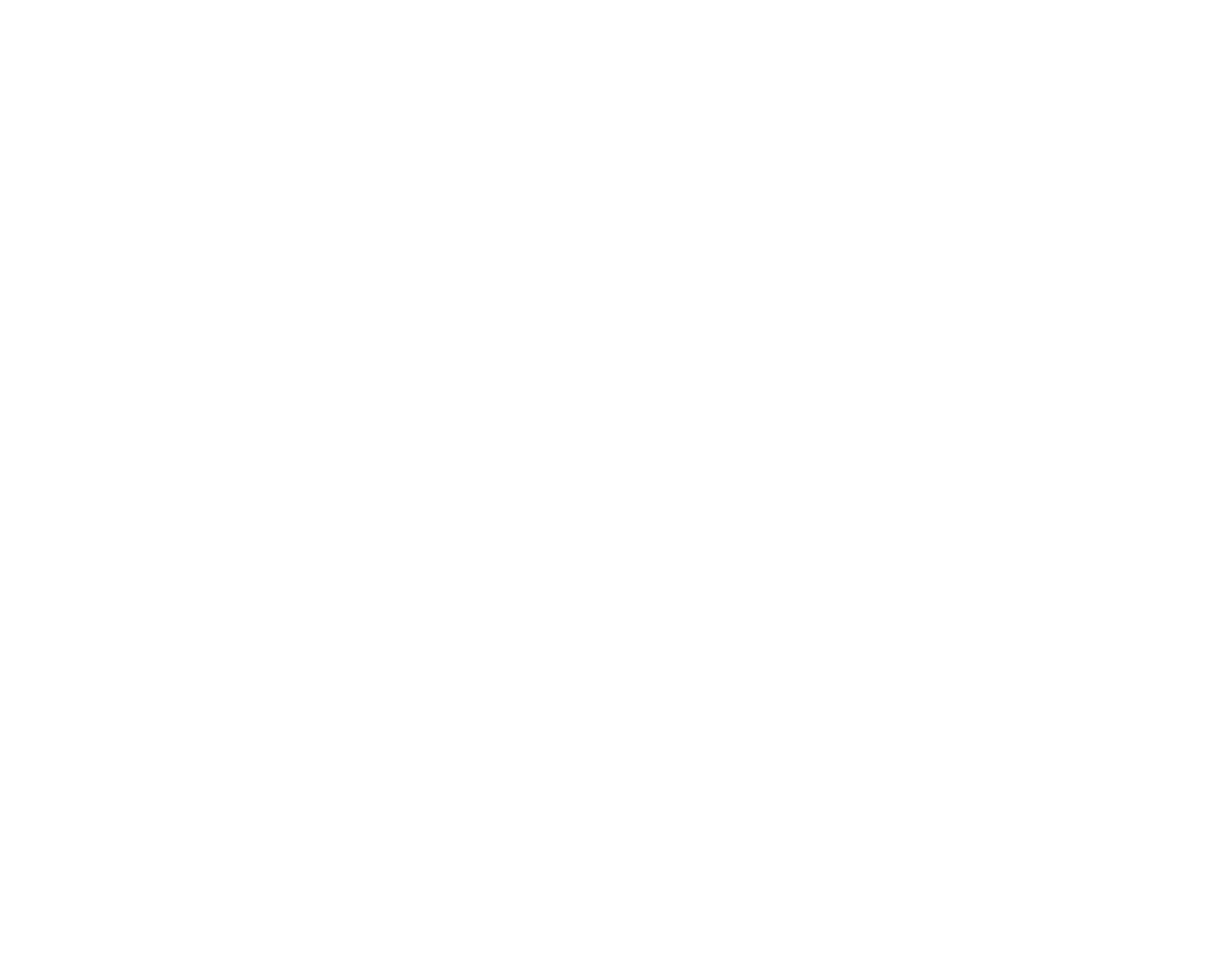|                    | <b>Licence Business Name</b>                                    | <b>Address</b>                                     | <b>Licence Type/Sub</b>         |                                      | <b>Phone</b>                           |      | Fax                     |     |
|--------------------|-----------------------------------------------------------------|----------------------------------------------------|---------------------------------|--------------------------------------|----------------------------------------|------|-------------------------|-----|
| 12 601479          | West Coast Wild Foods Ltd                                       | 13468 Verdun PI Unit 130 Richmond BC V6V 1V2       | Mercantile Use                  | <b>Wholesale Trading</b>             | (604) 270-1350                         |      | Work (604) 270-1353 Fax |     |
| 12 613404          | LT Gardening Service                                            | 10111 172 ST SURREY BC V4N 4W6                     | Service Use                     | <b>General Contractor</b>            | (604) 760-0977                         | Work |                         | Hom |
| <b>Issue Date:</b> |                                                                 | Monday, 18 June 2012                               |                                 |                                      |                                        |      |                         |     |
| 12 613494          | <b>Homta Textile</b>                                            | 3971 Lockhart Rd Richmond BC V7C 1M4               | Service Use                     | Home Occupation                      | (778) 321-8107                         | Work |                         | Hom |
| 12 613456          | <b>Trust Stucco Corp</b>                                        | 3575 E 43RD AVE VANCOUVER BC V5R 3A3               | Service Use                     | <b>General Contractor</b>            | (604) 803-2086                         | Work |                         | Hom |
| 12 613498          | Queen Landscapes Ltd                                            | 10451 Shellbridge Way Unit 150 Richmond BC V6X 2W8 | Service Use                     | <b>General Contractor</b>            | (778) 833-3596                         | Work |                         | Hom |
| 12 613495          | <b>Oeuvray Property Works</b>                                   | 5941 CRESCENT DR DELTA BC V4K 2E7                  | Service Use                     | <b>General Contractor</b>            | (604) 834-7878                         | Work |                         | Hom |
| 12 613490          | Young Dynasty Enterprises<br>Limited                            | 5811 Cooney Rd Unit 305 Richmond BC V6X 3M1        | Service Use                     |                                      | (604) 248-2452                         |      | Work (604) 214-9922 Fax |     |
| 12 613492          | HBIS Resources (Canada) Inc                                     | 6511 Gilbert Rd Unit 301 Richmond BC V7C 3V9       | Service Use                     | Home Occupation                      | (778) 999-8568                         | Work |                         | Hom |
| 12 613472          | Philcan Heating & Air<br>Conditioning                           | 14692 79TH AVE SURREY BC V3S 2W2                   | Service Use                     | <b>Gas Contractor</b>                | (778) 593-1090                         | Work |                         | Hom |
| 12 613485          | AK Mobile Computer Repair<br>Services                           | 6340 Taseko Cr Richmond BC V7C 2N5                 | Service Use                     | Home Occupation                      | (604) 274-1699                         |      | Work (604) 274-1699 Fax |     |
| <b>Issue Date:</b> |                                                                 | Tuesday, 19 June 2012                              |                                 |                                      |                                        |      |                         |     |
| 09 474215          | Sunlight Window Mfg                                             | 11031 Bridgeport Rd Unit 113 Richmond BC V6X 3A2   | Industrial/Manufacturing<br>Use |                                      | (604) 232-0781                         |      | Work (604) 232-0895 Fax |     |
| 12 612919          | <b>Buffalo Garden City</b>                                      | 9240 Cambie Rd Richmond BC V6X 1K4                 | Mercantile Use                  | <b>Nursery</b>                       | (604) 771-9185                         |      | Work (604) 565-5187 Fax |     |
| 12 613590          | Paul Ostergaard Drywall                                         | 18755 54 AVE SURREY BC V3S 8E5                     | Service Use                     | <b>General Contractor</b>            | (778) 836-9976                         |      | Work (778) 574-3661 Fax |     |
| 12 613621          | Wallace International                                           | 90 LOWSON CR WINNIPEG MB R3P 2H8                   | Service Use                     | <b>General Contractor</b>            | (866) 300-1110                         |      | Work (204) 284-1868 Fax |     |
| <b>Issue Date:</b> |                                                                 | Wednesday, 20 June 2012                            |                                 |                                      |                                        |      |                         |     |
| 12 613214          | Canada Institute of Food and<br>Medicine Inc                    | 8580 Cambie Rd Unit 105 Richmond BC V6X 4J8        | Service Use                     |                                      | (778) 387-3933                         |      | Work (604) 276-8689 Fax |     |
| 12 613691          | Head2Head Goaltending                                           | 1592 ENDERBY AVE DELTA BC V4L 1S7                  | Service Use                     |                                      | (604) 375-1976                         | Work |                         | Hom |
| 12 613604          | Black Knight Plumbing and<br>Gasfitting                         | 3875 203B ST LANGLEY BC V3A 4X1                    | Service Use                     | <b>Gas Contractor</b>                | (778) 245-8285                         | Work |                         | Hom |
| 12 613594          | <b>Print Advantage Marketing</b><br><b>Communications Ltd</b>   | 12830 Clarke PI Unit 145 Richmond BC V6V 2H5       | Service Use                     |                                      | (778) 887-9933                         | Work |                         | Hom |
| 12 613564          | <b>Angel Driving School</b>                                     | 4771 Williams Rd Unit 11 Richmond BC V7E 1J7       | Vehicle for Hire                | Class K -<br>DriverTraining Vehicle  | (604) 274-3852                         | Work |                         | Hom |
| 12 613300          | La Chocolaterie                                                 | 7971 Alderbridge Way Unit 160 Richmond BC V6X 2A4  | Mercantile Use                  | <b>Retail Trading</b>                | $(604)$ 214-6607                       | Work |                         |     |
| 12 612815          | Lai Ching Kee BBQ                                               | 8580 Alexandra Rd Unit 2010 Richmond BC V6X 4B3    | Assembly Use Group 1            | <b>Food Service</b><br>Establishment | (604) 370-3888                         | Work |                         | Hom |
| 11 595505          | Winstar Blinds                                                  | 12151 Bridgeport Rd Unit 125 Richmond BC V6V 1J4   | Industrial/Manufacturing<br>Use |                                      | (778) 297-6660                         | Work |                         | Hom |
|                    | 09 458832 Paramount Storage (BC) Ltd                            | 9300 Van Horne Way Richmond BC V6X 1W3             | Service Use                     |                                      | (604) 821-1005 Work (604) 821-1006 Fax |      |                         |     |
|                    | 12 613562 Angel Driving School                                  | 4771 Williams Rd Unit 11 Richmond BC V7E 1J7       | Vehicle for Hire                | Vehicle For Hire<br>Office           | (604) 274-3852                         | Work |                         | Hom |
| <b>Issue Date:</b> |                                                                 | Thursday, 21 June 2012                             |                                 |                                      |                                        |      |                         |     |
| 10 555740          | Spice Box Product Development<br>Ltd                            | 12171 Horseshoe Way Richmond BC V7A 4V4            | Mercantile Use                  | <b>Wholesale Trading</b>             | (604) 291-2662                         |      | Work (604) 291-2762 Fax |     |
| 11 598197          | City Of Richmond                                                | 6911 No 3 Rd Richmond BC V6Y 2C1                   | Vending Machine Use             | <b>Amusement Centre</b>              |                                        |      |                         |     |
| 12 613659          | One Spo                                                         | 4151 Hazelbridge Way Unit 2230 Richmond BC V6X 4J7 | Mercantile Use                  | <b>Retail Trading</b>                | (604) 284-5339                         | Work |                         | Hom |
| 12 613797          | <b>Greater Vancouver Property</b><br><b>Inspection Services</b> | 9180 Hemlock Dr Unit 1206 Richmond BC V6Y 4J5      | Service Use                     | Home Occupation                      | (778) 317-9399                         |      | Work (604) 447-4828 Fax |     |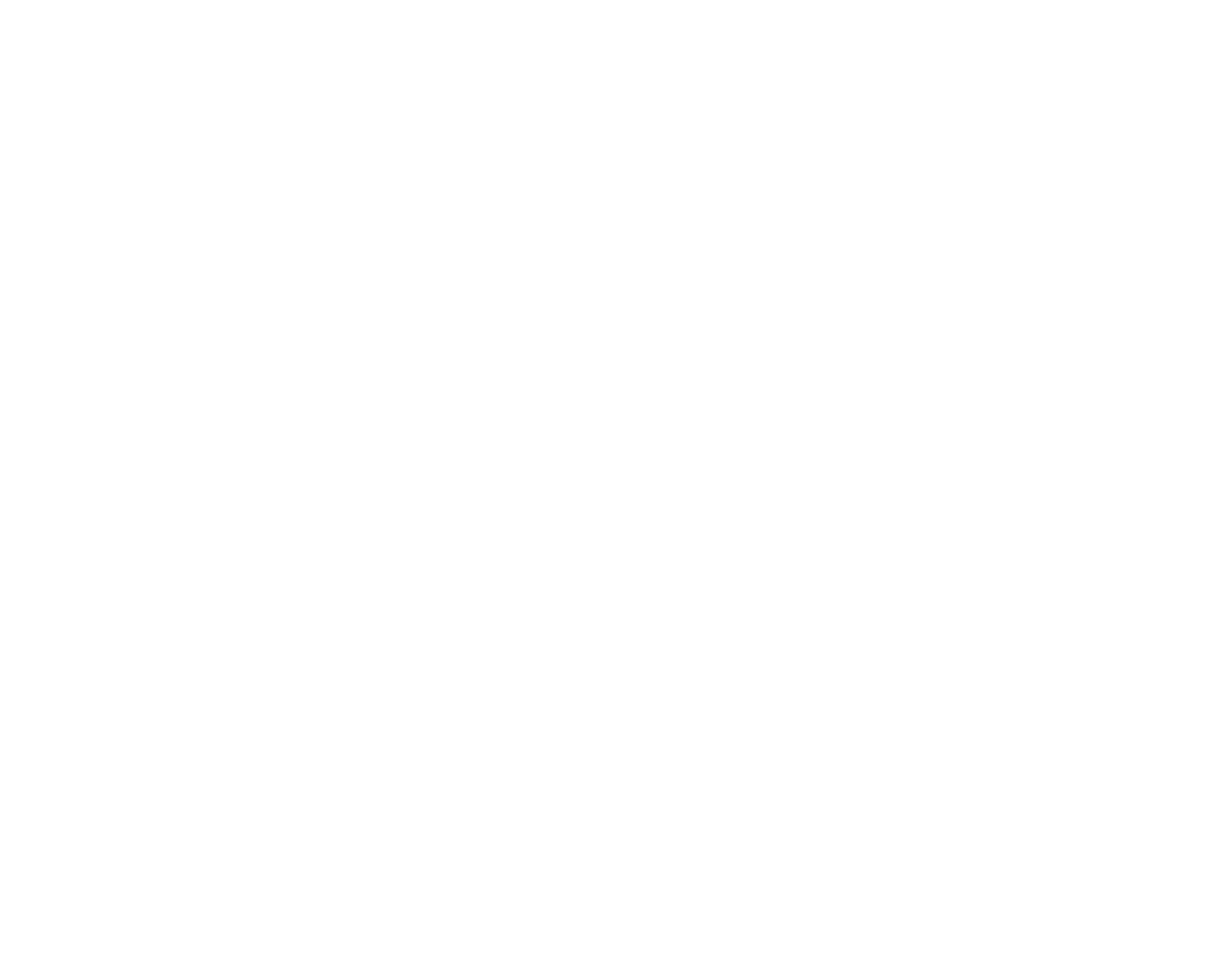|                    | Licence Business Name                                                       | <b>Address</b>                                                                | <b>Licence Type/Sub</b> |                                        | <b>Phone</b>                           |      | Fax                     |            |
|--------------------|-----------------------------------------------------------------------------|-------------------------------------------------------------------------------|-------------------------|----------------------------------------|----------------------------------------|------|-------------------------|------------|
| <b>Issue Date:</b> |                                                                             | Friday, 22 June 2012                                                          |                         |                                        |                                        |      |                         |            |
| 10 555742          | <b>Select Publications</b>                                                  | 12171 Horseshoe Way Richmond BC V7A 4V4                                       | Mercantile Use          | <b>Wholesale Trading</b>               | (604) 415-2444                         |      | Work (604) 415-3444 Fax |            |
| 12 613882          | Minute Key Inc                                                              | 2700 Sweden Way Richmond BC V6V 2W8                                           | Vending Machine Use     | \$.25 or More                          | (303) 568-9570                         | Work |                         | Hom        |
| 12 613841          | McCall's Plumbing and Gas Ltd                                               | 2151 BANBURY RD UNIT 16 NORTH VANCOUVER BC<br><b>V7G 1W7</b>                  | Service Use             | <b>Plumbing Contractor</b>             | (778) 888-0541                         |      | Work (604) 929-0697 Hom |            |
| 12 613837          | <b>True North Mechanical/West</b><br>Valley Heating & Custom Sheet<br>Metal | 3537 ST ANNE ST PORT COQUITLAM BC V3B 4G6                                     | Service Use             | <b>Gas Contractor</b>                  | (778) 241-3489                         |      | Work (604) 945-3323 Fax |            |
| <b>Issue Date:</b> |                                                                             | Monday, 25 June 2012                                                          |                         |                                        |                                        |      |                         |            |
| 12 613543          | Oceana Massage                                                              | PO BOX 44007 BURNABY BC V5B 4Y2                                               | Service Use             | <b>Therapeutic Touch</b><br>Treatments | (604) 307-0217                         | Work |                         | <b>Hom</b> |
| 12 613688          | <b>Housecraft Construction And</b><br>Development Ltd                       | 6460 Francis Rd Richmond BC V7C 1K5                                           | Service Use             | <b>General Contractor</b>              | (778) 837-9945                         | Work |                         | Hom        |
| 12 613723          | Shell Rd Farm                                                               | 11411 Shell Rd Richmond BC V7A 3W7                                            | Mercantile Use          | Roadside Stand                         | (604) 241-1943                         | Work |                         | Hom        |
| 12 613788          | Vanperpetual English Language<br>College Ltd                                | 8888 Odlin Cr Unit 2075 Richmond BC V6X 3Z8                                   | Assembly Use Group 3    | <b>Education Institution</b>           | (604) 370-2861                         | Work |                         | Hom        |
|                    | 12 613842 Silverriver Travel                                                | 9399 Tomicki Ave Unit 220 Richmond BC V6X 0H6                                 | Service Use             | <b>Travel Agency</b>                   | (604) 227-9093                         |      | Work (604) 227-9091 Fax |            |
| <b>Issue Date:</b> |                                                                             | Tuesday, 26 June 2012                                                         |                         |                                        |                                        |      |                         |            |
| 12 613908          | Oceanic Plumbing & Heating Ltd                                              | 8135 158TH ST SURREY BC V4N 0S5                                               | Service Use             | <b>Plumbing Contractor</b>             | (778) 231-0874                         | Work |                         | Hom        |
| 12 613993          | Royal Parking Services Ltd                                                  | 8091 Capstan Way Richmond BC V6X 1R4                                          | Service Use             | Parking Enforcement<br><b>Business</b> | (604) 641-1365                         |      | Work (604) 628-3869 Fax |            |
| 12 613977          | Van-Research Services                                                       | 6560 Buswell St Unit 115 Richmond BC V6Y 2G7                                  | Service Use             | Home Occupation                        | (778) 898-1648                         | Work |                         | <b>Hom</b> |
| 12 613921          | King Legend International<br>Consulting Ltd                                 | 4140 No 3 Rd Unit 250 Richmond BC V6X 2C2                                     | Service Use             |                                        | (604) 282-7003                         | Work |                         | Hom        |
| 12 613733          | Rob's Baits                                                                 | 11831 Machrina Way Richmond BC V7A 4V3                                        | Mercantile Use          | <b>Wholesale Trading</b>               | (604) 274-6600                         |      | Work (604) 274-8774 Fax |            |
| 12 613705          | Audi of Richmond                                                            | 5300 No 3 Rd Richmond BC V6X 2X9                                              | Mercantile Use          | Automobile Dealer                      | (604) 279-9663                         |      | Work (604) 273-0995 Fax |            |
| 12 611299          | <b>Mobile Basics</b>                                                        | 4540 No 3 Rd Unit 1165 Richmond BC V6X 4E4                                    | Mercantile Use          | <b>Retail Trading</b>                  | (604) 773-4250                         | Work |                         | Hom        |
| 12 613924          |                                                                             | J & J International Enterprises Ltd 4140 No 3 Rd Unit 250 Richmond BC V6X 2C2 | Service Use             |                                        | (604) 282-7003                         | Work |                         | Hom        |
| <b>Issue Date:</b> |                                                                             | Wednesday, 27 June 2012                                                       |                         |                                        |                                        |      |                         |            |
| 12 605034          | Happy Currency Exchange                                                     | 4940 No 3 Rd Unit 126 Richmond BC V6X 3A5                                     | Service Use             |                                        | $(604)$ 438-6888                       | Work |                         | Hom        |
| <b>Issue Date:</b> |                                                                             | Thursday, 28 June 2012                                                        |                         |                                        |                                        |      |                         |            |
| 12 614782          | <b>Gasmo Contracting</b>                                                    | 1770 BARCLAY ST UNIT 1001 VANCOUVER BC V6G<br>1K5                             | Service Use             | <b>General Contractor</b>              | (778) 996-8254                         | Work |                         | Hom        |
| 12 614862          | <b>Churchill Armoured Car Service</b><br>Inc                                | 904 EAST CORDOVA ST VANCOUVER BC V6A 1M6                                      | Service Use             |                                        | (604) 258-4112 Work (604) 258-4115 Fax |      |                         |            |
| 12 614864          | <b>Withus Electric</b>                                                      | 16492 104A AVE SURREY BC V4N 4S6                                              | Service Use             | <b>Electrical Contractor</b>           | (604) 582-7430                         | Work |                         | Hom        |
| 12 614850          | Discover Dogs Inc                                                           | 1255 E 23RD AVE VANCOUVER BC V5V 1Z1                                          | Service Use             | Professional Dog<br>Walker             | (778) 228-7458                         | Work |                         | Hom        |
| 12 614823          | Status Mechanical Ltd                                                       | 8115 210 ST LANGLEY BC V2Y OK2                                                | Service Use             | <b>Plumbing Contractor</b>             | (604) 754-8589                         | Work |                         | Hom        |
| 12 614801          | Winlux                                                                      | 10520 Hall Ave Richmond BC V6X 3Y1                                            | Service Use             | Home Occupation                        | $(604)$ 276-9006                       | Work |                         | Hom        |
| 12 602827          | Silk Holidays                                                               | 8899 Odlin Cr Richmond BC V6X 3Z7                                             | Service Use             | <b>Travel Agency</b>                   | (604) 879-8000                         |      | Work (604) 879-6180 Fax |            |
| 12 614745          | Rawflax Studio Enterprises Inc                                              | 108 W CORDOVA 1902 VANCOUVER BC V6B 0G5                                       | Service Use             |                                        | (778) 885-7788                         | Work |                         | Hom        |
| 12 614739          | Surmik Transport                                                            | 23171 Westminster Hwy Richmond BC V6V 1C1                                     | Service Use             | Home Occupation                        | (604) 377-9621                         |      | Work (604) 395-5208 Fax |            |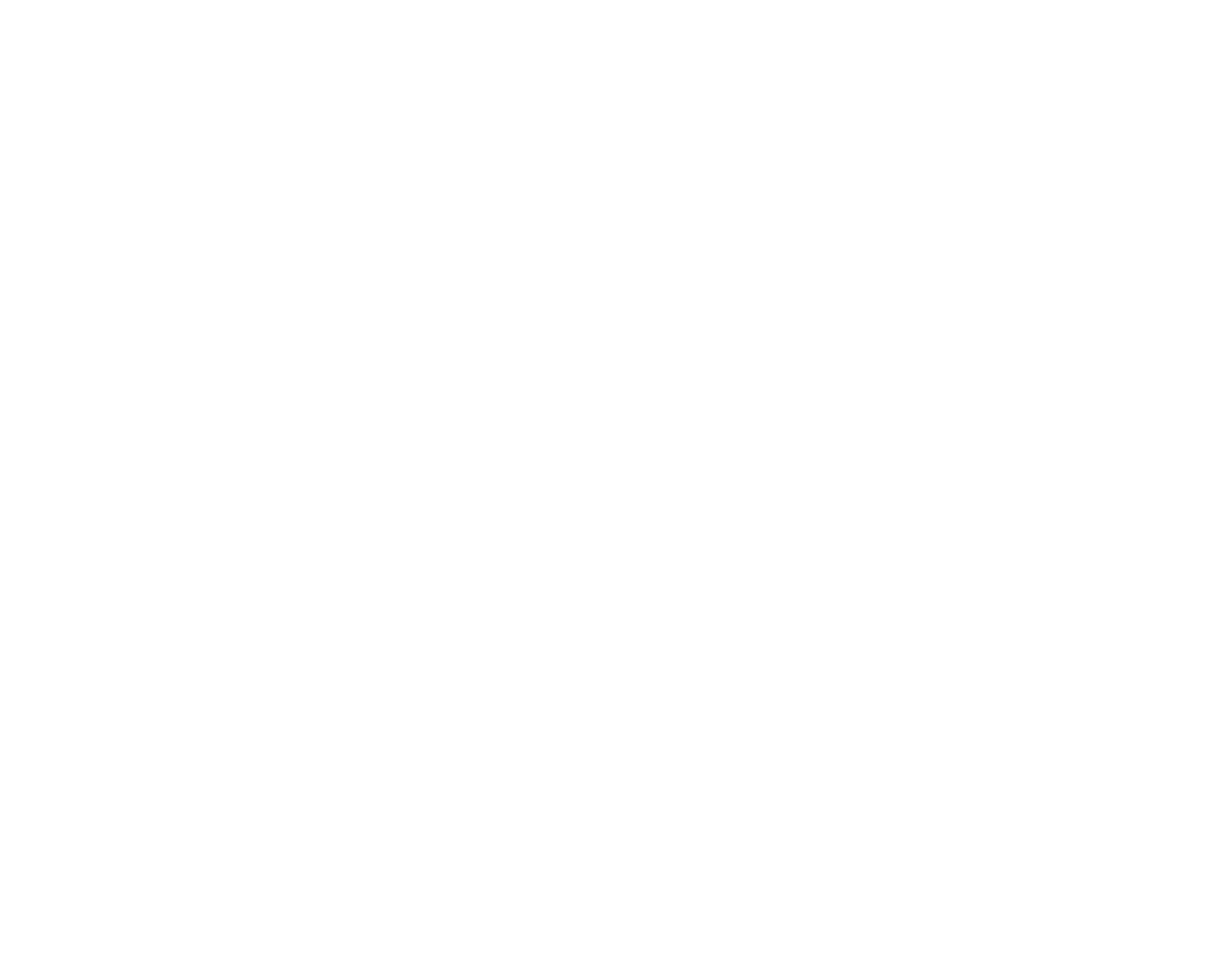|                    | <b>Licence Business Name</b>                                  | <b>Address</b>                                     | <b>Licence Type/Sub</b> |                                               | <b>Phone</b>                          |      | Fax                     |     |
|--------------------|---------------------------------------------------------------|----------------------------------------------------|-------------------------|-----------------------------------------------|---------------------------------------|------|-------------------------|-----|
| 12 614732          | Yutek Consulting Inc                                          | 5028 Kwantlen St Unit 701 Richmond BC V6X 4K2      | Service Use             | Home Occupation                               | (604) 232-9856                        |      | Work (604) 232-9856 Fax |     |
| 12 613906          | E38BC                                                         | 12838 Clarke PI Unit 148 Richmond BC V6V 2H6       | Mercantile Use          | <b>Wholesale Trading</b>                      | (604) 961-8363                        | Work |                         | Hom |
| 12 614748          | Vantage Painting                                              | 5091 Moncton St Richmond BC V7E 3B2                | Service Use             | <b>General Contractor</b>                     | (778) 384-4761                        | Work |                         | Hom |
| 12 612295          | E-Causeway Station Trading                                    | 4540 No 3 Rd Unit 1190 Richmond BC V6X 4E4         | Service Use             |                                               | (778) 323-0331                        | Work |                         | Hom |
| 12 614865          | Diamond Parking/DPS Parking<br>#4852                          | 12138 4th Ave Richmond BC V7E 3J1                  | Service Use             | <b>Parking Enforcement</b><br><b>Business</b> | 6046818797237                         |      | Work (604) 684-0329 Fax |     |
| <b>Issue Date:</b> |                                                               | Friday, 29 June 2012                               |                         |                                               |                                       |      |                         |     |
| 12 614925          | ANX Roofing Ltd                                               | 6095 Francis Rd Richmond BC V7C 1K4                | Service Use             | <b>General Contractor</b>                     | (778) 388-9111                        | Work |                         | Hom |
| 12 605840          | Sea Harbour Seafood Restaurant<br>(River Rock) Ltd            | 8888 River Rd Unit 150 Richmond BC V6X 0E1         | Assembly Use Group 1    | <b>Food Service</b><br>Establishment          | (604) 233-0238                        |      | Work (604) 273-3332 Fax |     |
| 12 614882          | <b>VPAC Construction Group Ltd</b>                            | 1188 GEORGIA ST UNIT 415 VANCOUVER BC V6E 4A2      | Service Use             | <b>General Contractor</b>                     | 6046897900102 Work (604) 689-7549 Hom |      |                         |     |
| <b>Issue Date:</b> |                                                               | Tuesday, 03 July 2012                              |                         |                                               |                                       |      |                         |     |
| 12 614723          | Line Art Hardwood Floors                                      | 12680 Bridgeport Rd Richmond BC V6V 1J5            | Mercantile Use          | <b>Retail Trading</b>                         | (604) 275-3688                        |      | Work (604) 275-3699 Fax |     |
| 12 614929          | <b>JSKL Consulting</b>                                        | 7878 Westminster Hwy Unit 1201 Richmond BC V6X 1A5 | Service Use             | Home Occupation                               | (604) 789-0122                        | Work |                         | Hom |
| 12 614917          | San Jose Roofing                                              | 4522 Garden City Rd Richmond BC V6X 2K3            | Service Use             | <b>General Contractor</b>                     | (604) 765-0241                        | Work |                         | Hom |
| 12 614904          | Al's Home Comfort                                             | PO BOX 87 MINLER BC V0X 1T0                        | Service Use             | <b>Gas Contractor</b>                         | (604) 532-9097                        |      | Work (604) 532-9076 Fax |     |
| 12 614903          | Al's Home Comfort                                             | PO BOX 87 MINLER BC V0X 1T0                        | Service Use             | <b>Plumbing Contractor</b>                    | (604) 532-9097                        | Work | (604) 532-9076 Fax      |     |
| 12 614894          | <b>Cassio Project Consultant</b>                              | 5189 GASTON ST UNIT 609 VANCOUVER BC V5R 6C7       | Service Use             | <b>General Contractor</b>                     | (604) 644-8070                        | Work | (604) 438-0540 Fax      |     |
| 12 614834          | Leada Home Developments Ltd                                   | 4749 PENDER ST VANCOUVER BC V5C 2N4                | Service Use             | <b>General Contractor</b>                     | (604) 294-5035                        | Work |                         | Hom |
| 12 613869          | Kenwest Enterprises Ltd                                       | 13468 Verdun PI Unit 130 Richmond BC V6V 1V2       | Mercantile Use          | <b>Wholesale Trading</b>                      | (604) 836-4307                        | Work |                         | Hom |
| 12 613685          | <b>MBD Demolition and</b><br><b>Enviromental Services Ltd</b> | 11181 Voyageur Way Unit 240 Richmond BC V6X 3N9    | Service Use             | <b>General Contractor</b>                     | (604) 370-1599                        |      | Work (604) 370-2009 Fax |     |
| 12 614893          | West Harbour Electric Ltd                                     | 6764 137ST ST SURREY BC V3W 7V1                    | Service Use             | <b>Electrical Contractor</b>                  | (778) 848-3304                        | Work |                         | Hom |
| <b>Issue Date:</b> |                                                               | Wednesday, 04 July 2012                            |                         |                                               |                                       |      |                         |     |
| 12 615026          | Peony Construction Inc                                        | 5380 Lancing Rd Richmond BC V7C 3A1                | Service Use             | <b>General Contractor</b>                     | (778) 895-0968                        | Work |                         | Hom |
| 12 615122          | Thao Lang                                                     | 1088 RICHARDS ST UNIT 405 VANCOUVER BC V6B<br>0J8  | Service Use             | <b>Therapeutic Touch</b><br>Treatments        | (604) 771-8831                        | Work |                         | Hom |
| 12 615118          | Tida Food Equipment Inc                                       | 1980 ARBURY AVE COQUITLAM BC V3J 3K1               | Service Use             | <b>General Contractor</b>                     | $(604)$ 936-3628                      |      | Work (604) 936-3628 Fax |     |
| 12 615080          | Amjade Stone                                                  | 4400 Waller Dr Richmond BC V7E 5J5                 | Service Use             | Home Occupation                               | (604) 764-2688                        | Work |                         | Hom |
| 12 615076          | Linda Giles                                                   | 5904 183A ST SURREY BC V3S 5Y3                     | Service Use             | <b>Therapeutic Touch</b><br>Treatments        | (604) 574-6228                        | Work |                         | Hom |
| 12 615065          | Joy Chang Design Inc.                                         | 4538 KINGSWAY UNIT 612 BURNABY BC V5H 4T9          | Service Use             |                                               | (604) 909-8799                        |      | Work (604) 288-8799 Fax |     |
| 12 615064          | <b>Torro Electric Ltd</b>                                     | 2308 HOSKINS RD NORTH VANCOUVER BC V7J 3A3         | Service Use             | <b>Electrical Contractor</b>                  | (604) 722-7273                        |      | Work (604) 985-8784 Fax |     |
| 12 615035          | FP Immigration & Associates                                   | 9399 Tomicki Ave Unit 419 Richmond BC V6X 0H6      | Service Use             | Home Occupation                               | (604) 790-1263                        |      | Work (604) 288-5083 Fax |     |
| 12 615023          | Loong Construction Ltd                                        | 4468 BEATRICE ST VANCOUVER BC V5N 4J2              | Service Use             | <b>General Contractor</b>                     | (604) 619-3289                        | Work |                         | Hom |
| 12 614979          | <b>PurePlus Cleaning Services</b>                             | 10080 Kilby Dr Unit 44 Richmond BC V6X 3W2         | Service Use             | Home Occupation                               | (778) 859-9144                        | Work |                         | Hom |
| 12 614920          | Canada MCA Consulting                                         | 5900 No 3 Rd Unit 300 Richmond BC V6X 3P7          | Service Use             |                                               | (604) 278-8338                        |      | Work (604) 278-8393 Fax |     |
| 12 614889          | Dr A Orlov Homeopathic Clinic                                 | 8279 Saba Rd Unit 195 Richmond BC V6Y 4B6          | Service Use             |                                               | (604) 314-9786                        | Work |                         | Hom |
| 12 613827          | <b>HML Trading Services (Canada)</b><br>Ltd                   | 13900 Maycrest Way Unit 135 Richmond BC V6V 3E2    | Service Use             |                                               | (604) 721-7333                        | Work |                         | Hom |
| 09 50 6655         | Dragon Stone Enterprises Ltd                                  | 9060 River Rd Richmond BC V6X 1Y7                  | Mercantile Use          | <b>Wholesale Trading</b>                      | (778) 828-4309                        | Work |                         | Hom |
| 12 615033          | Excel Stucco Inc                                              | 14771 67B AVE SURREY BC V3S 4P9                    | Service Use             | <b>General Contractor</b>                     | $(604)$ 309-0601                      | Work |                         | Hom |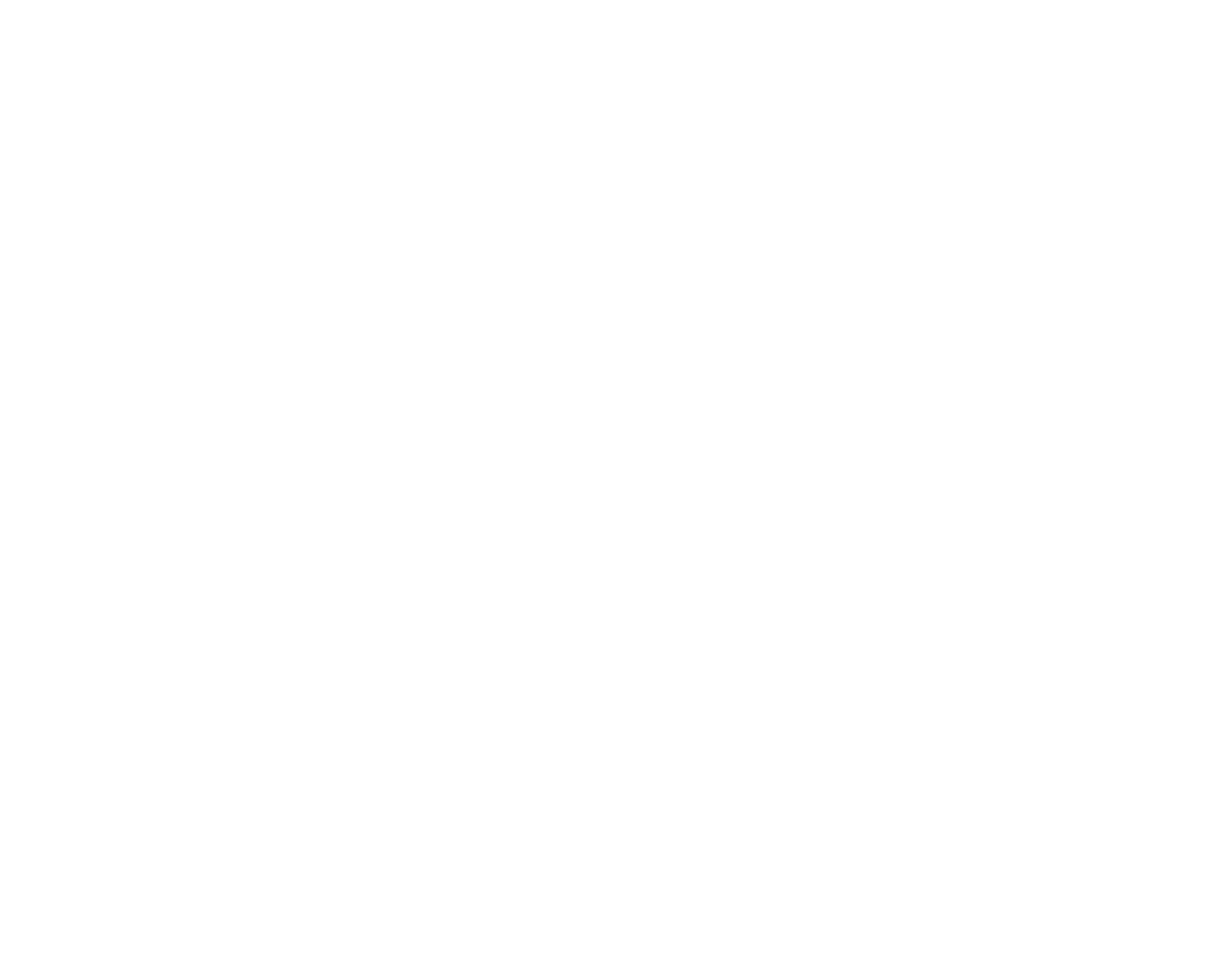|                    | Licence Business Name                                                       | <b>Address</b>                                                                | <b>Licence Type/Sub</b> |                                        | <b>Phone</b>     |      | Fax                     |     |
|--------------------|-----------------------------------------------------------------------------|-------------------------------------------------------------------------------|-------------------------|----------------------------------------|------------------|------|-------------------------|-----|
| <b>Issue Date:</b> |                                                                             | Thursday, 05 July 2012                                                        |                         |                                        |                  |      |                         |     |
| 12 615202          | <b>Universal Environmental</b><br>Services Ltd                              | 42 FAWCETT RD UNIT 100 COQUITLAM BC V3K 6X9                                   | Service Use             | <b>General Contractor</b>              | (604) 522-2512   |      | Work (604) 522-2578 Fax |     |
| 12 615212          | <b>TCT Consulting</b>                                                       | 8500 Lansdowne Rd Unit 205 Richmond BC V6X 3G4                                | Service Use             | Home Occupation                        | (604) 600-3247   | Work |                         | Hom |
| 12 615156          | A-1 Quality Stucco Ltd                                                      | 6936 BRYANT CRT BURNABY BC V5E 1S9                                            | Service Use             | <b>General Contractor</b>              | (604) 526-2424   |      | Work (604) 526-2424 Fax |     |
| 12 614741          | <b>Restor FX</b>                                                            | 5791 Minoru Blvd Unit 120 Richmond BC V6X 2B1                                 | Service Use             |                                        | (604) 780-0789   | Work |                         | Hom |
| 12 611994          | Rome Station Inc.                                                           | 4151 Hazelbridge Way Unit 3550 Richmond BC V6X 4J7                            | Mercantile Use          | <b>Retail Trading</b>                  | (604) 284-5284   |      | Work (604) 284-5284 Fax |     |
| 12 611193          | Qooway Online Inc                                                           | 8877 Odlin Cr Unit 225 Richmond BC V6X 3Z7                                    | Service Use             |                                        | (604) 248-2369   |      | Work (604) 248-2388 Fax |     |
| 12 615103          | <b>RBF Forexwit Currency</b><br>Exchange Inc                                | 8181 Cambie Rd Unit 1110 Richmond BC V6X 3X9                                  | Service Use             |                                        | (604) 248-0276   | Work |                         | Hom |
| <b>Issue Date:</b> |                                                                             | Friday, 06 July 2012                                                          |                         |                                        |                  |      |                         |     |
| 12 615241          | <b>KHY Contracting</b>                                                      | 5169 WINDSOR ST VANCOUVER BC V5W 3H7                                          | Service Use             | <b>General Contractor</b>              | (604) 322-9037   | Work |                         | Hom |
| 11 580027          | <b>Badminton Vancouver</b>                                                  | 13100 Mitchell Rd Unit 110 Richmond BC V6V 1M8                                | Assembly Use Group 3    | <b>Health Studio</b>                   | (604) 375-9666   |      | Work (604) 291-9470 Fax |     |
| 12 615258          | Gill & Sandhu Holdings Ltd                                                  | 4411 Dallyn Rd Richmond BC V6X 2S5                                            | Service Use             | <b>General Contractor</b>              | (604) 722-0896   | Work |                         | Hom |
| 12 613533          | Mr Clean Car Wash & Detail<br>Centre                                        | 5671 Minoru Blvd Unit 120 Richmond BC V6X 2B1                                 | Service Use             |                                        | (778) 892-0115   | Work |                         | Hom |
| 12 612393          | <b>Healing Touch Therapy</b>                                                | 5300 No 3 Rd Unit 936 Richmond BC V6X 2X9                                     | Service Use             | <b>Therapeutic Touch</b><br>Treatments | (778) 839-9153   | Work |                         | Hom |
| 11 580029          | <b>Badminton Vancouver</b>                                                  | 13100 Mitchell Rd Unit 110 Richmond BC V6V 1M8                                | Assembly Use Group 1    | <b>Food Service</b><br>Establishment   | (604) 375-9666   |      | Work (604) 291-9470 Fax |     |
| 12 615272          | <b>Rescue Restoration</b>                                                   | 5583 LANE ST BURNABY BC V5H 2M4                                               | Service Use             | <b>General Contractor</b>              | (604) 888-7777   |      | Work (604) 433-4818 Fax |     |
| <b>Issue Date:</b> |                                                                             | Monday, 09 July 2012                                                          |                         |                                        |                  |      |                         |     |
| 12 615323          | Palpro Studio Inc                                                           | 8051 Ash St Unit 43 Richmond BC V6Y 3X6                                       | Service Use             | Home Occupation                        | (604) 329-3605   | Work |                         | Hom |
| <b>Issue Date:</b> |                                                                             | Tuesday, 10 July 2012                                                         |                         |                                        |                  |      |                         |     |
| 12 612296          | Canada USA China Business<br><b>Culture &amp; Education Exchange</b><br>Ltd | 12240 Horseshoe Way Unit 11 Richmond BC V7A 4X9                               | Service Use             |                                        | (604) 600-9620   |      | Work (604) 275-8932 Fax |     |
| 12 615432          | <b>Bridgewater Tile Ltd</b>                                                 | 524 SHARPE ST NEW WESTMINSTER BC V3M 4R2                                      | Service Use             | <b>General Contractor</b>              | (604) 540-7670   |      | Work (604) 540-7680 Fax |     |
| 12 615430          | <b>MD Masonry</b>                                                           | 13532 32ND AVE SURREY BC V4P 1K5                                              | Service Use             | <b>General Contractor</b>              | (604) 764-6144   | Work |                         | Hom |
| 12 615278          | <b>MBest Trade Ltd</b>                                                      | 11460 Voyageur Way Unit 1 Richmond BC V6X 3E1                                 | Mercantile Use          | <b>Wholesale Trading</b>               | (604) 276-9733   |      | Work (604) 276-9736 Fax |     |
| 12 615457          | <b>Entice Building Materials Ltd</b>                                        | 4556 DAWSON ST BURNABY BC V5C 4C1                                             | Service Use             | <b>General Contractor</b>              | (604) 299-8889   |      | Work (604) 998-7160 Fax |     |
| 12 615178          | One Stop Services                                                           | 8700 McKim Way Unit 3223 Richmond BC V6X 4A5                                  | Service Use             |                                        | (604) 288-2381   | Work |                         | Hom |
| 12 610648          |                                                                             | Vanmedia Marketing Solutions Inc 12820 Clarke PI Unit 120 Richmond BC V6V 2H1 | Service Use             |                                        | (604) 273-8033   | Work |                         | Hom |
| 12 605559          | Decent Floors & Contracting                                                 | 11220 Voyageur Way Unit 9 Richmond BC V6X 3E1                                 | Mercantile Use          | <b>Retail Trading</b>                  | (604) 447-8368   |      | Work (604) 447-8369 Fax |     |
| 10 537212          | Cowry Cabinets Inc                                                          | 11180 River Rd Unit 1130 Richmond BC V6X 1Z5                                  | Mercantile Use          | <b>Wholesale Trading</b>               | (604) 273-6669   |      | Work (604) 276-9996 Fax |     |
| 12 613615          | Key Language Training                                                       | 8140 Cook Rd Unit 102 Richmond BC V6Y 1V1                                     | Assembly Use Group 3    | <b>Education Institution</b>           | (778) 230-4940   | Work |                         | Hom |
| 12 612736          | Bao Antique Ltd                                                             | 7980 Alderbridge Way Richmond BC V6X 2A6                                      | Mercantile Use          | <b>Retail Trading</b>                  | (604) 270-9998   |      | Work (604) 277-9959 Fax |     |
| <b>Issue Date:</b> |                                                                             | Wednesday, 11 July 2012                                                       |                         |                                        |                  |      |                         |     |
| 12 615517          | Right-A-Way Construction Ltd                                                | 6240 THORNE AVE BURNABY BC V3N 2V1                                            | Service Use             | <b>General Contractor</b>              | $(604)$ 999-0196 | Work |                         | Hom |
| 12 615521          | <b>West Coast International</b><br><b>Communication Institute</b>           | 9420 Pinewell Cr Richmond BC V7A 2C6                                          | Service Use             | Home Occupation                        | (604) 307-6744   | Work |                         | Hom |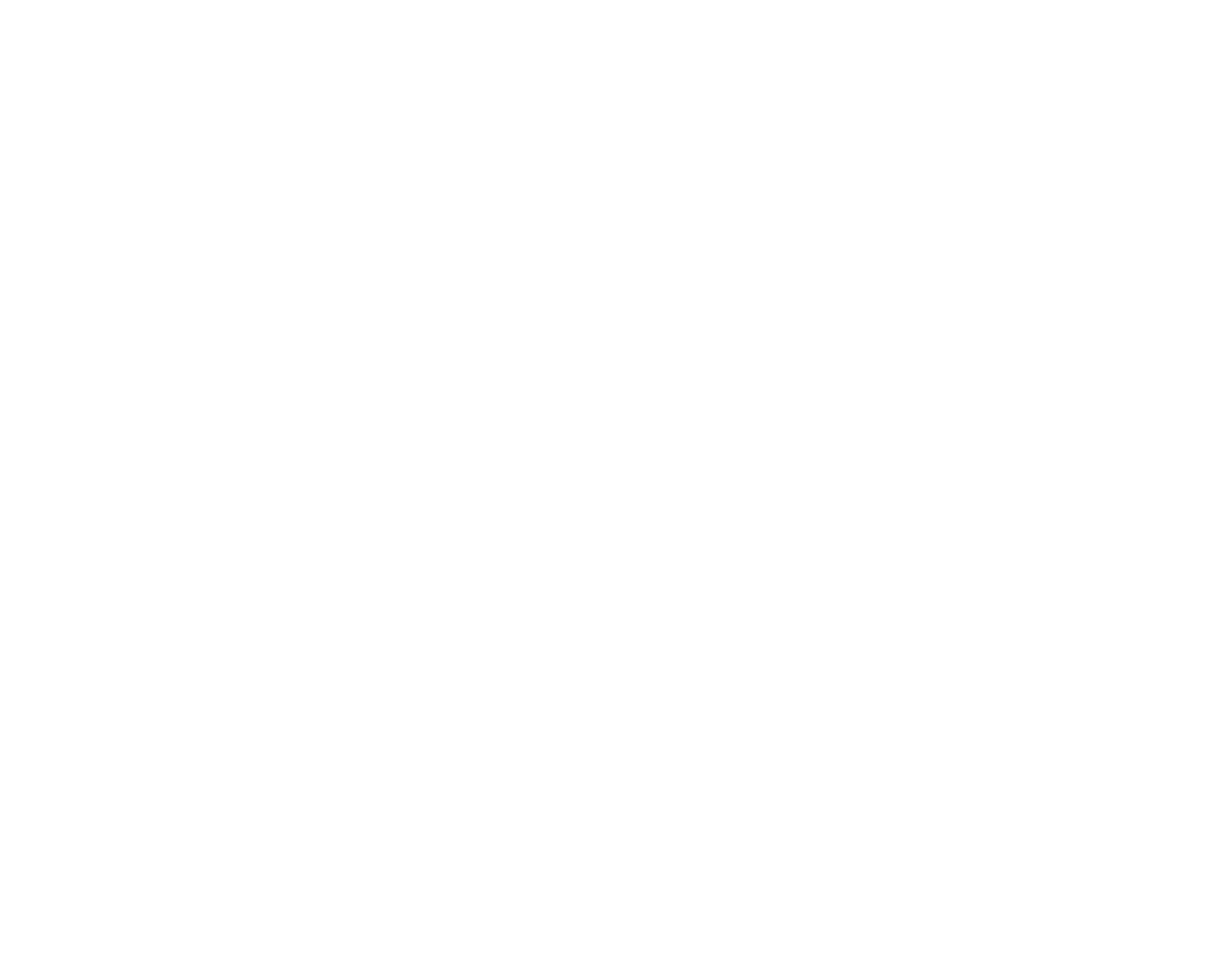|                    | <b>Licence Business Name</b>                                                              | <b>Address</b>                                           | <b>Licence Type/Sub</b>         |                                        | Phone            |      | Fax                     |     |
|--------------------|-------------------------------------------------------------------------------------------|----------------------------------------------------------|---------------------------------|----------------------------------------|------------------|------|-------------------------|-----|
| 12 615499          | <b>Concord Pacific Developments</b><br>Inc                                                | 8511 Capstan Way Richmond BC V6X 1R3                     | Service Use                     |                                        | (604) 233-7748   |      | Work (604) 233-7511 Fax |     |
| 12 615488          | <b>Riverport Flats</b>                                                                    | 14088 Riverport Way Richmond BC V6W 0A7                  | Residential Use                 | <b>Apartment Building</b>              | (604) 241-0700   |      | Work (604) 241-0722 Fax |     |
| 12 615453          | My Box                                                                                    | 5300 No 3 Rd Unit 614 Richmond BC V6X 2X9                | Mercantile Use                  | <b>Retail Trading</b>                  | (604) 370-1816   | Work |                         | Hom |
| 12 615174          | L O C Network                                                                             | 12660 Bridgeport Rd Unit 201 Richmond BC V6V 1J5         | Mercantile Use                  | <b>Wholesale Trading</b>               | (604) 254-3388   | Work |                         | Hom |
| 12 610388          | <b>Browns Shoes Inc.</b>                                                                  | 6551 No 3 Rd Unit 1532 Richmond BC V6Y 2B6               | Mercantile Use                  | <b>Retail Trading</b>                  | (604) 276-0331   | Work |                         | Hom |
| 12 615523          | 3rd-Easy Enterprises Ltd                                                                  | 9371 Hemlock Dr Unit 229 Richmond BC V6Y 4K6             | Service Use                     | Home Occupation                        | (604) 374-6625   | Work |                         | Hom |
| <b>Issue Date:</b> |                                                                                           | Thursday, 12 July 2012                                   |                                 |                                        |                  |      |                         |     |
| 12 615386          | Tanya Shearon                                                                             | 7979 14TH AVE BURNABY BC V3N 2B3                         | Service Use                     | <b>Therapeutic Touch</b><br>Treatments | (778) 989-8843   | Work |                         | Hom |
| 12 615557          | Fast Signs Coquitlam                                                                      | 1100 LANSDOWNE DR UNIT I COQUITLAM BC V3B 5E2            | Service Use                     | <b>General Contractor</b>              | (604) 944-9244   |      | Work (604) 944-9288 Fax |     |
| 12 615560          | Acute Financial Training &<br>Consultancy                                                 | 8011 Ryan Rd Unit 107 Richmond BC V7A 2E4                | Service Use                     | Home Occupation                        | (604) 370-2032   | Work |                         | Hom |
| 12 615589          | Nickel Improvements and<br><b>Repairs Ltd</b>                                             | 4151 Regent St Unit 77 Richmond BC V7E 4S9               | Service Use                     | <b>General Contractor</b>              | $(604)$ 241-2003 | Work |                         | Hom |
| <b>Issue Date:</b> |                                                                                           | Monday, 16 July 2012                                     |                                 |                                        |                  |      |                         |     |
| 12 615718          | SWR Drain Service Ltd                                                                     | 11078 146A ST SURREY BC V3R 3V5                          | Service Use                     | <b>Plumbing Contractor</b>             | (604) 596-0131   |      | Work (604) 596-0191 Fax |     |
| 12 615611          | <b>TPM Services</b>                                                                       | 8300 General Currie Rd Unit 307 Richmond BC V6Y 3X1      | Service Use                     | Home Occupation                        | (604) 505-5626   | Work |                         | Hom |
| 12 615719          | Adelino's European Landscaping<br>& Complete Maintenance Ltd                              | 4926 ELGIN ST VANCOUVER BC V5W 3J6                       | Service Use                     | <b>General Contractor</b>              | (604) 516-9428   |      | Work (604) 327-2940 Fax |     |
| 12 615662          | Yao-Jen Kao Lanscaping                                                                    | 7341 No 5 Rd Richmond BC V6Y 2V3                         | Service Use                     | <b>General Contractor</b>              | (604) 783-1928   | Work |                         | Hom |
| 12 615657          | Nikls One Call Property Services                                                          | 8456 129A ST UNIT 14 SURREY BC V3W 1A2                   | Service Use                     | <b>Plumbing Contractor</b>             | (604) 598-8414   |      | Work (604) 598-8416 Fax |     |
| 12 615512          | High Sun Mattress Co                                                                      | 12120 Bridgeport Rd Richmond BC V6V 1J3                  | Mercantile Use                  | <b>Retail Trading</b>                  | (604) 717-1198   |      | Work (604) 563-5099 Fax |     |
| 12 615429          | <b>WTG Logistic</b>                                                                       | 11871 Horseshoe Way Unit 1201 Richmond BC V7A 5H5        | Service Use                     |                                        | (604) 284-5218   |      | Work (604) 288-5060 Fax |     |
| 12 615342          | The Art of Indoor & Outdoor<br>Stone Sculpture                                            | 5471 Minoru Blvd Richmond BC V6X 2B1                     | Mercantile Use                  | <b>Retail Trading</b>                  | (604) 241-1282   |      | Work (604) 278-1220 Fax |     |
| 12 613020          | Crown Roofing & Drainage<br>Architectural Sheet Metal And<br><b>Cladding Division Ltd</b> | 1075 Millcarch St Unit 120 Richmond BC V6V 2H4           | Industrial/Manufacturing<br>Use |                                        | (604) 327-8029   |      | Work (604) 327-8028 Fax |     |
| 11 591617          | Gold Star Building Supplies Ltd                                                           | 3600 Viking Way Unit 120 Richmond BC V6V 1N6             | Industrial/Manufacturing<br>Use |                                        | (604) 675-9626   |      | Work (604) 675-9626 Fax |     |
| 12 615514          | High Sun Mattress Co                                                                      | 12120 Bridgeport Rd Richmond BC V6V 1J3                  | Mercantile Use                  | <b>Wholesale Trading</b>               | (604) 717-1198   |      | Work (604) 563-5099 Fax |     |
| 12 615726          | Jen's Landscaping                                                                         | 9311 Pinewell Cr Richmond BC V7A 2C5                     | Service Use                     | <b>General Contractor</b>              | (604) 241-7463   | Work |                         | Hom |
| <b>Issue Date:</b> |                                                                                           | Tuesday, 17 July 2012                                    |                                 |                                        |                  |      |                         |     |
| 12 615727          | <b>Big Brother Construction Ltd</b>                                                       | 7297 Moffatt Rd Unit 318 Richmond BC V6Y 3E6             | Service Use                     | <b>General Contractor</b>              | (778) 858-6506   |      | Work (604) 678-2329 Fax |     |
| 12 615862          | Zegarra Residential Inspections<br>Inc                                                    | 10871 Southport Rd Richmond BC V7A 3V9                   | Service Use                     | Home Occupation                        | (778) 898-6831   | Work |                         | Hom |
| 12 615858          | <b>AM Cook Plumbing</b>                                                                   | 11826 100TH AVE SURREY BC V3J 2W1                        | Service Use                     | <b>Plumbing Contractor</b>             | (778) 237-7344   | Work |                         | Hom |
| 12 615837          | <b>Executive Millwork Inc.</b>                                                            | 1212 38TH AVE NE UNIT 5 CALGARY AB T2E 6N2               | Service Use                     | <b>General Contractor</b>              | (403) 291-0400   |      | Work (403) 250-3932 Fax |     |
| 12 615767          | <b>Finished Business Construction</b><br>& Maintenance                                    | 285 SHORT RD ABBOTSFORD BC V2S 8A8                       | Service Use                     | <b>Electrical Contractor</b>           | (778) 552-3434   |      | Work (604) 864-8159 Fax |     |
| 12 615745          | Cross Creek Build Outs                                                                    | 1641 LONSDALE AVE UNIT 469 NORTH VANCOUVER<br>BC V7M 2J5 | Service Use                     | <b>General Contractor</b>              | $(604)$ 520-9858 |      | Work (604) 520-1272 Fax |     |
| 12 615752          | Makihara Garden Service                                                                   | 6751 Cairns Crt Richmond BC V7C 5E6                      | Service Use                     | <b>General Contractor</b>              | (604) 277-1573   | Work |                         | Hom |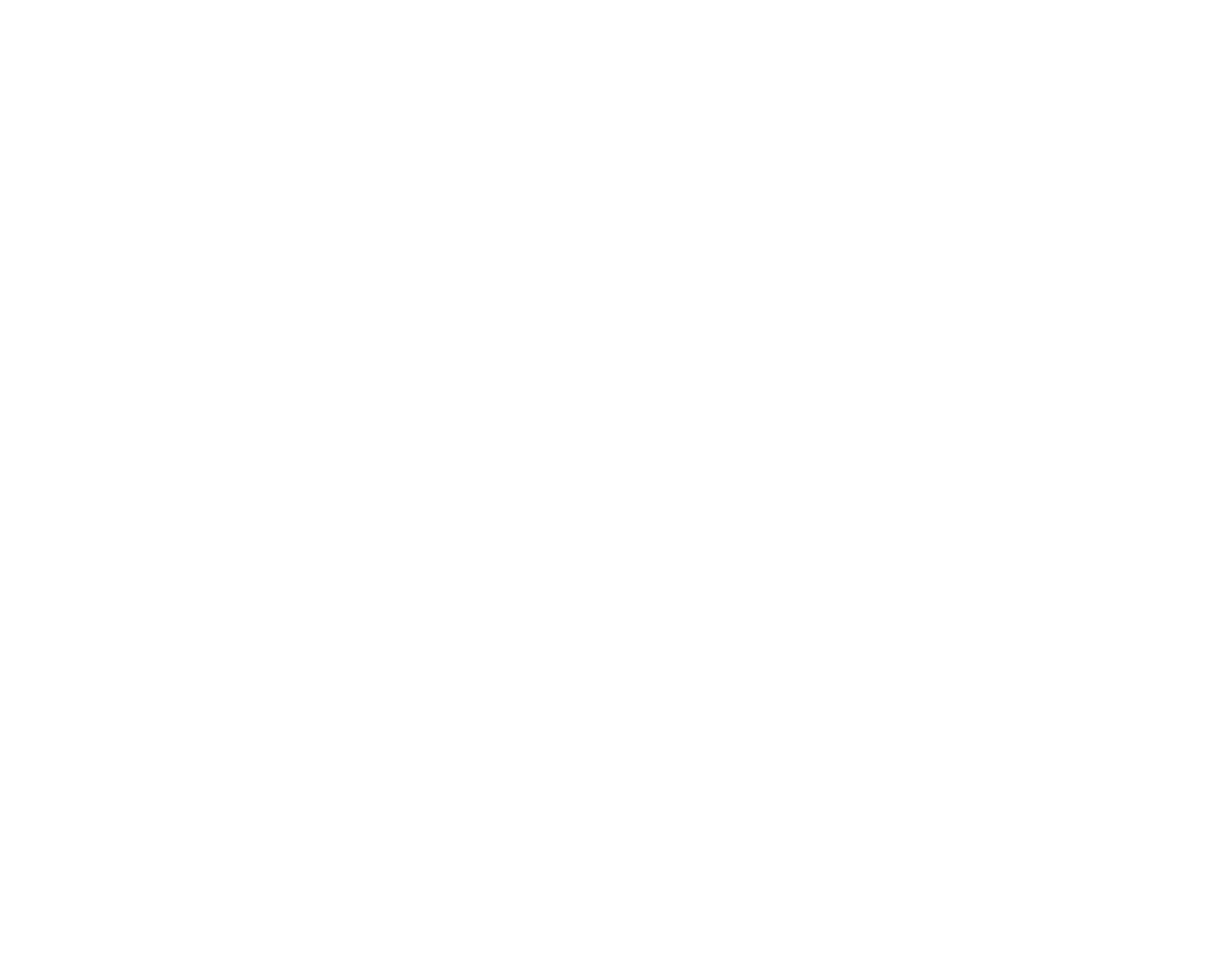|                    | <b>Licence Business Name</b>            | <b>Address</b>                                     | <b>Licence Type/Sub</b>         |                              | <b>Phone</b>       |      | Fax                     |     |
|--------------------|-----------------------------------------|----------------------------------------------------|---------------------------------|------------------------------|--------------------|------|-------------------------|-----|
| <b>Issue Date:</b> |                                         | Wednesday, 18 July 2012                            |                                 |                              |                    |      |                         |     |
| 10 550905          | LB Wood Cabinets Inc                    | 1999 Savage Rd Unit 108 Richmond BC V6V 0A5        | Service Use                     |                              | (604) 767-3896     |      | Work (604) 430-1395 Fax |     |
| 12 613595          | <b>Starcrest Automotive Ltd</b>         | 11460 Voyageur Way Unit 6 Richmond BC V6X 3E1      | Service Use                     |                              | (778) 318-3444     | Work |                         | Hom |
| 12 615123          | Royal Plus Imports Ltd                  | 11180 Coppersmith PI Unit 138 Richmond BC V7A 5G8  | Mercantile Use                  | <b>Wholesale Trading</b>     | (604) 512-3288     | Work |                         | Hom |
| 12 601436          | Tom Harris Cellular Ltd                 | 5300 No 3 Rd Unit 980 Richmond BC V6X 2X9          | Mercantile Use                  | <b>Retail Trading</b>        | (250) 751-2370     |      | Work (250) 751-2365 Fax |     |
| 10 550904          | LB Wood Cabinets Inc                    | 1999 Savage Rd Unit 108 Richmond BC V6V 0A5        | Industrial/Manufacturing<br>Use |                              | (604) 767-3896     |      | Work (604) 430-1395 Fax |     |
| 12 613364          | Kingsform Silk Bedding                  | 4311 Hazelbridge Way Unit 1780 Richmond BC V6X 3L7 | Mercantile Use                  | <b>Retail Trading</b>        | (604) 244-0379     | Work |                         | Hom |
| <b>Issue Date:</b> |                                         | Thursday, 19 July 2012                             |                                 |                              |                    |      |                         |     |
| 12 616034          | 24 HR Mr Locksmith                      | 6611 Minoru Blvd Unit 1512 Richmond BC V6Y 1Y9     | Service Use                     | Home Occupation              | (604) 760-7620     | Work |                         | Hom |
| 12 613158          | <b>MWinner Marketing Inc.</b>           | 3851 Jacombs Rd Unit 150 Richmond BC V6V 2H7       | Mercantile Use                  | <b>Wholesale Trading</b>     | (604) 232-9885     |      | Work (604) 232-9885 Fax |     |
| 12 615340          | <b>Clover Forest Products Ltd</b>       | 12691 Mitchell Rd Richmond BC V6V 1M8              | Industrial/Manufacturing<br>Use |                              | (604) 324-3752     |      | Work (604) 324-3752 Fax |     |
| 12 615529          | Royal West Coast Construction<br>Ltd    | 4751 Garden City Rd Unit 145 Richmond BC V6X 3M7   | Service Use                     | <b>General Contractor</b>    | (604) 231-0588     |      | Work (604) 231-0599 Fax |     |
| 12 615561          | E & E Trading Co                        | 5300 No 3 Rd Richmond BC V6X 2X9                   | Mercantile Use                  | <b>Retail Trading</b>        | (604) 941-3522     |      | Work (604) 941-3522 Fax |     |
| 12 615875          | <b>Express Electronic Liquidators</b>   | 10071 No 2 Rd Richmond BC V7E 2E3                  | Service Use                     | Home Occupation              | (604) 218-8896     | Work |                         | Hom |
| 12 615932          | <b>Elegence Construction Ltd</b>        | 6907 MCKINNON ST VANCOUVER BC V5S 3G4              | Service Use                     | <b>General Contractor</b>    | (604) 715-2278     |      | Work (604) 437-7808 Fax |     |
| 12 615962          | <b>Benton Construction Ltd</b>          | 3578 MONMOUTH AVE VANCOUVER BC V5R 5S2             | Service Use                     | <b>General Contractor</b>    | (604) 773-3082     |      | Work (604) 565-8200 Fax |     |
| 12 615969          | <b>Krupnik Construction</b>             | 7297 Moffatt Rd Unit 136 Richmond BC V6Y 3E6       | Service Use                     | <b>General Contractor</b>    | (604) 447-0040     |      | Work (604) 447-0040 Fax |     |
| 12 615984          | Kiehls Since 1851                       | 6551 No 3 Rd Unit 1614 Richmond BC V6Y 2B6         | Mercantile Use                  | <b>Retail Trading</b>        | (604) 270-2548     | Work |                         | Hom |
| <b>Issue Date:</b> |                                         | Friday, 20 July 2012                               |                                 |                              |                    |      |                         |     |
| 99 166646          | <b>Phoenix Perennials Nursery</b>       | 3380 No 6 Rd Richmond BC V6V 1P5                   | Mercantile Use                  | Nursery                      | (604) 207-0266     |      | Work (604) 270-4133 Fax |     |
| 12 616090          | Ocean Breeze Renovations And<br>Repairs | 6077 London Rd Unit 209 Richmond BC V7E 0A7        | Service Use                     | <b>General Contractor</b>    | (604) 715-6484     | Work |                         | Hom |
| 12 616089          | <b>Techno IT Consultants Ltd</b>        | 3431 Bamfield Dr Richmond BC V6X 3B3               | Service Use                     | Home Occupation              | (778) 855-6728     | Work |                         | Hom |
| 12 616077          | Palladian Developments Inc              | 5801 TURNER RD UNIT 1 NANAIMO BC V9T 6L8           | Service Use                     | <b>General Contractor</b>    | (250) 760-0058     |      | Work (205) 756-0145 Fax |     |
| <b>Issue Date:</b> |                                         | Wednesday, 25 July 2012                            |                                 |                              |                    |      |                         |     |
| 12 616152          | Pong Chan                               | 2020 Gilmore Crt Richmond BC V6X 3S8               | Service Use                     | <b>General Contractor</b>    | (604) 278-9617     | Work |                         | Hom |
| 12 61 61 78        | <b>Forcefield Electric</b>              | 21334 93 AVE LANGLEY BC V1M 1P8                    | Service Use                     | <b>Electrical Contractor</b> | $(604)$ 916-1619   | Work |                         | Hom |
| 12 616150          | <b>Tony Garden Services</b>             | 3571 Scratchley Cr Richmond BC V6X 3T2             | Service Use                     | <b>General Contractor</b>    | (604) 278-8722     | Work |                         | Hom |
| 12 616149          | Lai Shu Wing                            | 4320 Baffin Dr Richmond BC V7C 5K5                 | Service Use                     | Home Occupation              | (778) 882-2928     | Work |                         | Hom |
|                    | 12 616106 Xuan Zhe Construction Co Ltd  | 3353 GODWIN AVE BURNABY BC V5G 3R9                 | Service Use                     | <b>General Contractor</b>    | (778) 319-8308     | Work |                         | Hom |
| 12 61 6043         | <b>Kinetic Construction Ltd</b>         | 3751 Shell Rd Unit 180 Richmond BC V6X 2W2         | Service Use                     | <b>General Contractor</b>    | $(604)$ 284-5003   |      | Work (604) 284-5004 Fax |     |
| 12 613582          | Sanyou Relay 2011                       | 12300 Horseshoe Way Unit 133 Richmond BC V7A 4Z1   | Mercantile Use                  | <b>Wholesale Trading</b>     | (604) 276-8648     |      | Work (604) 304-8705 Fax |     |
| <b>Issue Date:</b> |                                         | Thursday, 26 July 2012                             |                                 |                              |                    |      |                         |     |
| 12 616199          | CIK Telecom INC                         | 6490 Buswell St Richmond BC V6Y 2E9                | Service Use                     |                              | (604) 628-3877     |      | Work (604) 628-3879 Fax |     |
| 12 615194          | True Religion Brand Jeans<br>Canada ULC | 6551 No 3 Rd Unit 1858 Richmond BC V6Y 2B6         | Mercantile Use                  | <b>Retail Trading</b>        | 3232663072563 Work |      |                         | Hom |
| <b>Issue Date:</b> |                                         | Friday, 27 July 2012                               |                                 |                              |                    |      |                         |     |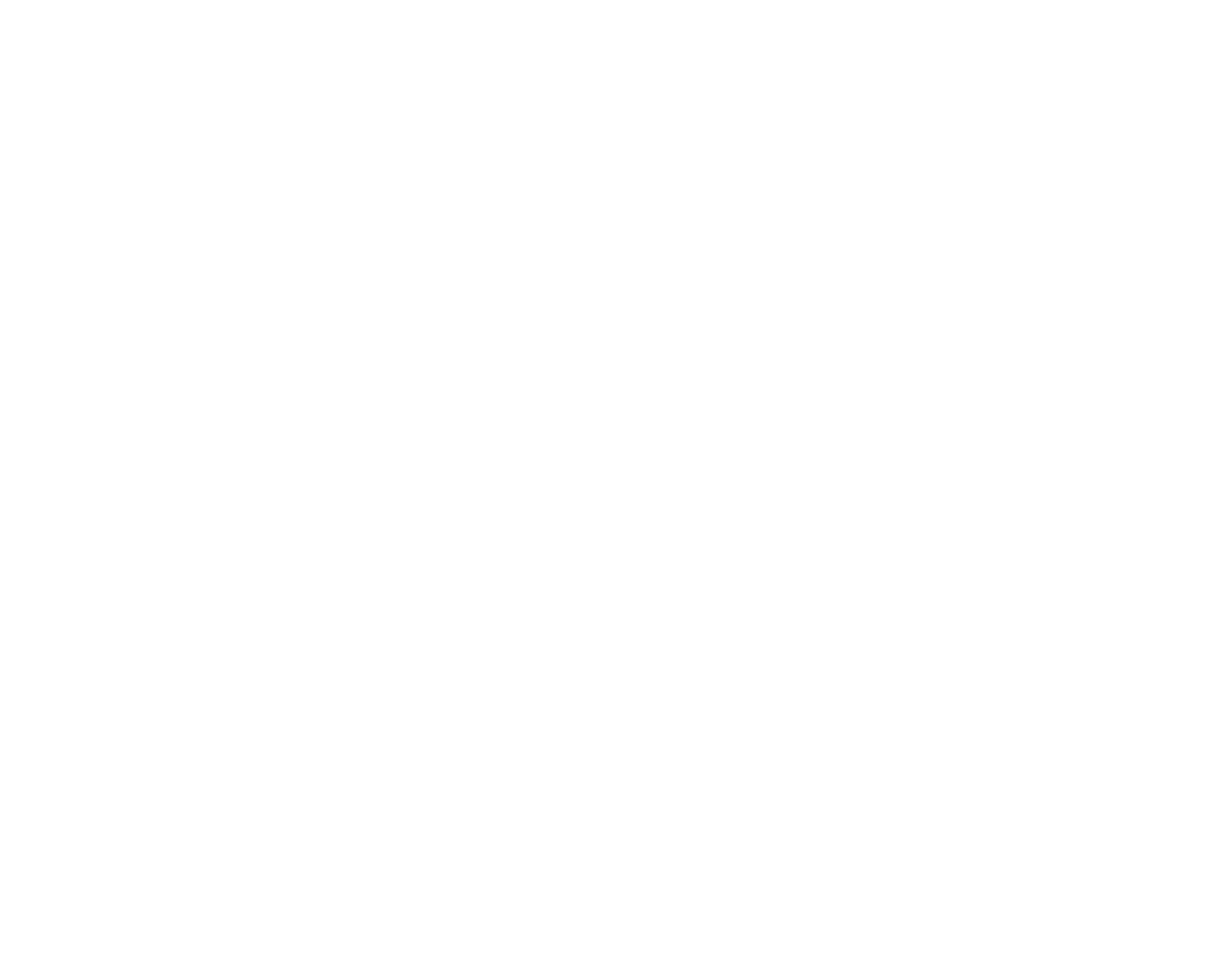|                    | Licence Business Name                  | <b>Address</b>                                                                     | <b>Licence Type/Sub</b> |                                               | <b>Phone</b>     |      | Fax                     |      |
|--------------------|----------------------------------------|------------------------------------------------------------------------------------|-------------------------|-----------------------------------------------|------------------|------|-------------------------|------|
| 12 616332          | M & M Signs                            | 12830 80TH AVE UNIT 105C SURREY BC V3W 3A8                                         | Service Use             | <b>General Contractor</b>                     | (604) 543-9378   | Work | (778) 320-7511          | Cell |
| 12 617196          | <b>APNA Masonry Services</b>           | 7937 133A ST SURREY BC V3W 4R4                                                     | Service Use             | <b>General Contractor</b>                     | (604) 763-2299   | Work |                         | Hom  |
| 12 617290          | Max-Pro Construction Ltd               | 7362 Elmbridge Way Unit 1101 Richmond BC V6X 0A6                                   | Service Use             | <b>General Contractor</b>                     | (778) 388-8333   | Work |                         | Hom  |
| 12 617257          | <b>Sidewalks Plus</b>                  | 9651 Dayton Ave Unit 21 Richmond BC V6Y 3C3                                        | Service Use             | <b>General Contractor</b>                     | (604) 349-9949   | Work |                         | Hom  |
| 12 617236          | A G Productions                        | 6276 ELLIOT ST VANCOUVER BC V5S 2M3                                                | Service Use             |                                               | (604) 347-8283   | Work |                         | Hom  |
| 12 616355          | Diamond Parking/DPS Parking            | 3771 Bayview St Richmond BC V7E 3B3                                                | Service Use             | Parking Enforcement<br><b>Business</b>        | (604) 681-8797   |      | Work (604) 684-0329 Fax |      |
| 12 616353          | Diamond Parking/DPS Parking            | 12111 3rd Ave Richmond BC V7E 3K1                                                  | Service Use             | <b>Parking Enforcement</b><br><b>Business</b> | (604) 681-8797   |      | Work (604) 684-0329 Fax |      |
| 12 616343          | Idglow Inc                             | 8100 Saba Rd Unit 310 Richmond BC V6Y 4H1                                          | Service Use             | Home Occupation                               | (604) 671-8881   | Work |                         | Hom  |
| 12 616334          | <b>Fidelis Construction Ltd</b>        | 4131 Blundell Rd Richmond BC V7C 1G7                                               | Service Use             | <b>General Contractor</b>                     | (604) 219-7668   | Work | (604) 282-4626          | Fax  |
| 12 616341          | New Clean Living                       | 2371 McLeod Ave Richmond BC V6X 2N2                                                | Service Use             | Home Occupation                               | (604) 442-5326   | Work |                         | Hom  |
| <b>Issue Date:</b> |                                        | Tuesday, 31 July 2012                                                              |                         |                                               |                  |      |                         |      |
| 12 608267          | On Wheels Restaurant                   | 13340 Smallwood PI Unit 100 Richmond BC V6V 1W8                                    | Assembly Use Group 1    | <b>Food Service</b><br>Establishment          | (604) 285-6806   |      | Work (604) 285-6807 Fax |      |
| <b>Issue Date:</b> |                                        | <b>Wednesday, 01 August 2012</b>                                                   |                         |                                               |                  |      |                         |      |
| 12 617269          | <b>SNG Electric Ltd</b>                | 5461 EARLES ST VANCOUVER BC V5R 3S3                                                | Service Use             | <b>Electrical Contractor</b>                  | (604) 779-7283   |      | Work (604) 438-1808 Fax |      |
| 12 617280          | 0939805 BC Ltd                         | 12254 100 A AVE SURREY BC V3V 2Y8                                                  | Service Use             | <b>General Contractor</b>                     | (604) 710-7346   | Work |                         | Hom  |
| 12 617313          | <b>Bathurst Irrigation</b>             | 9201 FOREST GROVE DR UNIT 9 BURNABY BC V5A<br>4P8                                  | Service Use             | <b>General Contractor</b>                     | (778) 329-5655   |      | Work (778) 329-5655 Fax |      |
| 12 615830          | Star Labour Supply Ltd                 | 11351 Blundell Rd Richmond BC V6Y 1L4                                              | Mercantile Use          | Roadside Stand                                | (604) 325-1027   |      | Work (604) 325-1026 Fax |      |
| 12 616083          | Aurora Scientific Corp                 | 5760 Minoru Blvd Unit 204 Richmond BC V6X 2A9                                      | Service Use             |                                               | (604) 207-0633   | Work |                         | Hom  |
| 12 617449          | Frost Training & Consulting Corp       | 10320 Shell Rd Richmond BC V7A 3X3                                                 | Service Use             | Home Occupation                               | (604) 816-3411   |      | Work (604) 271-7898     | Fax  |
| 12 616084          | Aurora Scientific Corp                 | 5760 Minoru Blvd Unit 204 Richmond BC V6X 2A9                                      | Service Use             |                                               | (604) 207-0633   | Work |                         | Hom  |
| <b>Issue Date:</b> |                                        | Thursday, 02 August 2012                                                           |                         |                                               |                  |      |                         |      |
| 12 615394          | BC Chain Supply Company Inc            | 6081 No 3 Rd Unit 911 Richmond BC V6Y 2B2                                          | Service Use             |                                               | (604) 901-6778   |      | Work (604) 370-1969 Fax |      |
| 12 615581          | Car Beauty                             | 11782 River Rd Unit 162 Richmond BC V6X 1Z7                                        | Service Use             |                                               | (778) 823-3239   |      | Work (604) 291-2220     | Fax  |
| 12 615698          | <b>EEGO Pacific Trading</b>            | 3751 Jacombs Rd Unit 135 Richmond BC V6V 2R4                                       | Mercantile Use          | <b>Wholesale Trading</b>                      | (778) 320-3652   | Work |                         | Hom  |
| 12 616190          |                                        | Strategyst Healthcare Corporation 13560 Maycrest Way Unit 2130 Richmond BC V6V 2W9 | Service Use             |                                               | (604) 805-5418   | Work |                         | Hom  |
| 12 617453          | Bala Pratap Reddy Udumala              | 9367 160A ST SURREY BC V4N 2P4                                                     | Service Use             | <b>General Contractor</b>                     | (604) 581-5047   | Work | (604) 588-5044 Fax      |      |
| <b>Issue Date:</b> |                                        | Friday, 03 August 2012                                                             |                         |                                               |                  |      |                         |      |
|                    | 12 617597 Smith Bros & Wilson (BC) Ltd | 8729 AISNE ST VANCOUVER BC V6P 3P1                                                 | Service Use             | <b>General Contractor</b>                     | (604) 324-1155   |      | Work (604) 325-3390 Fax |      |
| 12 617630          | Mackenzie Contruction Group Inc        | 400 MARY ST E WHITBY ON L1N 2P8                                                    | Service Use             | <b>General Contractor</b>                     | $(905)$ 493-8300 |      | Work (905) 493-8301 Fax |      |
| 12 617626          | Goldenrich Investment Corp             | 9800 Gilhurst Cr Richmond BC V7A 1P2                                               | Service Use             | Home Occupation                               | (604) 277-8022   |      | Work (604) 277-8022 Fax |      |
| 12 617562          | Odenza Homes Ltd                       | 2751 MAIN ST VANCOUVER BC V5T 3E9                                                  | Service Use             | <b>General Contractor</b>                     | (604) 874-3323   |      | Work (604) 874-3343 Fax |      |
| 12 617466          | <b>GN Custom Homes Ltd</b>             | 12651 90A AVE SURREY BC V3V 1C6                                                    | Service Use             | <b>General Contractor</b>                     | (604) 617-7140   | Work |                         | Hom  |
| 12 617434          | Captain Trash                          | 3451 Springfield Dr Unit 226 Richmond BC V7E 1Z2                                   | Service Use             | Home Occupation                               | (604) 241-0409   | Work |                         | Hom  |
| 12 617428          | <b>IHM Mechanical</b>                  | 4340 DAWSON ST BURNABY BC V5C 4B6                                                  | Service Use             | <b>Plumbing Contractor</b>                    | (604) 298-2000   |      | Work (604) 421-5858 Fax |      |
| 12 617627          | KV Design Boutique                     | 17091 Westminster Hwy Richmond BC V6V 1A9                                          | Service Use             | Home Occupation                               | (604) 614-7366   | Work |                         | Hom  |
| 12 617517          | Royal T Apparel Company                | 10760 Argentia Dr Richmond BC V7E 4K5                                              | Service Use             | Home Occupation                               | (778) 968-5051   | Work |                         | Hom  |

 $\blacksquare$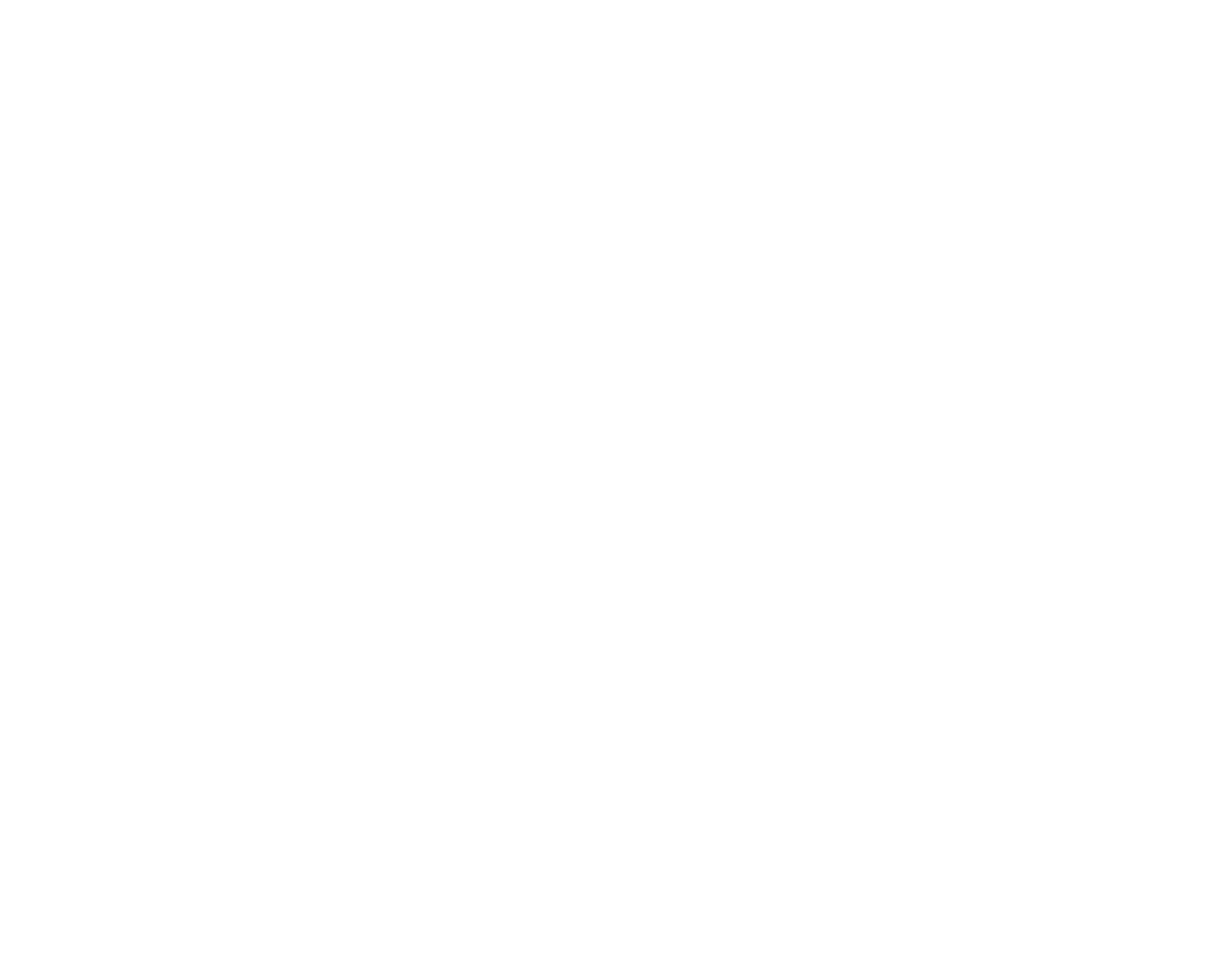|                    | Licence Business Name                                     | <b>Address</b>                                                       | <b>Licence Type/Sub</b> |                                        | <b>Phone</b>     |      | Fax                     |     |
|--------------------|-----------------------------------------------------------|----------------------------------------------------------------------|-------------------------|----------------------------------------|------------------|------|-------------------------|-----|
| <b>Issue Date:</b> |                                                           | Tuesday, 07 August 2012                                              |                         |                                        |                  |      |                         |     |
| 12 617408          | Royal Group City Ventures Ltd                             | 4751 Garden City Rd Unit 145 Richmond BC V6X 3M7                     | Service Use             |                                        | $(604)$ 231-0588 |      | Work (604) 231-0599 Fax |     |
| 12 617661          | <b>New River Construction</b>                             | 5219 FAIRMONT ST VANCOUVER BC V5R 3V4                                | Service Use             | <b>General Contractor</b>              | (778) 554-2688   | Work |                         | Hom |
| 12 617407          | Royal Grand Plaza Development<br>Inc                      | 4751 Garden City Rd Unit 145 Richmond BC V6X 3M7                     | Service Use             | <b>General Contractor</b>              | (604) 231-0588   |      | Work (604) 231-0599 Fax |     |
| 12 616331          | Proterra Management Consulting<br>and Accounting Services | 4871 Shell Rd Unit 1110 Richmond BC V6X 3Z6                          | Service Use             |                                        | (604) 370-3796   |      | Work 18665916416        | Fax |
| 12 617713          | <b>Chickiting Magazine Corp</b>                           | 3111 Beckman PI Unit 7 Richmond BC V6X 3R3                           | Service Use             | Home Occupation                        | (604) 232-0681   | Work |                         | Hom |
| <b>Issue Date:</b> |                                                           | <b>Wednesday, 08 August 2012</b>                                     |                         |                                        |                  |      |                         |     |
| 12 617791          | Live Love and Laugh Chair<br>Massage                      | 4888 BRENTWOOD DR UNIT 2001 BURNABY BC V5C<br>0C6                    | Service Use             | <b>Therapeutic Touch</b><br>Treatments | (778) 239-2869   | Work |                         | Hom |
| 12 616363          | <b>Real Estate Weekly</b>                                 | 3355 GRANDVIEW HWY VANCOUVER BC V5M 1Z5                              | Vending Machine Use     | Newspapers                             | (604) 435-7977   |      | Work (604) 439-2630 Fax |     |
| 12 617812          | Agricultural Commodity Import &<br><b>Export Business</b> | 9420 Ferndale Rd Unit 24 Richmond BC V6Y 0A7                         | Service Use             | Home Occupation                        | (604) 231-6041   |      | Work (604) 231-6041     | Fax |
| 12 617810          | Maple Greenline Landscaping                               | 11880 Woodhead Rd Richmond BC V6X 1J4                                | Service Use             | <b>General Contractor</b>              | (604) 725-3034   | Work |                         | Hom |
| 12 617802          | Three Sixty Plumbing and Heating                          | 11661 207TH ST MAPLE RIDGE BC V2X 1X2                                | Service Use             | <b>Plumbing Contractor</b>             | (778) 835-4416   | Work |                         | Hom |
| 12 617795          | Achieve Overseas Consulting<br>Service                    | 3180 Wardmore PI Richmond BC V7C 1S7                                 | Service Use             | Home Occupation                        | (604) 339-2166   | Work |                         | Hom |
| 12 617792          | Hubert Blanchette Inc                                     | 2325 AUGUSTIN-CANTIN MONTREAL PQ H3K 1C6                             | Service Use             | <b>General Contractor</b>              | (514) 934-2325   |      | Work (514) 934-2420     | Fax |
| 12 617760          | Homepro House Cleaning                                    | 11711 Pintail Dr Richmond BC V7E 4N7                                 | Service Use             | Home Occupation                        | (778) 707-3666   | Work |                         | Hom |
| 12 617682          | <b>Hyperlink Education Center Ltd</b>                     | 4400 Hazelbridge Way Unit 220 Richmond BC V6X 3R8                    | Assembly Use Group 3    | <b>Education Institution</b>           | (778) 863-0316   | Work |                         | Hom |
| 12 616356          | Ling's Hair Cut                                           | 3031 Beckman PI Unit 150 Richmond BC V6X 3R2                         | Service Use             |                                        | (604) 270-3228   | Work |                         | Hom |
| 12 617422          | <b>Centro Terrawest Development</b><br>Ltd                | 6791 Elmbridge Way Unit 200 Richmond BC V7C 4N1                      | Service Use             | <b>General Contractor</b>              | (604) 241-1422   |      | Work (604) 241-1482 Fax |     |
| 12 617785          | <b>Maystar Consultancy Services</b>                       | 7833 Ash St Unit 4 Richmond BC V6Y 4L8                               | Service Use             | Home Occupation                        | (604) 278-1096   | Work |                         | Hom |
| 12 617542          | <b>Bradley Pacific Enterprise</b>                         | 7520 River Rd Richmond BC V6X 1X6                                    | Service Use             |                                        | (604) 244-8547   |      | Work (604) 244-8597 Fax |     |
| <b>Issue Date:</b> |                                                           | Thursday, 09 August 2012                                             |                         |                                        |                  |      |                         |     |
| 12 617762          | <b>HELPS</b>                                              | 4400 Hazelbridge Way Unit 220 Richmond BC V6X 3R8                    | Assembly Use Group 3    | <b>Education Institution</b>           | (778) 885-6617   | Work |                         | Hom |
| 12 617916          |                                                           | Greenlight Carbuyco Canada ULC 16179 Blundell Rd Richmond BC V6W 0A3 | Mercantile Use          | Automobile Dealer                      | (604) 233-7333   |      | Work (604) 233-7707     | Fax |
| 12 617896          | <b>OPC Fitness</b>                                        | 6233 Birch St Unit 11 Richmond BC V6Y 4H3                            | Service Use             | Home Occupation                        | (604) 578-8607   | Work |                         | Hom |
| 12 617872          | <b>SH Plumbing</b>                                        | 3390 MAPLE ST VANCOUVER BC V6J 3V4                                   | Service Use             | <b>Plumbing Contractor</b>             | (604) 338-9799   | Work |                         | Hom |
| 12 617822          | i-Print Ink & Toner Supply                                | 8700 McKim Way Unit 1033 Richmond BC V6X 4A5                         | Mercantile Use          | <b>Retail Trading</b>                  | (778) 588-0833   | Work |                         | Hom |
| 11 585275          | <b>PrimeSource Building Products</b><br>Canada Ltd        | 7431 Nelson Rd Unit 110 Richmond BC V6W 1G3                          | Mercantile Use          | <b>Wholesale Trading</b>               | (604) 231-0473   |      | Work (604) 231-0413 Fax |     |
| 08 431564          | <b>Graceland Advertising Ltd</b>                          | 1991 Savage Rd Unit 170 Richmond BC V6V 0A5                          | Service Use             |                                        | (604) 207-8833   |      | Work (604) 207-6878 Fax |     |
| 08 431558          | Lysias Enterprises (Canada) Ltd                           | 1991 Savage Rd Unit 170 Richmond BC V6V 0A5                          | Service Use             |                                        | (604) 207-8833   |      | Work (604) 207-6878 Fax |     |
| 12 617850          | <b>ASK Contracting Inc</b>                                | 1966 240 ST LANGLEY BC V2Z 3A5                                       | Service Use             | <b>General Contractor</b>              | (604) 532-7100   |      | Work (604) 532-7170 Fax |     |
| <b>Issue Date:</b> |                                                           | Monday, 13 August 2012                                               |                         |                                        |                  |      |                         |     |
| 12 617959          | Sweet Lulu's Costume Company                              | 5900 Muir Dr Unit 18 Richmond BC V6V 2Y8                             | Service Use             | Home Occupation                        | (778) 397-3777   | Work |                         | Hom |
| 12 617961          | Rag Bags Cleaning Services<br>Company                     | 13316 OLD YALE RD UNIT 201 SURREY BC V3T 5J5                         | Service Use             |                                        | (604) 446-2247   | Work |                         | Hom |
| 12 617982          | <b>Full Measure Contracting</b>                           | 46675 FRASER AVE CHILLIWACK BC V2P 2L2                               | Service Use             | <b>General Contractor</b>              | (604) 845-2841   | Work |                         | Hom |
| 12 617969          | <b>Proplus Contracting</b>                                | 77 STEELCASE RD W UNIT 6 MARKHAM ON L1V 5N9                          | Service Use             | <b>General Contractor</b>              | (905) 479-3136   |      | Work (905) 479-1386 Fax |     |
|                    | Wednesday, 02 January 2013                                |                                                                      | Page 36 of 55           |                                        |                  |      |                         |     |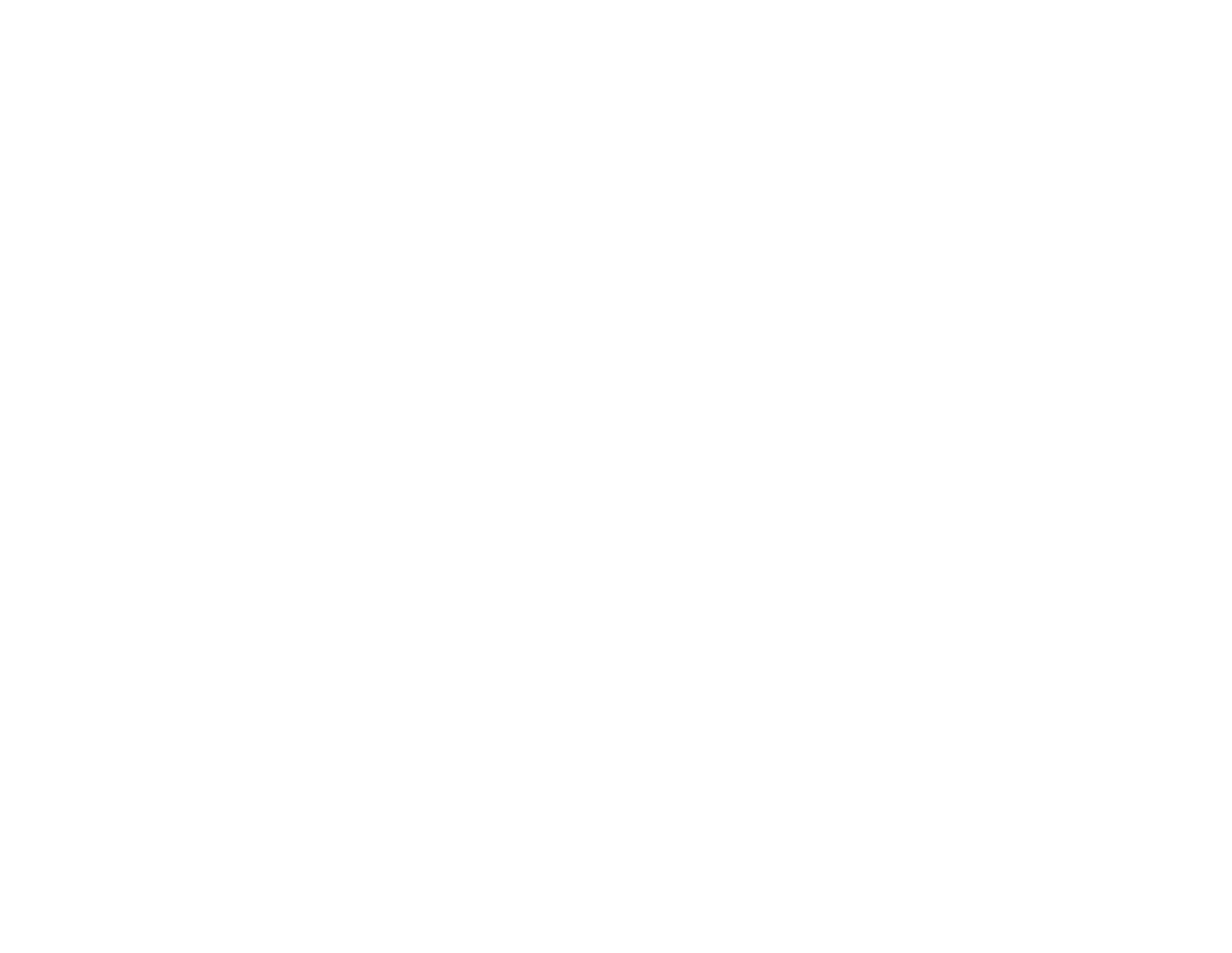|                    | Licence Business Name                                          | <b>Address</b>                                    | <b>Licence Type/Sub</b> |                                      | <b>Phone</b>     |      | Fax                     |     |
|--------------------|----------------------------------------------------------------|---------------------------------------------------|-------------------------|--------------------------------------|------------------|------|-------------------------|-----|
| 12 617984          | <b>Highland Roofing Ltd</b>                                    | 7060 236TH ST LANGLEY BC V2Y 2H8                  | Service Use             | <b>General Contractor</b>            | (604) 532-0787   |      | Work (604) 532-0791 Fax |     |
| 12 617944          | Lindbjerg Chimney & Masonry<br>Service                         | 5074 201A ST UNIT 105 LANGLEY BC V3A 5M8          | Service Use             | <b>General Contractor</b>            | (604) 614-7516   |      | Work (778) 278-1055 Fax |     |
| 12 617680          | <b>B</b> W Cooney                                              | 11280 Twigg PI Unit 115 Richmond BC V6V 0A6       | Mercantile Use          | <b>Wholesale Trading</b>             | 9058577880227    | Work |                         | Hom |
| 12 617643          | <b>CCM Investment Group Ltd</b>                                | 8380 Lansdowne Rd Unit 250 Richmond BC V6X 3M6    | Service Use             |                                      | (604) 278-6087   |      | Work (604) 278-5087 Fax |     |
| 12 617394          | Auto-Camping Ltd                                               | 11280 Twigg PI Unit 118 Richmond BC V6V 0A6       | Mercantile Use          | <b>Wholesale Trading</b>             | (604) 324-8775   | Work |                         | Hom |
| 12 617971          | Bicomtc (Canada) Medical<br><b>Instruments Corp</b>            | 8081 Westminster Hwy Unit 504 Richmond BC V6X 1A7 | Service Use             | Home Occupation                      | $(604)$ 369-4519 | Work |                         | Hom |
| 12 617945          | <b>BP</b> Import                                               | 7293 Moffatt Rd Unit 357 Richmond BC V6Y 3E4      | Service Use             | Home Occupation                      | (604) 328-1488   | Work |                         | Hom |
| <b>Issue Date:</b> |                                                                | Tuesday, 14 August 2012                           |                         |                                      |                  |      |                         |     |
| 12 618064          | <b>Trinity Painting Services</b>                               | 23026 CLIFF AVE MAPLE RIDGE BC V2X 7Z9            | Service Use             | <b>General Contractor</b>            | (778) 893-2770   |      | Work (604) 476-9718 Fax |     |
| 12 618084          | North Fraser Vessel Assist                                     | 3320 Pleasant St Richmond BC V7E 2P4              | Service Use             | Home Occupation                      | (604) 272-1443   | Work |                         | Hom |
| 12 618043          | <b>Tangrace Decoration</b><br><b>Construction Ltd</b>          | 11511 Bridgeport Rd Unit 106 Richmond BC V6X 1T4  | Service Use             | <b>General Contractor</b>            | (604) 447-3293   |      | Work (604) 447-3293 Fax |     |
| 12 618041          | Atlas Alliance Immigration Ltd                                 | 12411 Jack Bell Dr Unit 15 Richmond BC V6V 2S5    | Service Use             | Home Occupation                      | (778) 829-0008   | Work |                         | Hom |
| 12 618030          | <b>Brian Rego Graphics</b>                                     | 4111 Francis Rd Unit 101 Richmond BC V7C 1J8      | Service Use             | Home Occupation                      | (604) 277-1285   | Work |                         | Hom |
| 12 614935          | PIV Cafe Inc                                                   | 8531 Alexandra Rd Unit 128 Richmond BC V6X 1C3    | Assembly Use Group 1    | <b>Food Service</b><br>Establishment | (604) 765-1266   | Work |                         | Hom |
| 12 618042          | BellaMi Hair                                                   | 12411 Jack Bell Dr Unit 15 Richmond BC V6V 2S5    | Service Use             | Home Occupation                      | (778) 846-5832   | Work |                         | Hom |
| <b>Issue Date:</b> |                                                                | <b>Wednesday, 15 August 2012</b>                  |                         |                                      |                  |      |                         |     |
| 12 614830          | Catch The Eyes Boutique                                        | 12040 2nd Ave Unit 100 Richmond BC V7E 6N3        | Mercantile Use          | <b>Retail Trading</b>                | (604) 272-3393   | Work |                         | Hom |
| 12 618183          | <b>Metrotown Glass</b>                                         | 4600 IMPERIAL ST BURNABY BC V5J 1B8               | Service Use             | <b>General Contractor</b>            | (604) 432-7161   |      | Work (604) 432-1404 Fax |     |
| 11 593371          | Sensha-Ya                                                      | 8171 Leslie Rd Richmond BC V6X 1E4                | Service Use             |                                      | (604) 727-8357   |      | Work (604) 542-8888 Fax |     |
| 12 618103          | Fountana Metal Corp                                            | 11938 Bridgeport Rd Unit 220 Richmond BC V6X 1T2  | Service Use             |                                      | (604) 207-8992   | Work |                         | Hom |
| 12 612309          | <b>Vision Plus</b>                                             | 12420 No 1 Rd Unit 190 Richmond BC V7E 6N2        | Service Use             |                                      | (604) 274-2020   |      | Work (604) 274-2090 Fax |     |
| 12 605640          | Kin's Farm Market Ltd                                          | 7820 Williams Rd Unit 105 Richmond BC V7A 1G3     | Mercantile Use          | <b>Retail Trading</b>                | (604) 272-2551   |      | Work (604) 272-3001 Fax |     |
| 12 618171          | Woodrose Woodworking Inc                                       | 8975 OAK ST VANCOUVER BC V6P 4B8                  | Service Use             | <b>General Contractor</b>            | (604) 322-4007   |      | Work (604) 322-1976 Fax |     |
| <b>Issue Date:</b> |                                                                | Thursday, 16 August 2012                          |                         |                                      |                  |      |                         |     |
| 12 618206          | <b>Pritpal Gill</b>                                            | 9038 HOLT RD SURREY BC V3V 4H3                    | Service Use             | <b>General Contractor</b>            | (604) 782-1246   | Work |                         | Hom |
| 12 618277          | <b>Stressless Greater Movers</b>                               | 375 WATER ST UNIT 200 VANCOUVER BC V6B 5C6        | Service Use             |                                      | (800) 817-3632   | Work |                         | Hom |
| <b>Issue Date:</b> |                                                                | Friday, 17 August 2012                            |                         |                                      |                  |      |                         |     |
|                    | 12 618284 Akkolade Consulting Inc                              | 12400 Phoenix Dr Richmond BC V7E 6B3              | Service Use             | Home Occupation                      | (604) 275-9692   | Work |                         | Hom |
| 12 618296          | Janda Roofing Limited                                          | 9224 126A ST SURREY BC V3V V52                    | Service Use             | <b>General Contractor</b>            | (778) 552-2026   | Work |                         | Hom |
| 12 618283          | B A Blackwell & Associates Ltd                                 | 3087 HOSKINS RD NORTH VANCOUVER BC V7J 3B5        | Service Use             | <b>General Contractor</b>            | (604) 985-8769   | Hom  |                         | Hom |
| 12 618243          | Green-T Landscape Maintenance                                  | 6833 Livingstone PI Unit 24 Richmond BC V7C 5T1   | Service Use             | <b>General Contractor</b>            | $(604)$ 862-6993 | Work |                         | Hom |
| 12 618241          | Jr Brand Smoke Meats                                           | 63 172ND AVE SURREY BC V3S 9R2                    | Assembly Use Group 1    | Food Catering                        | (604) 536-2191   | Work |                         | Hom |
| 12 618216          | Chen's Budget Vehicle Infraction<br><b>Processing Services</b> | 12311 McNeely Dr Unit 21 Richmond BC V6V 2S2      | Service Use             | Home Occupation                      | (778) 840-2403   | Work |                         | Hom |
| 12 618254          | <b>Everock Enterprises Ltd</b>                                 | 6600 Chelmsford St Richmond BC V7C 4H9            | Service Use             | <b>General Contractor</b>            | (604) 821-9867   |      | Work (604) 231-9302 Fax |     |
| <b>Issue Date:</b> |                                                                | <b>Monday, 20 August 2012</b>                     |                         |                                      |                  |      |                         |     |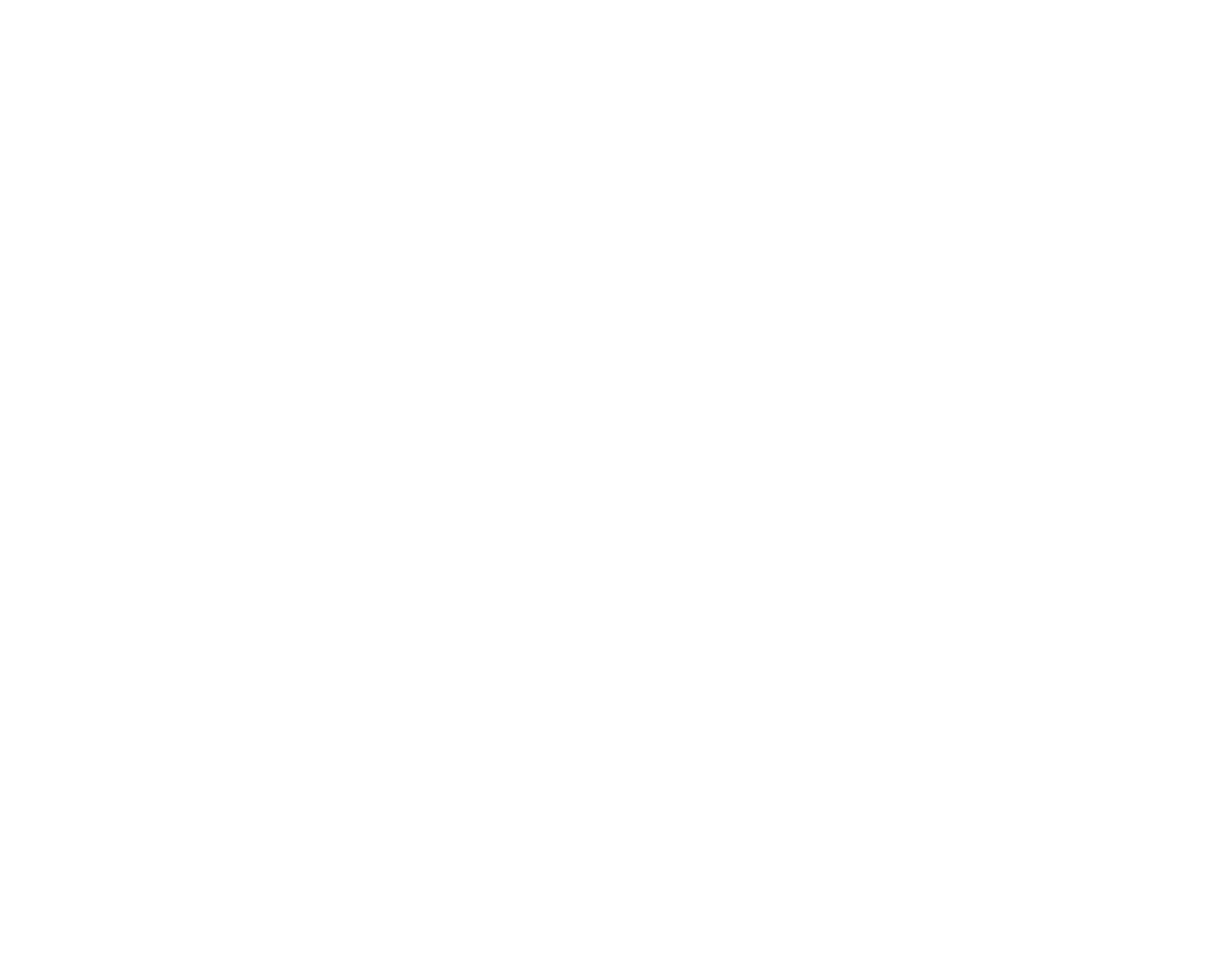|                    | <b>Licence Business Name</b>                           | <b>Address</b>                                                                   | <b>Licence Type/Sub</b>         |                                 | <b>Phone</b>     |      | Fax                        |            |
|--------------------|--------------------------------------------------------|----------------------------------------------------------------------------------|---------------------------------|---------------------------------|------------------|------|----------------------------|------------|
| 12 618285          | Check-Point Plumbing Heating &<br>Gas Fitting Inc      | 3033 KING GEORGE BLVD UNIT 34 SURREY BC V4P<br>1 <sub>B8</sub>                   | Service Use                     | <b>Gas Contractor</b>           | (604) 535-1768   |      | Work (604) 535-1769 Fax    |            |
| 12 618288          | Hong's Gardening Services                              | 3076 E 59TH AVE VANCOUVER BC V5S 2B3                                             | Service Use                     | <b>General Contractor</b>       | (604) 612-0138   | Work |                            | Hom        |
| 12 618310          | <b>Gold Medal Electric Ltd</b>                         | 1335 E 29TH AVE VANCOUVER BC V5V 2T4                                             | Service Use                     | <b>Electrical Contractor</b>    | (604) 873-9903   |      | Work (604) 873-9903 Fax    |            |
| 12 618341          | <b>BMA Water</b>                                       | 20250 116B AVE MAPLE RIDGE BC V2X 0C9                                            | Service Use                     | <b>General Contractor</b>       | (604) 828-7723   | Work |                            | Hom        |
| <b>Issue Date:</b> |                                                        | Tuesday, 21 August 2012                                                          |                                 |                                 |                  |      |                            |            |
| 12 618380          | <b>Wavestone Sculpture</b>                             | 1555 EAGLECLIFF RD BOWEN ISLAND BC VON 1G1                                       | Service Use                     | <b>General Contractor</b>       | (604) 612-2467   | Work |                            | Hom        |
| 12 618323          | Jian-Hwa Environmental<br>Protection Investment Co Ltd | 4140 No 3 Rd Unit 250 Richmond BC V6X 2C2                                        | Service Use                     |                                 | (604) 249-2818   |      | Work (604) 248-0480 Fax    |            |
| 12 618331          | <b>Best Pest Control Ltd</b>                           | 17740 58A AVE UNIT 204 SURREY BC V3S 1N5                                         | Service Use                     | <b>General Contractor</b>       | (778) 571-1373   | Work |                            | Hom        |
| <b>Issue Date:</b> |                                                        | <b>Wednesday, 22 August 2012</b>                                                 |                                 |                                 |                  |      |                            |            |
| 12 618511          | Urbanscape Project Ltd                                 | 1268 W BROADWAY UNIT 230 VANCOUVER BC V6H<br>1G6                                 | Service Use                     | <b>General Contractor</b>       | (778) 861-7686   | Work |                            | Hom        |
| 12 618508          | Gurjeet Johal                                          | 11151 Bird Rd Richmond BC V6X 1N7                                                | Service Use                     | <b>General Contractor</b>       | (604) 726-7429   | Work |                            | Hom        |
| 12 618507          | Taj Roofing Ltd                                        | 14160 62 A AVE SURREY BC V3X 0B2                                                 | Service Use                     | <b>General Contractor</b>       | (778) 883-3562   | Work |                            | Hom        |
| 12 618500          | All Star Electrical Ltd                                | 5878 124TH ST SURREY BC V3X 1X5                                                  | Service Use                     | <b>Electrical Contractor</b>    | (604) 501-2796   | Work |                            | Hom        |
| 12 618488          | <b>ALCO Fire Protection Ltd</b>                        | 3822 RICHMOND ST PORT COQUITLAM BC V3B 3R8                                       | Service Use                     | <b>Sprinkler Contractor</b>     | (778) 999-6409   | Work |                            | Hom        |
| 12 618467          | <b>Far Initiatives Firm</b>                            | 7260 Winchelsea Cr Richmond BC V7C 4E4                                           | Service Use                     | Home Occupation                 | (778) 885-6458   | Work |                            | Hom        |
| 12 615069          |                                                        | Wingsum International Trading Inc 21331 Gordon Way Unit 3110 Richmond BC V6W 1J9 | Mercantile Use                  | <b>Wholesale Trading</b>        | (778) 231-1168   | Work |                            | Hom        |
| 12 618366          | Craze Cube                                             | 4540 No 3 Rd Unit 1410 Richmond BC V6X 4E4                                       | Mercantile Use                  | <b>Retail Trading</b>           | (778) 288-6962   | Work |                            | Hom        |
| <b>Issue Date:</b> |                                                        | Thursday, 23 August 2012                                                         |                                 |                                 |                  |      |                            |            |
| 12 618486          | <b>BGN Construction Ltd</b>                            | 12253 74 AVE SURREY BC V3W 2S1                                                   | Service Use                     | <b>General Contractor</b>       | (604) 572-4590   | Work |                            | <b>Hom</b> |
| 12 618509          | Iyinisiw Management Inc                                | 4940 No 3 Rd Unit 218 Richmond BC V6X 3A5                                        | Service Use                     |                                 | (604) 232-2453   |      | Work (604) 232-2463 Fax    |            |
| 12 618542          | Erning Lin                                             | 4320 Waller Dr Richmond BC V7E 5J5                                               | Service Use                     | <b>General Contractor</b>       | (604) 879-2711   |      | Work (604) 879-2744 Fax    |            |
| 12 616289          | Woodwind Canada Immigration<br>Ltd                     | 4311 Hazelbridge Way Unit 2035 Richmond BC V6X 3L7                               | Service Use                     |                                 | (604) 282-1783   | Work |                            | Hom        |
| 12 605757          | Journey's #5018                                        | 6551 No 3 Rd Unit 1732 Richmond BC V6Y 2B6                                       | Mercantile Use                  | <b>Retail Trading</b>           | (615) 924-7792   | Work |                            | <b>Hom</b> |
| 12 614012          | Venus Furniture Ltd                                    | 4551 No 3 Rd Unit 140 Richmond BC V6X 2C3                                        | Mercantile Use                  | <b>Retail Trading</b>           | (778) 898-6680   | Work |                            | Hom        |
| 12 618552          | Future Bridge Consulting Inc                           | 8031 Colonial Dr Unit 108 Richmond BC V7C 5B7                                    | Service Use                     | <b>General Contractor</b>       | (604) 370-3868   | Work |                            | Hom        |
| 12 618080          | Easy Trade Weekly Ltd                                  | 2940 MAIN ST UNIT 201 VANCOUVER BC V5T 3G3                                       | Vending Machine Use             | Newspapers                      | (604) 336-2818   |      | Work (855) 302-4625 Fax    |            |
| <b>Issue Date:</b> |                                                        | Monday, 27 August 2012                                                           |                                 |                                 |                  |      |                            |            |
|                    | 12 618611 ANP Applied Technology Ltd                   | 5131 Merganser Dr Richmond BC V7E 3X8                                            | Service Use                     | Home Occupation                 | (604) 271-1595   | Work |                            | Hom        |
| 12 618639          | Kokko                                                  | 4151 Hazelbridge Way Unit 2560 Richmond BC V6X 4J7                               | Mercantile Use                  | Retail Trading                  | (604) 278-5787   | Work |                            | Hom        |
| 12 618637          | <b>INUS Solutions Inc</b>                              | 9720 Bates Rd Richmond BC V7A 1E4                                                | Service Use                     | Home Occupation                 | (604) 551-2393   | Work |                            | Hom        |
| 12 618614          | Ruby Foot Care                                         | 8511 Leslie Rd Richmond BC V6X 1E6                                               | Service Use                     | Home Occupation                 | (778) 887-4484   |      | Work (604) 276-2734 Fax    |            |
| 12 618477          | K M S International Business Inc                       | 20800 Westminster Hwy Unit 2228 Richmond BC V6V 2W3                              | Mercantile Use                  | Wholesale Trading               | (604) 271-6257   | Work |                            | Hom        |
| 12 614719          | batch.food.                                            | 12851 Bathgate Way Unit 4 Richmond BC V6V 1Y5                                    | Industrial/Manufacturing<br>Use |                                 | (778) 321-7214   | Work |                            | Hom        |
| 12 610208          | La Vie Reflexology Centre                              | 3086 St Edwards Dr Unit 103 Richmond BC V6X 4C4                                  | Service Use                     | Therapeutic Touch<br>Treatments | $(604)$ 726-8566 |      | Cellul (778) 829-2153 Cell |            |
| 12 618630          | <b>Bratch Realty Ltd</b>                               | 10691 Shellbridge Way Unit 130 Richmond BC V6X 2W8                               | Service Use                     |                                 | (604) 729-5723   |      | Work (604) 696-0666 Fax    |            |

 $\blacksquare$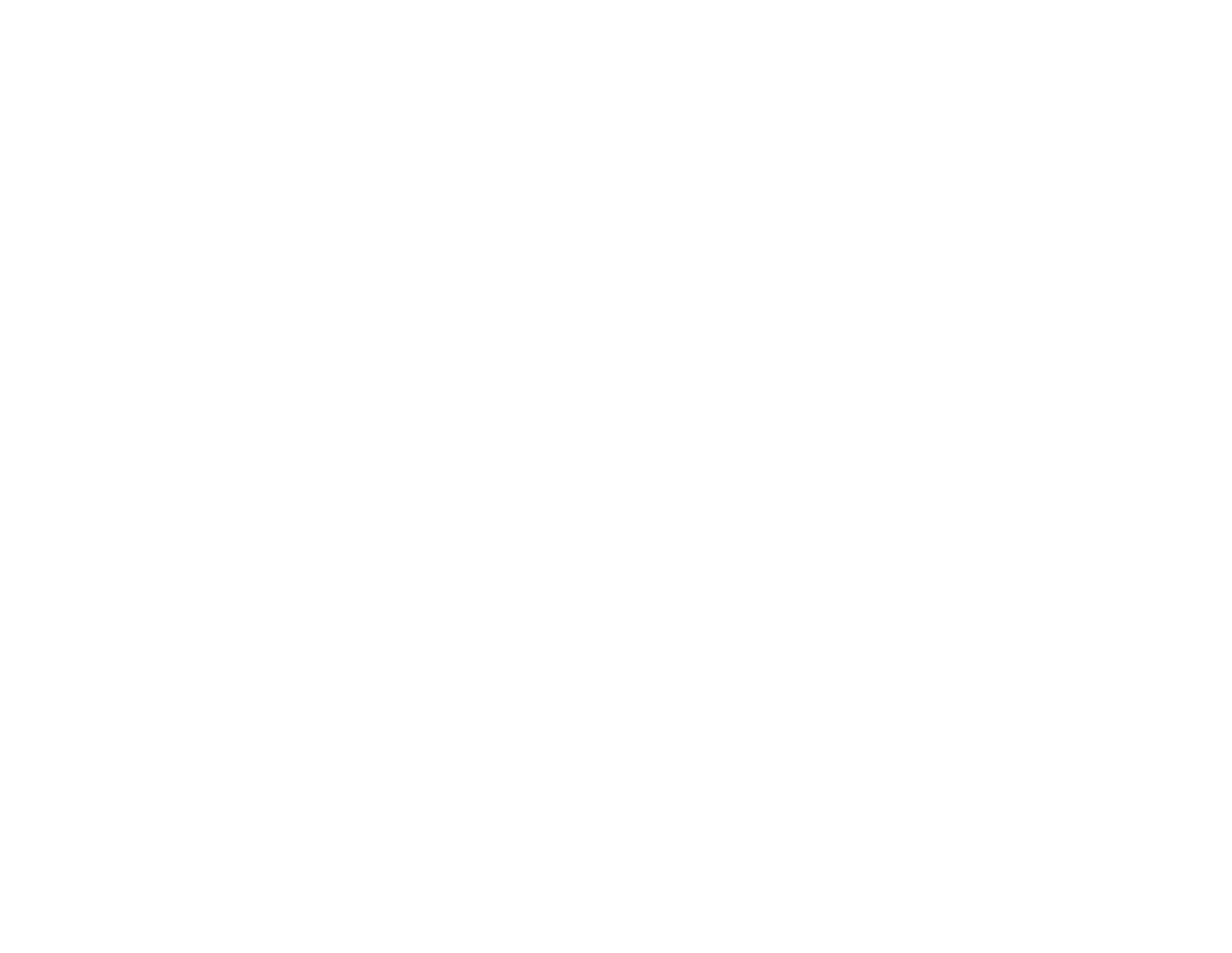|                    | <b>Licence Business Name</b>                     | <b>Address</b>                                                               | <b>Licence Type/Sub</b>         |                                      | <b>Phone</b>     |      | Fax                     |      |
|--------------------|--------------------------------------------------|------------------------------------------------------------------------------|---------------------------------|--------------------------------------|------------------|------|-------------------------|------|
| <b>Issue Date:</b> |                                                  | Tuesday, 28 August 2012                                                      |                                 |                                      |                  |      |                         |      |
| 12 609117          | Carte Blanche Furniture<br>Incorporated          | 1999 Savage Rd Unit 171 Richmond BC V6V 0A5                                  | Mercantile Use                  | <b>Wholesale Trading</b>             | (604) 617-7333   |      | Work (604) 295-6375 Fax |      |
| 12 618692          | Paton Plumbing Worx Inc                          | 6568 193B ST UNIT 5 SURREY BC V4N 5S7                                        | Service Use                     | <b>Gas Contractor</b>                | (604) 992-2144   |      | Work (604) 534-5620 Fax |      |
| 12 619461          | Dreamwiz Design and<br>Constuction Inc           | 1426 MADRONA PL COQUITLAM BC V3E 2S5                                         | Service Use                     | <b>General Contractor</b>            | (778) 323-7073   |      | Work (604) 475-4020 Fax |      |
| 12 619466          | Kamo Gardening Studio                            | 10090 152ND ST UNIT 151 SURREY BC V3R 8X8                                    | Service Use                     | <b>General Contractor</b>            | (604) 585-8629   |      | Work (604) 585-8629 Fax |      |
| 12 619456          | Supertech Mobile Automotive<br>Repairs           | 4417 Francis Rd Richmond BC V7C 1J8                                          | Service Use                     | Home Occupation                      | (604) 612-7068   | Work |                         | Hom  |
| 12 619445          | Pos Construction Ltd                             | 9547 152ND ST UNIT 206 SURREY BC V3R 5Y5                                     | Service Use                     | <b>General Contractor</b>            | (778) 395-8924   |      | Work (604) 588-0215 Fax |      |
| 12 618691          | Liang's Massage Therapy                          | 6311 Madrona Cr Richmond BC V7C 2T3                                          | Service Use                     | Home Occupation                      | (604) 725-4088   | Work |                         | Hom  |
| 12 618688          | C.                                               | 9288 Keefer Ave Unit 15 Richmond BC V6Y 4K9                                  | Service Use                     | <b>General Contractor</b>            | (778) 861-7768   | Work |                         | Hom  |
| 12 618687          | Chez Moi Yoga & Pilates Studio                   | 9340 Maskall Dr Richmond BC V7E 5J3                                          | Service Use                     | Home Occupation                      | (604) 274-6181   | Work |                         | Hom  |
| 12 617623          | Spinergy Fitness Studio Inc                      | 12240 2nd Ave Unit 230 Richmond BC V7E 3L8                                   | Assembly Use Group 3            | <b>Health Studio</b>                 | (604) 241-4770   | Work |                         | Hom  |
| 12 618663          | Centra Windows Ltd                               | 20216 98TH AVE LANGLEY BC V1M 3G1                                            | Service Use                     | <b>Gas Contractor</b>                | (604) 308-7647   |      | Work (604) 455-2147 Fax |      |
| <b>Issue Date:</b> |                                                  | <b>Wednesday, 29 August 2012</b>                                             |                                 |                                      |                  |      |                         |      |
| 12 618097          | Irene Hair Salon                                 | 6211 Buswell St Unit 110 Richmond BC V6Y 4C3                                 | Service Use                     |                                      | (604) 767-3082   | Work |                         | Hom  |
| 12 619510          | Groundswell Mechanical                           | 1525 200 ST LANGLEY BC V2Z 1W5                                               | Service Use                     | <b>Plumbing Contractor</b>           | (778) 840-6286   | Work |                         | Hom  |
| 12 619506          | Gordon Chan                                      | 4271 Shackleton Gate Richmond BC V7C 5G8                                     | Service Use                     | <b>General Contractor</b>            | (604) 657-8790   | Work |                         | Hom  |
| 12 618684          | Chez Moi Yoga & Pilates Studio                   | 3651 Moncton St Unit 230 Richmond BC V7E 3A5                                 | Assembly Use Group 3            | <b>Health Studio</b>                 | (604) 274-6181   | Work |                         | Hom  |
| 12 614848          | <b>Fairlady Beauty Center</b>                    | 8766 McKim Way Unit 1180 Richmond BC V6X 4G4                                 | Service Use                     |                                      | (604) 232-2498   | Work |                         | Hom  |
| 11 590224          | Imperial City Bistro Ltd                         | 3671 Westminster Hwy Unit 140 Richmond BC V7C 5V2                            | Assembly Use Group 1            | <b>Food Service</b><br>Establishment | (604) 270-7799   | Work |                         | Cell |
| 11 566690          | Allcare Denture Clinic Implant<br>Center Inc     | 8888 Odlin Cr Unit 1200 Richmond BC V6X 3Z8                                  | Service Use                     |                                      | (604) 374-8482   | Work |                         | Hom  |
| 12 619517          | <b>Bridgecc Consulting Inc</b>                   | 10850 Hollymount Dr Richmond BC V7E 4Z2                                      | Service Use                     | Home Occupation                      | $(604)$ 248-6653 | Work |                         | Hom  |
| 12 61 6351         | <b>Complete Health Center</b>                    | 9040 Blundell Rd Unit 165 Richmond BC V6Y 1K3                                | Service Use                     |                                      | (604) 889-4033   | Work |                         | Hom  |
| <b>Issue Date:</b> |                                                  | Thursday, 30 August 2012                                                     |                                 |                                      |                  |      |                         |      |
| 12 612596          |                                                  | Intellectual Ventures Canada ULC 5811 Cooney Rd Unit 602 Richmond BC V6X 3M1 | Service Use                     |                                      | (778) 948-9025   | Work |                         | Hom  |
| 12 619598          | <b>Carmar Mechanical Corp</b>                    | 20834 52A AVE LANGLEY BC V3A 6E5                                             | Service Use                     | <b>Plumbing Contractor</b>           | (604) 771-3661   | Work |                         | Hom  |
| <b>Issue Date:</b> |                                                  | Friday, 31 August 2012                                                       |                                 |                                      |                  |      |                         |      |
|                    | 12 619636 B & G Environmental<br>Maintenance Inc | 7532 TYNDALE CR BURNABY BC V5A 4K1                                           | Service Use                     | <b>General Contractor</b>            | (604) 415-9168   | Work |                         | Hom  |
| 12 619665          | Atlas Plumbing & Heating Ltd                     | 5971 131A ST SURREY BC V3X 1N3                                               | Service Use                     | <b>Plumbing Contractor</b>           | (778) 893-3736   | Work |                         | Hom  |
| 12 619634          | Coast 2000 Terminals Ltd                         | 16200 Portside Rd Richmond BC V6W 1M1                                        | Service Use                     |                                      | (604) 270-3625   |      | Work (604) 273-5375 Fax |      |
| 12 619625          | <b>Conquest Sales &amp; Rentals</b>              | PO BOX 1944 VILLAGE MALL ALDERGROVE BC V2S<br>7K3                            | Service Use                     | <b>General Contractor</b>            | (604) 625-2009   |      | Work (604) 607-3004 Fax |      |
| 12 603278          | <b>Artistic Baths</b>                            | 13520 Crestwood PI Unit 1 Richmond BC V6V 2G2                                | Mercantile Use                  | <b>Wholesale Trading</b>             | (604) 802-3241   | Work |                         | Hom  |
| 12 619669          | Sparkle Plan Limited                             | 3111 Corvette Way Unit 303 Richmond BC V6X 0E2                               | Service Use                     | Home Occupation                      | (604) 618-2089   | Work |                         | Hom  |
| <b>Issue Date:</b> |                                                  | Tuesday, 04 September 2012                                                   |                                 |                                      |                  |      |                         |      |
|                    | 12 612973 Wise Bites Collections Inc             | 11786 River Rd Unit 150 Richmond BC V6X 3Z3                                  | Industrial/Manufacturing<br>Use |                                      | (604) 626-5205   | Work |                         | Hom  |
|                    | Wednesday, 02 January 2013                       |                                                                              | Page 39 of 55                   |                                      |                  |      |                         |      |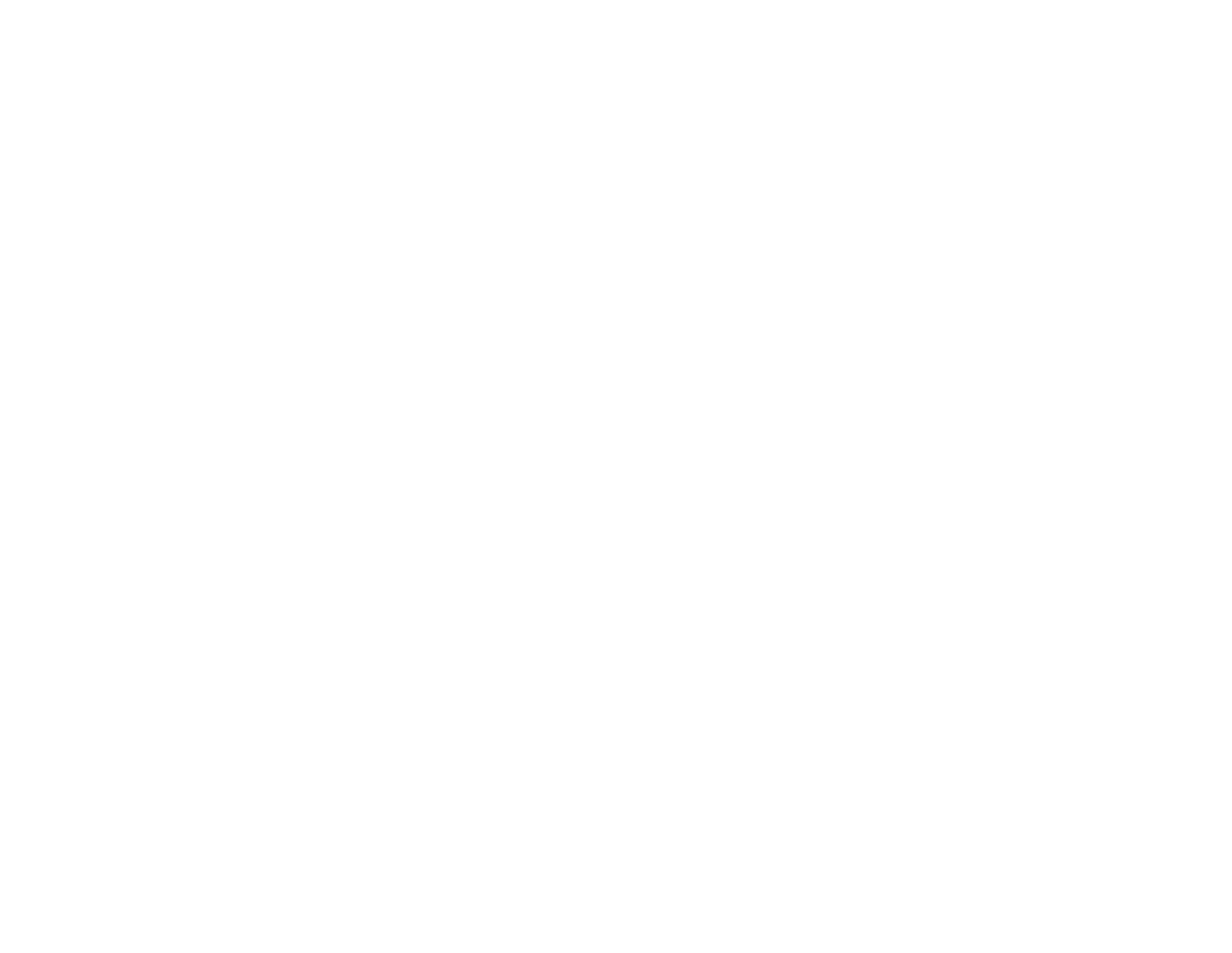|                    | <b>Licence Business Name</b>                 | <b>Address</b>                                                                | <b>Licence Type/Sub</b> |                                        | <b>Phone</b>     |      | Fax                     |     |
|--------------------|----------------------------------------------|-------------------------------------------------------------------------------|-------------------------|----------------------------------------|------------------|------|-------------------------|-----|
| 12 619705          | Ronald Caoili General Contractor             | 7760 No 1 Rd Richmond BC V7C 1T6                                              | Service Use             | <b>General Contractor</b>              | (604) 241-2256   | Work |                         | Hom |
| 12 619709          | King Limousine Services Inc                  | 1065 E 56TH AVE VANCOUVER BC V5X 1S1                                          | Vehicle for Hire        | Class B - Limousine                    | (604) 961-4700   | Work |                         | Hom |
| 12 619726          | Encanto Imports                              | 7251 Minoru Blvd Unit 203 Richmond BC V6Y 3P5                                 | Service Use             | Home Occupation                        | (604) 270-6494   | Work |                         | Hom |
| 12 619757          | Cantrust Immigration                         | 9308 Keefer Ave Unit 19 Richmond BC V6Y 4K9                                   | Service Use             | Home Occupation                        | (604) 273-9686   | Work |                         | Hom |
| <b>Issue Date:</b> | 'ednesday, 05 September 2012                 |                                                                               |                         |                                        |                  |      |                         |     |
| 12 619798          | Anne-Anne Foot Care                          | 6080 Azure Gate Richmond BC V7C 2V9                                           | Service Use             | Home Occupation                        | (604) 241-4977   |      | Work (604) 241-4977 Fax |     |
| 12 619648          | Wen Chin Hsu                                 | 11131 Blundell Rd Richmond BC V6Y 1L4                                         | Mercantile Use          | Roadside Stand                         | (604) 307-6756   | Work |                         | Hom |
| 12 619806          | <b>Caudalys Wine</b>                         | 7560 Winchelsea Cr Richmond BC V7A 4E4                                        | Service Use             | Home Occupation                        | (604) 638-3911   |      | Work (604) 275-9898 Fax |     |
| 12 619758          | <b>Summit Hill Strategies</b>                | 5900 Alderbridge Way Unit 903 Richmond BC V6X 0B6                             | Service Use             | Home Occupation                        | (778) 321-8711   | Work |                         | Hom |
| 12 619739          | Jenn Beaver Massage                          | 1205 HOWE ST UNIT 1102 VANCOUVER BC V6Z 0B2                                   | Service Use             | Therapeutic Touch<br>Treatments        | (604) 999-0566   | Work |                         | Hom |
| 12 617977          | <b>Fascinating Lady Beauty Centre</b><br>Ltd | 4540 No 3 Rd Unit 1455 Richmond BC V6X 4E4                                    | Service Use             |                                        | (604) 369-7883   | Work |                         | Hom |
| 12 617372          | Kin Lung Enterprises Ltd                     | 10571 Algonquin Dr Richmond BC V7A 3A5                                        | Service Use             | Home Occupation                        | (778) 883-1068   | Work |                         | Hom |
| 12 601056          | Green Mountain Gemstones Inc                 | 4940 No 3 Rd Unit 307 Richmond BC V6X 3A5                                     | Service Use             |                                        | (604) 233-0753   | Work |                         | Hom |
| 12 601055          | Prosper Enterprises Ltd                      | 4940 No 3 Rd Unit 307 Richmond BC V6X 3A5                                     | Service Use             |                                        | (604) 233-0753   | Work |                         | Hom |
| 11 59 6433         | Modern International Holding Ltd             | 4940 No 3 Rd Unit 307 Richmond BC V6X 3A5                                     | Service Use             |                                        | (604) 808-7197   | Work |                         | Hom |
| 12 618182          | <b>Gold Station</b>                          | 4151 Hazelbridge Way Unit 3520 Richmond BC V6X 4J7                            | Mercantile Use          | Second-Hand Dealer                     | (604) 779-6788   | Work |                         | Hom |
| <b>Issue Date:</b> | Thursday, 06 September 2012                  |                                                                               |                         |                                        |                  |      |                         |     |
| 12 618114          | Seacity International                        | 8600 Demorest Dr Richmond BC V7A 4M1                                          | Service Use             | Home Occupation                        | (604) 270-8810   | Work |                         | Hom |
| 12 618120          | <b>AUNZ Oversea</b>                          | 8600 Demorest Dr Richmond BC V7A 4M1                                          | Service Use             | Home Occupation                        | (604) 207-9239   | Work |                         | Hom |
| 12 619646          | Yoho Body Care                               | 8033 Saba Rd Unit 125 Richmond BC V6Y 4M8                                     | Service Use             | <b>Therapeutic Touch</b><br>Treatments | (778) 228-1858   | Work |                         | Hom |
| 12 619822          | Youneed Enterprises Ltd                      | 8260 Westminster Hwy Unit 1230 Richmond BC V6X 3Y2                            | Mercantile Use          | <b>Retail Trading</b>                  | (778) 895-8116   | Work |                         | Hom |
| 12 619864          | Michelle Hermans Interior Design             | 5653 Sandiford PI Richmond BC V7E 5M5                                         | Service Use             | Home Occupation                        | (604) 338-2235   | Work |                         | Hom |
| 12 617565          | Ever New Melbourne Ltd                       | 6060 Minoru Blvd Unit 1828 Richmond BC V6Y 2V7                                | Mercantile Use          | <b>Retail Trading</b>                  | (604) 345-1042   | Work |                         | Hom |
| <b>Issue Date:</b> |                                              | Monday, 10 September 2012                                                     |                         |                                        |                  |      |                         |     |
| 12 618325          | The Fame Fashion Studio                      | 4311 Hazelbridge Way Unit 1640 Richmond BC V6X 3L7                            | Service Use             |                                        | (778) 892-2499   | Work |                         | Hom |
| 12 620006          | <b>KLS Projects</b>                          | 23604 116TH AVE MAPLE RIDGE BC V4R 2C5                                        | Service Use             | <b>General Contractor</b>              | (604) 970-8242   | Work |                         | Hom |
| 12 619976          | NewFrog                                      | 7680 Malahat Ave Richmond BC V7A 4H2                                          | Service Use             | Home Occupation                        | (604) 370-1219   |      | Work (604) 370-1219 Fax |     |
| 12 617981          | <b>JW Music Studio</b>                       | 12551 Vickers Way Unit 120 Richmond BC V6V 2N4                                | Assembly Use Group 3    | <b>Education Institution</b>           | (778) 822-1620   | Work |                         | Hom |
| 12 617816          | K-town Korean Bbq Restaurant                 | 4151 Hazelbridge Way Unit 3600 Richmond BC V6X 4J7                            | Assembly Use Group 1    | Food Service<br>Establishment          | (778) 896-0489   |      | Work (778) 395-7033 Fax |     |
|                    | 12 618322 The Fame Fashion Studio            | 4311 Hazelbridge Way Unit 1640 Richmond BC V6X 3L7                            | Mercantile Use          | <b>Retail Trading</b>                  | (778) 892-2499   | Work |                         | Hom |
|                    | 12 619988 HC Interior Upholstery             | 4520 Agar Dr Richmond BC V7B 1A3                                              | Service Use             |                                        | (604) 789-6899   |      | Work (604) 278-2297 Fax |     |
| <b>Issue Date:</b> |                                              | Tuesday, 11 September 2012                                                    |                         |                                        |                  |      |                         |     |
| 12 615942          | Jinlla Health Beauty                         | 8700 McKim Way Unit 3103 Richmond BC V6X 4A5                                  | Service Use             |                                        | (778) 889-2882   | Work |                         | Hom |
| 12 618660          | Tao Academic Consulting<br>Services Ltd      | 8888 Odlin Cr Unit 2000 Richmond BC V6X 3Z8                                   | Assembly Use Group 3    | <b>Education Institution</b>           | (604) 931-5569   | Work |                         | Hom |
| 12 620075          | <b>Towne Millwork Ltd</b>                    | 2690 PROGRESSIVE WAY UNIT A ABBOTSFORD BC<br>V <sub>2</sub> T 6H <sub>9</sub> | Service Use             | <b>General Contractor</b>              | (604) 850-7738   |      | Work (604) 850-3895 Fax |     |
| 12 620080          | New Image Contracting Ltd                    | 1831 184 ST SURREY BC V3S 9V2                                                 | Service Use             | <b>General Contractor</b>              | $(604)$ 597-4551 |      | Work (604) 598-1779 Fax |     |
|                    | Wednesday, 02 January 2013                   |                                                                               | Page 40 of 55           |                                        |                  |      |                         |     |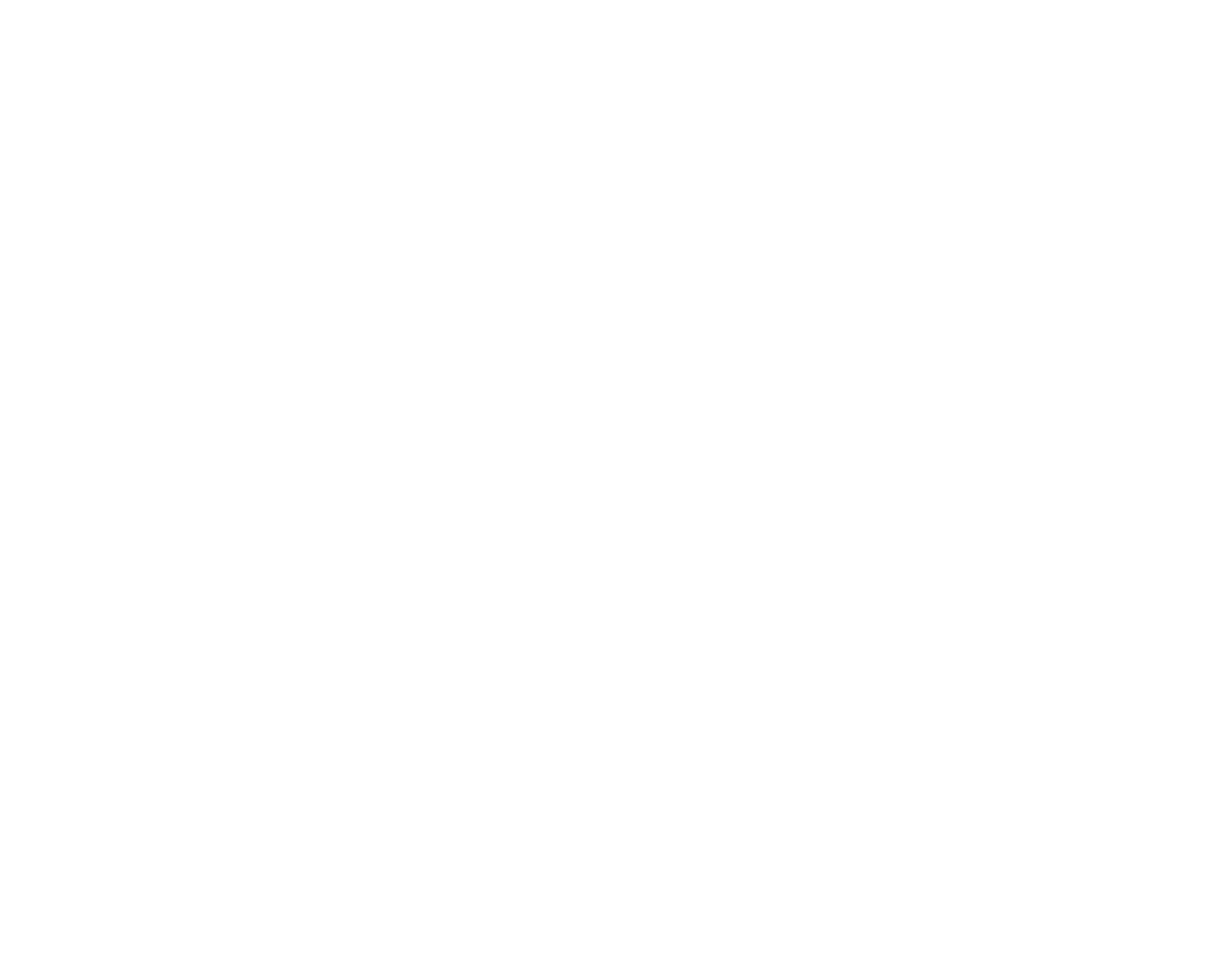|                    | <b>Licence Business Name</b>            | <b>Address</b>                                                              | <b>Licence Type/Sub</b> |                                               | <b>Phone</b>     |      | Fax                     |  |
|--------------------|-----------------------------------------|-----------------------------------------------------------------------------|-------------------------|-----------------------------------------------|------------------|------|-------------------------|--|
| <b>Issue Date:</b> | Thursday, 13 September 2012             |                                                                             |                         |                                               |                  |      |                         |  |
| 12 620280          | Pure Maids Services Ltd                 | 11231 7th Ave Richmond BC V7E 3B7                                           | Service Use             | Home Occupation                               | (604) 370-1211   | Work | Hom                     |  |
| 12 620153          | Kodiak Trucking & Equipment Ltd         | 25167 50TH AVE ALDERGROVE BC V4W 7A4                                        | Service Use             | <b>General Contractor</b>                     | $(604)$ 856-6518 |      | Work (604) 607-6665 Fax |  |
| 12 620312          | <b>Pretty Goose Trading</b>             | 8551 Dakota PI Richmond BC V7C 4Y6                                          | Service Use             | Home Occupation                               | (778) 885-6318   | Work | Hom                     |  |
| 12 620160          | <b>Bartek Construction Ltd</b>          | 237 E 4TH AVE UNIT 417 VANCOUVER BC V5T 4R4                                 | Service Use             | <b>General Contractor</b>                     | (778) 990-9663   |      | Work (604) 877-0559 Fax |  |
| 12 620188          | <b>Ben Construction</b>                 | 2202 WAVERLEY AVE VANCOUVER BC V5P 1R6                                      | Service Use             | <b>General Contractor</b>                     | (604) 438-2363   | Work | Hom                     |  |
| 12 620202          | Pacific Fortune Financial Inc           | 8460 Ackroyd Rd Unit 118 Richmond BC V6X 3E9                                | Service Use             | Home Occupation                               | (778) 863-5310   | Work | Hom                     |  |
| 12 620210          | <b>Tim Lake Forestry</b>                | 10111 Ryan Rd Richmond BC V7A 2G1                                           | Service Use             | Home Occupation                               | (604) 728-8576   | Work | Hom                     |  |
| 12 620276          | Mazin Furniture Industries Limited      | 16111 Blundell Rd Unit 136 Richmond BC V6W 0A3                              | Mercantile Use          | <b>Wholesale Trading</b>                      | (604) 879-6151   |      | Work (604) 874-7377 Fax |  |
| 12 619866          | Rigel Marine Services Inc.              | 6660 Graybar Rd Unit 130 Richmond BC V6W 1H9                                | Service Use             |                                               | (604) 370-0910   | Work | Hom                     |  |
| 12 620264          | <b>Trueway Contracting</b>              | 1060 53A ST DELTA BC V4M 3E3                                                | Service Use             | <b>General Contractor</b>                     | (604) 339-2277   | Work | Hom                     |  |
| 12 619865          | <b>Rigel Marine Services Inc</b>        | 6660 Graybar Rd Unit 130 Richmond BC V6W 1H9                                | Mercantile Use          | <b>Wholesale Trading</b>                      | (604) 370-0910   | Work | Hom                     |  |
| 12 619523          | Goldenkey Investments Group Inc         | 11020 No 5 Rd Unit 203 Richmond BC V7A 4E7                                  | Service Use             |                                               | (604) 272-8786   |      | Work (604) 272-8789 Fax |  |
| 12 617967          | Coastline Development Group Ltd         | 21900 Westminster Hwy Unit 150 Richmond BC V6V 0A8                          | Service Use             | <b>General Contractor</b>                     | (604) 270-0660   |      | Work (604) 270-0690 Fax |  |
| 12 615518          | <b>Crystal Fortune Holdings Inc</b>     | 12811 Clarke PI Unit 110 Richmond BC V6V 2H9                                | Service Use             |                                               | (604) 636-8181   |      | Work (604) 303-7557 Fax |  |
| 12 615455          | Beauty Inn                              | 4540 No 3 Rd Unit 1050 Richmond BC V6X 4E4                                  | Service Use             |                                               | (604) 771-9559   | Work | Hom                     |  |
| 11 582216          | DF Ventilation Contracting Ltd          | 14351 Burrows Rd Unit 130 Richmond BC V6V 1K9                               | Service Use             | <b>General Contractor</b>                     | (778) 297-6112   |      | Work (778) 297-1522 Fax |  |
| 11 568590          | Shiva Shakti Healing Consultancy        | 8279 Saba Rd Unit 115 Richmond BC V6Y 4B6                                   | Service Use             | <b>Therapeutic Touch</b><br><b>Treatments</b> | (604) 307-4283   | Work | Hom                     |  |
| 12 619901          | Mac's Convenience Store                 | 9951 Williams Rd Unit 110 Richmond BC V7A 1H3                               | Mercantile Use          | <b>Retail Trading</b>                         | (604) 295-3870   | Work | Fax                     |  |
| 12 619961          | Boat Fresh International Trading<br>Ltd | 12831 Clarke PI Unit 140 Richmond BC V6V 2H9                                | Mercantile Use          | <b>Wholesale Trading</b>                      | (604) 232-9988   |      | Work (604) 757-0305 Fax |  |
| <b>Issue Date:</b> |                                         | Friday, 14 September 2012                                                   |                         |                                               |                  |      |                         |  |
|                    | 12 620303 LDH Aluminum                  | 20434 49 A AVE LANGLEY BC V3A 5T6                                           | Service Use             | <b>General Contractor</b>                     | (604) 762-7246   |      | Work (604) 532-5276 Fax |  |
| <b>Issue Date:</b> |                                         | <b>Monday, 17 September 2012</b>                                            |                         |                                               |                  |      |                         |  |
| 12 615057          | Best Buy Canada Ltd                     | 6020 Steveston Hwy Unit 110 Richmond BC V7E 2K8                             | Vending Machine Use     | \$.25 or More                                 | (604) 412-1937   |      | Work (604) 712-5215 Fax |  |
| 12 620427          | Reza Rose Jewelry Art & Design          | 9571 Desmond Rd Richmond BC V7E 1R1                                         | Service Use             | Home Occupation                               | $(604)$ 812-1881 |      | Work (604) 277-1758 Fax |  |
| 12 620425          | <b>Affinity Systems Ltd</b>             | 22948 128 AVE MAPLE RIDGE BC V2X 4R8                                        | Service Use             | <b>General Contractor</b>                     | (778) 574-0307   |      | Work 18773289290<br>Fax |  |
| 12 620416          | Robinson's Contracting                  | 14781 59A AVE SURREY BC V3S 0R6                                             | Service Use             | <b>General Contractor</b>                     | (778) 839-6423   | Work | Hom                     |  |
| 12 620400          | DT Gardening                            | 6270 SELMA AVE BURNABY BC V5H 3R2                                           | Service Use             | <b>General Contractor</b>                     | (604) 724-5258   | Work | Hom                     |  |
| 12 620374          | <b>RR Gisby Maintenance</b>             | 11791 King Rd Unit 221 Richmond BC V7A 3B5                                  | Service Use             | Home Occupation                               | (604) 825-2264   | Work | Hom                     |  |
| 12 620367          | Fujiiryoki Trading Ltd                  | 3700 No 3 Rd Unit 2015 Richmond BC V6X 3X2                                  | Mercantile Use          | <b>Retail Trading</b>                         | (604) 272-5525   | Work | Hom                     |  |
|                    | 12 615059 Best Buy Canada Ltd           | 10991 No 1 Rd Richmond BC V7E 1S4                                           | Vending Machine Use     | \$.25 or More                                 | (604) 412-1937   |      | Work (604) 712-5215 Fax |  |
| 12 615052          | Best Buy Canada Ltd                     | 9471 No 2 Rd Richmond BC V7E 2C9                                            | Vending Machine Use     | \$.25 or More                                 | (604) 412-1937   |      | Work (604) 712-5215 Fax |  |
| 12 620317          | Company Inc                             | Jia Zhong Trading And Marketing 5811 Cooney Rd Unit 305 Richmond BC V6X 3M1 | Service Use             |                                               | (604) 249-3369   |      | Work (604) 207-0565 Fax |  |
| <b>Issue Date:</b> |                                         | Tuesday, 18 September 2012                                                  |                         |                                               |                  |      |                         |  |
| 12 620437          | Ltd                                     | Bodwell Investment & Consultant 6151 Riverdale Dr Richmond BC V7C 2E7       | Service Use             | <b>General Contractor</b>                     | (604) 998-7189   |      | Work (604) 638-6075 Fax |  |
| 12 620435          | Rejoyce Travel Services Ltd             | 5300 No 3 Rd Unit 919 Richmond BC V6X 2X9                                   | Service Use             | <b>Travel Agency</b>                          | (604) 370-3566   |      | Work (604) 370-3567 Fax |  |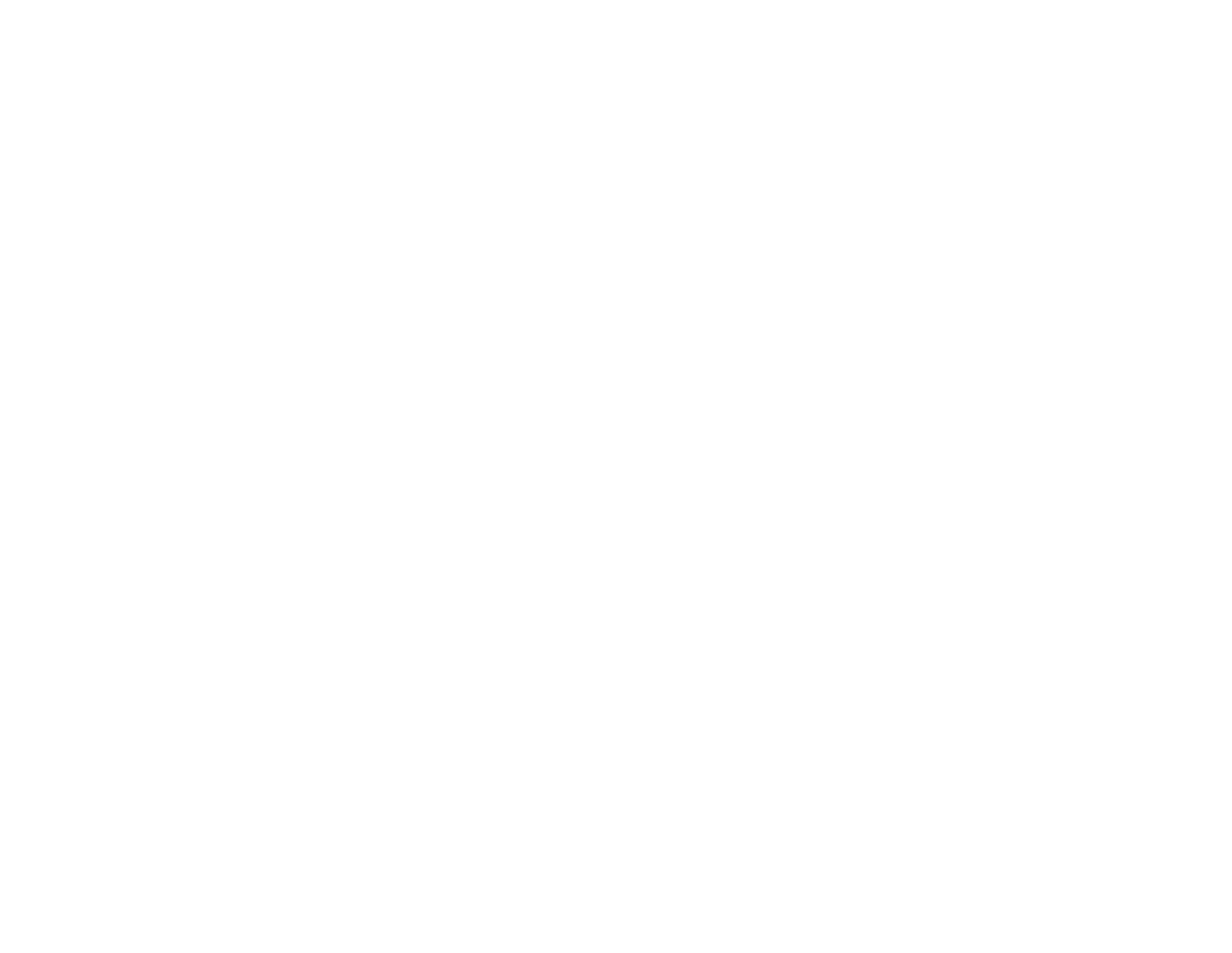|                    | <b>Licence Business Name</b>                           | <b>Address</b>                                      | <b>Licence Type/Sub</b>         |                                             | <b>Phone</b>     |      | Fax                     |     |
|--------------------|--------------------------------------------------------|-----------------------------------------------------|---------------------------------|---------------------------------------------|------------------|------|-------------------------|-----|
| 12 620500          | Sparkling Hill Asia Marketing<br>Group                 | 6080 Russ Baker Way Unit 125 Richmond BC V7B 1B4    | Service Use                     |                                             | (604) 278-8550   |      | Work (604) 278-8557 Fax |     |
| 12 620493          | Orion Health Services Inc                              | 555 SIXTH ST UNIT 402 NEW WESTMINSTER BC V3L<br>5H1 | Service Use                     | Registered Massage<br><b>Therapy Clinic</b> | (604) 436-3313   |      | Work (604) 436-3314 Fax |     |
| 12 620419          | Polymach Extrusion Technology<br>Ltd                   | 10451 Shellbridge Way Unit 150 Richmond BC V6X 2W8  | Service Use                     |                                             | (604) 249-2888   |      | Work (604) 278-5760 Fax |     |
| 12 617904          | <b>Teammax Investment Corp</b>                         | 5900 No 3 Rd Unit 750 Richmond BC V6X 3P7           | Service Use                     |                                             | (604) 505-1179   |      | Work (604) 284-5332 Alt |     |
| 12 617914          | <b>Teammax Financial Inc</b>                           | 5900 No 3 Rd Unit 750 Richmond BC V6X 3P7           | Service Use                     |                                             | (604) 505-1179   |      | Work (604) 284-5332 Alt |     |
| 12 617910          | Teammax Insurance Ltd                                  | 5900 No 3 Rd Unit 750 Richmond BC V6X 3P7           | Service Use                     |                                             | (604) 505-1179   |      | Work (604) 284-5332 Alt |     |
| 12 620440          | <b>Richmond Drawing Studio</b>                         | 9288 Keefer Ave Unit 32 Richmond BC V6Y 4K9         | Service Use                     | Home Occupation                             | (604) 960-1551   | Work |                         | Hom |
| <b>Issue Date:</b> | 'ednesday, 19 September 2012                           |                                                     |                                 |                                             |                  |      |                         |     |
| 12 617425          | <b>Budget Appliance Richmond</b>                       | 3831 Moncton St Richmond BC V7E 3A7                 | Service Use                     |                                             | $(604)$ 271-0666 |      | Work (604) 585-0826 Fax |     |
| 12 620537          | Saba Housecare                                         | 6331 Buswell St Unit 501 Richmond BC V6Y 4H2        | Service Use                     | <b>General Contractor</b>                   | (604) 518-0590   | Work |                         | Hom |
| 12 620511          | Michelle Nguyen                                        | 12620 Jack Bell Dr Richmond BC V6V 2V3              | Service Use                     | <b>Therapeutic Touch</b><br>Treatments      | (778) 385-8606   | Work |                         | Hom |
| 12 617862          | Mannatech                                              | 3011 Viking Way Unit 140 Richmond BC V6V 1W1        | Assembly Use Group 3            | <b>Education Institution</b>                | (905) 947-0855   |      | Work (905) 947-8319 Fax |     |
| 12 620544          | <b>Westerly Restoration</b>                            | 18450 74TH AVE SURREY BC V4N 6C2                    | Service Use                     | <b>General Contractor</b>                   | (778) 881-2877   |      | Work (778) 574-3434 Fax |     |
| 12 617424          | <b>Budget Appliance Richmond</b>                       | 3831 Moncton St Richmond BC V7E 3A7                 | Mercantile Use                  | <b>Retail Trading</b>                       | (604) 271-0666   |      | Work (604) 585-0826 Fax |     |
| 11 594974          | AABC Recyclers Group Inc                               | 13611 Mitchell Rd Richmond BC V6V 1M7               | Mercantile Use                  | <b>Scrap Metal Dealer</b>                   | (604) 773-8067   | Work |                         | Hom |
| 12 620506          | Dayton CWL Investments Inc                             | 9002 OAK ST VANCOUVER BC V6P 4B9                    | Service Use                     |                                             | $(604)$ 266-0808 |      | Work (604) 490-3953 Fax |     |
| <b>Issue Date:</b> | Thursday, 20 September 2012                            |                                                     |                                 |                                             |                  |      |                         |     |
| 12 620554          | Yu Kun Bai RMT                                         | 2150 152ND ST SURREY BC V4A 4N8                     | Service Use                     | <b>Registered Massage</b><br>Therapy Clinic | (60) 471-9222    | Work |                         | Hom |
| 12 620634          | A M A Jewel Designs Inc.                               | 9931 Gilbert Cr Richmond BC V7E 1H7                 | Service Use                     | Home Occupation                             | (778) 888-0712   | Work |                         | Hom |
| 12 620605          | TJ'Kenwin Biotech (Canada) Ltd                         | 8180 Osgoode Dr Richmond BC V7A 4P1                 | Service Use                     | Home Occupation                             | (604) 288-4467   | Work |                         | Hom |
| 12 620551          | <b>B &amp; D Martell Contracting Ltd</b>               | PO BOX 32114 RPO WESTGATE MAPLE RIDGE BC<br>V2X 0G9 | Service Use                     | <b>Plumbing Contractor</b>                  | (778) 847-4164   | Work |                         | Hom |
| 12 610474          | Top Future Cultural Exchange Inc                       | 5811 Cooney Rd Unit 305 Richmond BC V6X 3M1         | Service Use                     |                                             | (778) 321-7996   | Work |                         | Hom |
| 10 544282          | Dynamic MMA Enterprises Inc                            | 7951 Alderbridge Way Unit 140 Richmond BC V6X 2A4   | Assembly Use Group 3            | <b>Health Studio</b>                        | $(604)$ 325-9662 | Work |                         | Hom |
| 12 598216          | Motive RV Manufacturers                                | 12320 Trites Rd Unit 12 Richmond BC V7E 3R7         | Industrial/Manufacturing<br>Use |                                             | (604) 304-3243   | Work |                         | Hom |
| <b>Issue Date:</b> |                                                        | Monday, 24 September 2012                           |                                 |                                             |                  |      |                         |     |
| 12 619603          | Education 4U Readinggate<br>Richmond Ltd               | 4400 Hazelbridge Way Unit 230 Richmond BC V6X 3R8   | Assembly Use Group 3            | <b>Education Institution</b>                | (604) 998-4949   | Work |                         | Hom |
|                    | 12 619958 Seow's Acupuncture                           | 3891 Chatham St Unit 1 Richmond BC V7E 2Z6          | Service Use                     |                                             | (604) 370-2223   | Work |                         | Hom |
|                    | 12 620101 Handurum Trading Corporation                 | 13988 Cambie Rd Unit 363 Richmond BC V6V 2K4        | Mercantile Use                  | <b>Wholesale Trading</b>                    | (604) 279-9732   |      | Work (604) 279-9732 Fax |     |
| 12 620658          | Da Funk Auto Restoration                               | 12311 McNeely Dr Unit 47 Richmond BC V6V 2S2        | Service Use                     | Home Occupation                             | (604) 716-6014   | Work |                         | Hom |
| 12 620682          | Harmanjit Dhaliwal                                     | 8137 146TH ST SURREY BC V3S 3A6                     | Service Use                     | <b>General Contractor</b>                   | (604) 598-2904   | Work |                         | Hom |
| <b>Issue Date:</b> |                                                        | Tuesday, 25 September 2012                          |                                 |                                             |                  |      |                         |     |
| 12 620688          | Paper Excellence Canada<br><b>Holdings Corporation</b> | 10551 Shellbridge Way Unit 90 Richmond BC V6X 2W9   | Service Use                     |                                             | (604) 232-2453   |      | Work (604) 232-2463 Fax |     |
| 12 620744          | Grant Trading (Canada) Ltd                             | 123 E WOODSTOCK AVE VANCOUVER BC V5W 1M8            | Service Use                     | <b>General Contractor</b>                   | (604) 232-4538   | Work |                         | Hom |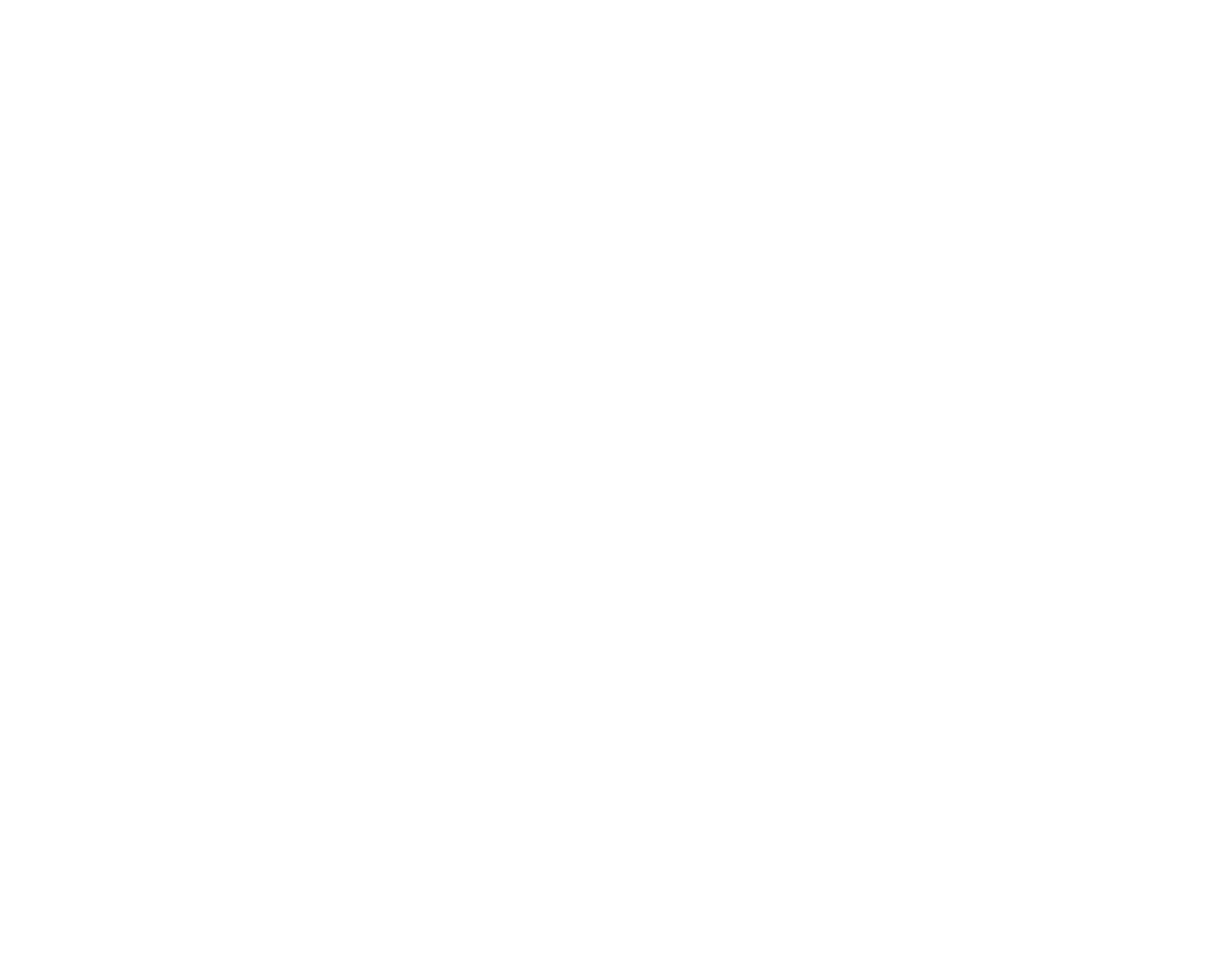|                    | <b>Licence Business Name</b>                    | <b>Address</b>                                                            | <b>Licence Type/Sub</b> |                                 | Phone              |      | Fax                     |     |
|--------------------|-------------------------------------------------|---------------------------------------------------------------------------|-------------------------|---------------------------------|--------------------|------|-------------------------|-----|
| 12 618613          | Afghan Chopan Bakery & Diner                    | 6652 No 3 Rd Richmond BC V6Y 2C2                                          | Assembly Use Group 1    | Food Service<br>Establishment   | (604) 278-6555     | Work |                         | Hom |
| 12 620721          | Z M Development & Contracting<br>Ltd            | 8191 Bowcock Rd Richmond BC V6Y 1C1                                       | Service Use             | <b>General Contractor</b>       | (604) 319-9246     | Work |                         | Hom |
| 12 620716          | <b>Bhinder Construction</b>                     | 9750 129TH ST SURREY BC V3T 3G4                                           | Service Use             | <b>General Contractor</b>       | (778) 987-1968     | Work |                         | Hom |
| <b>Issue Date:</b> | 'ednesday, 26 September 2012                    |                                                                           |                         |                                 |                    |      |                         |     |
| 12 611076          | <b>Moncton Cafe Restaurant</b>                  | 3651 Moncton St Unit 120 Richmond BC V7E 3A5                              | Assembly Use Group 1    | Food Service<br>Establishment   | (604) 370-1184     | Work |                         | Hom |
| 12 618189          | Hui Duo Duo Online Supermarket                  | 20800 Westminster Hwy Unit 2128 Richmond BC V6V 2W3                       | Mercantile Use          | <b>Wholesale Trading</b>        | (604) 295-1697     | Work |                         | Hom |
| 12 620818          |                                                 | Summit Restoration Specialist Ltd 31673 MARSHALL RD ABBOTSFORD BC V2T 6B1 | Service Use             | <b>General Contractor</b>       | $(60)$ 485-8202    |      | Work (604) 853-8242 Fax |     |
| <b>Issue Date:</b> | Thursday, 27 September 2012                     |                                                                           |                         |                                 |                    |      |                         |     |
| 12 620113          | Westport Power Inc                              | 3600 Lysander Lane Unit 320 Richmond BC V7B 1C3                           | Service Use             |                                 | $(604)$ 718-2000   |      | Work (604) 718-2001     | Fax |
| 12 621563          | Barba Dimitri Ltd                               | 10660 Agassiz Crt Richmond BC V7A 4K2                                     | Service Use             | Home Occupation                 | (604) 277-6189     | Work |                         | Hom |
| 12 621560          | Ravish Kainth and Gurjeet Sran                  | 10420 Shell Rd Richmond BC V7A 3X3                                        | Service Use             | <b>General Contractor</b>       | (604) 270-3366     | Work |                         | Hom |
| 12 620838          | <b>Steveston Roofing Ltd</b>                    | 12411 Trites Rd Unit 38 Richmond BC V7E 6J7                               | Service Use             | <b>General Contractor</b>       | (778) 712-4263     | Work |                         | Hom |
| 12 620774          | Solvita Nutrition (Canada) Inc                  | 10451 Shellbridge Way Unit 150 Richmond BC V6X 2W8                        | Service Use             |                                 | (604) 782-1819     | Work |                         | Hom |
| 12 620745          | Odessey Homes's and Building<br>Maintenance Ltd | 2885 PACKARD AVE UNIT 10 COQUITLAM BC V3B 6G4                             | Service Use             | <b>Plumbing Contractor</b>      | (604) 762-7197     |      | Work (604) 468-0699 Fax |     |
| 12 620740          | Panwood Global Ltd                              | 8136 Park Rd Unit 268 Richmond BC V6Y 1T1                                 | Service Use             |                                 | (604) 284-5531     |      | Work (604) 284-5531 Fax |     |
| 12 620184          | <b>BGS Mobile Accessories</b>                   | 3700 No 3 Rd Unit 2045 Richmond BC V6X 3X2                                | Mercantile Use          | <b>Retail Trading</b>           | (604) 447-3312     | Work |                         | Hom |
| 12 619871          | No 3 Road Antique Decor<br>Enterprises Ltd      | 5481 No 3 Rd Richmond BC V6X 2C7                                          | Mercantile Use          | <b>Retail Trading</b>           | (604) 284-5085     |      | Work (604) 284-5086 Fax |     |
| 12 613165          | Shaw                                            | 6060 Minoru Blvd Unit 2026 Richmond BC V6Y 2V7                            | Mercantile Use          | <b>Retail Trading</b>           | (604) 336-8223     | Work |                         | Hom |
| 12 610896          | Vancouver Sofa Company                          | 12351 Bridgeport Rd Unit 8 Richmond BC V6V 1J4                            | Mercantile Use          | <b>Wholesale Trading</b>        | (604) 779-9094     | Work |                         | Hom |
| 12 610894          | Vancouver Sofa Company                          | 12351 Bridgeport Rd Unit 8 Richmond BC V6V 1J4                            | Mercantile Use          | <b>Retail Trading</b>           | (604) 779-9094     | Work |                         | Hom |
| 12 620502          | Carol J Powlett Pepper Law<br>Corporation       | 6151 Westminster Hwy Unit 204 Richmond BC V7C 4V4                         | Service Use             |                                 | (604) 270-0607     |      | Work (778) 297-4407 Fax |     |
| <b>Issue Date:</b> |                                                 | Monday, 01 October 2012                                                   |                         |                                 |                    |      |                         |     |
| 12 621593          | Scarlet Interior Inc                            | 9566 Tomicki Ave Unit 116 Richmond BC V6X 0E5                             | Service Use             | Home Occupation                 | (778) 990-9943     | Work |                         | Hom |
| 12 621646          | PowerUp Audio Inc                               | 8033 Saba Rd Unit 1810 Richmond BC V6Y 4M8                                | Service Use             | Home Occupation                 | (604) 370-2975     |      | Work (604) 370-2976 Fax |     |
| 12 621677          | Bridge Woodworks Mfg Ltd                        | 2250 TYNER ST UNIT 1 PORT COQUITLAM BC V3C 2Z1                            | Service Use             | <b>Gas Contractor</b>           | (604) 942-1648     |      | Work (604) 942-3225 Fax |     |
| 12 620512          | <b>UNI Digital Solutions Inc.</b>               | 13680 Bridgeport Rd Unit 9 Richmond BC V6V 1V3                            | Service Use             |                                 | (604) 438-3386     | Work |                         | Hom |
| 12 620509          | <b>UNI Digital Solutions Inc.</b>               | 13680 Bridgeport Rd Unit 9 Richmond BC V6V 1V3                            | Service Use             | Private Investigation<br>Agency | (604) 438-3386     | Work |                         | Hom |
|                    | 11 595735    Fowl Farmer                        | 15539 Cambie Rd Richmond BC V6V 1T3                                       | Mercantile Use          | Roadside Stand                  | $(604)$ 270-6006   |      | Work (604) 270-9194 Fax |     |
| 12 621 686         | Don Development Construction<br>Co Ltd          | 1889 W 49TH AVE VANCOUVER BC V6M 2S7                                      | Service Use             | <b>General Contractor</b>       | $(604) 603 - 9080$ |      | Work (604) 451-1616 Hom |     |
| 12 621569          | Russian Voice Radio Ltd                         | 4151 Hazelbridge Way Unit 2090 Richmond BC V6X 4J7                        | Service Use             |                                 | (604) 241-1307     | Work |                         | Hom |
| <b>Issue Date:</b> |                                                 | Tuesday, 02 October 2012                                                  |                         |                                 |                    |      |                         |     |
| 12 621651          | 21st Century Columbia Canada<br>Enterprises Inc | 10451 Shellbridge Way Unit 150 Richmond BC V6X 2W8                        | Service Use             |                                 | (778) 861-8044     | Work |                         | Hom |
| 11 591640          | HD Plastic Product Canada Inc                   | 11460 Voyageur Way Unit 9 Richmond BC V6X 3E1                             | Mercantile Use          | <b>Wholesale Trading</b>        | (778) 297-4348     |      | Work (778) 297-4348 Fax |     |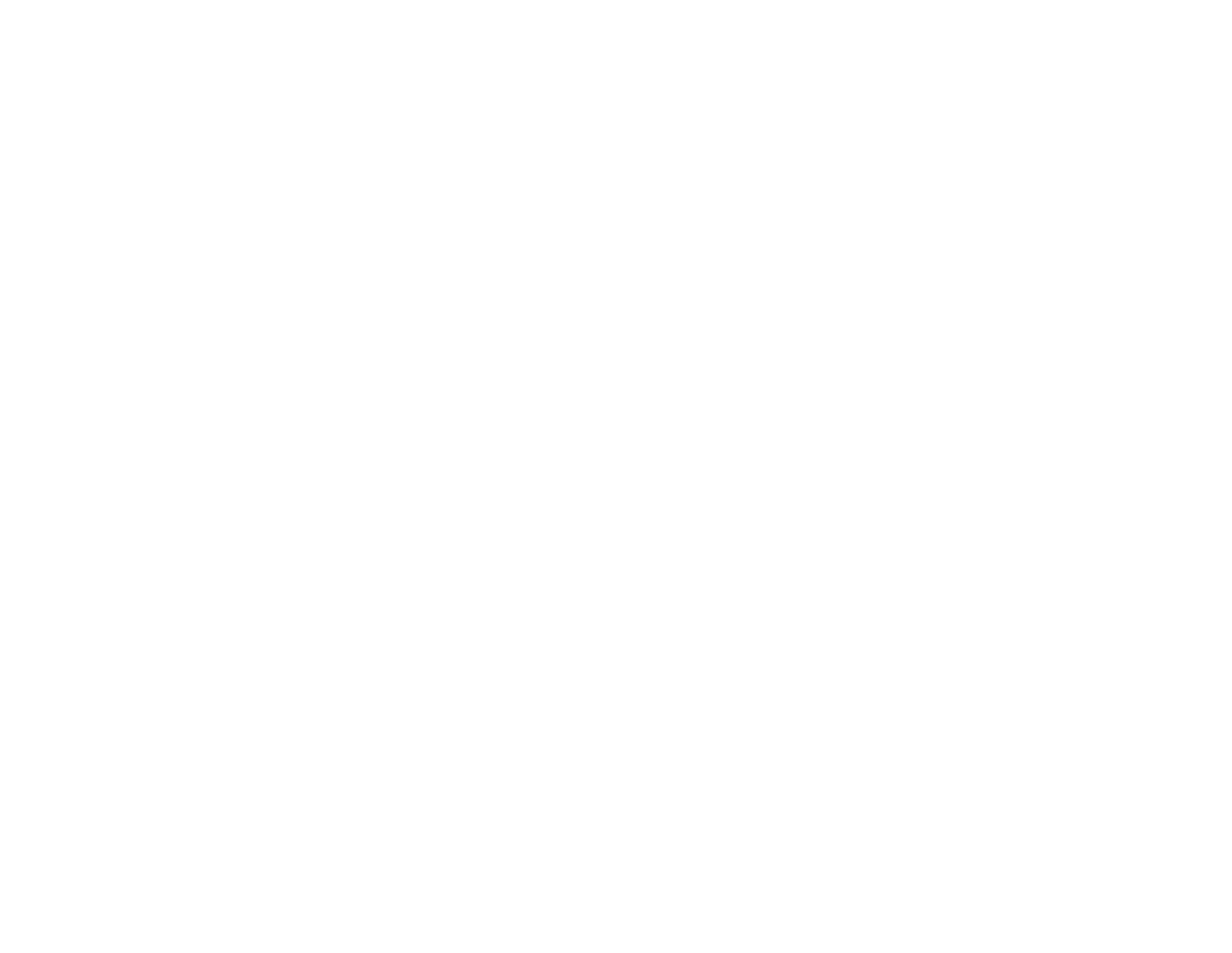|                    | Licence Business Name                           | <b>Address</b>                                              | <b>Licence Type/Sub</b> |                                        | <b>Phone</b>                           |        | Fax                     |            |
|--------------------|-------------------------------------------------|-------------------------------------------------------------|-------------------------|----------------------------------------|----------------------------------------|--------|-------------------------|------------|
| 12 617685          | Cafe Rabbito                                    | 11871 Horseshoe Way Unit 1101 Richmond BC V7A 5H5           | Assembly Use Group 1    | <b>Food Service</b><br>Establishment   | (604) 763-1252                         | Work   |                         | Hom        |
|                    | 12 620104 Ser Man Traders Inc                   | 13980 Maycrest Way Unit 103 Richmond BC V6V 3C2             | Assembly Use Group 3    | <b>Education Institution</b>           | (604) 808-1376                         | Work   |                         | <b>Hom</b> |
| <b>Issue Date:</b> |                                                 | Wednesday, 03 October 2012                                  |                         |                                        |                                        |        |                         |            |
| 12 621895          | 0939578 BC Ltd                                  | 7533 Turnill St Unit 4 Richmond BC V6Y 4M4                  | Service Use             | Home Occupation                        | (604) 808-2120                         |        | Work (604) 303-6678 Fax |            |
| 12 621819          | Vino Volo                                       | 3880 Grant McConachie Way Richmond BC V7B 0A5               | Assembly Use Group 2    |                                        | (206) 551-7459                         | Cellul |                         | Hom        |
| 12 620743          | Genco Distribution of Canada                    | 16111 Blundell Rd Unit 102 Richmond BC V6W 0A3              | Service Use             |                                        | (604) 244-9717                         |        | Work (604) 233-5576 Fax |            |
| 12 621818          | Vino Volo                                       | 3880 Grant McConachie Way Richmond BC V7B 0A5               | Assembly Use Group 1    | <b>Food Service</b><br>Establishment   | (206) 551-7459                         | Cellul |                         | Hom        |
| <b>Issue Date:</b> |                                                 | Thursday, 04 October 2012                                   |                         |                                        |                                        |        |                         |            |
| 12 621947          | Wen Hua Enterprises Ltd                         | 7160 Afton Dr Richmond BC V7A 1A1                           | Service Use             | Home Occupation                        | (778) 891-9090                         | Work   |                         | Hom        |
| 12 603159          | Complacent Foot Reflexology Ltd                 | 8580 Alexandra Rd Unit 1005 Richmond BC V6X 4B3             | Service Use             | <b>Therapeutic Touch</b><br>Treatments | (604) 782-2613                         | Work   |                         | Hom        |
| 12 622057          | <b>Tandem Mechanical Systems Ltd</b>            | 9780 197B ST UNIT 103 LANGLEY BC V1M 3G3                    | Service Use             | <b>Plumbing Contractor</b>             | (604) 882-5365                         |        | Work (604) 677-5966 Fax |            |
| 12 622061          | Instant Plumbing and Heating                    | 8040 156TH ST SURREY BC V3S 3R5                             | Service Use             | <b>Plumbing Contractor</b>             | (604) 614-0924                         |        | Work (604) 543-9100 Fax |            |
| 12 621956          | Mehak Services Inc                              | 2271 Baydala Crt Richmond BC V6X 3R4                        | Service Use             | Home Occupation                        | (604) 676-0017                         | Work   |                         | Hom        |
| 12 621945          | M-intel Media                                   | 4151 Fisher Dr Richmond BC V6X 3S4                          | Service Use             | Home Occupation                        | (604) 368-8004                         | Work   |                         | Hom        |
| 12 621940          | White Hawk Concrete Ltd                         | 9327 CINNAMON DR SURREY BC V3V 1V4                          | Service Use             | <b>General Contractor</b>              | (604) 644-2441                         | Work   |                         | Hom        |
| 12 619826          | <b>BG Auto Electrical Clinic</b>                | 11782 River Rd Unit 106 Richmond BC V6X 1Z7                 | Service Use             |                                        | (604) 338-1326                         | Work   |                         | Hom        |
| 12 621868          | Rusty Neon Signs Ltd                            | 2903 CEYLON RD SHAWNIGAN LAKE BC VOR 2W1                    | Service Use             | <b>General Contractor</b>              | (250) 888-7446                         |        | Work (250) 925-8299 Fax |            |
| <b>Issue Date:</b> |                                                 | Tuesday, 09 October 2012                                    |                         |                                        |                                        |        |                         |            |
| 12 622144          | 0900982 BC Ltd                                  | 2111 E 33RD AVE VANCOUVER BC V5N 3E9                        | Service Use             | <b>General Contractor</b>              | (604) 781-2128                         |        | Work (604) 322-9399 Fax |            |
| 12 622175          | Samarkand                                       | 9260 Bridgeport Rd Richmond BC V6X 1S1                      | Mercantile Use          | <b>Retail Trading</b>                  | 5145079340103                          |        | Work (866) 598-7847 Fax |            |
| 12 622174          | <b>Coinstair Automated Retail</b><br>Canada Inc | 1800 114TH AVE SE BELLEVUE WA 98004 USA                     | Vending Machine Use     | \$.25 or More                          | (425) 943-8000                         |        | Work (425) 943-8721 Fax |            |
| 12 622156          | <b>Merlyn Cleaning Services</b>                 | 10580 Aragon Rd Richmond BC V7A 3E9                         | Service Use             | Home Occupation                        | (778) 859-3912                         | Work   |                         | Hom        |
| 12 622153          | First China Tobacco Company<br>Limited          | 9571 Williams Rd Richmond BC V7A 1H3                        | Service Use             | Home Occupation                        | (604) 447-2229                         | Work   |                         | Hom        |
| 12 622133          | Coupal Plumbing and Gasfitting                  | 2991 265 B ST ALDERGROVE BC V4W 3B5                         | Service Use             | <b>Plumbing Contractor</b>             | (604) 782-7462                         | Work   |                         | Hom        |
| 12 622147          | Dynamo Hockey Development Inc                   | 17049 104A AVE SURREY BC V4N 4L9                            | Service Use             |                                        | (778) 322-4647                         | Work   |                         | Hom        |
| 12 622115          | DSN Safety Inc - Design Safety                  | 511 ROCHESTER AVE UNIT P2109 COQUITLAM BC<br><b>V3K 0A2</b> | Service Use             | <b>General Contractor</b>              | (604) 440-1099                         |        | Work (877) 577-6791 Fax |            |
| 12 622099          | <b>CICEC Consulting Ltd</b>                     | 10251 Mortfield Rd Richmond BC V7A 4H7                      | Service Use             | Home Occupation                        | (604) 821-1657                         |        | Work (604) 821-1657 Fax |            |
|                    | 12 622098 Jamey's Enterprise Ltd                | 291 NIGEL AVE VANCOUVER BC V5Z 3N4                          | Service Use             | <b>General Contractor</b>              | (604) 876-8823                         | Work   |                         | Hom        |
|                    | 12 622097 Penguin Plumbing & Heating Ltd        | 7076 126 B ST SURREY BC V3W 6G2                             | Service Use             | <b>Plumbing Contractor</b>             | $(604) 866 - 1911$                     | Work   |                         | Hom        |
| 12 621944          | Futureroad Immigration Ltd                      | 7080 River Rd Unit 201 Richmond BC V6X 1X5                  | Service Use             |                                        | (778) 297-5351                         | Work   |                         | Hom        |
| 12 621652          | <b>EYL Crystal Jewellery Inc</b>                | 4540 No 3 Rd Unit 1440 Richmond BC V6X 4E4                  | Mercantile Use          | <b>Retail Trading</b>                  | (604) 719-3308                         | Work   |                         | Hom        |
| 12 620081          | <b>Hot Trends</b>                               | 6551 No 3 Rd Richmond BC V6Y 2B6                            | Mercantile Use          | <b>Retail Trading</b>                  | (778) 688-5763                         |        | Work (604) 438-5899     | Hom        |
| 12 622151          | Go'spresso                                      | 4213 GLEN DR VANCOUVER BC V5V 5G1                           | Vending Machine Use     | \$.25 or More                          | (604) 733-5765                         | Work   |                         | Hom        |
| <b>Issue Date:</b> |                                                 | Thursday, 11 October 2012                                   |                         |                                        |                                        |        |                         |            |
|                    | 12 621921 Zeit (Canada) International           | 5811 Cooney Rd Unit 206 Richmond BC V6X 3M1                 | Service Use             |                                        | (604) 370-0877 Work (604) 370-0878 Fax |        |                         |            |

Development Ltd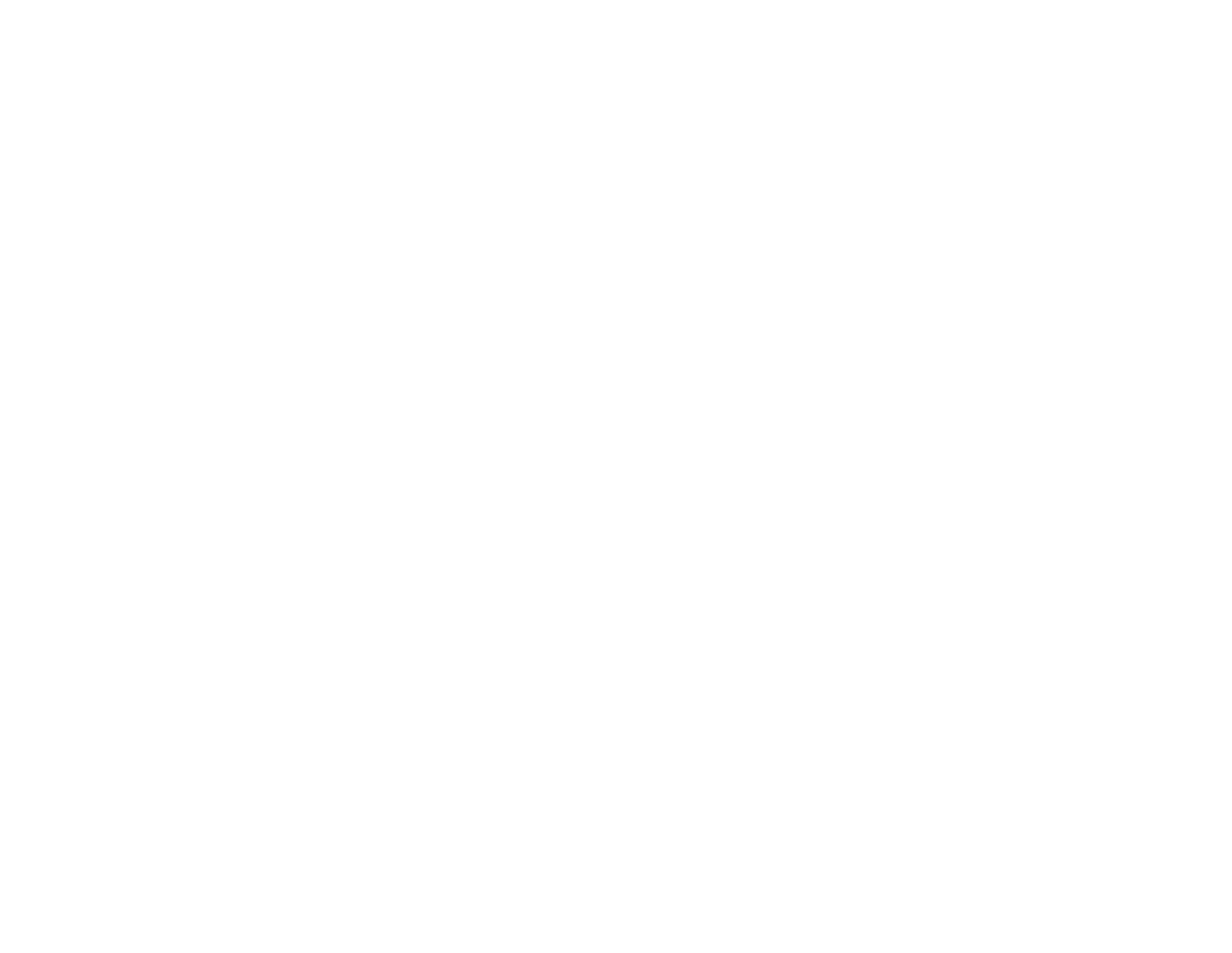|                    | <b>Licence Business Name</b>                               | <b>Address</b>                                                | <b>Licence Type/Sub</b> |                              | <b>Phone</b>   |      | Fax                     |            |
|--------------------|------------------------------------------------------------|---------------------------------------------------------------|-------------------------|------------------------------|----------------|------|-------------------------|------------|
| 12 622391          | Sea Reflection Itd                                         | 7485 ALMOND PL BURNABY BC V3N 4V5                             | Service Use             | <b>General Contractor</b>    | (778) 996-2628 |      | Work (604) 523-2890 Fax |            |
| 12 622283          | VCS Energy Group Inc                                       | 5900 Alderbridge Way Unit 1109 Richmond BC V6X 0B6            | Service Use             | Home Occupation              | (604) 351-2322 | Work |                         | Hom        |
| 12 622280          | <b>Redwell Construction &amp;</b><br>Development Ltd       | 1189 MELVILLE ST UNIT 3901 VANCOUVER BC V6T<br>4E8            | Service Use             | <b>General Contractor</b>    | (778) 371-0266 | Work |                         | Hom        |
| 12 622276          | Yao Sun Loong Kong Chicken                                 | 10971 Housman St Richmond BC V7E 4A7                          | Service Use             | Home Occupation              | (778) 712-5777 | Work |                         | Hom        |
| 12 622263          | <b>Greenside Framing</b>                                   | 1355 PENDRELL ST UNIT 705 VANCOUVER BC V6E<br>1M <sub>2</sub> | Service Use             | <b>General Contractor</b>    | (604) 220-3369 | Work |                         | Hom        |
| 12 622261          | Frank Ratzlaff Projects Ltd                                | 6055 ROSS RD CHILLIWACK BC V2R 4S6                            | Service Use             | <b>General Contractor</b>    | (604) 852-6467 |      | Work (604) 852-6122 Fax |            |
| 12 622184          | CEO Auto & Truck Repair Ltd                                | 16160 Blundell Rd Richmond BC V6W 0A2                         | Service Use             |                              | (604) 278-3854 |      | Work (604) 278-3840 Fax |            |
| 12 622183          | Catherine Y Hu, CGA                                        | 7060 Ash St Unit 9 Richmond BC V6Y 2S1                        | Service Use             | Home Occupation              | (604) 447-1196 | Work | (604) 447-1196 Fax      |            |
| 12 621924          | Zeit International Export & Import<br>Ltd                  | 5811 Cooney Rd Unit 206 Richmond BC V6X 3M1                   | Service Use             |                              | (604) 370-0877 | Work | (604) 370-0878 Fax      |            |
| 12 621917          | Zeit Immigration Consulting &<br>Service Ltd               | 5811 Cooney Rd Unit 206 Richmond BC V6X 3M1                   | Service Use             |                              | (604) 370-0877 |      | Work (604) 370-0878 Fax |            |
| 12 621747          | Flint Group Canada Limited                                 | 5811 Cooney Rd Unit 305 Richmond BC V6X 3M1                   | Service Use             |                              | (604) 249-3367 |      | Work (604) 249-3368 Fax |            |
| 12 620484          | WNA International Enterprises Ltd                          | 12838 Clarke PI Unit 163 Richmond BC V6V 2H6                  | Mercantile Use          | <b>Wholesale Trading</b>     | (604) 231-5888 |      | Work (604) 231-5855 Fax |            |
| 12 622145          | V-Nan                                                      | 6081 No 3 Rd Unit 826 Richmond BC V6Y 2B2                     | Service Use             |                              | (778) 588-6398 |      | Work (778) 588-0731 Fax |            |
| <b>Issue Date:</b> |                                                            | Friday, 12 October 2012                                       |                         |                              |                |      |                         |            |
| 12 622451          | Should I Stay or Should I Go<br><b>West Production Inc</b> | 1682 W 7TH AVE UNIT 209 VANCOUVER BC V6J 4S6                  | Service Use             |                              | (604) 336-2152 |      | Work (604) 336-2147 Fax |            |
| 12 622193          | Everyday Spa & Associates                                  | 9800 Odlin Rd Unit 75 Richmond BC V6X 0C2                     | Service Use             |                              | (604) 283-8587 | Work |                         | Hom        |
| 12 619595          | <b>Generation Daycare</b>                                  | 12320 Trites Rd Unit 1 Richmond BC V7E 3R7                    | Assembly Use Group 3    |                              | (604) 370-3206 | Work |                         | Hom        |
| 12 622429          | Urban Handyman Inc                                         | 926 BAYVIEW DR DELTA BC V4M 2R4                               | Service Use             | <b>General Contractor</b>    | (604) 948-4252 | Work |                         | Hom        |
| 12 622438          | Southridge Projects                                        | 7519 254 ST LANGLEY BC V4W 1V1                                | Service Use             | <b>General Contractor</b>    | (604) 866-7888 | Work |                         | Hom        |
| <b>Issue Date:</b> |                                                            | Monday, 15 October 2012                                       |                         |                              |                |      |                         |            |
| 12 611547          | Lauries Catering                                           | 1031 6TH AVE NEW WESTMINSTER BC V3M 2B7                       | Assembly Use Group 1    | <b>Food Peddlers</b>         | (604) 612-9094 | Work |                         | Hom        |
| 12 622488          | <b>Best Service Pros</b>                                   | 5594 FRASER ST VANCOUVER BC V5W 2Z4                           | Service Use             | <b>General Contractor</b>    | (604) 872-6761 |      | Work (604) 874-5846 Fax |            |
| 12 622502          | <b>Coastline Electric</b>                                  | 1318 REGAN AVE COQUITLAM BC V3J 3B5                           | Service Use             | <b>Electrical Contractor</b> | (604) 202-2339 | Work |                         | <b>Hom</b> |
| 12 622503          | <b>Princess Plumbing</b>                                   | 3724 KINCAID ST BURNABY BC V5G 1V5                            | Service Use             | <b>Plumbing Contractor</b>   | (604) 773-0343 | Work |                         | Hom        |
| 12 622511          | Sweet Fairy Hut Catering                                   | 7151 Moffatt Rd Unit 53 Richmond BC V6Y 3G9                   | Service Use             | Home Occupation              | (604) 279-0852 |      | Work (604) 279-0853 Fax |            |
| <b>Issue Date:</b> |                                                            | Tuesday, 16 October 2012                                      |                         |                              |                |      |                         |            |
| 12 622530          | Matrix Connectivity Solutions Inc                          | 21320 Gordon Way Unit 100 Richmond BC V6W 1J8                 | Service Use             |                              | (604) 541-8957 |      | Work (604) 608-2919 Fax |            |
| 12 622575          | <b>Blue Horse Electric Ltd</b>                             | 9339 134A ST SURREY BC V3V 5T1                                | Service Use             | <b>Electrical Contractor</b> | (778) 895-7220 | Work |                         | Hom        |
| <b>Issue Date:</b> |                                                            | Thursday, 18 October 2012                                     |                         |                              |                |      |                         |            |
| 12 622598          | Wen Y Pan Contractor                                       | 10831 Maddocks Rd Richmond BC V7A 3M8                         | Service Use             | Home Occupation              | (778) 855-6844 | Work |                         | Hom        |
| 12 622719          | FKF Plumbing and Heating Ltd                               | 10090 152ND ST UNIT 151 SURREY BC V3R 8X8                     | Service Use             | <b>Plumbing Contractor</b>   | (778) 863-8001 |      | Work (604) 581-2996 Fax |            |
| 12 622717          | Abraham's Contracting                                      | 859 PAISLEY AVE PORT COQUITLAM BC V3B 2K8                     | Service Use             | <b>General Contractor</b>    | (604) 313-1919 | Work |                         | Hom        |
| 12 622708          | Chilliwack Floors Ltd                                      | 7452 VEDDER RD CHILLIWACK BC V2R 4E6                          | Service Use             | <b>General Contractor</b>    | (604) 858-8117 |      | Work (604) 858-8116 Fax |            |
| 12 622643          | Western Commercial Contracting<br>Inc                      | 9100 Ferndale Rd Unit 182 Richmond BC V6Y 4L1                 | Service Use             | <b>General Contractor</b>    | (604) 447-1405 | Work |                         | Hom        |
| 12 622642          | Savant Molamar Construction<br>and Renovation Group        | 4297 Fortune Ave Richmond BC V7E 5P9                          | Service Use             | <b>General Contractor</b>    | (604) 275-9145 |      | Work (888) 907-9342 Fax |            |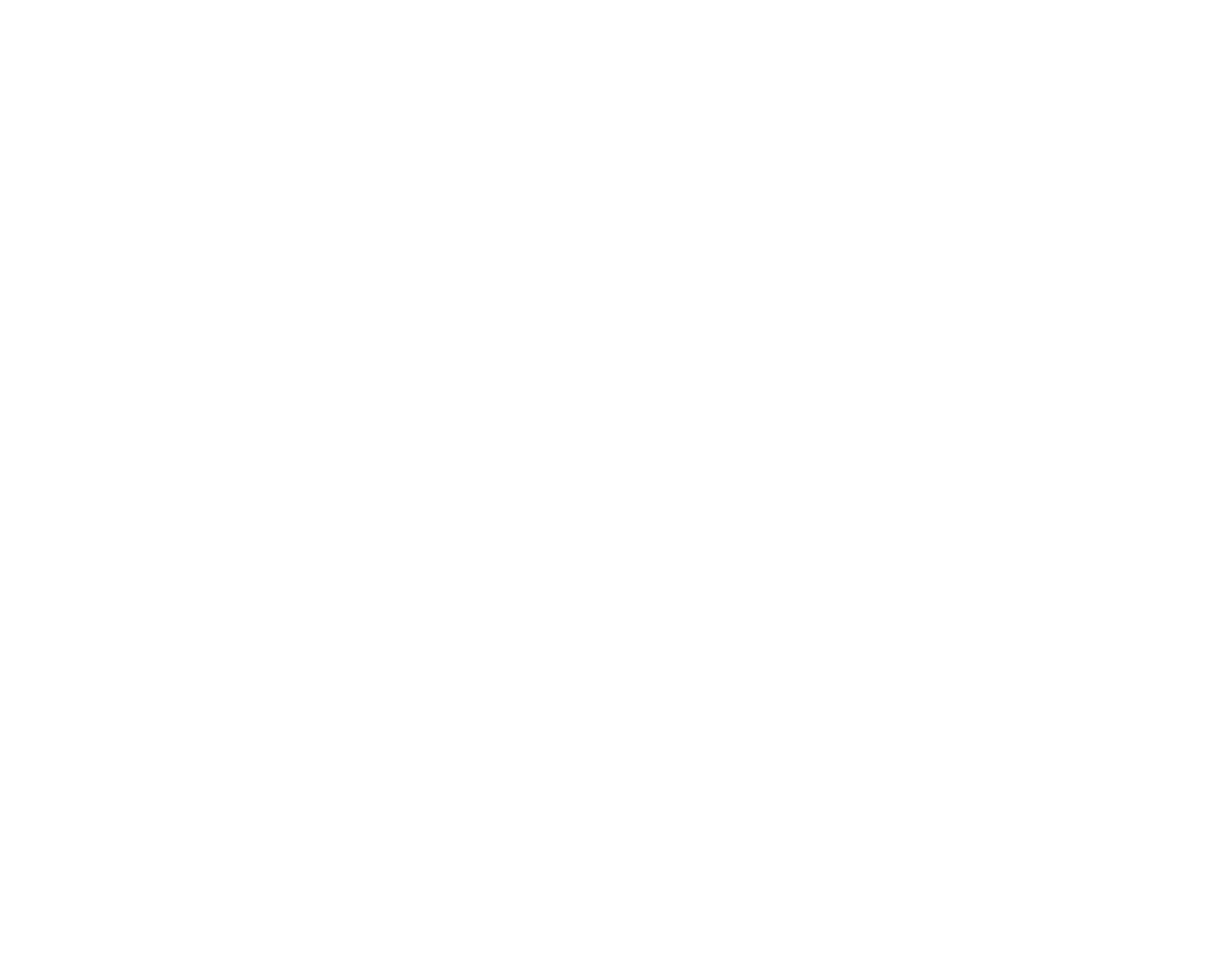|                    | <b>Licence Business Name</b>                            | <b>Address</b>                                               | <b>Licence Type/Sub</b> |                              | Phone          |      | Fax                     |            |
|--------------------|---------------------------------------------------------|--------------------------------------------------------------|-------------------------|------------------------------|----------------|------|-------------------------|------------|
| 12 622617          | Davidsons - Construction                                | 15381 THRIFT AVE WHITE ROCK BC V4B 2L6                       | Service Use             | <b>General Contractor</b>    | (778) 989-7420 | Work |                         | <b>Hom</b> |
| 12 622597          | Wen Y Pan Contractor                                    | 10831 Maddocks Rd Richmond BC V7A 3M8                        | Service Use             | <b>General Contractor</b>    | (778) 855-6844 | Work |                         | Hom        |
| 12 622638          | Maple Asia International<br>Academy Inc                 | 11611 Kestrel Dr Richmond BC V7E 4E3                         | Service Use             | Home Occupation              | (604) 205-9025 | Hom  | (604) 205-9025 Fax      |            |
| <b>Issue Date:</b> |                                                         | Monday, 22 October 2012                                      |                         |                              |                |      |                         |            |
| 12 622755          | 0951929 BC Ltd                                          | 7306 124 ST SURREY BC V3W 3X1                                | Service Use             | <b>General Contractor</b>    | (778) 288-8855 | Work |                         | Hom        |
| 12 622364          | Zhong's Chinese Medicine and<br>Acupuncture Clinic Ltd  | 8580 Cambie Rd Unit 106 Richmond BC V6X 4J8                  | Mercantile Use          | <b>Retail Trading</b>        | (604) 233-6668 |      | Work (604) 233-6667 Fax |            |
| 12 622827          | Int Electrical Ltd                                      | 11491 KINGSTON ST UNIT 12 MAPLE RIDGE BC V2X<br>8V6          | Service Use             | <b>Electrical Contractor</b> | (604) 460-6533 |      | Work (604) 460-6532 Hom |            |
| 12 622834          | Naturalbest Nutritional Inc                             | 10451 Shellbridge Way Unit 150 Richmond BC V6X 2W8           | Service Use             |                              | (604) 249-2880 | Work |                         | Hom        |
| 12 622718          | Genesis Capital Corporation                             | 6081 No 3 Rd Unit 917 Richmond BC V6Y 2B2                    | Service Use             |                              | (604) 638-1580 | Work | (604) 630-7266 Fax      |            |
| 12 622715          | Genesis Mortgage Investment<br>Corp                     | 6081 No 3 Rd Unit 917 Richmond BC V6Y 2B2                    | Service Use             |                              | (604) 638-1580 |      | Work (604) 630-7266 Fax |            |
| 12 622274          | Suntech Horticulture Ltd                                | 12811 Clarke PI Unit 170 Richmond BC V6V 2H9                 | Mercantile Use          | <b>Wholesale Trading</b>     | (604) 836-8186 | Work |                         | Hom        |
| 12 622143          | North America Ctrip Vacation Ltd                        | 10451 Shellbridge Way Unit 232 Richmond BC V6X 2W8           | Service Use             | <b>Travel Agency</b>         | (604) 276-0622 | Work |                         | Hom        |
| 12 620623          | Lee's Tiles Holding Ltd                                 | 2931 Viking Way Unit 1 Richmond BC V6V 1Y1                   | Mercantile Use          | <b>Wholesale Trading</b>     | (778) 383-7216 | Work |                         | Hom        |
| 12 620598          | <b>Study Smart Learning Centre</b>                      | 8279 Saba Rd Unit 135 Richmond BC V6Y 4B6                    | Assembly Use Group 3    | <b>Education Institution</b> | (604) 783-8138 | Work |                         | Hom        |
| 11 582107          | <b>CNC</b> Vacation                                     | 8055 Anderson Rd Unit 204 Richmond BC V6Y 1S2                | Service Use             | <b>Travel Agency</b>         | (604) 284-5383 |      | Work (778) 297-6393 Fax |            |
| 12 622362          | Zhong's Chinese Medicine and<br>Acupuncture Clinic Ltd  | 8580 Cambie Rd Unit 106 Richmond BC V6X 4J8                  | Service Use             |                              | (604) 233-6668 |      | Work (604) 233-6667 Fax |            |
| 12 622833          | A-1 Michael Renovation                                  | 3505 RENFREW ST VANCOUVER BC V5M 3L5                         | Service Use             | <b>General Contractor</b>    | (604) 355-1210 | Work |                         | Hom        |
| <b>Issue Date:</b> |                                                         | Tuesday, 23 October 2012                                     |                         |                              |                |      |                         |            |
| 12 622390          | Suncorp Gold Inc                                        | 3779 Sexsmith Rd Unit 2172 Richmond BC V6X 3Z9               | Mercantile Use          | Second-Hand Dealer           | (604) 889-9603 | Work |                         | Hom        |
| <b>Issue Date:</b> |                                                         | <b>Wednesday, 24 October 2012</b>                            |                         |                              |                |      |                         |            |
| 12 622911          | <b>Torres Cleaning Services</b>                         | 4971 Mariposa Crt Richmond BC V7C 3Z2                        | Service Use             | Home Occupation              | (604) 345-4232 | Work |                         | Hom        |
| 12 623034          | <b>Concord Monet Project Limited</b><br>Partnership     | 1095 WEST PENDER ST FLOOR 9TH VANCOUVER BC<br><b>V6E 2M6</b> | Service Use             | <b>General Contractor</b>    | (604) 681-8882 |      | Work (604) 895-8296 Fax |            |
| 12 622997          | <b>TYP Pharmaceuticals Ltd</b>                          | 8411 Ryan Rd Unit 4 Richmond BC V7A 2E8                      | Service Use             | Home Occupation              | (604) 757-9892 |      | Work (604) 757-9892 Fax |            |
| 12 622953          | <b>Richmond's Westwind Home</b><br>Improvement          | 11911 Flamingo Crt Richmond BC V7E 3S7                       | Service Use             | <b>Plumbing Contractor</b>   | (778) 886-3186 | Work |                         | Hom        |
| 12 622897          | Westport Industries Inc                                 | 11414 138TH ST SURREY BC V3R 3E1                             | Service Use             | <b>General Contractor</b>    | (604) 589-7250 | Work |                         | Hom        |
| 12 603326          | Maple Lighting Ltd                                      | 12331 Bridgeport Rd Unit 1 Richmond BC V6V 1J4               | Mercantile Use          | <b>Retail Trading</b>        | (604) 655-9878 | Work |                         | Hom        |
| 12 622976          | <b>Grata Construction Management</b><br>Lta             | 8347 13TH AVE BURNABY BC V3M 2G8                             | Service Use             | <b>General Contractor</b>    | (604) 525-5548 |      | Work (604) 525-5548 Fax |            |
| <b>Issue Date:</b> |                                                         | Thursday, 25 October 2012                                    |                         |                              |                |      |                         |            |
| 12 622853          | <b>KTL Construction Ltd</b>                             | 12531 Blundell Rd Richmond BC V6W 1B4                        | Service Use             | <b>General Contractor</b>    | (604) 728-8977 | Work |                         | Hom        |
| 12 623069          | Oceania Enterprises Limited                             | 9140 Walford St Richmond BC V6X 2J7                          | Service Use             | Home Occupation              | (604) 278-7690 |      | Work (604) 278-7690 Fax |            |
| 12 623077          | J Adam & Sons Ltd                                       | 8645 YOUNG ST CHILLIWACK BC V2P 4P3                          | Service Use             | <b>Plumbing Contractor</b>   | (604) 792-5151 |      | Work (604) 792-8969 Fax |            |
| 12 623086          | Royal Crystal Drywall Ltd                               | 13425 87B AVE SURREY BC V3W 6G7                              | Service Use             | <b>General Contractor</b>    | (778) 996-0037 | Work |                         | Hom        |
| 12 623068          | <b>NEXTFLIGHTCOURIER</b>                                | 4871 Miller Rd Unit 1175 Richmond BC V7B 1K7                 | Service Use             | <b>Delivery Services</b>     | (604) 700-9333 | Work |                         | Hom        |
| 12 622898          | VancouverABC New Immigrants<br>Information Services Inc | 4940 No 3 Rd Unit 301 Richmond BC V6X 3A5                    | Service Use             |                              | (604) 233-2228 |      | Work (604) 233-2229 Fax |            |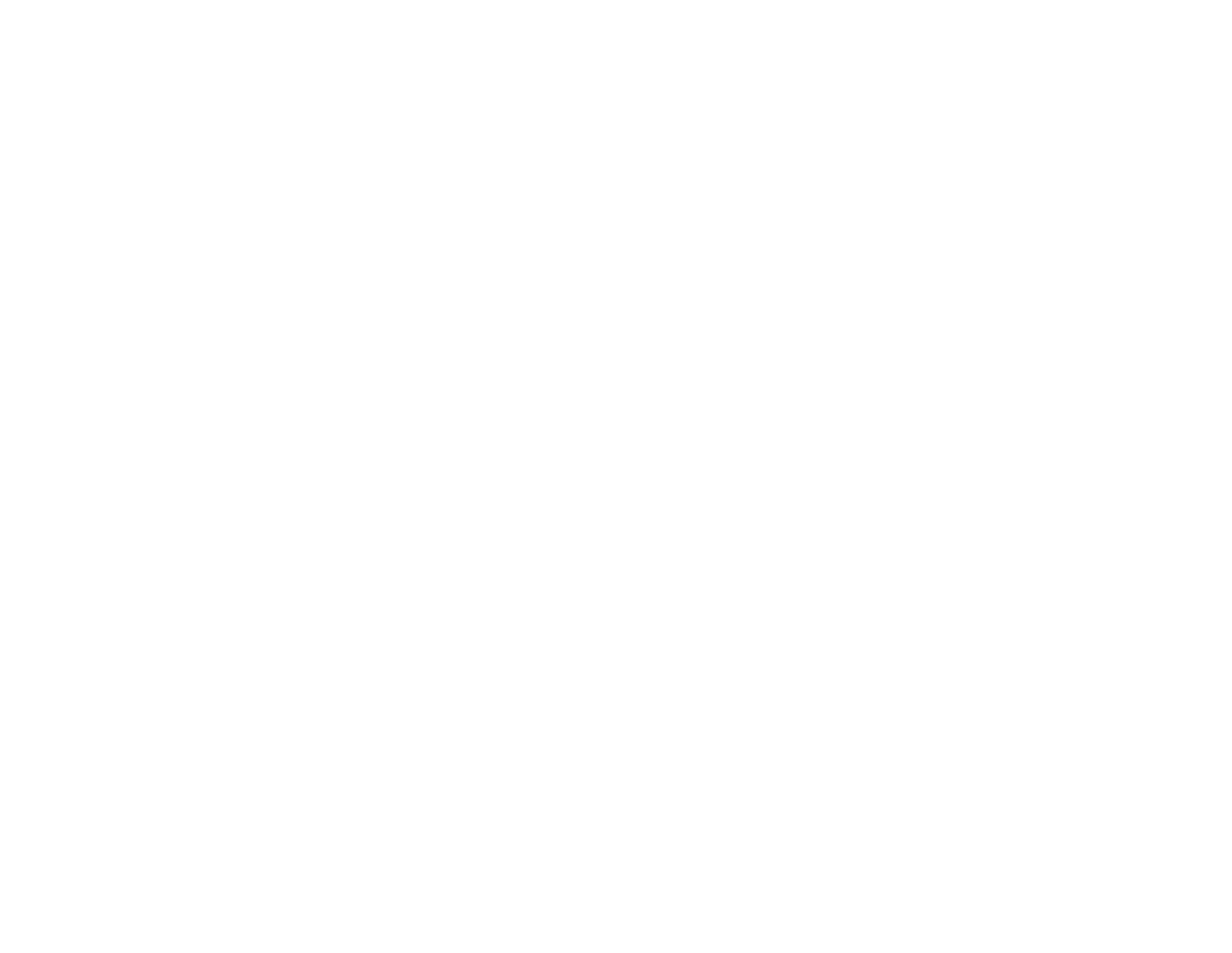|                    | <b>Licence Business Name</b>                     | <b>Address</b>                                        | <b>Licence Type/Sub</b>         |                                        | <b>Phone</b>       | Fax                     |            |
|--------------------|--------------------------------------------------|-------------------------------------------------------|---------------------------------|----------------------------------------|--------------------|-------------------------|------------|
| 12 622855          | Your Right Handyman                              | 22291 Cochrane Dr Richmond BC V6V 2T9                 | Service Use                     | <b>General Contractor</b>              | (604) 777-2519     | Work                    | <b>Hom</b> |
| 11 598736          | Vantosave                                        | 5811 Cooney Rd Unit 400 Richmond BC V6X 3M1           | Service Use                     |                                        | (778) 862-9900     | Work                    | Hom        |
| 12 622843          | Eurofit Hardware Inc                             | 3511 Viking Way Unit 10 Richmond BC V6V 1W1           | Mercantile Use                  | <b>Wholesale Trading</b>               | (604) 270-3837     | Work (604) 270-3837 Fax |            |
| 12 623084          | <b>Mott Contracting</b>                          | 900 WEST 17TH ST UNIT 7 NORTH VANCOUVER BC<br>V7P 3K5 | Service Use                     | <b>General Contractor</b>              | (604) 983-8477     | Work                    | Hom        |
| 12 616282          | <b>WZL Beauty Care Corp</b>                      | 10151 No 3 Rd Unit 201 Richmond BC V7A 4R6            | Service Use                     |                                        | (778) 865-2112     | Work                    | Hom        |
| 12 620099          | The One Auto Sales                               | 3851 No 3 Rd Richmond BC V6X 2B8                      | Mercantile Use                  | Automobile Dealer                      | (604) 370-2187     | Work (604) 370-1555 Fax |            |
| 12 622758          | Anything Rubbish Junk Removal<br>Service         | 3851 Francis Rd Unit 318 Richmond BC V7C 1J6          | Service Use                     | Home Occupation                        | (604) 272-4237     | Work                    | Hom        |
| 12 622769          | Luks Fashion Inc                                 | 8300 Capstan Way Unit 1076 Richmond BC V6X 4B7        | Mercantile Use                  | <b>Retail Trading</b>                  | (604) 671-4598     | Work                    | Hom        |
| 12 622776          | Sunlight Herbs & Acupuncture Ltd                 | 4231 Hazelbridge Way Unit 260 Richmond BC V6X 3L7     | Service Use                     |                                        | (604) 303-7377     | Work (604) 303-7377 Fax |            |
| 12 622841          | Ancheta's Trading Co                             | 9340 Auburn Dr Richmond BC V7A 5A8                    | Service Use                     | Home Occupation                        | (778) 865-8388     | Work (604) 271-4227 Fax |            |
| <b>Issue Date:</b> |                                                  | Friday, 26 October 2012                               |                                 |                                        |                    |                         |            |
| 12 623117          | <b>Louise Santos</b>                             | 12307 63 A AVENUE SURREY BC V3X 3H4                   | Service Use                     | <b>Therapeutic Touch</b><br>Treatments | (604) 760-6143     | Work                    | Hom        |
| 12 623119          | <b>Allison Blanchette</b>                        | 15871 85 AVE UNIT 59 SURREY BC V4N 0Y9                | Service Use                     | <b>Therapeutic Touch</b><br>Treatments | (604) 727-0339     | Work                    | Hom        |
| 12 623121          | Mark Marola                                      | 548 MARLOW ST COQUITLAM BC V3J 5M8                    | Service Use                     | <b>Gas Contractor</b>                  | (778) 855-8654     | Work                    | Hom        |
| 12 623131          | Valenza Home Furnishing Ltd                      | 12553 Bridgeport Rd Unit 100 Richmond BC V6V 1J4      | Mercantile Use                  | <b>Retail Trading</b>                  | (604) 370-1388     | Work (604) 370-1389 Fax |            |
| 12 623149          | <b>West Coast Cleaners</b>                       | 4240 Pendlebury Rd Richmond BC V7E 1E5                | Service Use                     | Home Occupation                        | (604) 812-6215     | Work                    | Hom        |
| 12 623093          | Aqua Vitae Imports                               | 6180 Yeats Cr Richmond BC V7E 4C9                     | Service Use                     | Home Occupation                        | (604) 831-3016     | Work (604) 677-5912 Fax |            |
| <b>Issue Date:</b> |                                                  | Monday, 29 October 2012                               |                                 |                                        |                    |                         |            |
| 12 623992          | Elcor Lighting, Electrical & Sign<br>Contractors | 12551 Cambie Rd Unit 64 Richmond BC V6V 2A4           | Service Use                     | <b>Electrical Contractor</b>           | $(604) 644 - 1621$ | Work                    | Hom        |
| 12 624014          | Vision Painting                                  | 8751 General Currie Rd Unit 123 Richmond BC V6Y 1M3   | Service Use                     | <b>General Contractor</b>              | (604) 771-3893     | Work                    | Hom        |
| 12 623989          | Richmond Blue Sky Cantonese<br>Opera             | 12331 McNeely Dr Unit 30 Richmond BC V6V 2S3          | Service Use                     | Home Occupation                        | (604) 719-2206     | Work                    | Hom        |
| <b>Issue Date:</b> |                                                  | Tuesday, 30 October 2012                              |                                 |                                        |                    |                         |            |
| 12 620141          | Lyly's Kettlecorn                                | 5300 No 3 Rd Space 3 Richmond BC V6X 2X9              | Mercantile Use                  | <b>Retail Trading</b>                  | (604) 442-9353     | Work                    | Hom        |
| 12 622709          | Zhen Long Appliances                             | 3700 No 3 Rd Richmond BC V6X 3X2                      | Mercantile Use                  | <b>Retail Trading</b>                  | (778) 383-0258     | Work                    | Hom        |
| 12 623080          | Fujiiryoki Trading Ltd                           | 3700 No 3 Rd Richmond BC V6X 3X2                      | Mercantile Use                  | <b>Retail Trading</b>                  | (604) 272-5525     | Work                    | Hom        |
| 12 623150          | <b>Taiwan Processed Goods</b>                    | 8086 Park Rd Richmond BC V6Y 1T1                      | Service Use                     |                                        | (604) 270-8886     | Work (604) 277-6567 Fax |            |
| 12 624055          | Carbon Matter Trading Ltd                        | 8651 General Currie Rd Unit 4 Richmond BC V6Y 1M3     | Service Use                     | Home Occupation                        | (778) 803-5362     | Work (604) 678-9296 Fax |            |
| 12 624117          | Atwal Roofing Ltd                                | 9454 117A ST DELTA BC V4C 6E4                         | Service Use                     | <b>General Contractor</b>              | (604) 930-1536     | Work                    | Hom        |
|                    | 12 611065 NETX Inc                               | 2691 Viscount Way Unit 201 Richmond BC V6V 2R5        | Industrial/Manufacturing<br>Use |                                        | (604) 999-4476     | Work                    | Hom        |
| <b>Issue Date:</b> |                                                  | Wednesday, 31 October 2012                            |                                 |                                        |                    |                         |            |
| 12 614907          | Von Mynheer Automotive Ltd                       | 4240 Blundell Rd Richmond BC V7C 1G8                  | Service Use                     | Home Occupation                        | (604) 928-9050     | Work (604) 232-9052 Fax |            |
| 12 624045          | Tai Feng Xuan                                    | 5951 Minoru Blvd Unit 161 Richmond BC V6X 4B1         | Mercantile Use                  | <b>Retail Trading</b>                  | (778) 859-6836     | Work                    | Hom        |
| 12 623996          | <b>Bhinder's Indian Cuisine</b>                  | 11080 No 5 Rd Unit 120 Richmond BC V7A 4E7            | Assembly Use Group 1            | <b>Food Service</b><br>Establishment   | (604) 370-3084     | Work                    | Hom        |
| 12 620098          | The Richmond Foot Reflexology<br>& Massage       | 8271 Westminster Hwy Unit 4 Richmond BC V6X 1A7       | Service Use                     | <b>Therapeutic Touch</b><br>Treatments | (604) 209-8230     | Work                    | Hom        |
|                    | Wednesday, 02 January 2013                       |                                                       | Page 47 of 55                   |                                        |                    |                         |            |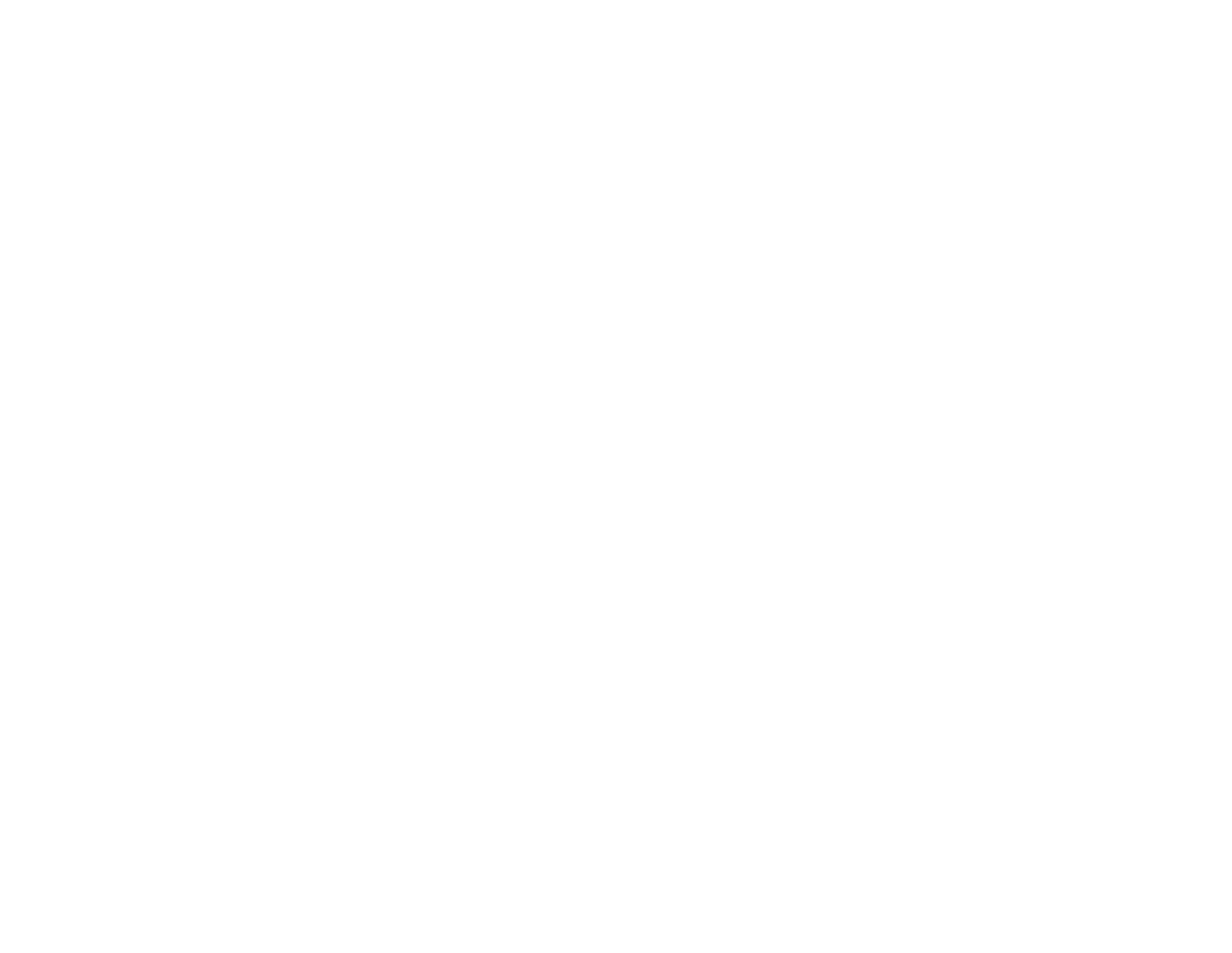|                    | <b>Licence Business Name</b>              | <b>Address</b>                                                  | <b>Licence Type/Sub</b> |                                                    | <b>Phone</b>   |      | Fax                     |     |
|--------------------|-------------------------------------------|-----------------------------------------------------------------|-------------------------|----------------------------------------------------|----------------|------|-------------------------|-----|
|                    | 12 623991 Vanfun Travel Ltd               | 8833 Odlin Cr Unit 100 Richmond BC V6X 3Z7                      | Service Use             | <b>Travel Agency</b>                               | (604) 370-3755 | Work |                         | Hom |
| <b>Issue Date:</b> | Thursday, 01 November 2012                |                                                                 |                         |                                                    |                |      |                         |     |
| 12 620195          | <b>Burbon St Grill</b>                    | 6551 No 3 Rd Unit 2430 Richmond BC V6Y 2B6                      | Assembly Use Group 1    | <b>Food Service</b><br>Establishment, Take-<br>Out | (403) 973-0386 | Work |                         | Hom |
| 12 624216          | <b>BC Coastal Energy Ltd</b>              | 1467 AVONDALE ST COQUITLAM BC V3E 0B2                           | Service Use             | <b>Gas Contractor</b>                              | (604) 630-7215 | Work |                         | Hom |
| 12 624189          | E N M Construction Management<br>Ltd      | 27738 SIGNAL CRT ABBOTSFORD BC V4X 0A4                          | Service Use             | <b>General Contractor</b>                          | (604) 625-1974 |      | Work (604) 625-6006 Hom |     |
| 12 624239          | <b>JWS Painting Ltd</b>                   | 32277 SWIFT DR MISSION BC V2V 5L5                               | Service Use             | <b>General Contractor</b>                          | (604) 328-5111 |      | Work (604) 820-0658 Fax |     |
| 12 624157          | Pinkberry                                 | 6551 No 3 Rd Unit 2485 Richmond BC V6Y 2B6                      | Assembly Use Group 1    | Food Service<br>Establishment, Take-<br>Out        | (604) 612-1776 | Work |                         | Hom |
| 12 618317          | Time Education Inc                        | 4380 No 3 Rd Unit 1165 Richmond BC V6X 3V7                      | Assembly Use Group 3    | <b>Education Institution</b>                       | (604) 598-2889 | Work |                         | Hom |
| 12 615325          | U-Grill Restaurant Richmond<br>Centre Ltd | 6551 No 3 Rd Unit 2400 Richmond BC V6Y 2B6                      | Assembly Use Group 1    | Food Service<br>Establishment, Take-<br>Out        | (604) 889-2036 | Work |                         | Hom |
| 12 620678          | Crepe Delicious Ft Froshberg<br>Gelato    | 6551 No 3 Rd Unit 2480 Richmond BC V6Y 2B6                      | Assembly Use Group 1    | Food Service<br>Establishment                      | (604) 442-9422 | Work |                         | Hom |
| 12 624062          | <b>Curry Express</b>                      | 6551 No 3 Rd Unit 2410 Richmond BC V6Y 2B6                      | Assembly Use Group 1    | Food Service<br>Establishment, Take-<br>Out        | (604) 370-1956 | Work |                         | Hom |
| <b>Issue Date:</b> |                                           | Monday, 05 November 2012                                        |                         |                                                    |                |      |                         |     |
| 12 624310          | <b>Brock Solutions Inc</b>                | 6001 Grant McConachie Way Richmond BC V7B 1K3                   | Service Use             |                                                    | (604) 418-6620 |      | Work (519) 743-3610 Fax |     |
| 12 624357          | Hytec Water Management Ltd                | 4288 LOZELLS AVE UNIT 204 BURNABY BC V5A 0C7                    | Service Use             | <b>General Contractor</b>                          | (604) 628-2421 |      | Work (604) 484-9435 Fax |     |
| 12 624343          | Homesmart Insulation                      | 9067 BUCHANAN PL SURREY BC V3V 6E4                              | Service Use             | <b>General Contractor</b>                          | (604) 782-4658 | Work |                         | Hom |
| 12 624338          | <b>BFF Be Fit First Fitness</b>           | 10451 Hollybank Dr Richmond BC V7E 4S4                          | Service Use             | Home Occupation                                    | (604) 761-2517 | Work |                         | Hom |
| 12 624324          | <b>Adroit Construction Ltd</b>            | 32500 SOUTH FRASER WAY UNIT 151 ABBOTSFORD<br><b>BC V2T 4W1</b> | Service Use             | <b>General Contractor</b>                          | (604) 825-1554 |      | Work (604) 855-9953 Fax |     |
| 12 624313          | <b>MYMX Crystals</b>                      | 8248 Lansdowne Rd Unit 906 Richmond BC V6X 3Y9                  | Service Use             | Home Occupation                                    | (604) 202-6347 | Work |                         | Hom |
| 12 624308          | <b>Marti Contracting</b>                  | 13736 28TH AVE SURREY BC V4P 1T3                                | Service Use             | <b>General Contractor</b>                          | (604) 612-9616 | Work |                         | Hom |
| 12 621724          | Kaley Pawluk Hairstylist                  | 12240 2nd Ave Unit 130 Richmond BC V7E 3L8                      | Service Use             |                                                    | (604) 341-1680 | Work |                         | Hom |
| 12 621723          | <b>Brittany Tims Hairstylist</b>          | 12240 2nd Ave Unit 130 Richmond BC V7E 3L8                      | Service Use             |                                                    | (604) 723-3185 | Work |                         | Hom |
| 12 624294          | W & P Cleaning And Maintenance            | 8771 Cullen Cr Richmond BC V6Y 2W9                              | Service Use             | Home Occupation                                    | (604) 247-2478 |      | Work (604) 247-2478 Fax |     |
| 12 624293          | Joanne Sih Design                         | 6911 Riverdale Dr Richmond BC V7C 2G3                           | Service Use             | Home Occupation                                    | (778) 963-4621 | Work |                         | Hom |
| 12 624222          | Auto West BMW                             | 4151 Hazelbridge Way Unit 1110 Richmond BC V6X 4J7              | Service Use             |                                                    | (604) 273-2217 |      | Work (604) 273-9663 Fax |     |
| 12 624191          | Glorytree Investment Inc                  | 6081 No 3 Rd Unit 801 Richmond BC V6Y 2B2                       | Service Use             |                                                    | (604) 288-8825 | Work |                         | Hom |
|                    | 12 624303 DML Masonry                     | 332 MOYNE DR WEST VANCOUVER BC V7S 1J5                          | Service Use             | <b>General Contractor</b>                          | (604) 987-2451 |      | Work (604) 987-2457 Fax |     |
| 12 624317          | DK Stucco Ltd                             | 3680 Bargen Dr Richmond BC V6X 2R8                              | Service Use             | <b>General Contractor</b>                          | (604) 304-4209 | Work |                         | Hom |
| <b>Issue Date:</b> |                                           | Tuesday, 06 November 2012                                       |                         |                                                    |                |      |                         |     |
| 12 624371          | J B Demolition Ltd                        | 11910 80TH AVE UNIT 703 DELTA BC V4C 8E3                        | Service Use             | <b>General Contractor</b>                          | (778) 593-0706 |      | Work (778) 593-0712 Fax |     |
| 12 624367          | Zraly Design                              | 8660 Odlin Cr Richmond BC V6X 1E8                               | Service Use             | Home Occupation                                    | (778) 222-3283 | Work |                         | Hom |
| 12 613667          | <b>IFortune Homes Inc</b>                 | 5900 No 3 Rd Unit 800 Richmond BC V6X 3P7                       | Service Use             | <b>General Contractor</b>                          | (604) 284-5238 |      | Work (604) 284-5237 Fax |     |
| 12 624383          | A Plus Concrete Pumping Ltd               | 3568 BEARCROFT DR RICHMOND BC V6X 3C3                           | Service Use             | <b>General Contractor</b>                          | (604) 233-0505 | Work |                         | Hom |
| 12 624288          | Kiseki Collection                         | 4540 No 3 Rd Unit 1415 Richmond BC V6X 4E4                      | Mercantile Use          | <b>Retail Trading</b>                              | (604) 719-1857 | Work |                         | Hom |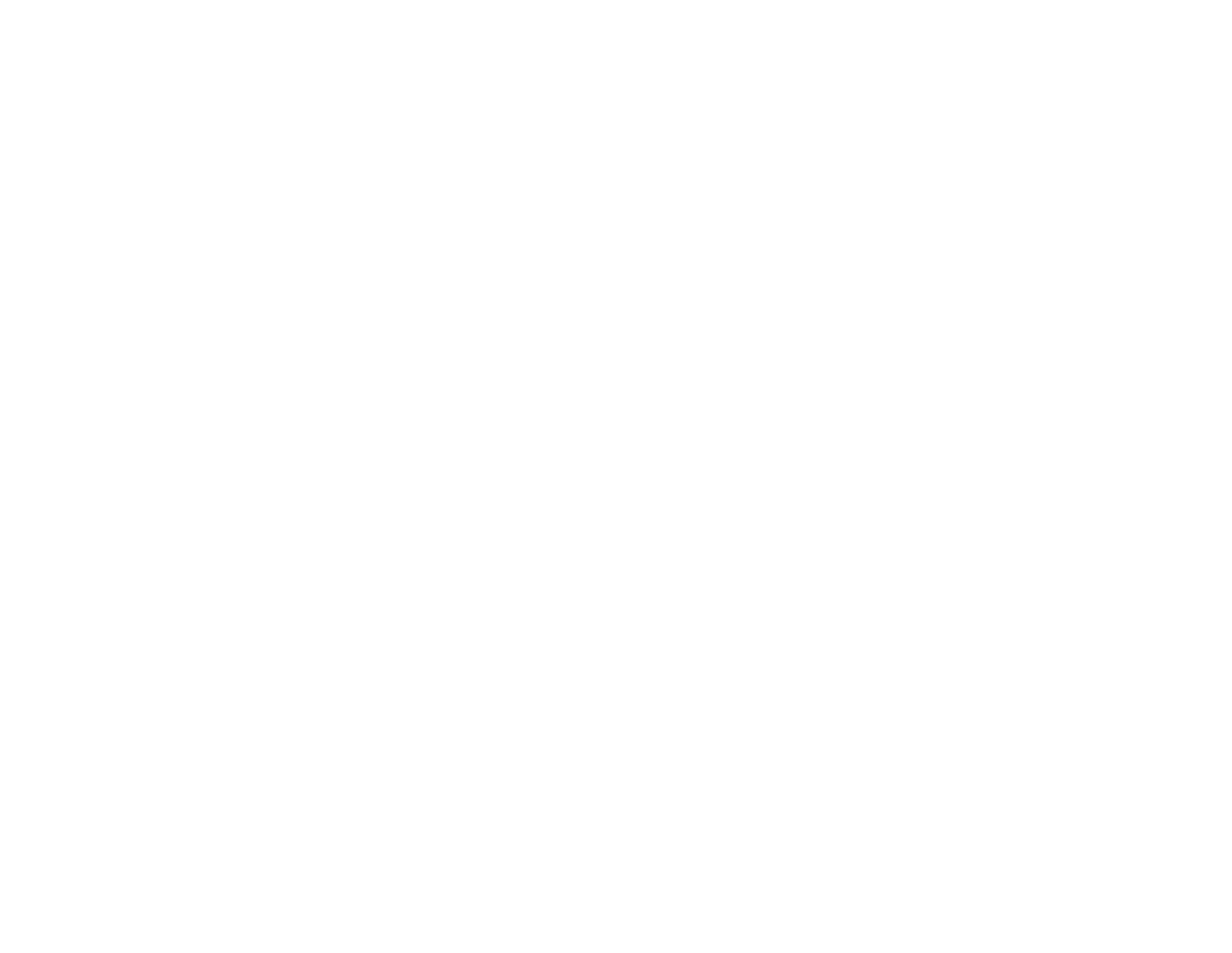|                    | <b>Licence Business Name</b>         | <b>Address</b>                                          | <b>Licence Type/Sub</b>         |                                                    | Phone          |      | Fax                     |            |
|--------------------|--------------------------------------|---------------------------------------------------------|---------------------------------|----------------------------------------------------|----------------|------|-------------------------|------------|
| <b>Issue Date:</b> | Vednesday, 07 November 2012          |                                                         |                                 |                                                    |                |      |                         |            |
| 12 624414          | Ooh la la nails (Yoshie<br>Yamanaka) | 3571 Garry St Richmond BC V7E 2T4                       | Service Use                     | Home Occupation                                    | (604) 285-5772 | Work |                         | Hom        |
| 12 624457          | <b>MGC Construction Ltd</b>          | 1632 DICKSON AVE UNIT 620 KELOWNA BC V1Y 7T2            | Service Use                     | <b>General Contractor</b>                          | (250) 448-0020 |      | Work (250) 762-4236 Fax |            |
| 12 624455          | Dura Seal Ltd                        | 2071 KINGSWAY AVE UNIT 306 PORT COQUITLAM BC<br>V3C 6N2 | Service Use                     | <b>General Contractor</b>                          | (604) 472-1919 |      | Work (604) 472-1917 Fax |            |
| 12 624387          | Anedam Holding Inc                   | 11591 BIRD RD RICHMOND BC V6X 2N7                       | Service Use                     | <b>General Contractor</b>                          | (250) 472-0391 |      | Work (604) 896-4410 Fax |            |
| 12 624346          | Jennifer Jimeno Hairstylist          | 12240 2nd Ave Unit 130 Richmond BC V7E 3L8              | Service Use                     |                                                    | (604) 805-5508 | Work |                         | <b>Hom</b> |
| 12 619882          | Flame Food Equipment Ltd             | 11240 Bridgeport Rd Unit 1 Richmond BC V6X 1T2          | Industrial/Manufacturing<br>Use |                                                    | (604) 370-2829 | Work |                         | Hom        |
| 12 624409          | Daniel's Tiling & Granite            | 7370 141A ST SURREY BC V3W 5L7                          | Service Use                     | <b>General Contractor</b>                          | (604) 725-8335 |      | Work (604) 543-8562 Fax |            |
| <b>Issue Date:</b> |                                      | Thursday, 08 November 2012                              |                                 |                                                    |                |      |                         |            |
| 12 624529          | Insiderslab Inc                      | 8888 Odlin Cr Unit 3060 Richmond BC V6X 3Z8             | Service Use                     |                                                    | (778) 297-6120 | Work |                         | Hom        |
| 12 624562          | D & F Exterior Services Ltd          | 7280 Lindsay Rd Unit 212 Richmond BC V7C 3M6            | Service Use                     | <b>General Contractor</b>                          | (604) 210-9018 | Work |                         | Hom        |
| 12 622757          | Bison International Consulting Inc   | 6151 Westminster Hwy Unit 203 Richmond BC V7C 4V4       | Service Use                     |                                                    | (604) 447-2618 |      | Work (604) 447-2603 Fax |            |
| 12 622550          | 0908991 BC Ltd                       | 8060 Capstan Way Richmond BC V6X 1R5                    | Mercantile Use                  | Automobile Dealer                                  | (778) 855-6958 | Work |                         | Hom        |
| 12 622531          | Koryo Korean BBQ                     | 6551 No 3 Rd Unit 2460 Richmond BC V6Y 2B6              | Assembly Use Group 1            | <b>Food Service</b><br>Establishment, Take-<br>Out | (587) 818-7678 | Work |                         | Hom        |
| 12 622392          | Globe Healthcare Corporation         | 12830 Clarke PI Unit 160 Richmond BC V6V 2H5            | Industrial/Manufacturing<br>Use |                                                    | (604) 785-0238 | Work |                         | Hom        |
| 12 621644          | R & D Arts Inc                       | 21331 Gordon Way Unit 1150 Richmond BC V6W 1J9          | Service Use                     |                                                    | (604) 306-6834 | Work |                         | Hom        |
| <b>Issue Date:</b> |                                      | Friday, 09 November 2012                                |                                 |                                                    |                |      |                         |            |
| 12 624593          | IQ Tech                              | 9551 Ferndale Rd Unit 29 Richmond BC V6Y 0A6            | Service Use                     | Home Occupation                                    | (778) 891-6000 | Work |                         | Hom        |
| 12 624484          | Tai Bo Trading                       | 5068 Kwantlen St Unit 1007 Richmond BC V6X 4K4          | Service Use                     | Home Occupation                                    | (778) 838-1186 | Work |                         | Hom        |
| <b>Issue Date:</b> |                                      | Tuesday, 13 November 2012                               |                                 |                                                    |                |      |                         |            |
| 12 623142          | <b>Isshin Trading Limited</b>        | 12871 Bathgate Way Unit 19 Richmond BC V6V 1Y5          | Service Use                     |                                                    | (604) 233-0560 |      | Work (604) 233-0570 Fax |            |
| 12 624416          | Bo Ngai Gold Co                      | 4311 Hazelbridge Way Unit 1730 Richmond BC V6X 3L7      | Mercantile Use                  | <b>Retail Trading</b>                              | (778) 996-4833 | Work |                         | Hom        |
| 12 624568          | Ruth Kheng Eng Lim                   | 5300 No 3 Rd Unit 416 Richmond BC V6X 2X9               | Service Use                     |                                                    | (778) 833-1932 | Work |                         | Hom        |
| 12 624647          | Jorlot Power Corp                    | 8680 Ash St Richmond BC V6Y 2S3                         | Service Use                     | Home Occupation                                    | (604) 200-8766 | Work |                         | Hom        |
| 12 624684          | David Duncan Contractor              | 1835 EDWARDS DR POINT ROBERTS WA 98281 USA              | Service Use                     | <b>General Contractor</b>                          | (360) 945-1982 |      | Work (360) 945-1983 Fax |            |
| 12 624701          | <b>First Choice Delivery</b>         | 10311 Aragon Rd Richmond BC V7A 3E6                     | Service Use                     | Home Occupation                                    | (604) 880-5519 | Work |                         | Hom        |
| <b>Issue Date:</b> | Vednesday, 14 November 2012          |                                                         |                                 |                                                    |                |      |                         |            |
| 12 624713          | Pen-West Cutting & Coring            | 26080 82ND AVE LANGLEY BC V1M 2M8                       | Service Use                     | <b>General Contractor</b>                          | (604) 888-3552 |      | Work (604) 888-3557 Fax |            |
| 12 624257          | <b>Bellator Entertainment</b>        | 8060 Anderson Rd Richmond BC V6Y 1S4                    | Service Use                     |                                                    | (604) 765-7412 | Work |                         | Hom        |
| 12 622372          | iTalk BB                             | 8260 Westminster Hwy Unit 1335 Richmond BC V6X 3Y2      | Mercantile Use                  | <b>Retail Trading</b>                              | (604) 800-2252 |      | Work (604) 303-6669 Fax |            |
| 12 616219          | <b>Trigger Airsoft</b>               | 13988 Maycrest Way Unit 145 Richmond BC V6V 3C3         | Mercantile Use                  | <b>Wholesale Trading</b>                           | (604) 728-2568 | Work |                         | Hom        |
| 12 624768          | Canadian Coin Association            | 7311 Westminster Hwy Richmond BC V6X 1A3                | Mercantile Use                  | Second-Hand Dealer                                 | (416) 500-7206 |      | Work (416) 636-8807 Fax |            |
| <b>Issue Date:</b> |                                      | Thursday, 15 November 2012                              |                                 |                                                    |                |      |                         |            |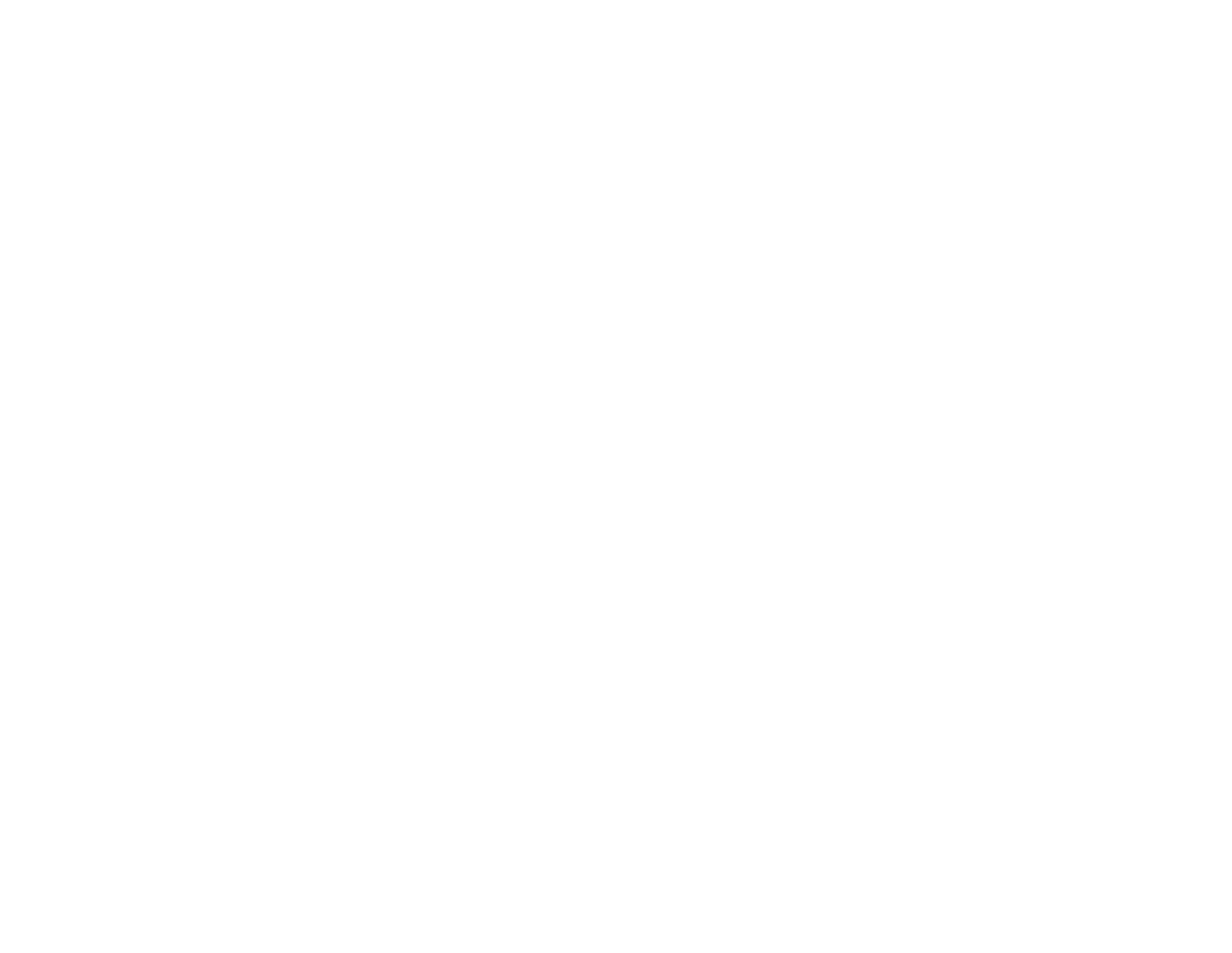|                    | <b>Licence Business Name</b>                              | <b>Address</b>                                    | <b>Licence Type/Sub</b>         |                             | Phone          |      | Fax                      |     |
|--------------------|-----------------------------------------------------------|---------------------------------------------------|---------------------------------|-----------------------------|----------------|------|--------------------------|-----|
| 12 624802          | A Buyers Choice Home<br><b>Inspections Richmond South</b> | 8091 Alanmore PI Richmond BC V7C 2B6              | Service Use                     | Home Occupation             | (778) 846-8646 | Work |                          | Hom |
| 12 624850          | Del-Ric Integrated Construction                           | 2900 LANGSTAFF RD UNIT 12 CONCORD ON L4K 4R9      | Service Use                     | <b>General Contractor</b>   | (905) 660-5789 |      | Work (905) 660-3202 Fax  |     |
| 12 624796          | <b>Healthy Sexy Soul Fitness</b>                          | 11800 Oldfield Ave Richmond BC V6X 1M4            | Service Use                     | Home Occupation             | (778) 829-2166 | Work |                          | Hom |
| 12 624789          | Dr Carin Matsushita ND                                    | 11020 No 5 Rd Unit 223 Richmond BC V7A 4E7        | Service Use                     |                             | (604) 271-9355 |      | Work (604) 271-9344 Fax  |     |
| 12 624771          | Groundswell Mechanical                                    | 1525 200 ST LANGLEY BC V2Z 1W5                    | Service Use                     | <b>Gas Contractor</b>       | (778) 840-6286 | Work |                          | Hom |
| 12 624648          | Foresee Accounting & Tax<br>Service Company               | 11180 Bridgeport Rd Unit 260 Richmond BC V6X 1T2  | Service Use                     |                             | (604) 231-0033 |      | Work (778) 297-1929 Fax  |     |
| 12 622993          | <b>Assez Enterprises Corporation</b>                      | 4380 No 3 Rd Unit 1440 Richmond BC V6X 3V7        | Mercantile Use                  | <b>Retail Trading</b>       | (604) 278-5720 | Work |                          | Hom |
| 12 622971          | <b>Phoenix Escort</b>                                     | 8080 Leslie Rd Unit 130 Richmond BC V6X 4A8       | <b>Adult Oriented Use</b>       | <b>Escort Service</b>       | (604) 233-1199 | Work |                          | Hom |
| 12 622170          | All in Limousines                                         | 7331 No 6 Rd Richmond BC V6W 1C9                  | Vehicle for Hire                | Class B - Limousine         | (604) 771-7644 |      | Work (604) 241-2441 Fax  |     |
| 12 622066          | Sunshine Ideas Enterprise                                 | 8888 Odlin Cr Unit 3295 Richmond BC V6X 3Z8       | Service Use                     |                             | (604) 728-8880 | Work |                          | Fax |
| 12 622169          | All in Limousines                                         | 7331 No 6 Rd Richmond BC V6W 1C9                  | Vehicle for Hire                | Vehicle For Hire<br>Office  | (604) 771-7644 |      | Work (604) 241-2441 Fax  |     |
| 12 624851          | RJ's Auto Sprink                                          | 1644 NELSON ST UNIT 111 VANCOUER BC V6G 2Y9       | Service Use                     | <b>Sprinkler Contractor</b> | (604) 834-5199 | Work |                          | Hom |
| 12 623995          | Dermascience Laser & Skin Care                            | 6060 Minoru Blvd Unit 2258 Richmond BC V6Y 2V7    | Service Use                     |                             | (604) 558-0028 |      | Work (604) 558-0027 Fax  |     |
| <b>Issue Date:</b> |                                                           | Monday, 19 November 2012                          |                                 |                             |                |      |                          |     |
| 12 624473          | Moman Box Ltd                                             | 4380 No 3 Rd Unit 1050 Richmond BC V6X 3V7        | Mercantile Use                  | <b>Retail Trading</b>       | (778) 898-9983 | Work |                          | Hom |
| 12 624897          | <b>Rider Transport Systems</b>                            | 9471 Odlin Rd Richmond BC V6X 1E1                 | Service Use                     | Home Occupation             | (604) 862-4572 | Work |                          | Hom |
| 12 622756          | Aptech Precision Machining Inc                            | 23000 Fraserwood Way Unit 120 Richmond BC V6V 3C7 | Industrial/Manufacturing<br>Use |                             | (604) 777-9377 |      | Work (604) 777-9378 Fax  |     |
| <b>Issue Date:</b> |                                                           | Tuesday, 20 November 2012                         |                                 |                             |                |      |                          |     |
| 12 624893          | CACP Consulting & Trading Co<br>Ltd                       | 9133 Hemlock Dr Unit 1503 Richmond BC V6Y 4J9     | Service Use                     | Home Occupation             | (604) 295-7179 | Work |                          | Hom |
| 12 624894          | CACP Consulting & Trading Co<br>Ltd                       | 9133 Hemlock Dr Unit 1503 Richmond BC V6Y 4J9     | Service Use                     | Home Occupation             | (604) 295-7179 | Work |                          | Hom |
| 12 624488          | Hong Hing Trading Ltd                                     | 2631 Viking Way Unit 113 Richmond BC V6V 3B5      | Mercantile Use                  | <b>Wholesale Trading</b>    | (604) 821-0780 |      | Work (604) 821-0784 Fax  |     |
| <b>Issue Date:</b> | Vednesday, 21 November 2012                               |                                                   |                                 |                             |                |      |                          |     |
| 12 625000          | Apolla Construction Ltd                                   | 4205 GILPIN CR BURNABY BC V5G 2K3                 | Service Use                     | <b>General Contractor</b>   | (604) 504-6769 |      | Work (604) 568-3602 Fax  |     |
| 12 625431          | Mandarin Residences Limited<br>Partnership                | 1090 GEORGIA ST UNIT 1450 VANCOUVER BC V6E<br>3V7 | Service Use                     | <b>General Contractor</b>   | (604) 687-8686 | Work | (604) 568-7339 Fax       |     |
| 12 625352          | Mitsui Homes Canada Inc                                   | 19707 94A AVE LANGLEY BC V1M 2R1                  | Service Use                     | <b>General Contractor</b>   | (604) 882-8415 |      | Work (604) 882-8413 Fax  |     |
| 12 625211          | MoonQuartz Stone Inc                                      | 408 E KENT AVE S UNIT 118 VANCOUVER BC V5X 2X7    | Service Use                     | <b>General Contractor</b>   | (604) 322-3130 |      | Work (604) 322-3303 Fax  |     |
| 12 625151          | Uniware Industrial Products Co                            | 12040 68TH AVE UNIT 88 SURREY BC V3W 1P5          | Service Use                     |                             | (604) 282-1522 |      | Work (604) 593-0568 Fax  |     |
| 12 622815          | LK Kitchen Cabinet Ltd                                    | 1711 Valmont Way Unit 120 Richmond BC V6V 1Y3     | Industrial/Manufacturing<br>Use |                             | (604) 877-1273 | Work |                          | Hom |
| 12 624972          | <b>ALSO Business Development</b><br>Consulting            | 8411 Ryan Rd Unit 1 Richmond BC V7A 2E8           | Service Use                     | Home Occupation             | (604) 277-7279 |      | Work (604) 319-8113 Cell |     |
| 12 623960          | Browns Shoes Inc                                          | 6551 No 3 Rd Unit 1532 Richmond BC V6Y 2B6        | Mercantile Use                  | <b>Retail Trading</b>       | (604) 276-0331 | Work |                          | Hom |
| 12 622814          | LK Kitchen Cabinet Ltd                                    | 1711 Valmont Way Unit 120 Richmond BC V6V 1Y3     | Service Use                     |                             | (604) 877-1273 | Work |                          | Hom |
| 12 619752          | <b>MEG Consulting Ltd</b>                                 | 6151 Westminster Hwy Unit 121 Richmond BC V7C 4V4 | Service Use                     |                             | (604) 244-9400 |      | Work (604) 304-3040 Fax  |     |
| 12 624994          | <b>Trend Marketing</b>                                    | 6111 River Rd Richmond BC V7C 0A2                 | Mercantile Use                  | <b>Retail Trading</b>       | 4166633939224  |      | Work (416) 663-3939 Fax  |     |
| 12 624623          | Richmond Rehab Therapy                                    | 7997 Westminster Hwy Unit 150 Richmond BC V6X 1A4 | Service Use                     |                             | (778) 297-4700 |      | Work (778) 297-4800 Fax  |     |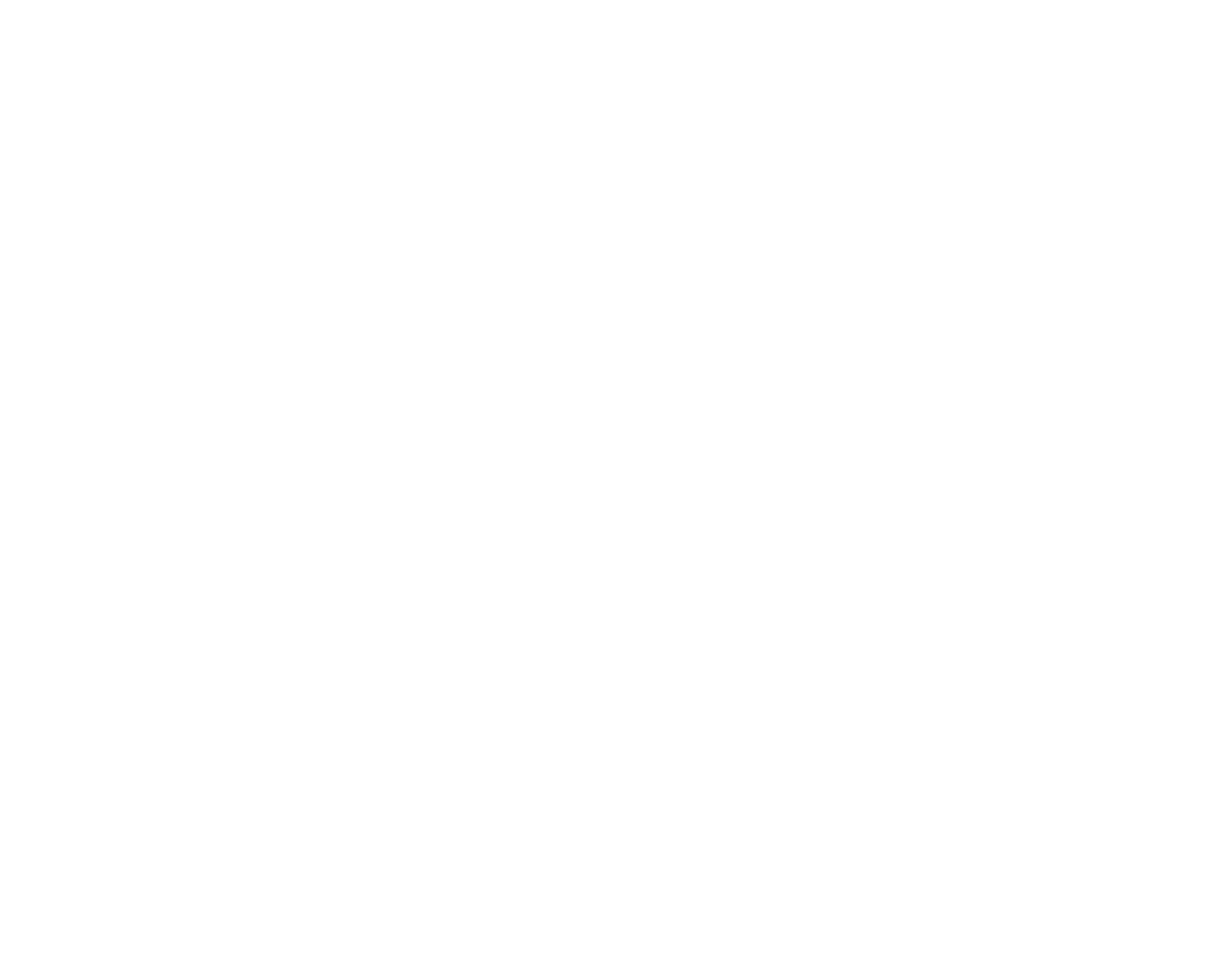|                        | Licence Business Name                                        | <b>Address</b>                                                                                | <b>Licence Type/Sub</b>                        |                                                    | <b>Phone</b>                     |      | Fax                                                |     |
|------------------------|--------------------------------------------------------------|-----------------------------------------------------------------------------------------------|------------------------------------------------|----------------------------------------------------|----------------------------------|------|----------------------------------------------------|-----|
| <b>Issue Date:</b>     | Thursday, 22 November 2012                                   |                                                                                               |                                                |                                                    |                                  |      |                                                    |     |
| 11 591338<br>12 620407 | Rummy's Enterprises<br><b>GNH Superior Stone Ltd</b>         | 1611 Valmont Way Unit 105 Richmond BC V6V 1Y3<br>1851 Savage Rd Unit 2135 Richmond BC V6V 2R6 | Service Use<br>Industrial/Manufacturing<br>Use |                                                    | (778) 234-0111<br>(604) 783-6610 |      | Work (604) 278-1335 Fax<br>Work (604) 278-6687 Fax |     |
| 12 624951<br>12 625492 | New Concept Grocery Ltd<br><b>Sharun Consulting</b>          | 3700 No 3 Rd Richmond BC V6X 3X2<br>4280 Moncton St Unit 415 Richmond BC V7E 6T4              | Mercantile Use<br>Service Use                  | <b>Retail Trading</b><br>Home Occupation           | (604) 771-2477<br>(604) 482-3188 | Work | Work (604) 324-6216 Fax                            | Hom |
| <b>Issue Date:</b>     |                                                              | Friday, 23 November 2012                                                                      |                                                |                                                    |                                  |      |                                                    |     |
| 10 560798<br>12 626213 | Aberdeen Project Thirteen Ltd<br><b>Trimfix Restorations</b> | 4400 Hazelbridge Way Unit 150 Richmond BC V6X 3R8<br>15090 ROBIN CR SURREY BC V3R 4X8         | Service Use<br>Service Use                     | <b>General Contractor</b>                          | (604) 273-1234<br>(604) 614-5924 | Work | Work (604) 270-9963 Fax                            | Hom |
| 12 625813              | Topsong International Trading Ltd                            | 13451 Gilbert Rd Richmond BC V7E 2H8                                                          | Service Use                                    | Home Occupation                                    | (778) 855-1066                   | Work |                                                    | Hom |
| 12 625591              | McVeigh Mechanical Ltd                                       | 2478 WELCHER AVE UNIT 405 PORT COQUITLAM BC<br>V3C 0A6                                        | Service Use                                    | <b>Gas Contractor</b>                              | (604) 808-4218                   | Work |                                                    | Hom |
| 12 624587              | <b>Ernie Carper</b>                                          | 16160 Blundell Rd Richmond BC V6W 0A2                                                         | Service Use                                    | Vehicle Inspection<br>Facility                     | (604) 278-4719                   |      | Work (604) 278-4234 Fax                            |     |
| 12 625511              | Ooh La La Nails (Jessica<br>Montesena)                       | 65 1ST ST UNIT 513 NEW WESTMINSTER BC V3L 5K9                                                 | Service Use                                    |                                                    | $(778)$ 688-6608                 | Work |                                                    | Hom |
| <b>Issue Date:</b>     |                                                              | Tuesday, 27 November 2012                                                                     |                                                |                                                    |                                  |      |                                                    |     |
| 12 626286              | Special Unit Design                                          | 3820 Cessna Dr Unit 180 Richmond BC V7B 0A2                                                   | Service Use                                    |                                                    | (604) 278-9796                   | Work |                                                    | Hom |
| 12 626347              | Power House Window Group                                     | 14364 GREENCREST DR SURREY BC V4P 1M1                                                         | Service Use                                    | <b>General Contractor</b>                          | (604) 710-4847                   | Work |                                                    | Hom |
| 12 626339              | PY Chue Construction Ltd                                     | 6724 LANCASTER ST VANCOUVER BC V5S 3B1                                                        | Service Use                                    | <b>General Contractor</b>                          | $(604)$ 438-1818                 |      | Work (604) 438-1818 Fax                            |     |
| 12 626265              | 4-U Home Appraisals                                          | 9391 Alberta Rd Unit 19 Richmond BC V6Y 1T7                                                   | Service Use                                    | Home Occupation                                    | (778) 895-8834                   |      | Work (604) 272-8834                                | Fax |
| 12 626300              | <b>Shannon Ronalds</b>                                       | 8191 River Rd Unit WEST-1 Richmond BC V6X 1X8                                                 | Service Use                                    | <b>General Contractor</b>                          | (604) 273-4422                   | Work |                                                    | Hom |
| 12 626353              | J & M Resources                                              | 9188 Cook Rd Unit 1002 Richmond BC V6Y 4M1                                                    | Service Use                                    | Home Occupation                                    | $(604)$ 447-0056                 | Work |                                                    |     |
| 12 626281              | Royal Wood Tree Care                                         | 1101 ENGLISH BLUFF RD DELTA BC V4M 2N7                                                        | Service Use                                    | <b>General Contractor</b>                          | (604) 943-0084                   |      | Work (604) 943-0084 Fax                            |     |
| 12 624620              | Vancouver Beijing College of<br><b>Chinese Medicine</b>      | 8888 Odlin Cr Unit 3090 Richmond BC V6X 3Z8                                                   | Assembly Use Group 3                           | <b>Education Institution</b>                       | (604) 207-9389                   |      | Work (604) 370-3818 Fax                            |     |
| 12 624573              | Express Fashion Apparel Canada<br>Inc                        | 6551 No 3 Rd Unit 1722 Richmond BC V6Y 2B6                                                    | Mercantile Use                                 | <b>Retail Trading</b>                              | $(604)$ 270-1601                 |      | Work (614) 474-3290 Fax                            |     |
| 12 624175              |                                                              | Umi Japanese Eatery & Udon Bar 6551 No 3 Rd Unit 2455 Richmond BC V6Y 2B6                     | Assembly Use Group 1                           | <b>Food Service</b><br>Establishment, Take-<br>Out | $(604)$ 808-6965                 |      | Work (604) 207-9893 Fax                            |     |
| 12 623987              | Kung Pao Wok                                                 | 6551 No 3 Rd Unit 2420 Richmond BC V6Y 2B6                                                    | Assembly Use Group 1                           | <b>Food Service</b><br>Establishment, Take-<br>Out | (778) 898-4382                   |      | Work (604) 291-8330 Hom                            |     |
| 12 620201              | TidyTrailers                                                 | 11571 Twigg PI Richmond BC V6V 2K7                                                            | Service Use                                    |                                                    | (604) 329-3796                   |      | Work (604) 946-8459 Fax                            |     |
| 12 617820              | Omni Furniture Ltd                                           | 11240 Bridgeport Rd Unit 4 Richmond BC V6X 1T2                                                | Mercantile Use                                 | <b>Wholesale Trading</b>                           | (778) 788-5186                   | Work |                                                    | Hom |
| 12 626310              | El Shaddai Construction And<br>Management Ltd                | 13443 78TH AVE UNIT 103 SURREY BC V3W 0A8                                                     | Service Use                                    | <b>General Contractor</b>                          | $(604)$ 596-3001                 |      | Work (604) 596-3009 Fax                            |     |
| 12 626261              | Garm Design Group                                            | 3920 HASTINGS ST UNIT 904 BURNABY BC V5C 6C7                                                  | Service Use                                    |                                                    | (604) 345-1332                   | Work |                                                    | Hom |
| <b>Issue Date:</b>     | Vednesday, 28 November 2012                                  |                                                                                               |                                                |                                                    |                                  |      |                                                    |     |
| 12 624887              | Call 4 Heat                                                  | 2628 PANORAMA DR COQUITLAM BC V3E 2W1                                                         | Service Use                                    | Gas Contractor                                     | (604) 767-4060                   | Work |                                                    | Hom |
| <b>Issue Date:</b>     |                                                              | Thursday, 29 November 2012                                                                    |                                                |                                                    |                                  |      |                                                    |     |
|                        | 12 626432 Dosanjh Transport Ltd                              | 7908 122 A ST SURREY BC V3W 3T3                                                               | Service Use                                    |                                                    | (604) 354-9235                   | Work |                                                    | Hom |
|                        | Wednesday, 02 January 2013                                   |                                                                                               | Page 51 of 55                                  |                                                    |                                  |      |                                                    |     |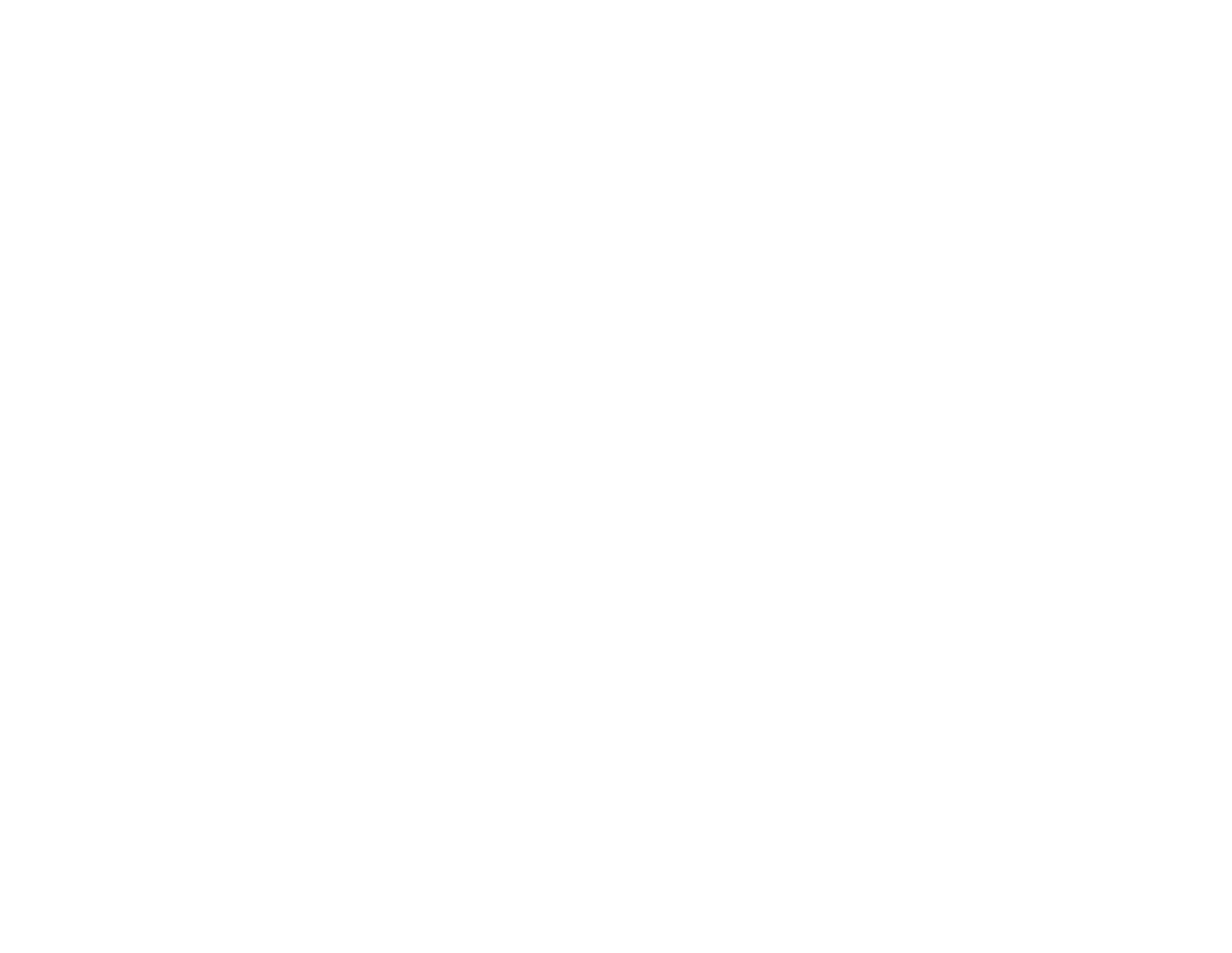|                    | Licence Business Name                                  | <b>Address</b>                                                                | <b>Licence Type/Sub</b>         |                              | <b>Phone</b>       |      | Fax                     |            |
|--------------------|--------------------------------------------------------|-------------------------------------------------------------------------------|---------------------------------|------------------------------|--------------------|------|-------------------------|------------|
| 12 626403          | NewTech Fire Protection Ltd                            | 14889 74TH AVE SURREY BC V3S 0T9                                              | Service Use                     | Sprinkler Contractor         | (778) 999-7854     |      | Work (888) 374-1922 Fax |            |
| <b>Issue Date:</b> |                                                        | Friday, 30 November 2012                                                      |                                 |                              |                    |      |                         |            |
| 12 626498          | Happy Paws Pet Services                                | 4440 Garden City Rd Richmond BC V6X 2K3                                       | Service Use                     | Professional Dog<br>Walker   | (778) 919-2377     | Work |                         | Hom        |
| 12 626475          | <b>Construction Cubix Inc.</b>                         | 825 INDUSTRIEL BLVD UNIT 100 BOIS-DES-FILION QC<br>J6Z 4T3                    | Service Use                     | <b>General Contractor</b>    | (450) 965-8908     |      | Work (450) 965-8579 Fax |            |
| 12 626415          | <b>Instant Gifts</b>                                   | 3880 Grant McConachie Way Richmond BC V7B 0A5                                 | Mercantile Use                  | <b>Retail Trading</b>        | (604) 231-9938     |      | Work (604) 231-9938 Fax |            |
| 12 626343          | Homemotor Industrial Inc                               | 11751 Bridgeport Rd Unit 200 Richmond BC V6X 1T5                              | Service Use                     |                              | (604) 285-5895     |      | Work (604) 285-5895 Fax |            |
| 12 620798          | Luxury Baby                                            | 7974 Alderbridge Way Richmond BC V6X 2A6                                      | Mercantile Use                  | <b>Retail Trading</b>        | (778) 896-5550     | Work |                         | Hom        |
| 12 624320          | Heng Tong Tai Foreign<br>Exchange Co Ltd               | 6081 No 3 Rd Unit 611 Richmond BC V6Y 2B2                                     | Service Use                     |                              | (778) 788-9402     | Work |                         | Hom        |
| <b>Issue Date:</b> |                                                        | Monday, 03 December 2012                                                      |                                 |                              |                    |      |                         |            |
| 12 618665          | Edsa Mart                                              | 4051 No 5 Rd Richmond BC V6X 2T9                                              | Mercantile Use                  | <b>Retail Trading</b>        | (604) 716-5740     | Work |                         | Hom        |
| 12 620082          | <b>BC Window Coverings</b>                             | 3260 Viking Way Unit 3 Richmond BC V6V 1N6                                    | Industrial/Manufacturing<br>Use |                              | (778) 318-5787     | Work |                         | Hom        |
| 12 624879          | Aimmed Manufacturing Ltd                               | 3691 Viking Way Unit 13 Richmond BC V6V 2J6                                   | Industrial/Manufacturing<br>Use |                              | (604) 889-6732     | Work |                         | Hom        |
| <b>Issue Date:</b> |                                                        | Tuesday, 04 December 2012                                                     |                                 |                              |                    |      |                         |            |
| 12 626592          | <b>MJB Aviation Consulting</b>                         | 12020 Greenland Dr Unit 32 Richmond BC V6V 2M8                                | Service Use                     | Home Occupation              | (604) 214-9752     | Work |                         | Hom        |
| 12 626587          | TeoTime Tea                                            | 9333 Sills Ave Unit 55 Richmond BC V6Y 4K8                                    | Service Use                     | Home Occupation              | (778) 926-1082     | Work |                         | Hom        |
| 12 626532          | Sanghera Bros Excavating &<br><b>Demolition Ltd</b>    | 7926 132ND ST SURREY BC V3W 4N1                                               | Service Use                     | <b>General Contractor</b>    | (604) 537-7475     |      | Work (604) 599-9371     | Fax        |
| 12 626564          | Chris Chan & Home Inspections                          | 3333 Corvette Way Unit 1701 Richmond BC V6X 0E2                               | Service Use                     | Home Occupation              | (604) 720-0033     | Work |                         | <b>Hom</b> |
| 12 62 6576         |                                                        | Red Leaves Investment Group Inc 10931 Ryan Rd Richmond BC V7A 2G5             | Service Use                     | Home Occupation              | (604) 272-1666     |      | Work (604) 272-1666 Fax |            |
| <b>Issue Date:</b> | Vednesday, 05 December 2012                            |                                                                               |                                 |                              |                    |      |                         |            |
|                    | 12 626614 Future Intelligent Sustainable<br>Homes Corp | 3620 Rosamond Ave Richmond BC V7E 1A7                                         | Service Use                     | <b>General Contractor</b>    | (778) 998-7372     | Work |                         | Hom        |
| 12 620114          | Pro-East Express Freight<br>Services Inc               | 13468 Verdun PI Unit 130 Richmond BC V6V 1V2                                  | Service Use                     |                              | $(604) 689 - 9908$ |      | Work (604) 689-9908 Fax |            |
| 12 62 632          | <b>SK Bobcat Service</b>                               | 4690 SADDLEHORN CR LANGLEY BC V2Z 2L7                                         | Service Use                     | <b>General Contractor</b>    | (604) 856-9228     |      | Work (604) 856-4377 Fax |            |
| 12 626538          | 0950511 BC Ltd                                         | 3757 Jacombs Rd Unit 145 Richmond BC V6V 2R3                                  | Service Use                     |                              | (604) 273-9938     |      | Work (604) 273-9636 Fax |            |
| 12 626378          |                                                        | Ruibang Global Travel Service Inc 5811 Cooney Rd Unit 305 Richmond BC V6X 3M1 | Service Use                     |                              | (604) 248-0276     | Work |                         | Hom        |
| 12 626283          | J-Style Shop                                           | 4311 Hazelbridge Way Unit 1820 Richmond BC V6X 3L7                            | Mercantile Use                  | Retail Trading               | (778) 318-6335     | Work |                         | Hom        |
| 12 620116          | Prestige Perishable Specialized<br>Solutions Inc       | 13468 Verdun PI Unit 130 Richmond BC V6V 1V2                                  | Service Use                     |                              | (604) 244-8530     |      | Work (604) 288-5042 Fax |            |
| 12 62 6645         | World Journal Ltd                                      | 2288 CLARK DR VANCOUVER BC V5N 3G8                                            | Vending Machine Use             | <b>Newspapers</b>            | (604) 879-1338     |      | Work (604) 876-3728 Fax |            |
| <b>Issue Date:</b> |                                                        | Friday, 07 December 2012                                                      |                                 |                              |                    |      |                         |            |
| 12 626335          | Van Whole Produce                                      | 14480 Knox Way Unit 150 Richmond BC V6V 2Z5                                   | Service Use                     |                              | (604) 251-3330     |      | Work (604) 251-3691 Fax |            |
| 12 626752          | Amour Green Natural Emporium                           | 10157 Lawson Dr Richmond BC V7E 5M2                                           | Service Use                     | Home Occupation              | $(604)$ 448-9868   | Work |                         | Hom        |
| 12 626796          | <b>Wilson Tree Service</b>                             | 9727 LADNER TRUNK RD DELTA BC V4G 1K2                                         | Service Use                     | <b>General Contractor</b>    | (604) 940-2897     | Work |                         | Hom        |
| 12 626795          | Redbox Canada GP                                       | 11800 Cambie Rd Richmond BC V6X 1L5                                           | Vending Machine Use             | \$.25 or More                | (630) 756-8098     |      | Work (630) 756-8894 Fax |            |
| 12 626807          | <b>Clarus Electric</b>                                 | 2715 E 46TH AVE VANCOUVER BC V5S 1A6                                          | Service Use                     | <b>Electrical Contractor</b> | (778) 318-0976     | Work |                         | Hom        |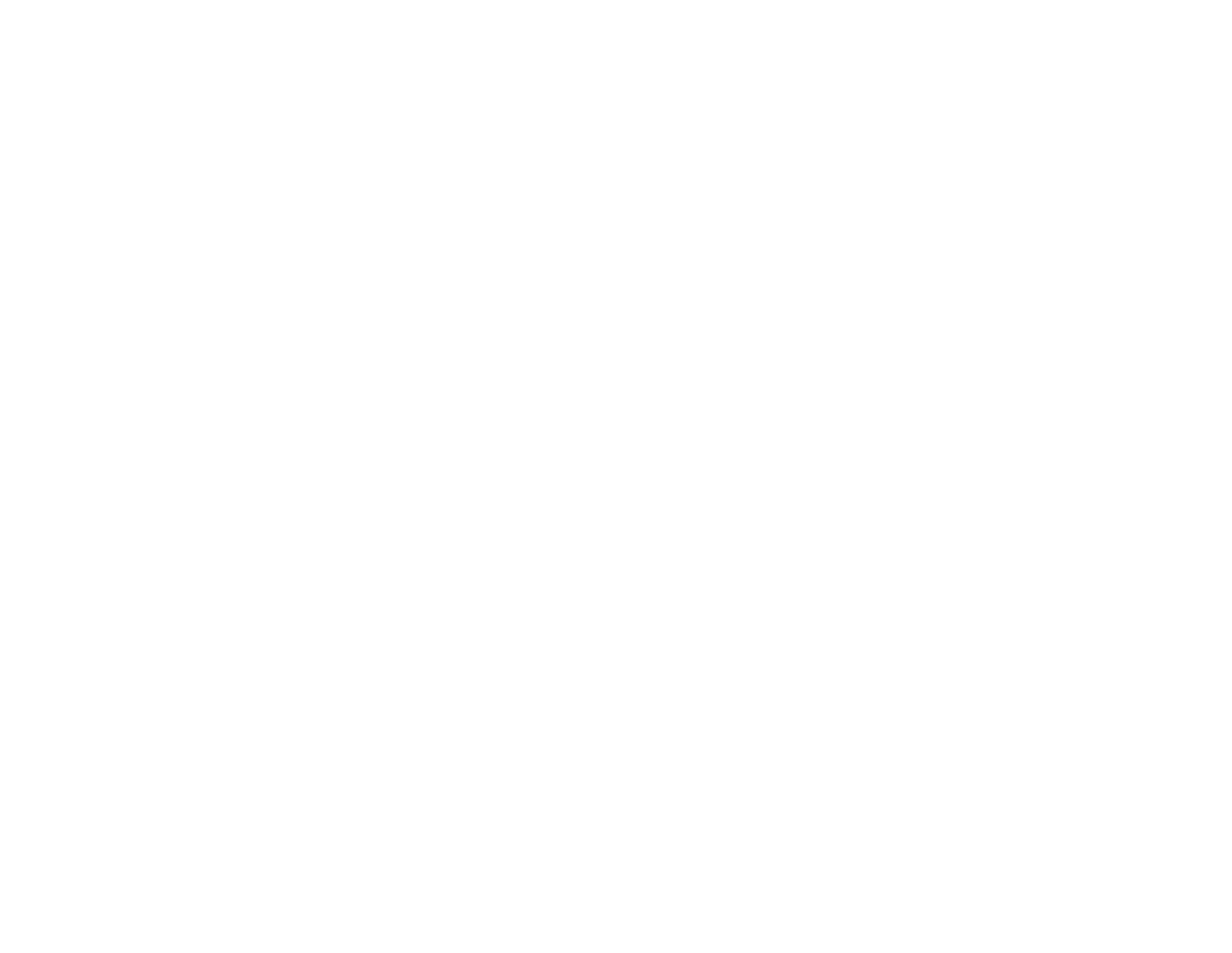|                    | Licence Business Name                                   | <b>Address</b>                                                                 | <b>Licence Type/Sub</b> |                                            | <b>Phone</b>   |      | Fax                     |     |
|--------------------|---------------------------------------------------------|--------------------------------------------------------------------------------|-------------------------|--------------------------------------------|----------------|------|-------------------------|-----|
| 12 626792          | iCase Phone Accessories Co                              | 8580 Dakota PI Richmond BC V7C 4Y6                                             | Service Use             | Home Occupation                            | (778) 987-8686 | Work |                         | Hom |
| 12 626783          | <b>Coastal Electrical Systems Ltd</b>                   | 13715 21A AVE SURREY BC V4A 9V6                                                | Service Use             | <b>Electrical Contractor</b>               | (604) 328-4097 |      | Work (604) 542-6287 Fax |     |
| 12 626731          | <b>Bold Construction Ltd</b>                            | 3410 HARPER RD COQUITLAM BC V3E 0E3                                            | Service Use             | <b>General Contractor</b>                  | (604) 617-4922 | Work |                         | Hom |
| 12 626708          | Ron Hill                                                | 8400 Osgoode Dr Richmond BC V7A 4P1                                            | Service Use             | <b>General Contractor</b>                  | (604) 813-4862 | Work |                         | Hom |
| 12 626696          | Fourth Gen Mechanical Systems<br>Ltd                    | PO BOX 705 STN MAIN PORT COQUITLAM BC V3B 6H9                                  | Service Use             | <b>Plumbing Contractor</b>                 | (778) 866-0635 | Work |                         | Hom |
| 12 626554          | <b>Grandview Pacific Financial Corp</b>                 | 8580 Cambie Rd Unit 202 Richmond BC V6X 4J8                                    | Service Use             |                                            | (604) 303-7085 |      | Work (604) 303-7086 Fax |     |
| 12 626311          | QL Academy                                              | 8181 Cambie Rd Unit 6650 Richmond BC V6X 3X9                                   | Assembly Use Group 3    | <b>Education Institution</b>               | (604) 279-6889 | Work |                         | Hom |
| 12 626694          | Jiamei Achieve Investment<br>Consultation               | 10491 Hogarth Dr Richmond BC V7E 3Z7                                           | Service Use             | Home Occupation                            | (778) 893-0628 | Work |                         | Hom |
| <b>Issue Date:</b> |                                                         | Monday, 10 December 2012                                                       |                         |                                            |                |      |                         |     |
| 12 626772          | <b>CABC Promotion Centre Inc.</b>                       | 3331 Viking Way Unit 8 Richmond BC V6V 1X7                                     | Service Use             |                                            | (778) 926-2997 | Work |                         | Hom |
| 12 626847          | WQC Mechanical Itd                                      | 31413 GILL AVE UNIT 101 MISSION BC V4S 0A1                                     | Service Use             | <b>Plumbing Contractor</b>                 | (604) 841-9415 | Work |                         | Hom |
| 12 626839          | Silver Lining Houseworks Co                             | 8068 Westminster Hwy Unit 802 Richmond BC V6X 0C6                              | Service Use             | <b>General Contractor</b>                  | (604) 505-3266 | Work |                         | Hom |
| 12 626555          | Pakcan Driving School Inc                               | 12091 Bath Rd Unit 29 Richmond BC V6V 2B5                                      | Vehicle for Hire        | Class K -<br><b>DriverTraining Vehicle</b> | (604) 375-6131 | Work |                         | Hom |
| 12 626553          | Pakcan Driving School Inc                               | 12091 Bath Rd Unit 29 Richmond BC V6V 2B5                                      | Vehicle for Hire        | Vehicle For Hire<br>Office                 | (604) 375-6131 | Work |                         | Hom |
| 12 624093          | Home Melody                                             | 5531 Minoru Blvd Richmond BC V6X 2B1                                           | Mercantile Use          | <b>Retail Trading</b>                      | (778) 829-8853 | Work |                         | Hom |
| 12 626725          |                                                         | Ruibang Global Travel Service Inc 8181 Cambie Rd Unit 1110 Richmond BC V6X 3X9 | Service Use             |                                            | (604) 248-0276 | Work |                         | Hom |
| <b>Issue Date:</b> |                                                         | Tuesday, 11 December 2012                                                      |                         |                                            |                |      |                         |     |
| 12 626897          | Lang Design Group Inc                                   | 2571 LARKIN AVE PORT COQUITLAM BC V3B 2H8                                      | Service Use             | <b>General Contractor</b>                  | (604) 944-4666 | Work |                         | Hom |
| 12 605618          | Ace My Term Paper Inc                                   | 8700 McKim Way Unit 1023 Richmond BC V6X 4A5                                   | Assembly Use Group 3    | <b>Education Institution</b>               | (604) 447-6223 | Work |                         | Hom |
| 12 624624          | Vancouver Beijing College of<br><b>Chinese Medicine</b> | 8888 Odlin Cr Unit 2090 Richmond BC V6X 3Z8                                    | Assembly Use Group 3    | <b>Education Institution</b>               | (604) 207-9389 |      | Work (604) 370-3818 Fax |     |
| 12 626874          | Precision 1 Plumbing and Heating                        | 5494 WESTMINSTER AVE DELTA BC V4K 2J6                                          | Service Use             | <b>Plumbing Contractor</b>                 | (604) 809-6822 | Work |                         | Hom |
| 12 626876          | <b>Azmax Construction</b>                               | 6311 Madrona Cr Richmond BC V7C 2T3                                            | Service Use             | <b>General Contractor</b>                  | (778) 885-7088 |      | Work (604) 274-8867 Fax |     |
| 12 626892          | Dey's Drywall Ltd                                       | 1850 ARGUE ST UNIT 17 PORT COQUITLAM BC V3C<br>5K4                             | Service Use             | <b>General Contractor</b>                  | (604) 941-4982 |      | Work (604) 941-8587 Fax |     |
| <b>Issue Date:</b> | Vednesday, 12 December 2012                             |                                                                                |                         |                                            |                |      |                         |     |
| 12 626929          | <b>West Coast Painters</b>                              | 1384 DAVIE ST UNIT 206 VANCOUVER BC V6E 1N5                                    | Service Use             | <b>General Contractor</b>                  | (604) 790-1404 | Work |                         | Hom |
| 12 626902          | <b>Fresh Seafood Restaurant</b>                         | 8260 Westminster Hwy Unit 1600 Richmond BC V6X 3Y2                             | Assembly Use Group 1    | <b>Food Service</b><br>Establishment       | (604) 207-9898 |      | Work (604) 438-3678 Fax |     |
|                    | 12 626920 T & Y Tile Company                            | 9471 Auburn Dr Richmond BC V7A 4Y6                                             | Service Use             | <b>General Contractor</b>                  | (604) 277-1763 | Work |                         | Hom |
| <b>Issue Date:</b> |                                                         | Thursday, 13 December 2012                                                     |                         |                                            |                |      |                         |     |
| 12 626966          | Fortune Fly USA Corp                                    | 8511 ACKROYD RD UNIT 105 RICHMOND BC V6X 3E7                                   | Service Use             |                                            | (626) 235-6800 | Work |                         | Hom |
| 12 624325          | Achievers Canada Training and<br>Development Corp       | 8040 Anderson Rd Richmond BC V6Y 1S4                                           | Assembly Use Group 3    | <b>Education Institution</b>               | (604) 800-4203 | Work |                         | Hom |
| 12 626987          | Challenge Electric Ltd                                  | PO BOX 702 1628 INDUSTRIAL AVE PORT COQUITLAM<br>BC V3B 6H9                    | Service Use             | <b>Electrical Contractor</b>               | (604) 220-0014 |      | Work (604) 941-2558 Fax |     |
| 12 626984          | Landscape Plus                                          | 5252 UPLAND DR DELTA BC V4M 2G4                                                | Service Use             | <b>General Contractor</b>                  | (604) 943-0043 | Work |                         | Hom |
| 12 626975          | Acme Visible Filing Systems Ltd                         | 8061 LOUGHEED HWY UNIT 140 BURNABY BC V5A<br>1W9                               | Service Use             | <b>General Contractor</b>                  | (604) 668-8380 |      | Work (604) 668-8386 Fax |     |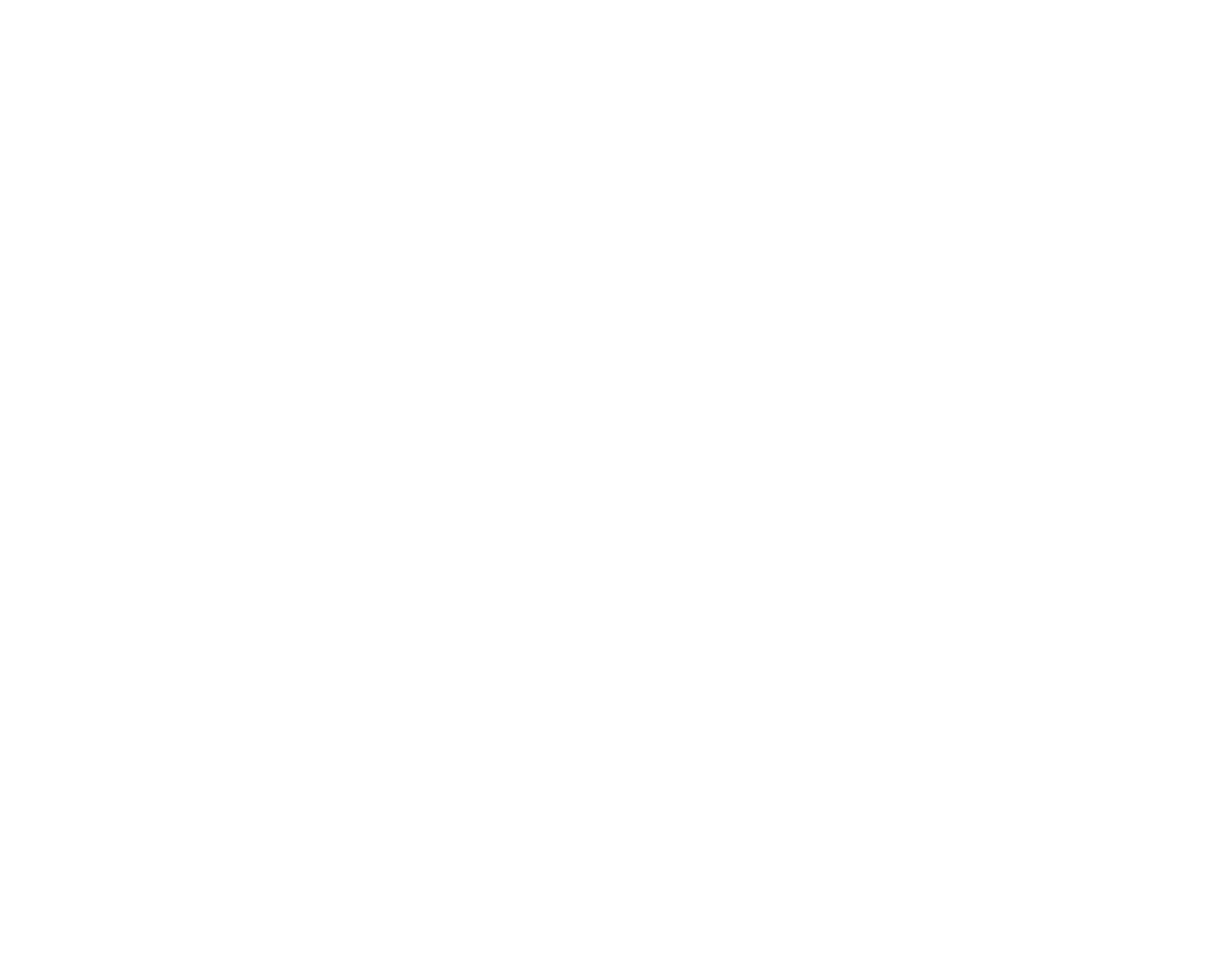|                    | Licence Business Name                                 | <b>Address</b>                                                  | <b>Licence Type/Sub</b>         |                            | <b>Phone</b>   |      | Fax                     |            |
|--------------------|-------------------------------------------------------|-----------------------------------------------------------------|---------------------------------|----------------------------|----------------|------|-------------------------|------------|
| 12 626971          | <b>Green Touch Cleaning Service</b>                   | 8728 MARINE DR SW PH 1 VANCOUVER BC V6P 6A4                     | Service Use                     |                            | (778) 926-9291 | Work | (604) 264-9338 Fax      |            |
| 12 626969          | Stonetile Vancouver Ltd                               | 1515 BROADWAY ST UNIT 500 PORT COQUITLAM BC<br>V3C 6M2          | Service Use                     | <b>General Contractor</b>  | (604) 942-4100 | Work | (604) 942-4123 Fax      |            |
| 12 626958          | <b>EWF Services Inc</b>                               | 3913 W 24TH AVE VANCOUVER BC V6S 1M1                            | Service Use                     | <b>General Contractor</b>  | (604) 649-5665 |      | Work (604) 566-9908 Fax |            |
| 12 626956          | <b>Bullseye Chips</b>                                 | 11251 Danforth Gate Richmond BC V6X 2X6                         | Service Use                     | Home Occupation            | (778) 889-2447 | Work |                         | Hom        |
| 12 626930          | <b>Ameriad Advertising</b>                            | 6551 Minoru Blvd Unit 306 Richmond BC V6Y 1Y4                   | Service Use                     | Home Occupation            | (604) 341-1029 | Work |                         | Hom        |
| 12 626849          | <b>Eyetistic Optical</b>                              | 8700 McKim Way Unit 2068 Richmond BC V6X 4A5                    | Mercantile Use                  | <b>Retail Trading</b>      | (604) 710-2237 | Work |                         | Hom        |
| 12 624892          | Mu Kwong Store                                        | 8888 Odlin Cr Unit 2220 Richmond BC V6X 3Z8                     | Vending Machine Use             | \$.25 or More              | (604) 255-8552 | Work |                         | Hom        |
| 12 624188          | Econowise Sunrooms & Patio<br>Covers Ltd              | 6875 121ST ST UNIT 212 SURREY BC V3W 1C2                        | Service Use                     | <b>General Contractor</b>  | (604) 309-7496 | Work |                         | Hom        |
| 12 62 6565         | Watson Cheng CGA                                      | 11938 Bridgeport Rd Unit 210 Richmond BC V6X 1T2                | Service Use                     |                            | (604) 343-4683 | Work |                         | Hom        |
| <b>Issue Date:</b> |                                                       | <b>Monday, 17 December 2012</b>                                 |                                 |                            |                |      |                         |            |
| 12 627040          | Westlink Enterprise Ltd                               | 910 E 52ND AVE VANCOUVER BC V5X 1H2                             | Service Use                     | <b>Plumbing Contractor</b> | (778) 223-8968 | Work |                         | Hom        |
| 12 618245          | Open Sea Seafood (Canada) Ltd                         | 2633 Simpson Rd Unit 2030 Richmond BC V6X 0B9                   | Industrial/Manufacturing<br>Use |                            | (778) 829-3998 | Work |                         | Hom        |
| 12 627100          | <b>Show Home Gardens</b>                              | 8460 Lansdowne Rd Unit 235 Richmond BC V6X 3G8                  | Service Use                     | <b>General Contractor</b>  | (604) 512-3353 | Work |                         | Hom        |
| 12 627102          | <b>New West Immigration Services</b>                  | 11771 Kingfisher Dr Unit 62 Richmond BC V7E 3T1                 | Service Use                     | Home Occupation            | (604) 370-1069 |      | Work (604) 370-1069 Fax |            |
| 12 622426          | <b>Khas Badminton Centre</b>                          | 2351 No 6 Rd Unit 170 Richmond BC V6V 1P3                       | Assembly Use Group 3            | <b>Health Studio</b>       | (778) 585-9966 | Work |                         | Hom        |
| 12 627036          | 0953395 BC Ltd                                        | 5520 WALLACE AVE DELTA BC V4M 3V3                               | Service Use                     | <b>Plumbing Contractor</b> | (778) 886-7128 | Work |                         | Hom        |
| 12 627037          | Gerald Der Woon                                       | 11454 Kingcome Ave Richmond BC V7A 4S2                          | Service Use                     | <b>General Contractor</b>  | (604) 720-9582 | Work |                         | Hom        |
| <b>Issue Date:</b> |                                                       | Tuesday, 18 December 2012                                       |                                 |                            |                |      |                         |            |
| 12 627168          | Million Ways Enterprise Inc                           | 6140 Mara Cr Richmond BC V7C 2P9                                | Service Use                     | Home Occupation            | (604) 277-3638 | Work |                         | Hom        |
| 12 627170          | <b>CHHR Development Ltd</b>                           | 6140 Mara Cr Richmond BC V7C 2P9                                | Service Use                     | Home Occupation            | (604) 277-3638 | Work |                         | Hom        |
| 12 627152          | CuttingChai.ca                                        | 7700 Francis Rd Unit 301 Richmond BC V6Y 1A2                    | Service Use                     | Home Occupation            | (604) 446-5456 | Work |                         | Hom        |
| 12 627147          | <b>Turning Point Rehabilitation</b><br>Consulting Inc | 3388 ROSEMARY HEIGHTS CRES UNIT 212 SURREY<br><b>BC V3S 0K7</b> | Service Use                     |                            | (604) 536-5728 |      | Work (604) 536-5782 Fax |            |
| 12 627146          | R O G Construction Ltd                                | 839 W 68TH AVE VANCOUVER BC V2P 2V1                             | Service Use                     | <b>General Contractor</b>  | (778) 229-0876 | Work |                         | <b>Hom</b> |
| 12 626370          | Terry Bride Racing Engines and<br>Machine             | 6753 Graybar Rd Unit 170 Richmond BC V6W 1H7                    | Service Use                     |                            | (604) 270-6588 | Work | (604) 270-3976 Fax      |            |
| 12 625414          | Z_One Stone                                           | 11720 Voyageur Way Unit 7 Richmond BC V6X 3G9                   | Industrial/Manufacturing<br>Use |                            | (604) 370-1118 |      | Work (604) 370-1119 Fax |            |
| 12 624193          | Hoho Sports Ltd                                       | 4771 Vanguard Rd Unit 130 Richmond BC V6X 2P7                   | Service Use                     |                            | (778) 878-1129 | Work |                         | Hom        |
| 12 624190          | Hoho Sports Ltd                                       | 4771 Vanguard Rd Unit 130 Richmond BC V6X 2P7                   | Service Use                     |                            | (778) 878-1129 | Work |                         | Hom        |
| 12 627131          | <b>Cambium Contracting</b>                            | 5668 51ST AVE DELTA BC V4K 3T7                                  | Service Use                     | <b>General Contractor</b>  | (604) 220-9767 | Work |                         | Hom        |
| <b>Issue Date:</b> | Vednesday, 19 December 2012                           |                                                                 |                                 |                            |                |      |                         |            |
| 12 624114          | Miss Y Fashion                                        | 4151 Hazelbridge Way Unit 2870 Richmond BC V6X 4J7              | Mercantile Use                  | <b>Retail Trading</b>      | (604) 771-6991 |      | Work (604) 948-7060 Fax |            |
| 11 595891          | Cosmopolitan Importers                                | 23000 Fraserwood Way Unit 150 Richmond BC V6V 3C7               | Mercantile Use                  | <b>Wholesale Trading</b>   | (604) 251-2277 |      | Work (604) 251-3474 Fax |            |
| 12 626895          | MILSIG Paintball Canada Ltd                           | 3779 Sexsmith Rd Unit 1106 Richmond BC V6X 3Z9                  | Mercantile Use                  | <b>Retail Trading</b>      | (604) 278-9282 |      | Work 18665429861 Fax    |            |
| 11 595892          | Freden Finefoods                                      | 23000 Fraserwood Way Unit 150 Richmond BC V6V 3C7               | Industrial/Manufacturing<br>Use |                            | (778) 988-9853 |      | Work (604) 251-3474 Fax |            |
| 12 627220          | Aero Carpet Services Ltd                              | 8258 ST GEORGE ST VANCOUVER BC V5X 3S5                          | Service Use                     |                            | (604) 321-7440 |      | Work (604) 321-7422 Fax |            |
| <b>Issue Date:</b> |                                                       | Thursday, 20 December 2012                                      |                                 |                            |                |      |                         |            |